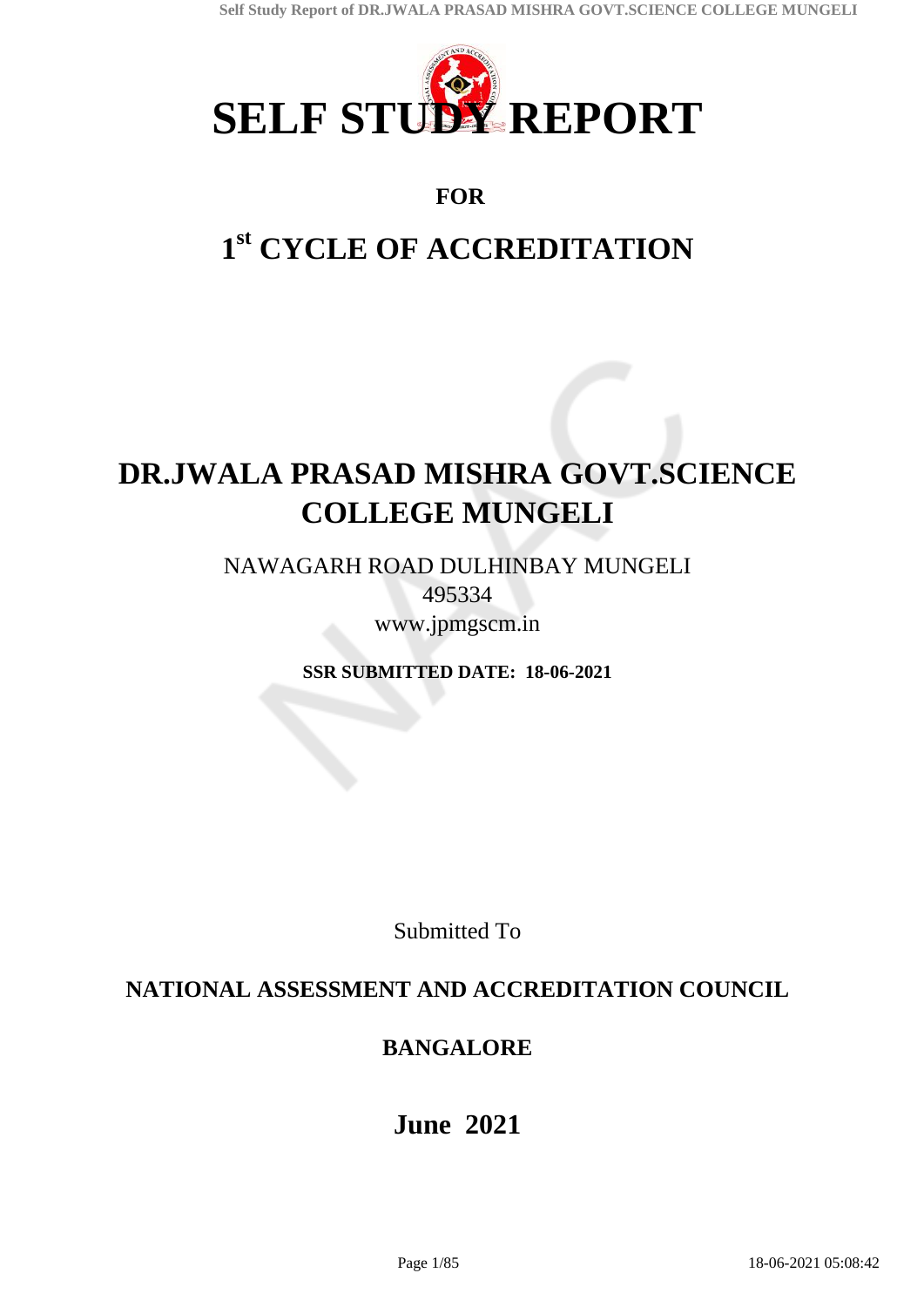## **1. EXECUTIVE SUMMARY**

### **1.1 INTRODUCTION**

Govt. Science College Mungeli was established in November 1989 with a well-defined motive "**VISHWAKALYANAY VIGYANAM**".

The motto **"VISHVAKALYANAYA VIGYANAM"** leads to instill the blessings of Science in the students of Mungeli. The quote signifies how we can use science in its fullest form for the welfare of the whole world.

The college secured the status of 2(f) and 12(B) under the act of UGC act by letter no 2 (f) Colleges / 92 dt.-24.09.1992.

The college is affiliated to Atal Bihari Vajpai Vishwavidyalaya, Bilaspur C.G.

Govt. Science College, Mungeli started with 09 students and now has more than 700 students admitted in different courses.

In the year 2003, the government of Chhattisgarh changed the name of the college after the great freedom fighter of Mungeli, 'Dr. Jwala Prasad Mishra and the college is known as 'Dr. Jwala Prasad Mishra Govt. Science College', Mungeli.

The total numbers of teaching posts sanctioned in the college are 13 and 01 post of librarian is also sanctioned. At present six regular assistant professors are working in the college and the remaining seven vacant posts are filled by the guest faculties.

Our college offeres 02 UG programs (BSc bio and maths from beginning and B.C.A. started in 2019-20) and 05 PG programs (M.Sc. Chemistry and Mathematics was started in 2013, M.Sc. Botany, Physics and Zoology in 2016). The college has a government-approved building with classrooms, a separate library and reading room, Computer Laboratory, Science Laboratories, and a playground.

The college has a National Service Scheme (NSS) unit and a Youth Red Cross Society (YRCS).

There are more than 16500 books in our college library. The college also provides an online e-library i.e. INFLIBNET.

Our college faculty uses ICT tools in their teaching to enhance the understanding and learning of students.

The college has completed its 33 years of being a hub of quality education, co-curriculum, etra curriculum activities and constantly moving forward expanding its resources in the right direction to the maximum benefit of the students. In this, Jan Bhagidari Samiti of our college has always extended its full support.

#### **Vision**

"To show the path towards the divine blessings "VISHVAKALYANAYA VIGYANAM" through the pursuit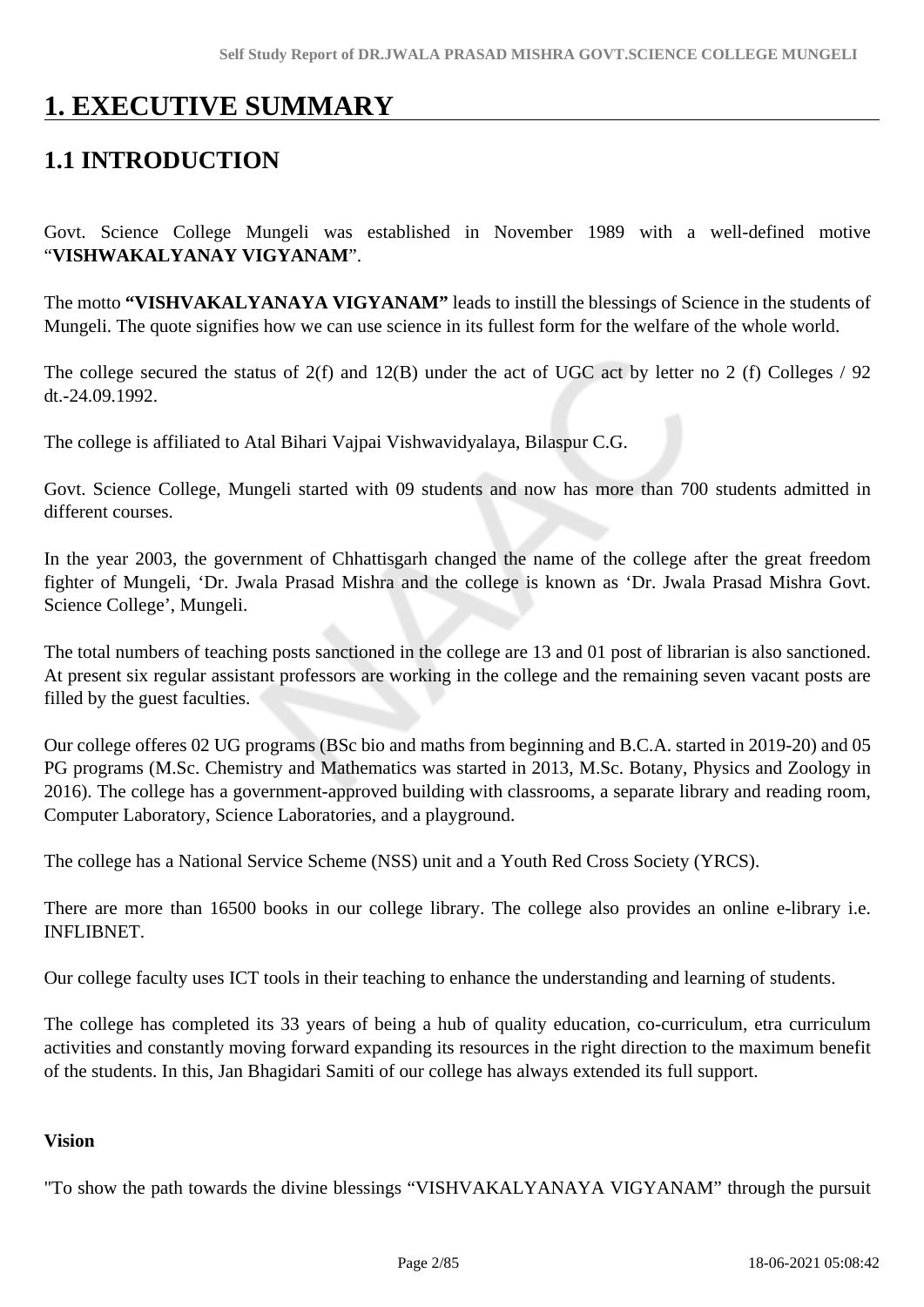of science and instil in the students the values of self-discipline, respectful countenance and a positive attitude, and lead them to a new horizon of knowledge to foster a spirit to make good teachers, good researchers, scientists and technologists to reach the zenith of intellectual achievement and personal growth to the ultimate drive of human society and beyond."

#### **Mission**

- Human welfare should be the ultimate goal of science because, in the end, we will not be the inhabitants of the same world whose actions affect our next generation.
- To provide an opportunity for a qualitative education to the students so that they can play a positive constructive role in an educated society.
- To make aware, the students of the society who are economically and academically backwards, the significance and worth of higher education. To ensure that higher education is available to all, and the backward class of society gets equal opportunity.
- In this scientific age, to inculcate a scientific understanding and to produce skilled personalities in this region to serve mankind.
- Providing an environment to the stakeholders to strengthen self-confidence, feeling of equality and embark an attitude of research where men and women play a vital role in a welfare society filled with knowledge.
- All the activities of the college will be focused on inspiring the students for building a society where the right to equality and dignity of the personality is observed.

The vision of the institution is anticipated by the personalities of the Mungeli region with the **"VISHVAKALYANAYA VIGYANAM"** inscribed in the college logo, displayed in the college prospectus, application forms and other documents, printed and published by the college.

### **1.2 Strength, Weakness, Opportunity and Challenges(SWOC)**

#### **Institutional Strength**

- Convenient location for the students as per transportation, conveyance environment etc.
- Student-friendly environment as security, no raging issue, girl's common room facility, etc.
- It has a functional NSS and YRC unit.
- The college has its building and is situated in the district headquarter.
- Progressive enrolment of students increasing year by year.
- Good student-teacher relationship.
- Progressive results of the students in the examination.
- Lead college of district.
- Curricular, co-curricular, and extra-curricular activities.
- CCTV and NLIST in Library.
- Well-equipped laboratories are available in the college.
- ICT-enabled teaching-learning facilities.
- Adequate Infrastructure facilities.
- First aid box is available in the college.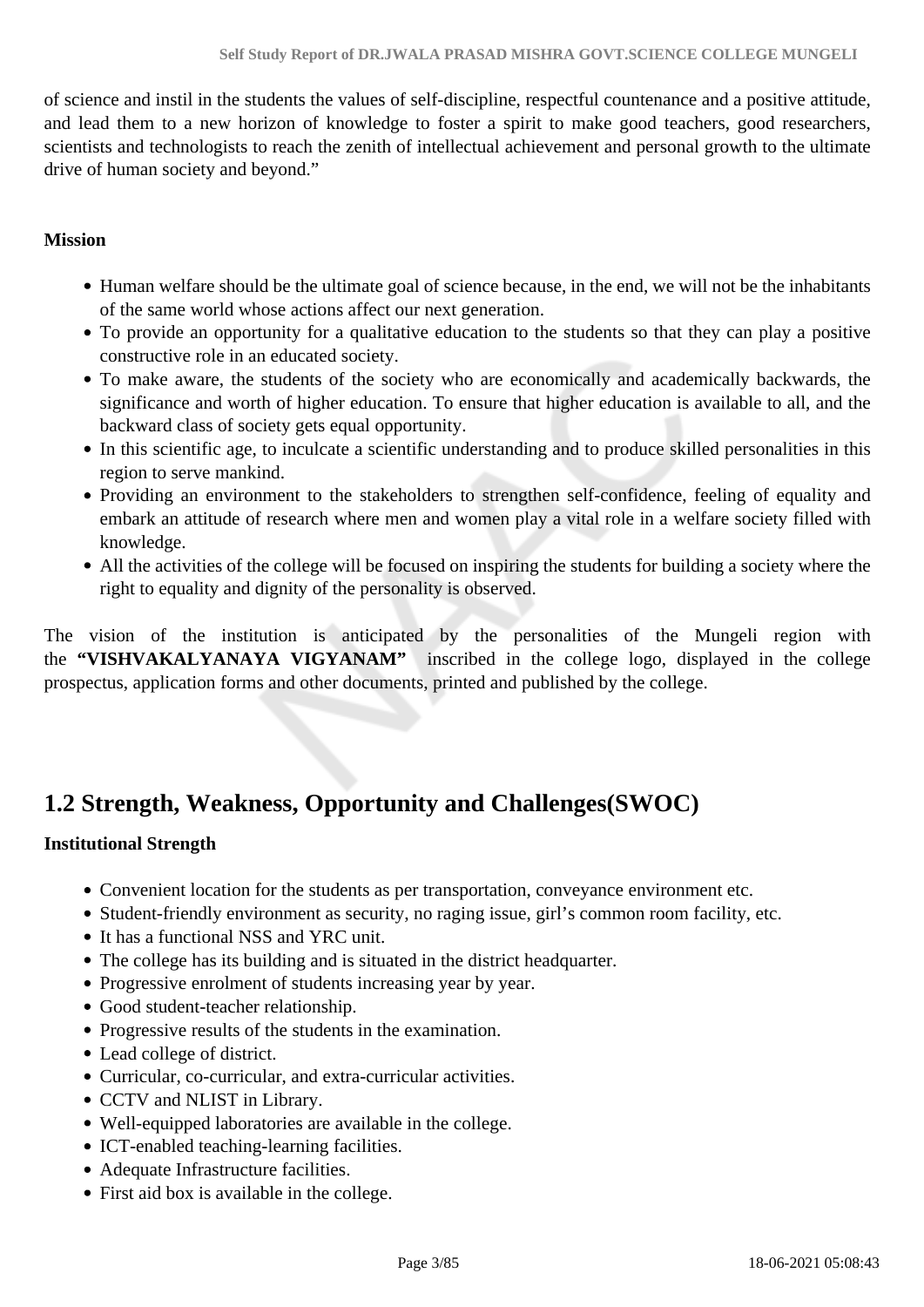• Complaint box is available for students.

#### **Institutional Weakness**

- Insufficient office staff.
- Inadequate non-teaching staff including sports officer.
- Insufficient classrooms.
- Lack of boundary wall.
- Weak economic background of students.
- Lack of English communication.
- Lack Industry Institute interaction.
- Lack of hostel for students.

#### **Institutional Opportunity**

- Sufficient College campus area.
- Maximum opportunity for extension activities.
- The staff members and faculty members with their various connections possess the potential to provide many opportunities for academic and other collaborations and partnerships for the institute as well as themselves.
- Being of Science College with Post graduate courses a benefit to the students to interact only with the science students and get an opportunity to grow a scientific attitude.
- Staff members are provided opportunities to participate in seminars/workshops/ conferences/refresher courses/ orientation courses.
- Opportunity to the students in the preparation of competitive examinations including NET/SLET

#### **Institutional Challenge**

- Green campus development due to lack of security from animals.
- Old curriculum.
- Weak socio-economic background and poor language proficiency of students.
- Lack of industry in the region that's why to strengthen Industry-Institute Interaction is too difficult.
- Appointment of faculty in newly granted programmes is too delayed.
- Delay in sanctioning and appointing of administrative posts by the government is another problem.
- Another challenge before the institution is the poor socio-economic status of many of the students which influence academic performance of the students.
- Inadequacy of time to offer and run new certificate programmes due to lack of resources.
- The full potential of Alumni is yet to be tapped.
- The students coming from rural areas lack proper communication skills.

### **1.3 CRITERIA WISE SUMMARY**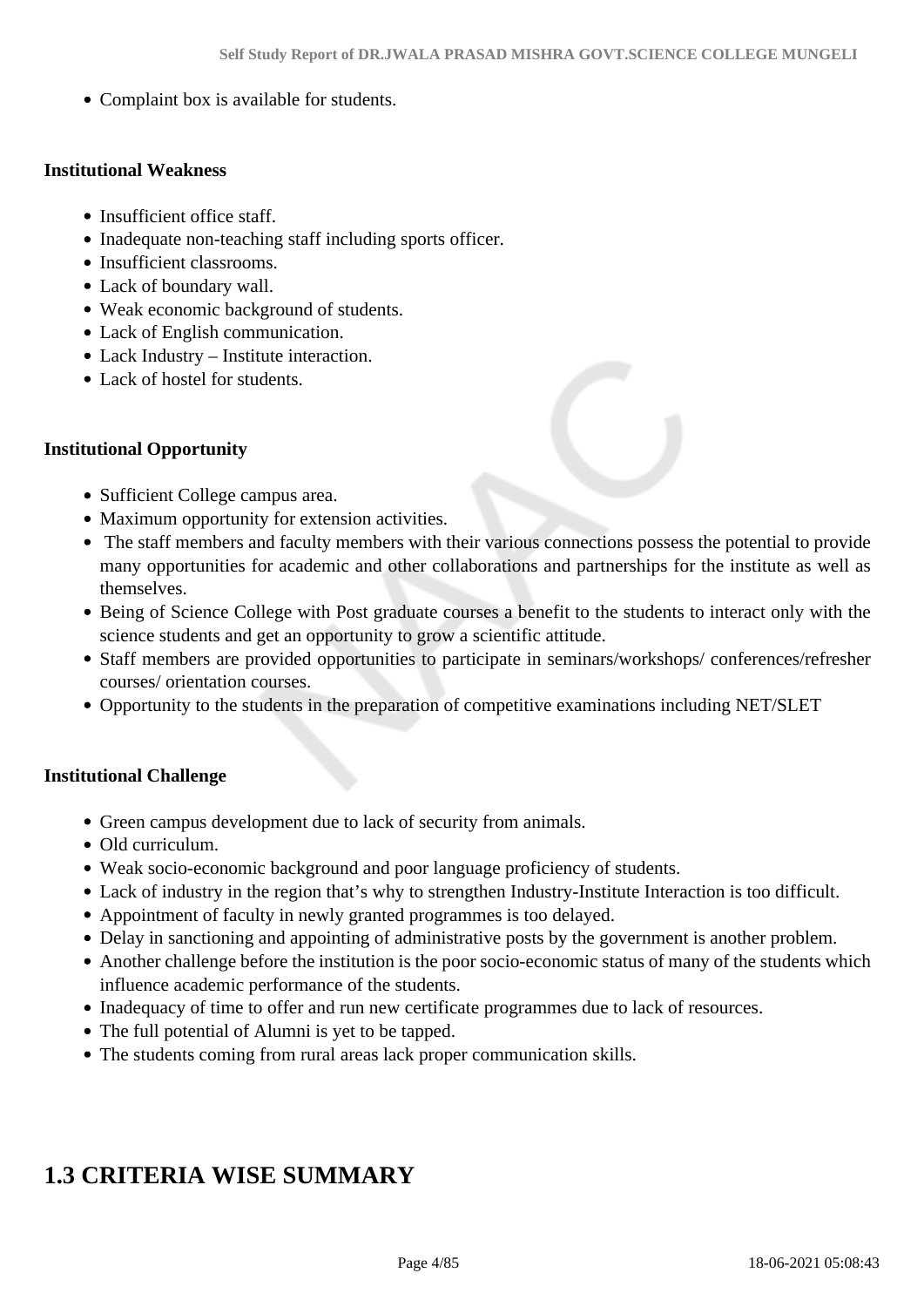#### **Curricular Aspects**

The institute is affiliated to Atal Bihari Vajpai Vishwavidyalay Bilaspur, hence we strictly follow all the rules regulations, academic calendar provided by the Department of Higher Education, Govt. of Chhattisgarh and the university. All the teachers deliver lectures as per the time table and complete the syllabus within the stipulated time. Apart from the final examination conducted by the university, the college also conducts internal exams like class test, mid-term (Pre Final/half yearly) exams and pre university examination time to time. The results of these exams are displayed on the notice board and discussed by the concerned teachers with the students. Special attention is given to the students who are slow learners. The administration takes necessary action against those students who are irregular in attending lecture sessions as well as lab sessions. The attendance register and teaching diary of the teachers are regularly examined by the Principal. The college administration does its best to start new programmes so that the people from local community may avail the benefit of this. The institution has also introduced feedback system and we analyze the questionnaire. Problems deduced from the feedback are analysed and steps are taken to resolve them. Suggestion given by the stackholders are also taken into consideration while coming todecisions.

#### **Teaching-learning and Evaluation**

The most important quality in the teaching-learning process & evaluation of our institute is the ability of our teachers to create enthusiasm, ignite passion and generate curiosity among the students. This has been done very effectively and efficiently by teachers of our institute. The criterions teaching-learning, and evaluation is divided into sub-criteria and each criterion is executed in its fullest form to achieve the desired results.

For slow learners individual academic counseling is done, a student helpdesk is prepared and student study groups are formed for peer-to-peer learning. In order to expose students and faculty to advance levels of knowledge and skills, our institution took initiative like seminars to update knowledge. Sports, NSS, Red Cross Society is also encouraged to nculcate a sense of responsibility towards society.

Smart classroom setups have already been installed at our institution. The study has been carried out successfully. The faculty members are effectively utilizing Audio-Visual aids to demonstrate the concepts to the students.

The periodic instructions issued by the university are promptly communicated to the students and transparency is maintained at all levels. A transparent, time-bound, and efficient process is adopted to resolve the grievance of students in internal/external examination.

The subject teachers communicate the students about the course outcome and program outcome at the beginning of the session. Course outcomes are mentioned in the printed syllabus and also uploaded on the college website.

The Institute monitors and ensures the achievement of learning outcomes is displayed on the website through the recommendation of the Programme Committee from time to time.

Above is a brief description of teaching learning & evaluation process carried out effectively by competent teachers of our institute.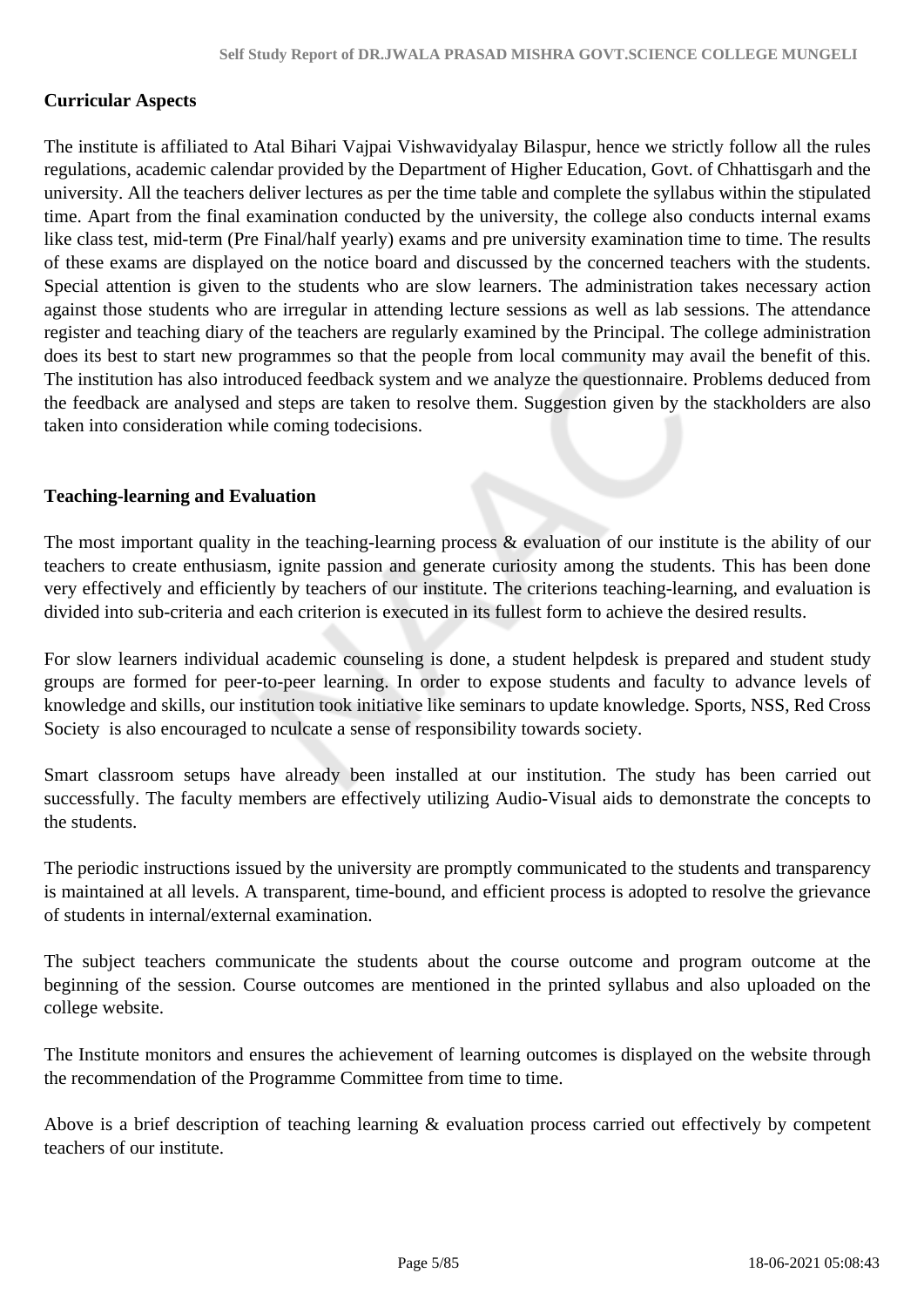#### **Research, Innovations and Extension**

Research and development are the major concern of higher education, research committee of our institute promotes faculties and students for research. The College has research infrastructure like departmental library with the facility of N-LIST, internet, laboratory facilities and apparatus for research. Out of 8, 3 teachers and Principal are Ph.D. holders. , one teacher of the faculty and Principal act as Research supervisor of affiliating university. Each PG department has Computer with Internet. Three faculties are holding M.Phil. degree are doing Ph.D., participating in workshop, and short time courses. They are presenting research papers in international and national seminars and conferences and organizing seminars (state and National level). Total no. of Publications are near about 45, many book chapters written by faculty with ISBN no. books.

YRC and NSS In-charge conduct and promote students for various social activities like blood donation, health checkup and educates others for swachchh environment, water conservation, and plantation and save girl child etc. Various extension and outreach programs are organized by NSS AND YRC.

Our college collaborates with different bodies like CGCOST, Raipur, PSSOU Bilaspur, district hospital and nirvachan karyalay.

#### **Infrastructure and Learning Resources**

Institute makes policy for enhancement of infrastructure to facilitate effective teaching and learning. We have ten classrooms, out of ten four classrooms are enabled with IT facility, six UG/PG laboratories for different subjects, two computer labs along with computer department. There is one Library with reading room. Our college library provides facility of e- books and journals and NList. In our institute we have separate rooms for Principal chamber, office staff, sports, and NSS. A portion of the college building is covered with different types of trees. We have one conference room with IT facility, College building and campus is surrounded by surveillance CCTV camera

Special facilities are made available in the campus to promote interest in sports and cultural events. Sports events are organized by the Sports Department. Outdoor and indoor sports facility is available in the campus.

- $\circ$  Indoor games chess & carom outdoor sports- athletics, badminton, cricket etc.
- Various Inter College Competitions and District Level Competitions organized in the college ,
- Student participated in various Division and State Level Competitions.
- .Manage hall for yoga day.

Our College organizes social gathering and prize distribution function every year according to govt. academic calendar. College provides Certificates, prizes and medals to winners of the cultural, sports and other cultural and literary competition.For this purpose college used pandal and stage.

College purchased musical instruments fot the NSS unit. This is used during various activities of NSS.

Our institute is governed by the state govt. so Public welfare Department ( PWD) is authorized for maintenance of the infrastructure facilities, Our institute makes policy for the enhancement and maintenance of the infrastructure. For this different Committees are formed by the principal. For the maintenance of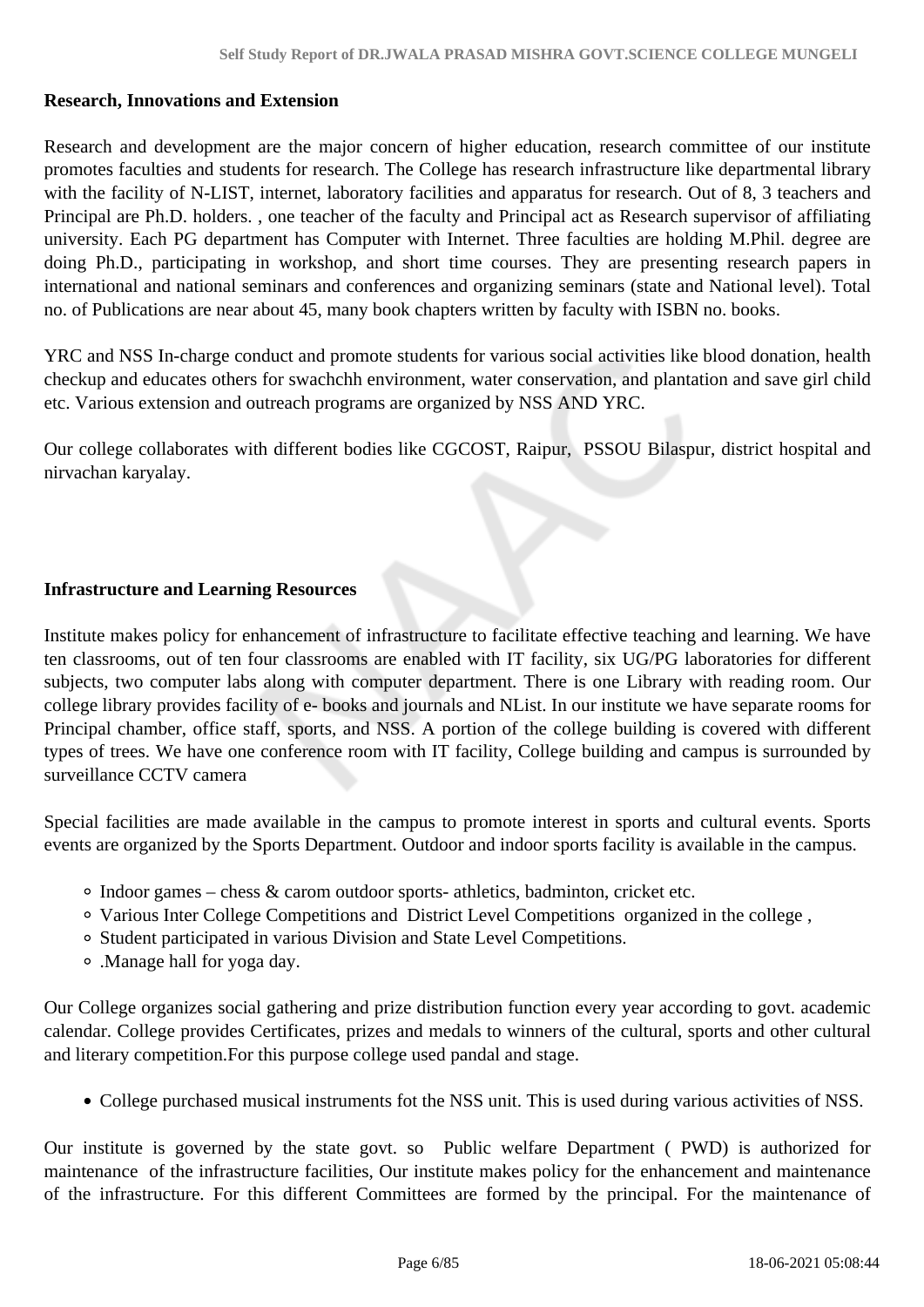computers internet and wifi networking annual maintenance contract is given to private firms. Need based budget is provided for updating and maintaining the computers.

#### **Student Support and Progression**

Students are the backbone of overall development of the college. Similarly the college administration also plays important role in overall development of the students. The students are benefited by various scholarship schemes of state government –i.e. Post Metric Scholarship, BPL Scholarship, NSP Scholarship, Chief Minister Gyan Protsahan Yojna, Kshitij Apar Sambhavnaye (for Dibyangs), Labour Welfare Scheme by Social Welfare Department, Naunihal Scholarship (for children) and Minority Scholarship Scheme . Apart from these the students are also benefited by health check-up camps conducted by college under Health and Hygiene Program.

Various cultural, literary and physical activities are organized by the college for the mental and physical development of the students.

Post Graduate programs in 05 subjects (Mathematics, Physics, Chemistry, Zoology and Botany) are running by the college. Hence the UG students get opportunity to enroll themselves in PG programs.

Most of the students get opportunity to participate in various university, state and national level literary and cultural activities. The college also organizes career counseling programs for the benefit of students.

The employment rate of the college is very high as many students of the college have succeeded in various competitive exams and have been able to get josb in both public and private sectors.

#### **Governance, Leadership and Management**

To bring the college at the peak of education by providing students a value based education to improve and make them a skilled personality.

The institution is the lead college of the district so the mission is to provide the institute an environment of teaching and learning.

 Ever since the beginning of the college, the administration is carried effectively through a decentralized mechanism. This inclusive and participatory approach promotes an environment of solidarity and mutual respect which ensures the smooth functioning and growth of the institution.

The College has a well-functioning mechanism for mobilization of funds and optimum utilization of resources. The various committees constituted by the Principal have the responsibility for assessing, planning, implementing, and supervising the fundraising activities of the college.

IQAC Committee, NAAC Steering Committee, Exam Cell, Exam Cell, NSS Cell, Anti-Ragging Committee these various cells and committees are operational in the institution to implement various activities which are part of the strategic plan.

 The Principal conducts regular meetings with the departmental heads, conveners of different committees, and student councils to discuss the policies and plans and their ways of implementation. The institution adopts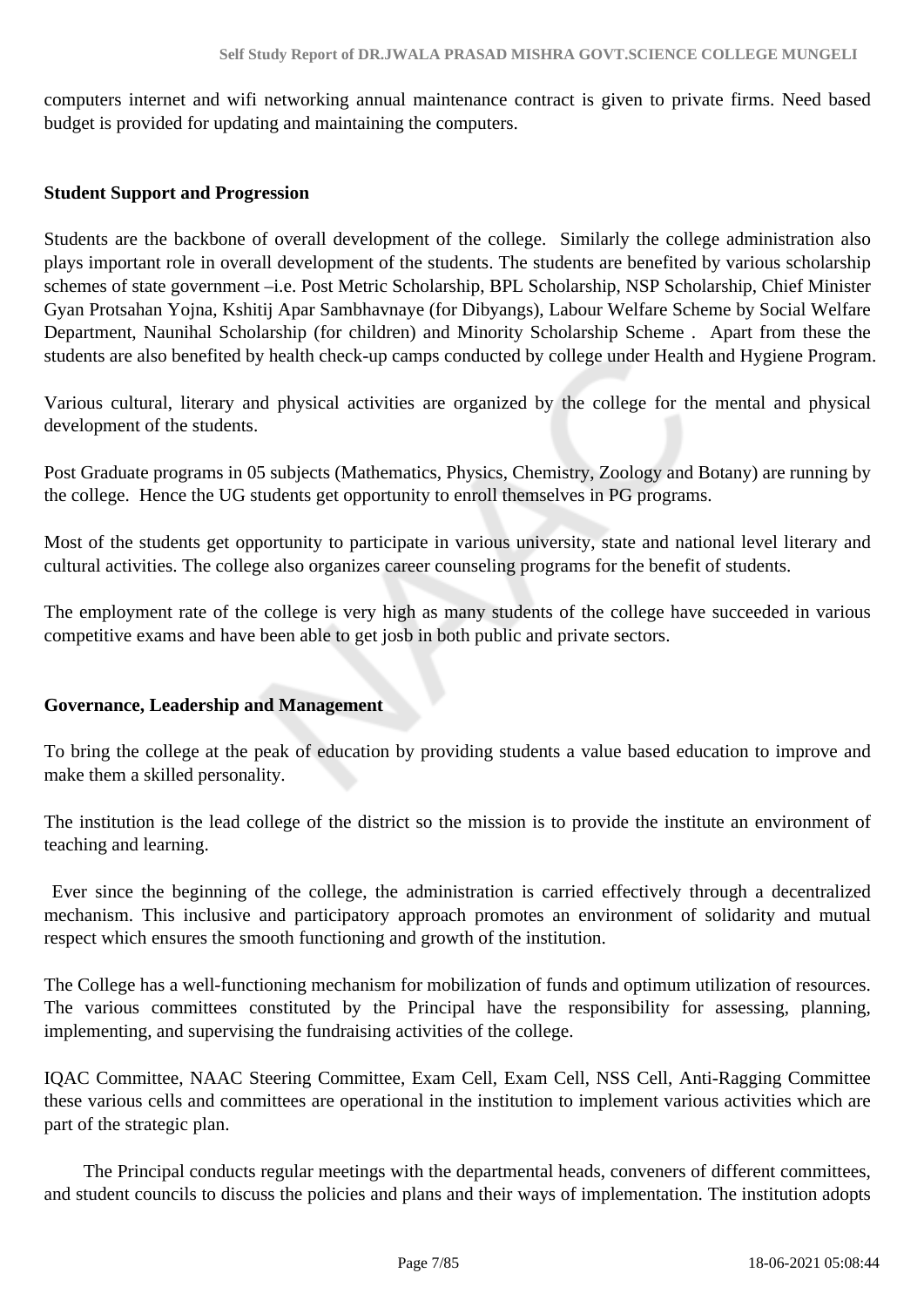various modes to monitor and evaluate different policies and plans for effective implementation and improvement regularly. For the continuous improvement in various fields manual and online feedbacks are taken regularly from all the stakeholders. The Internal Quality Assurance Cell (IQAC) is established in the institution to maintain and enhance the quality of education.

 The welfare measures for the teaching and non-teaching staff are decided by the Government followed by the UGC Norms. These measures are governed by the regulations and policies of the State Government and it is modified from time to time.

The college facilitates the professional growth and enrichment of the staff by implementing an effective Performance Appraisal System.

In the financial matter, the college is subservient to the rules of the government. The institution conducts both internal and external audits regularly.

Above is a brief description of the Governance, Leadership, and Management of the college.

#### **Institutional Values and Best Practices**

The institution gives prime importance to the safety and security of the students. All the students are allotted ID cards; the college campus is under CCTV surveillance. According to UGC guidelines "Women anti-Harassment Cell" has been formed in the college to resolve all issues and complaints related to women. We also celebrate days like International Women's Day every year.

All the necessary facilities are being provided to the differently-abled students and staff.

Our college is using energy-efficient electronic gadgets like LED bulbs, LCD screens, computers, laptops, and overhead projectors, etc. to save electricity.

The cleanliness awareness week has been conducted not only in the college campus but also outside the college campus like bus stand mungeli, and nearby village and message is delivered regarding clean/pollution-free environment.

Our college premise is plastic/polythene-free and no smoking zone. Staff and students are encouraged to come to college by bicycle, public transport, and if the distance is far then they are encouraged to resort to car-pool or bike-pool.

Our college organizes various activities to sensitize students and employees about the constitutional obligations, Values, Rights, Duties, and responsibilities of a citizen of India. Constitution Day is celebrated on 26th November every year.

As our college is Science College we organize some scientific activities. We celebrate National Mathematics Day on 22nd December and Science Day on 28th February.

Our college is dedicated to promote ethics and values amongst students and faculty, for this we organize National festivals and birth/death anniversaries of the great Indian personalities. We also organize various literary, cultural programs and competitions for students on these special occasions.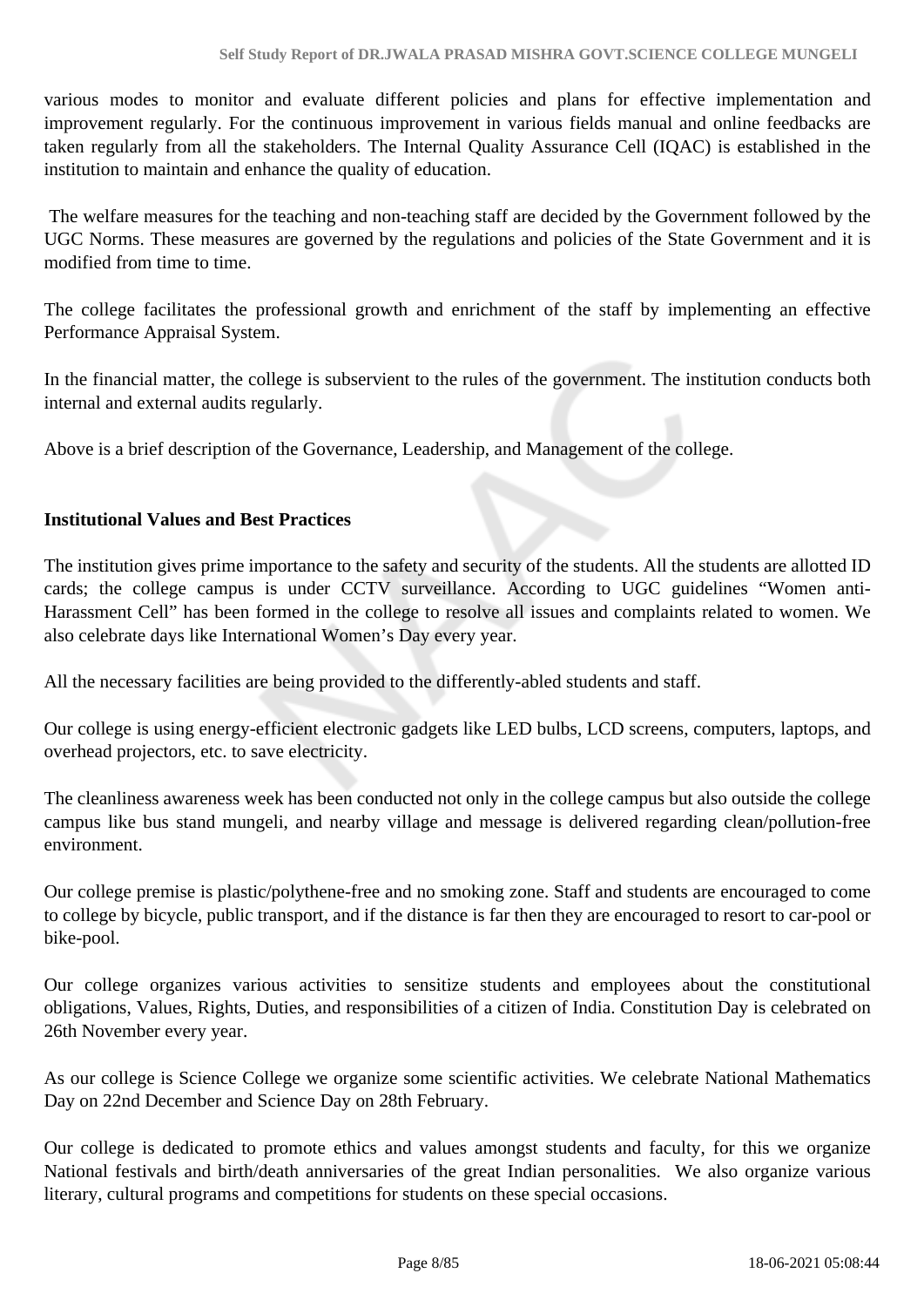We have adopted some of our activities such as "Use of ICT in Academy and administration." and "Awareness about Health and Hygiene" as the best practices of our institution.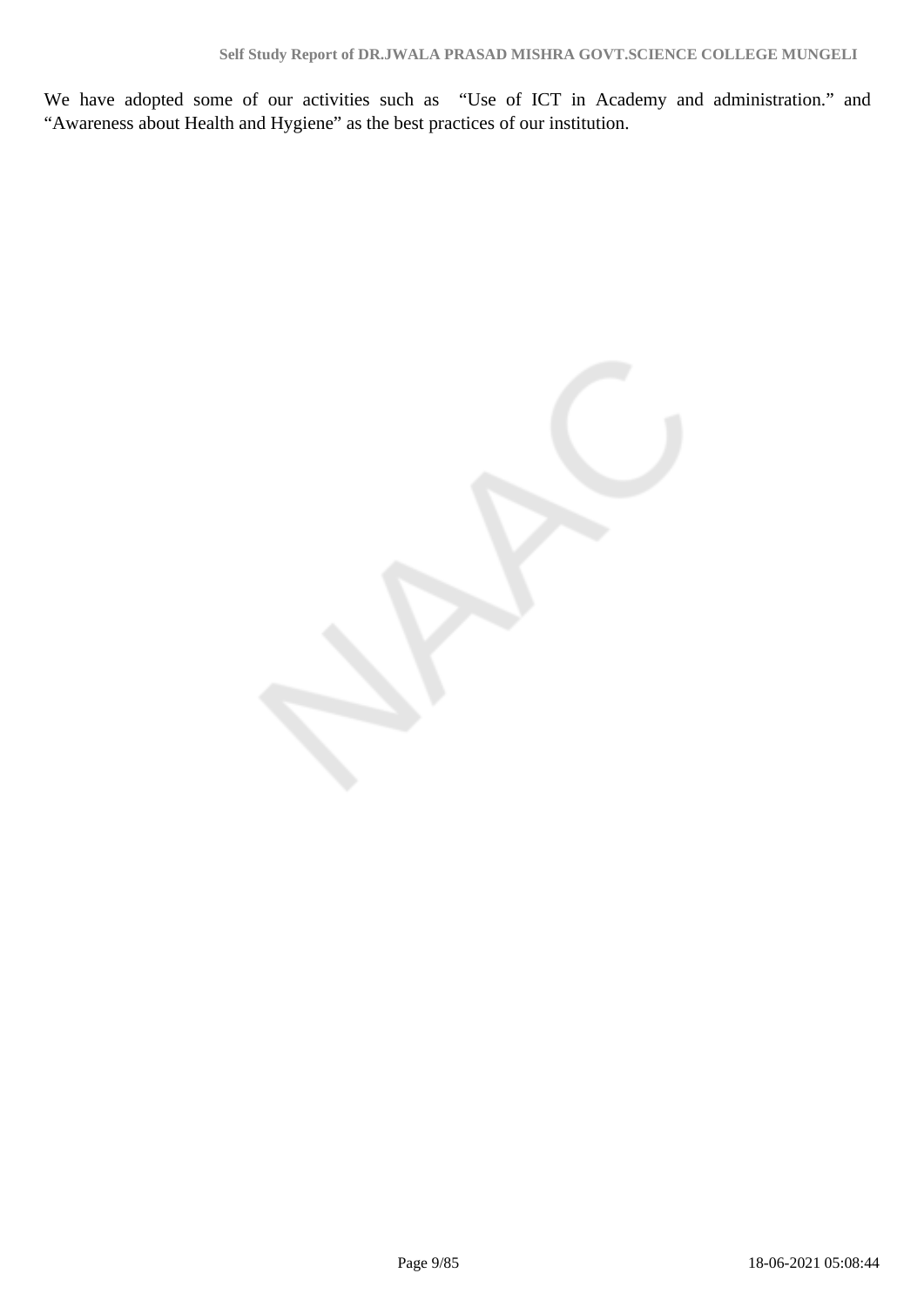# **2. PROFILE**

### **2.1 BASIC INFORMATION**

| Name and Address of the College |                                                               |
|---------------------------------|---------------------------------------------------------------|
| Name                            | DR.JWALA PRASAD MISHRA GOVT.SCIENCE<br><b>COLLEGE MUNGELI</b> |
| Address                         | Nawagarh Road Dulhinbay Mungeli                               |
| City                            | <b>MUNGELI</b>                                                |
| <b>State</b>                    | Chhattisgarh                                                  |
| Pin                             | 495334                                                        |
| Website                         | www.jpmgscm.in                                                |

| <b>Contacts for Communication</b> |                        |                                          |               |             |                                |  |
|-----------------------------------|------------------------|------------------------------------------|---------------|-------------|--------------------------------|--|
| <b>Designation</b>                | <b>Name</b>            | <b>Telephone with</b><br><b>STD Code</b> | <b>Mobile</b> | Fax         | Email                          |  |
| Principal                         | Chinmoyee<br>Rani Das  | 07755-264152                             | 9826785489    | 07755-26415 | ipmcollege370@g<br>mail.com    |  |
| IQAC / CIQA<br>coordinator        | Dildar Singh<br>Tandon | 07755-264151                             | 9827462154    | 07755-26415 | dildartandon1983<br>@gmail.com |  |

| <b>Status of the Institution</b> |            |
|----------------------------------|------------|
| <b>Institution Status</b>        | Government |

| Type of Institution |              |  |  |
|---------------------|--------------|--|--|
| By Gender           | Co-education |  |  |
| By Shift            | Day          |  |  |

| <b>Recognized Minority institution</b>     |  |
|--------------------------------------------|--|
| If it is a recognized minroity institution |  |

| <b>Establishment Details</b>         |                  |
|--------------------------------------|------------------|
| Date of establishment of the college | $25 - 11 - 1986$ |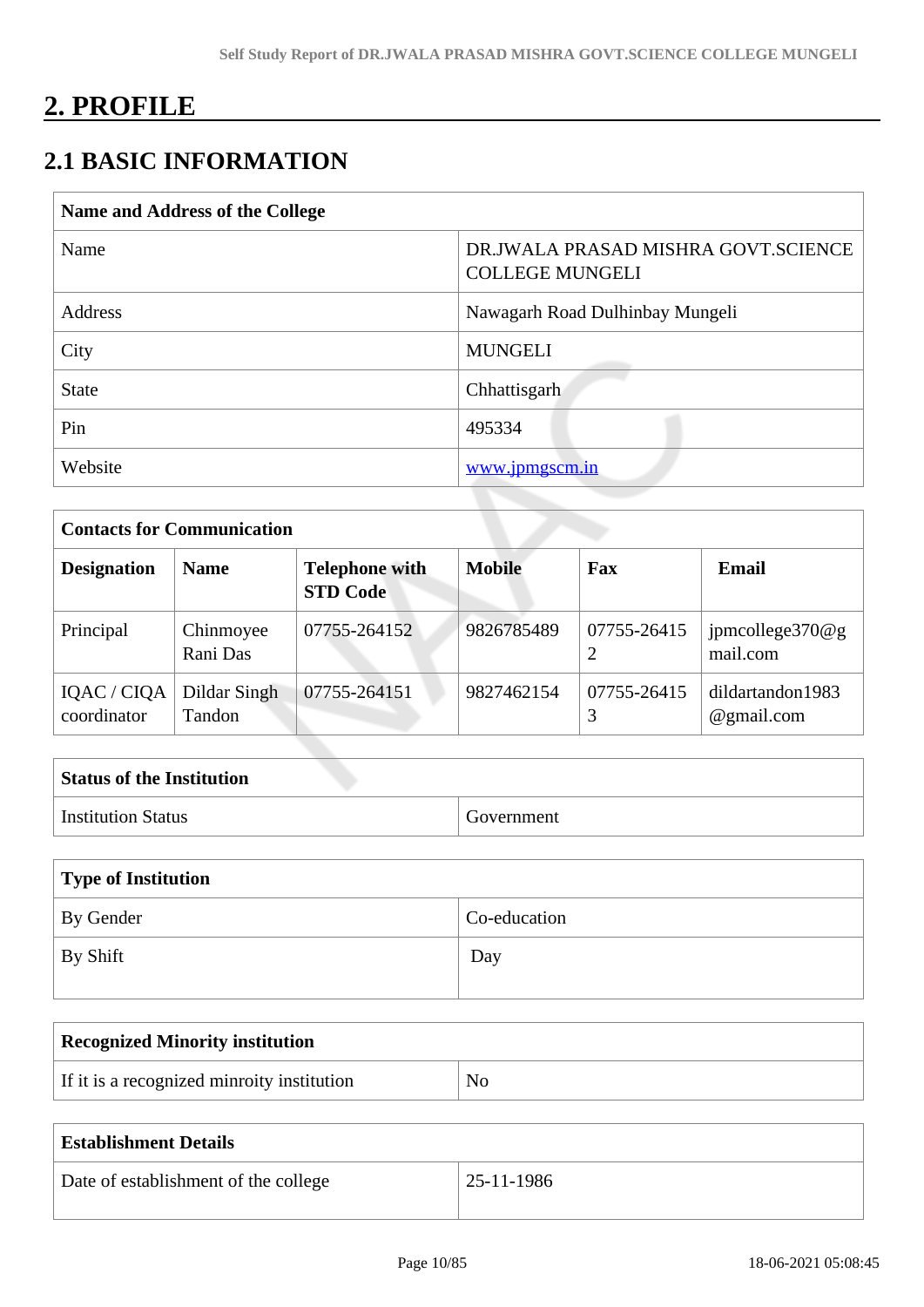| college)                          |                                         | University to which the college is affiliated/ or which governs the college (if it is a constituent |
|-----------------------------------|-----------------------------------------|-----------------------------------------------------------------------------------------------------|
| <b>State</b>                      | <b>University name</b>                  | <b>Document</b>                                                                                     |
| Chhattisgarh                      | Atal Bihari Vajpayee<br>Vishwavidyalaya | <b>View Document</b>                                                                                |
|                                   |                                         |                                                                                                     |
| <b>Details of UGC recognition</b> |                                         |                                                                                                     |
| <b>Under Section</b>              | Date                                    | <b>View Document</b>                                                                                |
| 2f of UGC                         | 10-09-1992                              | <b>View Document</b>                                                                                |

|                                                           | Details of recognition/approval by stationary/regulatory bodies like<br>AICTE, NCTE, MCI, DCI, PCI, RCI etc(other than UGC) |                                        |                              |                |
|-----------------------------------------------------------|-----------------------------------------------------------------------------------------------------------------------------|----------------------------------------|------------------------------|----------------|
| <b>Statutory</b><br><b>Regulatory</b><br><b>Authority</b> | <b>Recognition/App</b><br>roval details Inst<br>itution/Departme<br>nt programme                                            | Day, Month and<br>year(dd-mm-<br>yyyy) | <b>Validity in</b><br>months | <b>Remarks</b> |

| <b>Details of autonomy</b>                                                                                                           |    |
|--------------------------------------------------------------------------------------------------------------------------------------|----|
| Does the affiliating university Act provide for<br>conferment of autonomy (as recognized by the<br>UGC), on its affiliated colleges? | No |

| <b>Recognitions</b>                                                                   |     |  |  |
|---------------------------------------------------------------------------------------|-----|--|--|
| Is the College recognized by UGC as a College<br>with Potential for Excellence (CPE)? | No  |  |  |
| Is the College recognized for its performance by<br>any other governmental agency?    | No. |  |  |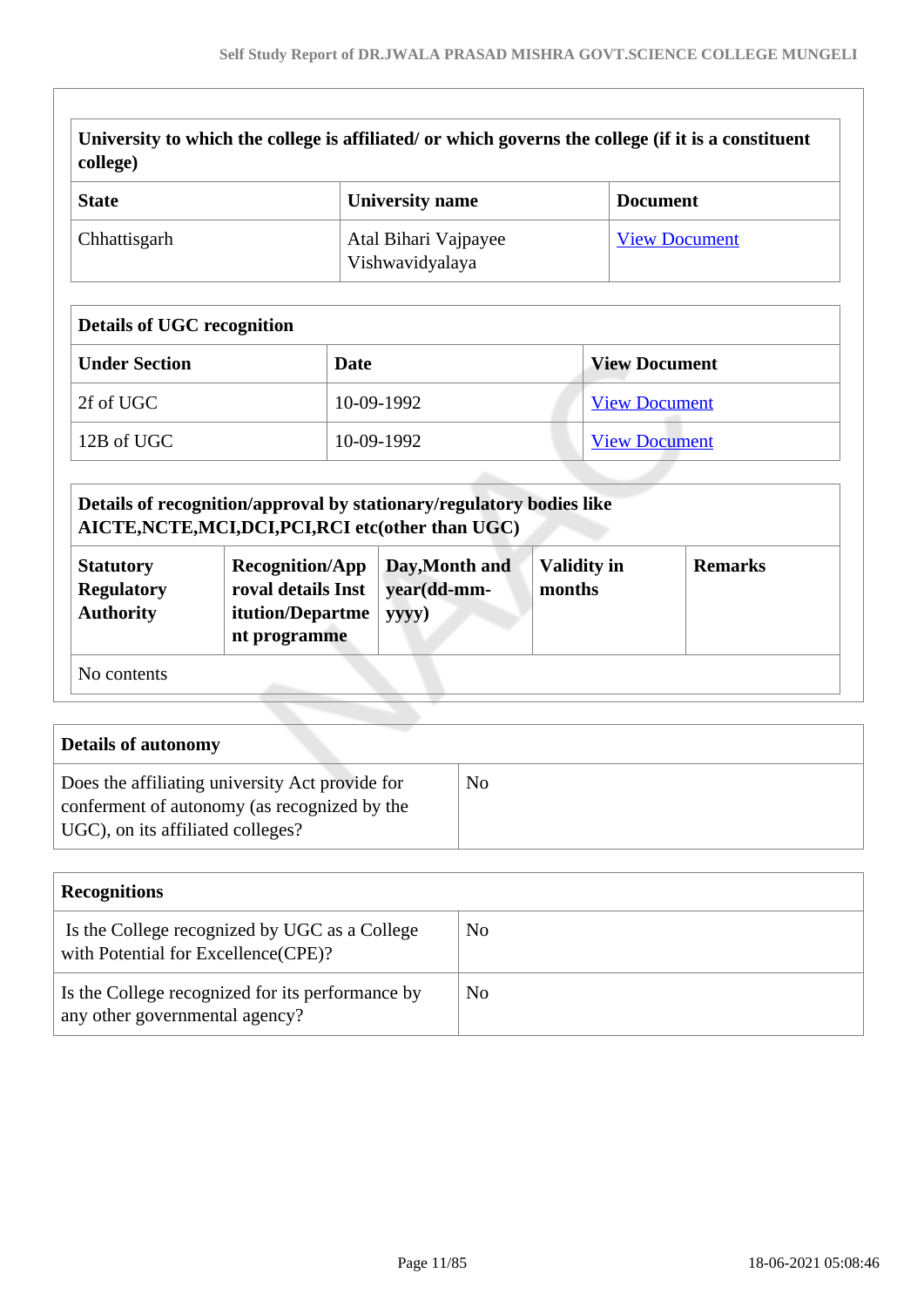| <b>Location and Area of Campus</b> |                                    |           |                                |                             |  |  |
|------------------------------------|------------------------------------|-----------|--------------------------------|-----------------------------|--|--|
| <b>Campus Type</b>                 | <b>Address</b>                     | Location* | <b>Campus Area</b><br>in Acres | Built up Area in<br>sq.mts. |  |  |
| Main campus<br>area                | Nawagarh Road Dulhinbay<br>Mungeli | Rural     | 8                              | 1813.34                     |  |  |

### **2.2 ACADEMIC INFORMATION**

| Details of Programmes Offered by the College (Give Data for Current Academic year) |                                  |                                     |                                              |                                        |                                      |                                             |
|------------------------------------------------------------------------------------|----------------------------------|-------------------------------------|----------------------------------------------|----------------------------------------|--------------------------------------|---------------------------------------------|
| Programme<br><b>Level</b>                                                          | Name of Pr<br>ogramme/C<br>ourse | <b>Duration</b> in<br><b>Months</b> | <b>Entry</b><br>Qualificatio<br>n            | <b>Medium of</b><br><b>Instruction</b> | <b>Sanctioned</b><br><b>Strength</b> | No.of<br><b>Students</b><br><b>Admitted</b> |
| <b>UG</b>                                                                          | BCA, Compu<br>ter<br>Application | 36                                  | Higher<br>Secondary<br>School<br>Certificate | $English +$<br>Hindi                   | 50                                   | 33                                          |
| <b>UG</b>                                                                          | <b>BSc, Science</b>              | 36                                  | Higher<br>Secondary<br>School<br>Certificate | $English +$<br>Hindi                   | 160                                  | 154                                         |
| PG                                                                                 | MSc, Botany                      | 24                                  | <b>B.Sc Bio</b>                              | $English +$<br>Hindi                   | 25                                   | 23                                          |
| PG                                                                                 | MSc, Chemis<br>try               | 24                                  | <b>B.Sc Bio or</b><br>Math                   | $English +$<br>Hindi                   | 25                                   | 25                                          |
| PG                                                                                 | MSc, Mathe<br>matics             | 24                                  | <b>B.Sc Math</b>                             | $English +$<br>Hindi                   | 25                                   | 18                                          |
| PG                                                                                 | MSc, Physics                     | 24                                  | <b>B.Sc Math</b>                             | English $+$<br>Hindi                   | 25                                   | 24                                          |
| PG                                                                                 | MSc,Zoolog<br>y                  | 24                                  | <b>B.Sc Bio</b>                              | $English +$<br>Hindi                   | 25                                   | 25                                          |

**Position Details of Faculty & Staff in the College**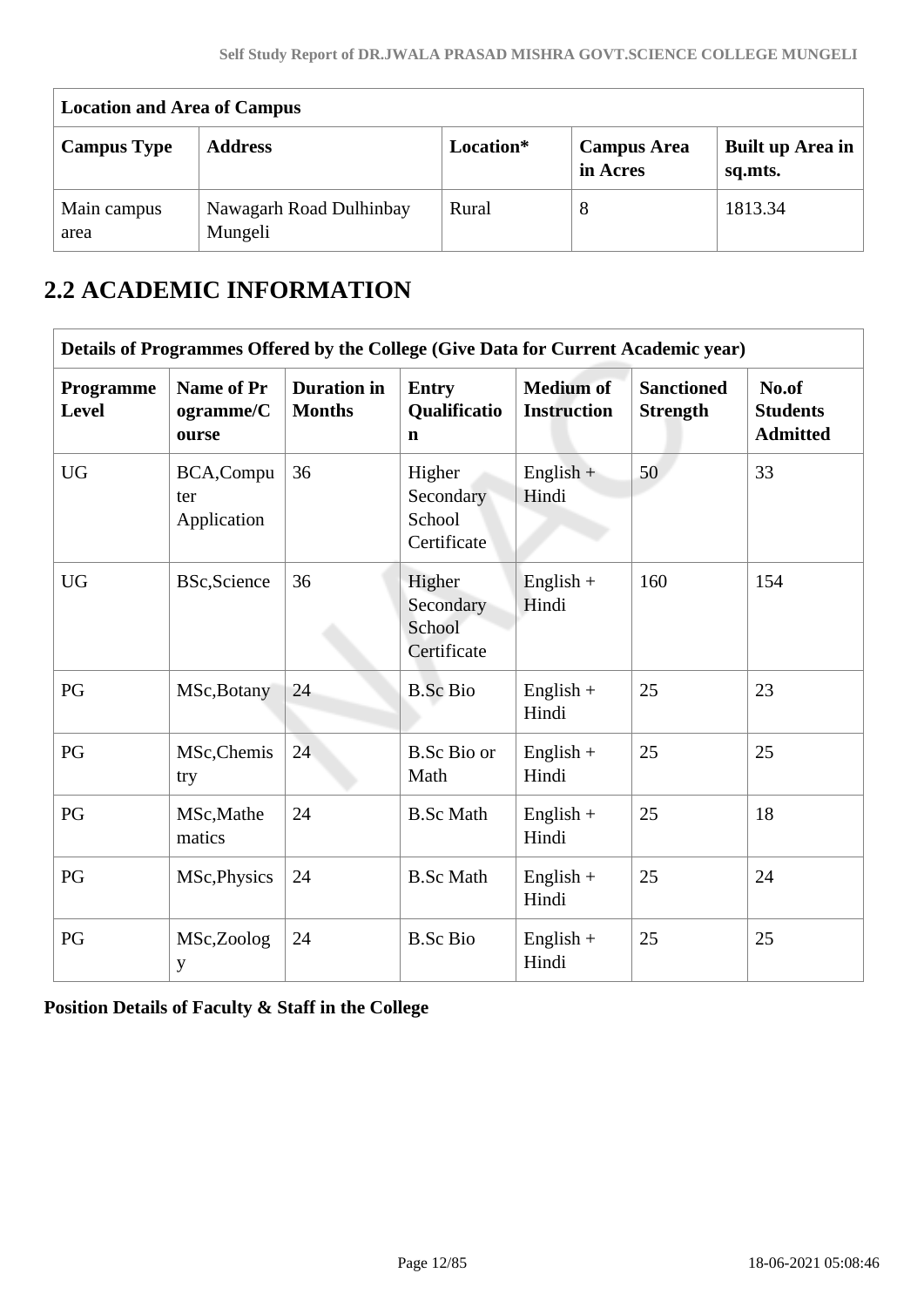| <b>Teaching Faculty</b>                                                             |                  |                  |                |                |                  |                            |                |                  |                            |                |                |                  |
|-------------------------------------------------------------------------------------|------------------|------------------|----------------|----------------|------------------|----------------------------|----------------|------------------|----------------------------|----------------|----------------|------------------|
|                                                                                     |                  | <b>Professor</b> |                |                |                  | <b>Associate Professor</b> |                |                  | <b>Assistant Professor</b> |                |                |                  |
|                                                                                     | Male             | Female           | <b>Others</b>  | Total          | Male             | Female                     | Others         | Total            | Male                       | Female         | <b>Others</b>  | Total            |
| Sanctioned by the<br>UGC /University<br>State<br>Government                         |                  |                  |                | $\overline{4}$ |                  |                            |                | $\boldsymbol{0}$ |                            |                |                | 10               |
| Recruited                                                                           | $\overline{0}$   | $\overline{0}$   | $\overline{0}$ | $\overline{0}$ | $\boldsymbol{0}$ | $\mathbf{0}$               | $\overline{0}$ | $\overline{0}$   | 5                          | $\overline{2}$ | $\overline{0}$ | $\overline{7}$   |
| Yet to Recruit                                                                      |                  |                  |                | $\overline{4}$ |                  |                            |                | $\boldsymbol{0}$ |                            |                |                | 3                |
| Sanctioned by the<br>Management/Soci<br>ety or Other<br>Authorized<br><b>Bodies</b> |                  |                  |                | $\overline{0}$ |                  |                            |                | $\boldsymbol{0}$ |                            |                |                | $\Omega$         |
| Recruited                                                                           | $\boldsymbol{0}$ | $\overline{0}$   | $\overline{0}$ | $\mathbf{0}$   | $\overline{0}$   | $\overline{0}$             | $\overline{0}$ | $\boldsymbol{0}$ | $\mathbf{0}$               | $\mathbf{0}$   | $\overline{0}$ | $\boldsymbol{0}$ |
| Yet to Recruit                                                                      |                  |                  |                | $\overline{0}$ |                  |                            |                | $\overline{0}$   |                            |                |                | $\theta$         |
|                                                                                     |                  |                  |                |                |                  |                            |                |                  |                            |                |                |                  |

|                                                                                 | <b>Non-Teaching Staff</b> |                |                |                |  |  |  |  |  |
|---------------------------------------------------------------------------------|---------------------------|----------------|----------------|----------------|--|--|--|--|--|
|                                                                                 | <b>Male</b>               | <b>Female</b>  | <b>Others</b>  | <b>Total</b>   |  |  |  |  |  |
| Sanctioned by the<br><b>UGC</b> / University State<br>Government                |                           |                |                | 22             |  |  |  |  |  |
| Recruited                                                                       | 8                         | $\mathbf{1}$   | $\overline{0}$ | 9              |  |  |  |  |  |
| Yet to Recruit                                                                  |                           |                |                | 13             |  |  |  |  |  |
| Sanctioned by the<br>Management/Society<br>or Other Authorized<br><b>Bodies</b> |                           |                |                | $\overline{0}$ |  |  |  |  |  |
| Recruited                                                                       | $\overline{0}$            | $\overline{0}$ | $\theta$       | $\overline{0}$ |  |  |  |  |  |
| Yet to Recruit                                                                  |                           |                |                | $\overline{0}$ |  |  |  |  |  |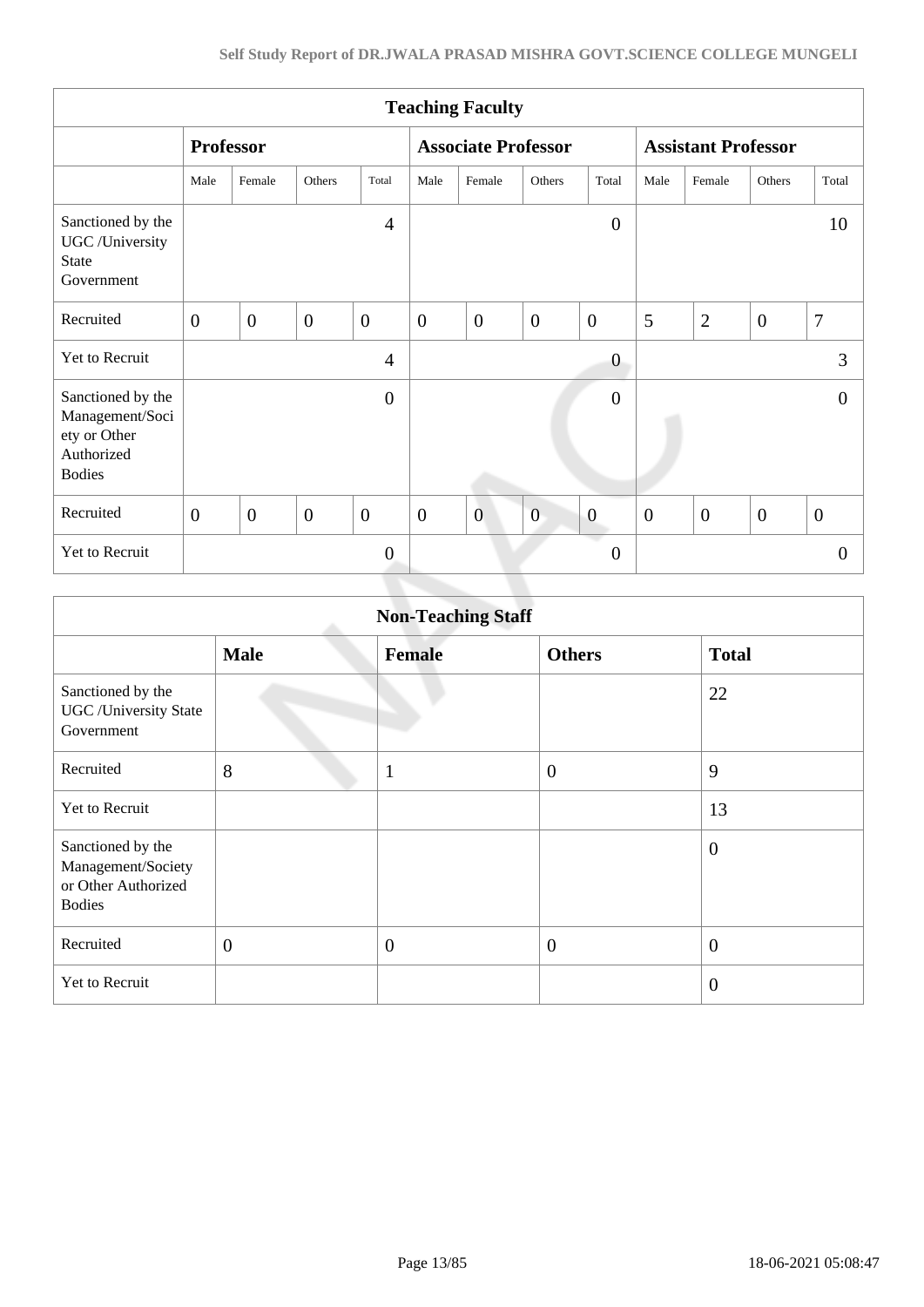|                                                                                 |              | <b>Technical Staff</b> |                |                |
|---------------------------------------------------------------------------------|--------------|------------------------|----------------|----------------|
|                                                                                 | <b>Male</b>  | Female                 | <b>Others</b>  | <b>Total</b>   |
| Sanctioned by the<br><b>UGC</b> /University State<br>Government                 |              |                        |                | $\overline{0}$ |
| Recruited                                                                       | $\mathbf{0}$ | $\theta$               | $\overline{0}$ | $\overline{0}$ |
| Yet to Recruit                                                                  |              |                        |                | $\overline{0}$ |
| Sanctioned by the<br>Management/Society<br>or Other Authorized<br><b>Bodies</b> |              |                        |                | $\overline{0}$ |
| Recruited                                                                       | $\mathbf{0}$ | $\mathbf{0}$           | $\overline{0}$ | $\overline{0}$ |
| Yet to Recruit                                                                  |              |                        |                | $\overline{0}$ |

### **Qualification Details of the Teaching Staff**

|                                     | <b>Permanent Teachers</b> |                |                |                            |                |                |                            |                |                |                |  |
|-------------------------------------|---------------------------|----------------|----------------|----------------------------|----------------|----------------|----------------------------|----------------|----------------|----------------|--|
| <b>Highest</b><br>Qualificatio<br>n | <b>Professor</b>          |                |                | <b>Associate Professor</b> |                |                | <b>Assistant Professor</b> |                |                |                |  |
|                                     | Male                      | Female         | <b>Others</b>  | Male                       | Female         | Others         | Male                       | Female         | Others         | Total          |  |
| D.sc/D.Litt.                        | $\overline{0}$            | $\mathbf{0}$   | $\overline{0}$ | $\theta$                   | $\overline{0}$ | $\overline{0}$ | $\overline{0}$             | $\theta$       | $\overline{0}$ | $\overline{0}$ |  |
| Ph.D.                               | $\overline{0}$            | $\overline{0}$ | $\overline{0}$ | $\overline{0}$             | $\overline{0}$ | $\overline{0}$ | 1                          | $\overline{2}$ | $\overline{0}$ | 3              |  |
| M.Phil.                             | $\overline{0}$            | $\mathbf{0}$   | $\overline{0}$ | $\theta$                   | $\overline{0}$ | $\overline{0}$ | 3                          | $\theta$       | $\overline{0}$ | 3              |  |
| PG                                  | $\theta$                  | $\overline{0}$ | $\overline{0}$ | $\overline{0}$             | $\overline{0}$ | $\overline{0}$ | $\mathbf{1}$               | $\theta$       | $\overline{0}$ | $\mathbf{1}$   |  |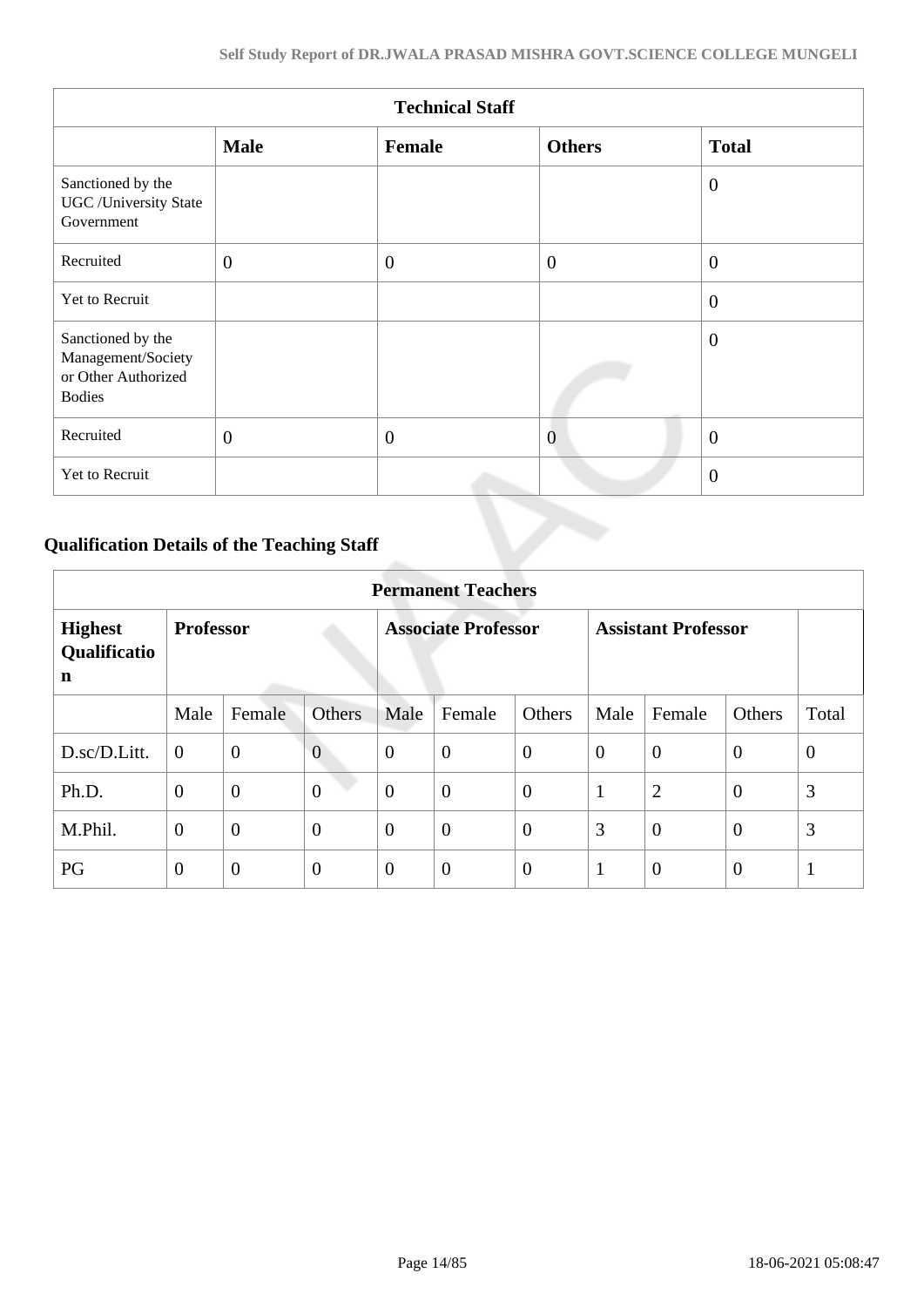| <b>Temporary Teachers</b>           |                  |                  |                  |                            |                  |                |                            |                |                |                |  |
|-------------------------------------|------------------|------------------|------------------|----------------------------|------------------|----------------|----------------------------|----------------|----------------|----------------|--|
| <b>Highest</b><br>Qualificatio<br>n | <b>Professor</b> |                  |                  | <b>Associate Professor</b> |                  |                | <b>Assistant Professor</b> |                |                |                |  |
|                                     | Male             | Female           | Others           | Male                       | Female           | Others         | Male                       | Female         | Others         | Total          |  |
| D.sc/D.Litt.                        | $\theta$         | $\overline{0}$   | $\overline{0}$   | $\overline{0}$             | $\overline{0}$   | $\overline{0}$ | $\overline{0}$             | $\overline{0}$ | $\overline{0}$ | $\overline{0}$ |  |
| Ph.D.                               | $\overline{0}$   | $\boldsymbol{0}$ | $\boldsymbol{0}$ | $\overline{0}$             | $\overline{0}$   | $\overline{0}$ | $\overline{0}$             | $\overline{0}$ | $\overline{0}$ | $\overline{0}$ |  |
| M.Phil.                             | $\overline{0}$   | $\overline{0}$   | $\overline{0}$   | $\overline{0}$             | $\overline{0}$   | $\overline{0}$ | $\overline{0}$             | $\overline{0}$ | $\overline{0}$ | $\overline{0}$ |  |
| PG                                  | $\overline{0}$   | $\theta$         | $\mathbf{0}$     | $\mathbf{0}$               | $\boldsymbol{0}$ | $\overline{0}$ | $\overline{0}$             | $\overline{0}$ | $\overline{0}$ | $\theta$       |  |

| <b>Part Time Teachers</b>           |                  |                |                  |                            |                |                  |                            |                |                |              |
|-------------------------------------|------------------|----------------|------------------|----------------------------|----------------|------------------|----------------------------|----------------|----------------|--------------|
| <b>Highest</b><br>Qualificatio<br>n | <b>Professor</b> |                |                  | <b>Associate Professor</b> |                |                  | <b>Assistant Professor</b> |                |                |              |
|                                     | Male             | Female         | Others           | Male                       | Female         | Others           | Male                       | Female         | Others         | Total        |
| D.sc/D.Litt.                        | $\overline{0}$   | $\overline{0}$ | $\overline{0}$   | $\overline{0}$             | $\overline{0}$ | $\boldsymbol{0}$ | $\theta$                   | $\overline{0}$ | $\theta$       | $\mathbf{0}$ |
| Ph.D.                               | $\mathbf{0}$     | $\overline{0}$ | $\boldsymbol{0}$ | $\overline{0}$             | $\overline{0}$ | $\overline{0}$   | $\overline{0}$             | $\overline{0}$ | $\overline{0}$ | $\theta$     |
| M.Phil.                             | $\theta$         | $\overline{0}$ | $\overline{0}$   | $\overline{0}$             | $\overline{0}$ | $\theta$         | $\theta$                   | $\overline{0}$ | $\overline{0}$ | $\theta$     |
| PG                                  | $\theta$         | $\mathbf{0}$   | $\overline{0}$   | $\overline{0}$             | $\overline{0}$ | $\overline{0}$   | $\boldsymbol{0}$           | $\overline{0}$ | $\overline{0}$ | $\theta$     |

| <b>Details of Visting/Guest Faculties</b> |             |               |               |              |  |  |  |  |
|-------------------------------------------|-------------|---------------|---------------|--------------|--|--|--|--|
| <b>Number of Visiting/Guest Faculty</b>   | <b>Male</b> | <b>Female</b> | <b>Others</b> | <b>Total</b> |  |  |  |  |
| engaged with the college?                 |             |               |               |              |  |  |  |  |

**Provide the Following Details of Students Enrolled in the College During the Current Academic Year**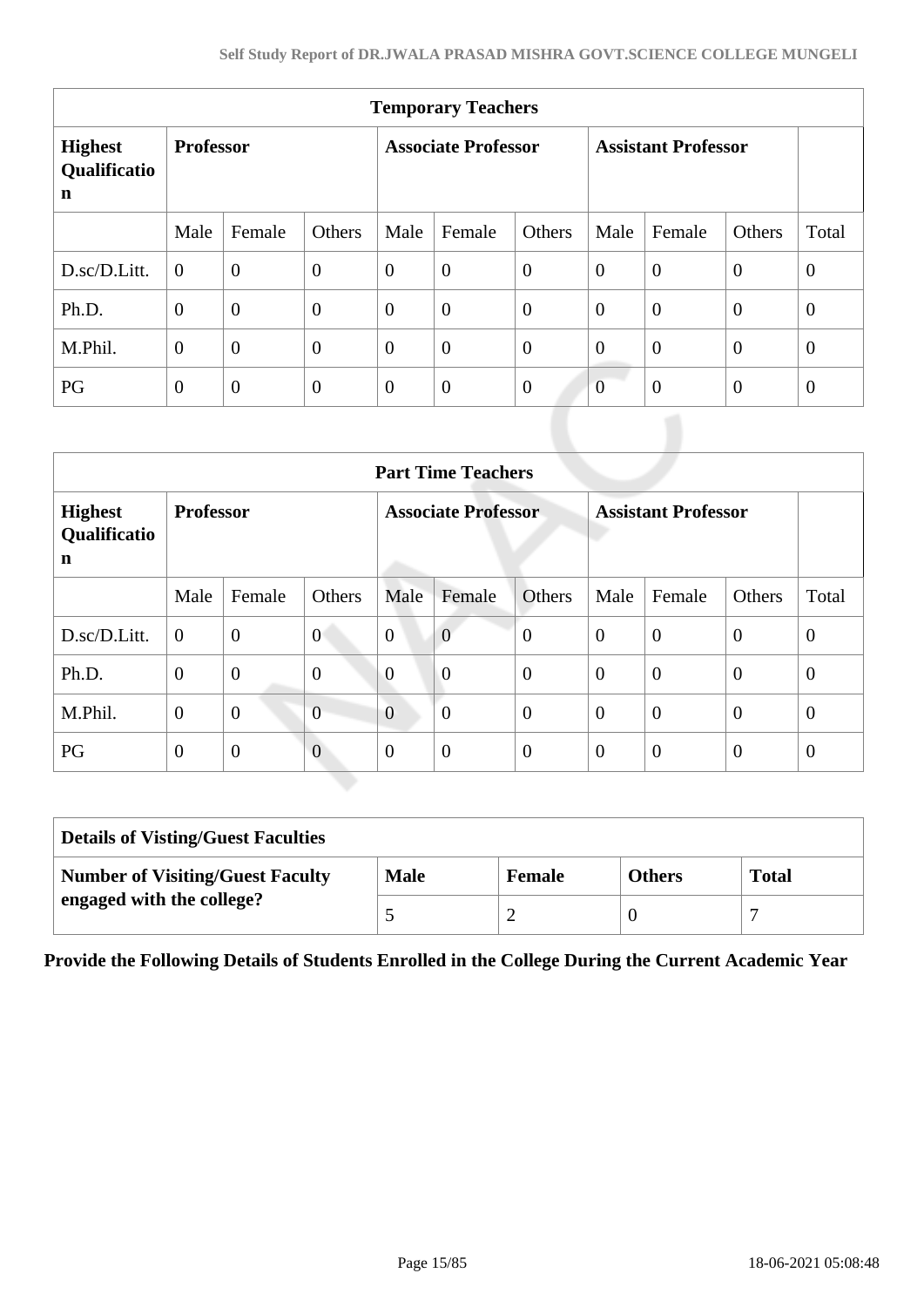| <b>Programme</b> |        | <b>From the State</b><br><b>Where College</b><br>is Located | <b>From Other</b><br><b>States of India</b> | <b>NRI Students</b> | Foreign<br><b>Students</b> | <b>Total</b>   |
|------------------|--------|-------------------------------------------------------------|---------------------------------------------|---------------------|----------------------------|----------------|
| PG               | Male   | 114                                                         | $\overline{0}$                              | $\overline{0}$      | $\overline{0}$             | 114            |
|                  | Female | 86                                                          | $\overline{0}$                              | $\overline{0}$      | $\overline{0}$             | 86             |
|                  | Others | $\overline{0}$                                              | $\overline{0}$                              | $\overline{0}$      | $\overline{0}$             | $\overline{0}$ |
| <b>UG</b>        | Male   | 216                                                         | $\overline{0}$                              | $\theta$            | $\overline{0}$             | 216            |
|                  | Female | 173                                                         | $\overline{0}$                              | $\overline{0}$      | $\overline{0}$             | 173            |
|                  | Others | $\overline{0}$                                              | $\overline{0}$                              | $\overline{0}$      | $\overline{0}$             | $\overline{0}$ |
|                  |        |                                                             |                                             |                     |                            |                |

 **Provide the Following Details of Students admitted to the College During the last four Academic Years**

| Programme          |        | Year 1           | Year 2           | Year 3           | Year 4           |
|--------------------|--------|------------------|------------------|------------------|------------------|
| <b>SC</b>          | Male   | 117              | 85               | 75               | 61               |
|                    | Female | 81               | 71               | 71               | 65               |
|                    | Others | $\overline{0}$   | $\overline{0}$   | $\overline{0}$   | $\boldsymbol{0}$ |
| ${\cal S}{\cal T}$ | Male   | 15               | 20               | 20               | 16               |
|                    | Female | 20               | $22\,$           | 14               | 16               |
|                    | Others | $\overline{0}$   | $\mathbf{0}$     | $\overline{0}$   | $\mathbf{0}$     |
| OBC                | Male   | 166              | 110              | 108              | 87               |
|                    | Female | 127              | 115              | 87               | 93               |
|                    | Others | $\overline{0}$   | $\mathbf{0}$     | $\overline{0}$   | $\mathbf{0}$     |
| General            | Male   | 33               | 23               | 14               | 15               |
|                    | Female | 30               | 34               | 27               | 19               |
|                    | Others | $\boldsymbol{0}$ | $\boldsymbol{0}$ | $\boldsymbol{0}$ | $\overline{0}$   |
| Others             | Male   | $\overline{0}$   | $\boldsymbol{0}$ | $\boldsymbol{0}$ | $\boldsymbol{0}$ |
|                    | Female | $\overline{0}$   | $\boldsymbol{0}$ | $\boldsymbol{0}$ | $\boldsymbol{0}$ |
|                    | Others | $\overline{0}$   | $\boldsymbol{0}$ | $\overline{0}$   | $\mathbf{0}$     |
| Total              |        | 589              | 480              | 416              | 372              |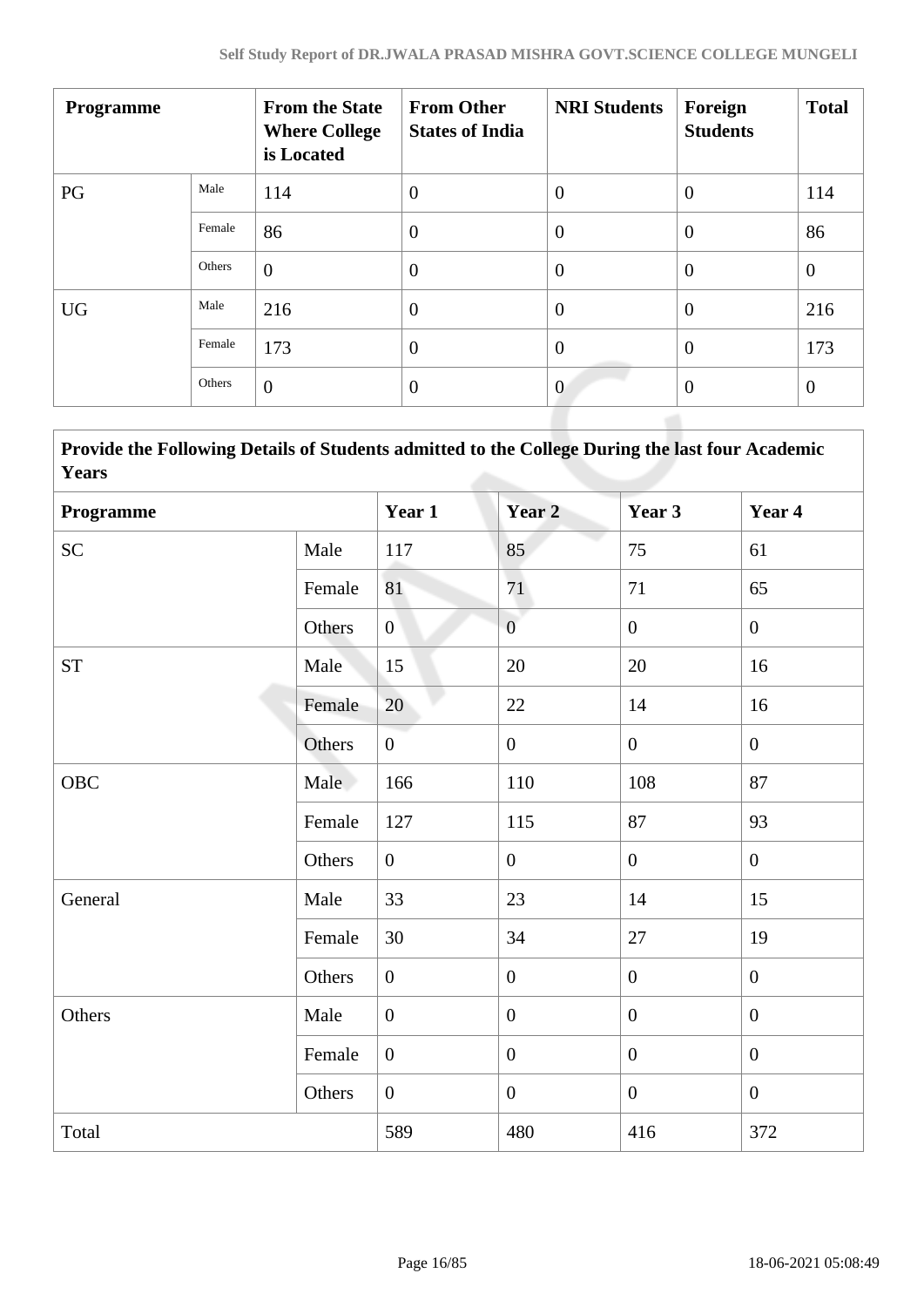### **Extended Profile**

### **1 Program**

#### **1.1**

#### **Number of courses offered by the Institution across all programs during the last five years**

| 2019-20                              | 2018-19 | 2017-18 |          | 2016-17              | 2015-16 |  |  |  |
|--------------------------------------|---------|---------|----------|----------------------|---------|--|--|--|
| 151                                  | 142     | 142     |          | 113                  | 68      |  |  |  |
| <b>File Description</b>              |         |         | Document |                      |         |  |  |  |
| Institutional data prescribed format |         |         |          | <b>View Document</b> |         |  |  |  |

#### **1.2**

#### **Number of programs offered year-wise for last five years**

| 2019-20 | 2018-19 | 2017-18 | $2016-17$ | 2015-16 |
|---------|---------|---------|-----------|---------|
|         | υ       | O       | υ         |         |

### **2 Students**

**2.1**

#### **Number of students year-wise during last five years**

| 2019-20                                 | 2018-19 | 2017-18 |                      | 2016-17 | 2015-16 |  |  |
|-----------------------------------------|---------|---------|----------------------|---------|---------|--|--|
| 589                                     | 480     | 416     |                      | 372     | 332     |  |  |
| <b>File Description</b>                 |         |         | Document             |         |         |  |  |
| Institutional data in prescribed format |         |         | <b>View Document</b> |         |         |  |  |

#### **2.2**

#### **Number of seats earmarked for reserved category as per GOI/State Govt rule year-wise during last five years**

| 2019-20 | 2018-19 | 2017-18 | 2016-17 | 2015-16 |
|---------|---------|---------|---------|---------|
| 387     | 324     | 314     | 259     | 206     |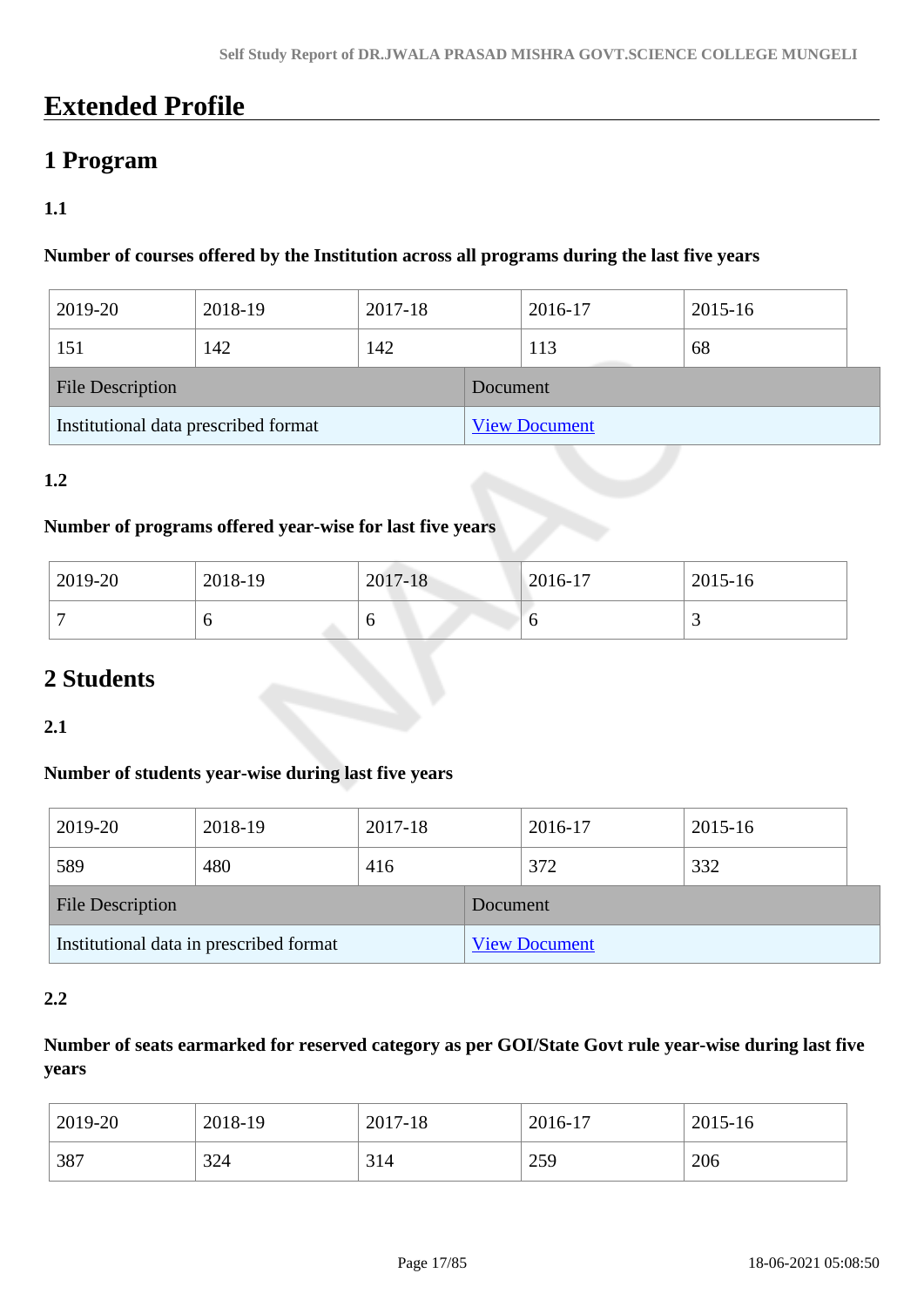| <b>File Description</b>                 | Document             |
|-----------------------------------------|----------------------|
| Institutional data in prescribed format | <b>View Document</b> |

#### **2.3**

#### **Number of outgoing / final year students year-wise during last five years**

| 2019-20                                 | 2018-19 | 2017-18  |  | 2016-17              | 2015-16 |  |
|-----------------------------------------|---------|----------|--|----------------------|---------|--|
| 184                                     | 171     | 157      |  | 102                  | 97      |  |
| <b>File Description</b>                 |         | Document |  |                      |         |  |
| Institutional data in prescribed format |         |          |  | <b>View Document</b> |         |  |

### **3 Teachers**

#### **3.1**

#### **Number of full time teachers year-wise during the last five years**

| 2019-20                                 | 2018-19 | 2017-18  |                      | 2016-17 | 2015-16 |  |
|-----------------------------------------|---------|----------|----------------------|---------|---------|--|
|                                         |         |          |                      |         | ت       |  |
| <b>File Description</b>                 |         | Document |                      |         |         |  |
| Institutional data in prescribed format |         |          | <b>View Document</b> |         |         |  |

#### **3.2**

#### **Number of sanctioned posts year-wise during last five years**

| 2019-20                                 | 2018-19 | 2017-18  |                      | 2016-17 | 2015-16 |
|-----------------------------------------|---------|----------|----------------------|---------|---------|
| 14                                      | 13      | 13       |                      |         | q       |
| <b>File Description</b>                 |         | Document |                      |         |         |
| Institutional data in prescribed format |         |          | <b>View Document</b> |         |         |

### **4 Institution**

#### **4.1**

**Total number of classrooms and seminar halls**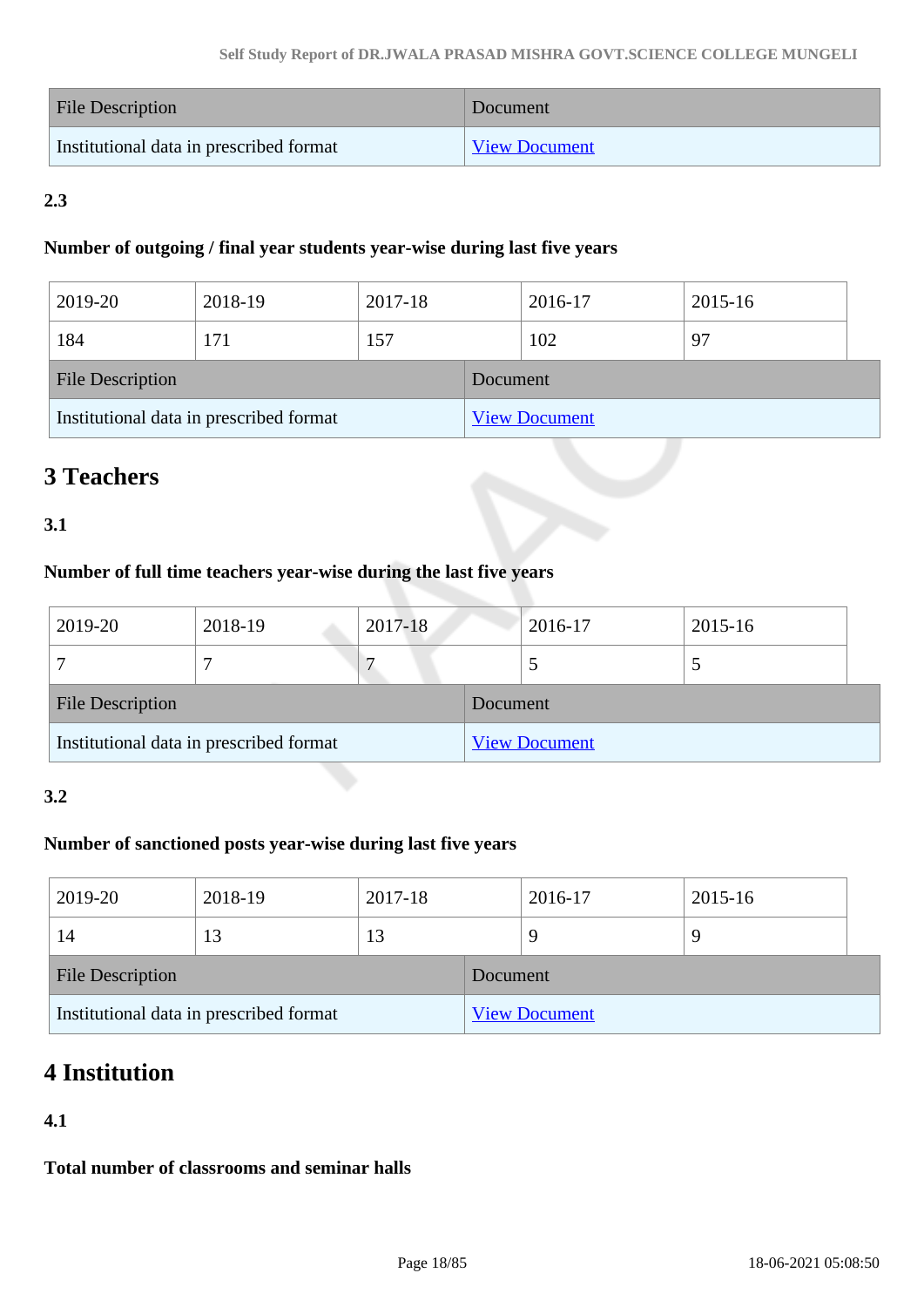#### **Response: 11**

#### **4.2**

#### **Total Expenditure excluding salary year-wise during last five years ( INR in Lakhs)**

| 2019-20  | 2018-19  | 2017-18   | 2016-17  | 2015-16  |
|----------|----------|-----------|----------|----------|
| 85.54338 | 10.91610 | 133.14896 | 18.04078 | 47.36809 |

**4.3**

#### **Number of Computers**

**Response: 30**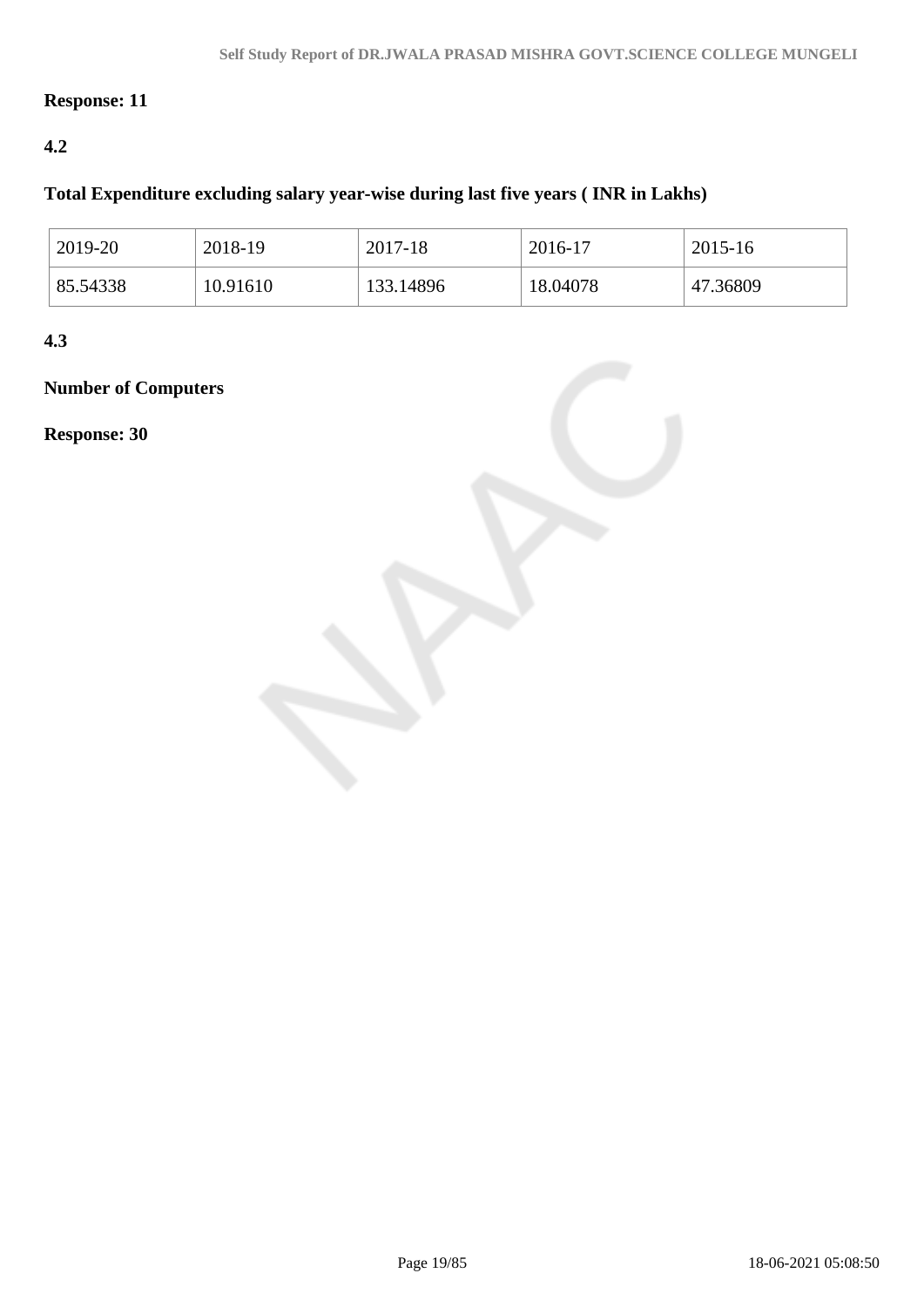# **4. Quality Indicator Framework(QIF)**

### **Criterion 1 - Curricular Aspects**

### **1.1 Curricular Planning and Implementation**

 **1.1.1 The Institution ensures effective curriculum delivery through a well planned and documented process**

#### **Response:**

The session usually commences in the month of July every year. It starts with an orientation program for newcomers so that they may get introduced the to institute and with its mission and vision. After that, they are also familiarized with their course curriculum, university enrollment, examination procedures, and academic calendar with the code of conduct of the college.

Finally, the college enlightens them with the outcomes and the achievements of the previous students and faculty members and motivate them to fulfill what the college and society expects from them too. The teachers plan and execute activities and keep track of the same in their daily diary as per the college calendar designed by the affiliated university i.e. Atal Bihari Vajpayee Vishwavidhyalaya Bilaspur (C.G.)

 The daily diary is cross-checked by the authority at regular intervals to keep an eye on the execution of the duties. Frequent meetings are held by the Principal and Head of the Departments on the curriculum delivery.

The ICT helps in keeping the students updated with the curriculum and enriches the teaching-learning processes. Apart from the conventional chalk and talk method, the curriculum is delivered with the help of classroom seminars, projects, field projects, educational tours, and conducting lectures.

For the effective implementation of the curriculum joint efforts are made by all the faculty members, the head of the institute, and the students. Some examples are as follows:-

- A consolidated timetable including all subjects is framed by the timetable committee and displayed on the notice board of the college, departments and it is also uploaded on the college website.
- Regular meetings are taken by various committees to distribute the academic and extra-curricular activities.
- Teachers visit the library and use the internet regularly.
- Unit tests and other examinations are conducted strictly as per the academic calendar.
- Taking extra classes for advanced learners.
- Giving extra attention to the slow learners.

For the assessment of students' performance, unit test and mid-term examinations are conducted, monitored and necessary steps are taken to improve their performance. To appear in the examinations is compulsory for all students. Wherever necessary our college makes provisions for extra classes, tutorials, and remedial classes.

Apart from the academic, Yoga classes are scheduled for the mental peace of the students by the trained teacher. Also, an NSS Camp of seven days is scheduled every year to make them aware of their social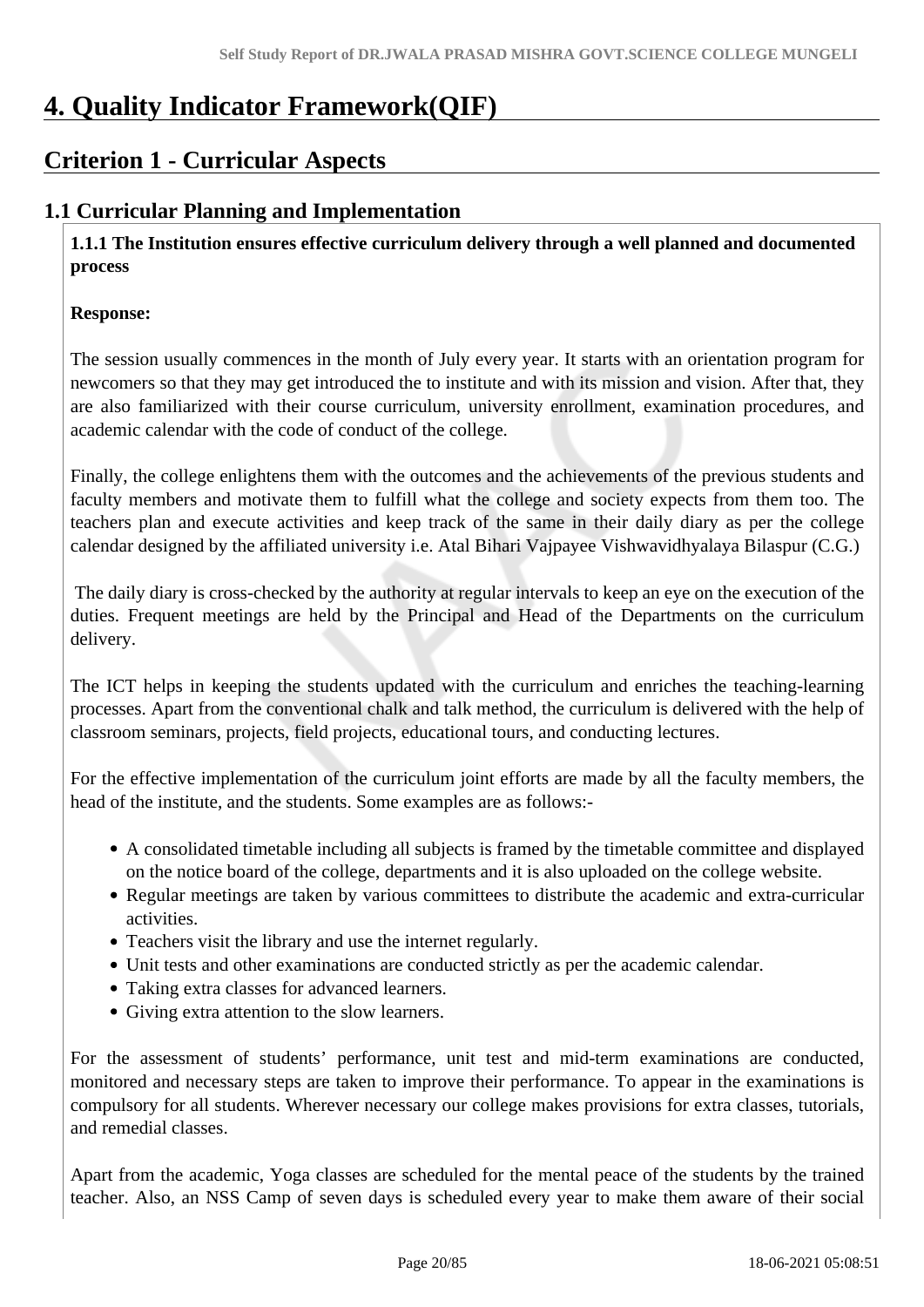responsibilities. NSS activities include blood donation, tree plantation, Swachha Bharat Abhiyan, etc.

Seminars and lectures are also conducted related to competitive examinations so that the students can get help to qualify for such kinds of examinations.

| <b>File Description</b>              | <b>Document</b>      |
|--------------------------------------|----------------------|
| <b>Upload Additional information</b> | <b>View Document</b> |
| Link for Additional information      | <b>View Document</b> |

#### **1.1.2 The institution adheres to the academic calendar including for the conduct of CIE**

#### **Response:**

The institute is affiliated to Atal Bihari Vajpai Vishwavidyalay Bilaspur C.G., and its curriculum is designed by board of studies of the university. Syllabus implemented in our institution was also approved by the coordination committee of the Higher Education Department Chhattisgarh. Our institute uses different teaching aids such as chalk-duster, white board and projectors and methods like seminars, workshops and group discussions to improve student's command over the subjects.

Our college has impelemented the curriculum effectively and it follows academic calendar and all guidelines that are recommended by Atal Bihari Vajpai Vishwavidyalay Bilaspur C.G. The Action plan taken into consideration is implemented through staff council and other bodies of the institution. For this head of the institution calls meeting of all faculty members, and instructs the head of the department to prepare a teaching/action plan keeping in views, the aspirations of the students and guidelines provided by the government. For this an action plan/teaching plan is prepared not only department wise but also a consolidated plan is prepared for better governance. Head of the departments, conveners and member of the various committees monitor and assist for the execution of the academic calendar and action/teaching plan. All the faculty members maintain attendance registers, daily dairies to keep records of classrooms activities and various practicals.

Faculty members use learning aids and innovative ideas to improve the knowledge of Students. Unit tests, sessional exams are conducted and assignments are given to the students by the faculty members. These activities are done as a part of the academic calendar for improve the quality of student's knowledge and to assess their level of examination preparation.

IQAC cell monitores and evaluates the quality of education through the Feedback collected from the students. Faculty members are encouraged to participate in academic advancement programs.The faculty members are encouraged to attend Refresher Courses and Orientation Courses, Workshops, Seminars, Conferences and various activities of skill development to improve teaching practices, lecture workshop related to ICT are organized by the institute from time to time.

Teachers and students are benefited by well-equipped computer lab; round the clock internet. Well-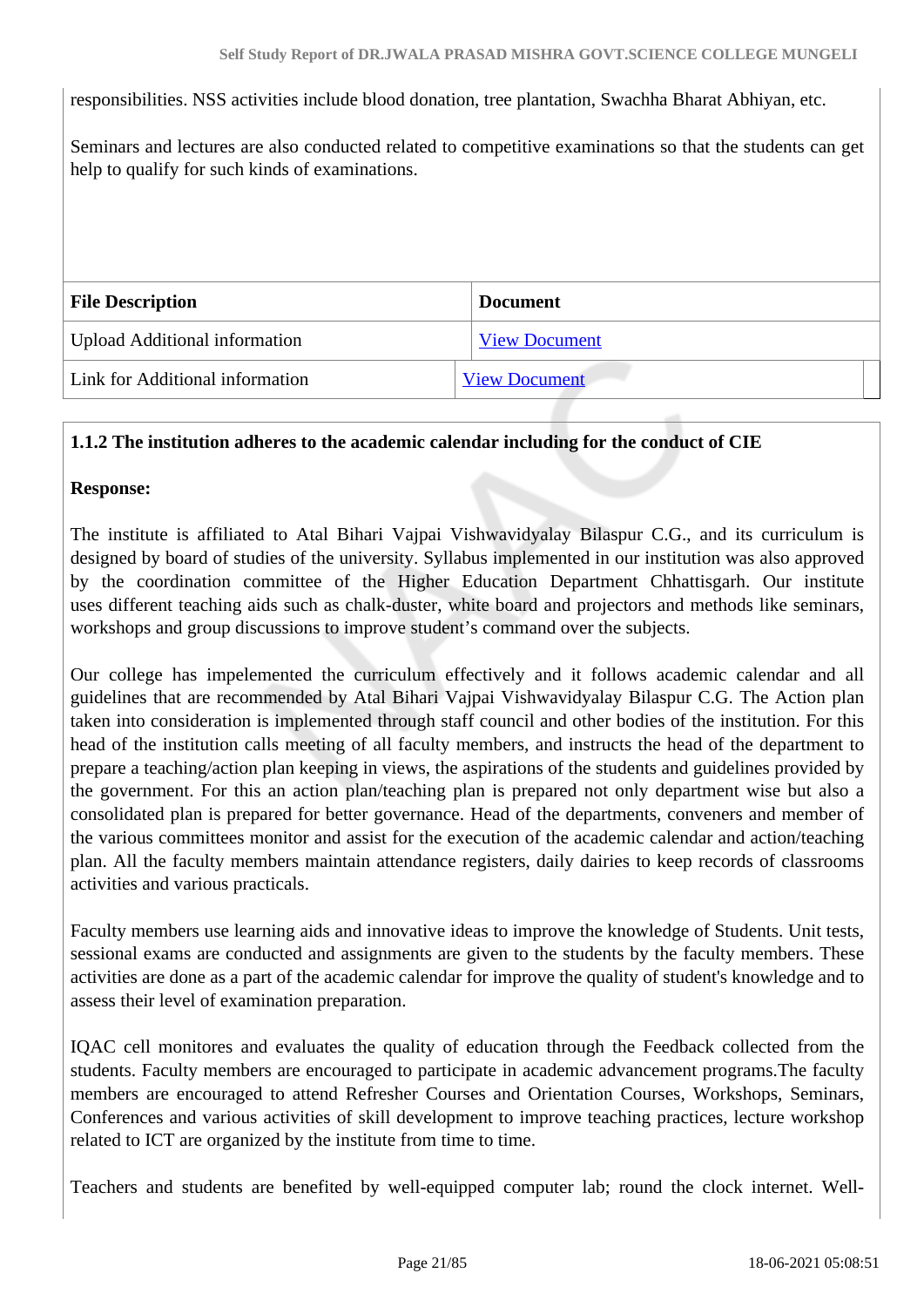equipped laboratories with modern facilities are available in our college.

Seminars, Debates, Workshops and quiz contests are organized regularly. Our institutional library has rich collection of good subject related books, magazines, e-resources. It is connected with N-LIST.

| <b>File Description</b>              | <b>Document</b>      |
|--------------------------------------|----------------------|
| <b>Upload Additional information</b> | <b>View Document</b> |
| Link for Additional information      | <b>View Document</b> |

 **1.1.3 Teachers of the Institution participate in following activities related to curriculum development and assessment of the affiliating University and/are represented on the following academic bodies during the last five years** 

**1.Academic council/BoS of Affiliating university**

**2.Setting of question papers for UG/PG programs** 

- **3.Design and Development of Curriculum for Add on/ certificate/ Diploma Courses**
- **4.Assessment /evaluation process of the affiliating University**

**Response:** B. Any 3 of the above

| <b>File Description</b>                                                                                      | <b>Document</b>      |
|--------------------------------------------------------------------------------------------------------------|----------------------|
| Institutional data in prescribed format                                                                      | <b>View Document</b> |
| Details of participation of teachers in various<br>bodies/activities provided as a response to the<br>metric | <b>View Document</b> |

#### **1.2 Academic Flexibility**

 **1.2.1 Percentage of Programmes in which Choice Based Credit System (CBCS)/ elective course system has been implemented** 

**Response:** 0

| $\mid$ 1.2.1.1 Number of Programmes in which CBCS / Elective course system implemented. |                      |  |
|-----------------------------------------------------------------------------------------|----------------------|--|
| <b>File Description</b>                                                                 | <b>Document</b>      |  |
| Institutional data in prescribed format                                                 | <b>View Document</b> |  |

#### **1.2.2 Number of Add on /Certificate programs offered during the last five years**

#### **Response:** 0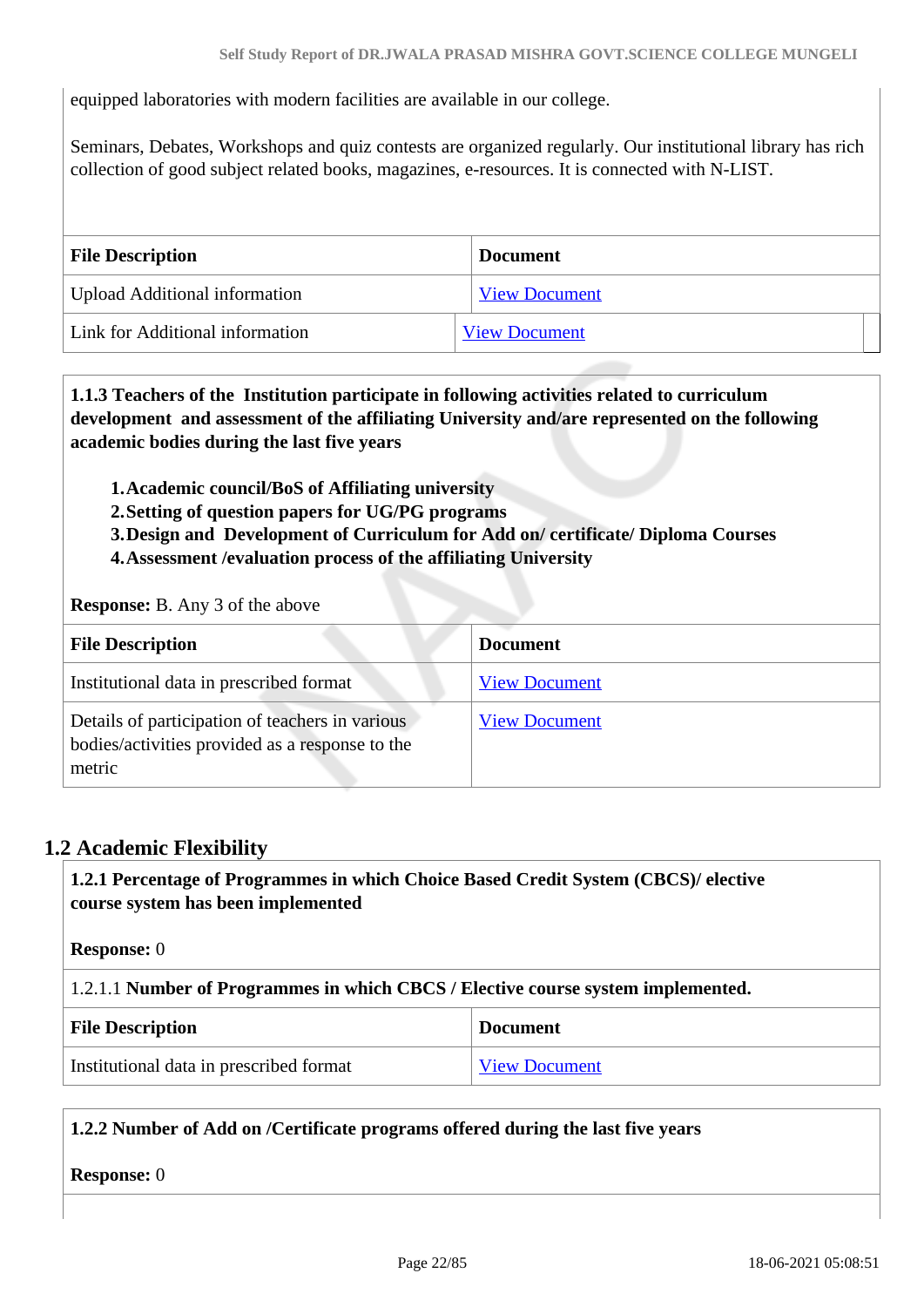# 2019-20 2018-19 2017-18 2016-17 2015-16  $0$  0 0 0 0 **File Description Document** List of Add on /Certificate programs [View Document](https://assessmentonline.naac.gov.in/storage/app/hei/SSR/106398/1.2.2_1621853343_6156.xlsx)

#### 1.2.2.1 **How many Add on /Certificate programs are offered within the last 5 years.**

#### **1.2.3 Average percentage of students enrolled in Certificate/ Add-on programs as against the total number of students during the last five years**

**Response:** 0

1.2.3.1 **Number of students enrolled in subject related Certificate or Add-on programs year wise during last five years**

| 2019-20 | 2018-19 | 2017-18 | 2016-17 | 2015-16 |
|---------|---------|---------|---------|---------|
| ◡       |         | ◡       | v       |         |

| <b>File Description</b>                                                                | <b>Document</b>      |
|----------------------------------------------------------------------------------------|----------------------|
| Details of the students enrolled in Subjects related<br>to certificate/Add-on programs | <b>View Document</b> |

#### **1.3 Curriculum Enrichment**

 **1.3.1 Institution integrates crosscutting issues relevant to Professional Ethics ,Gender, Human Values ,Environment and Sustainability into the Curriculum**

#### **Response:**

Our institute runs a syllabus-based course "Environmental Studies and Human Rights" at graduation level in the first year degree course, designed by the affiliated university. Our curriculum emphasizes on the environment studies so far as the conservation of natural resources is concerned.

Our institute conducts various activities for the students to make them aware of the environmental issues. Project Works and field survey under the supervision of the faculty members are also done for the same purpose.

Our institute conducts various other activities related to gender issues and human values like Beti-Bachao; Beti-Padhao, Save Girls Child, etc.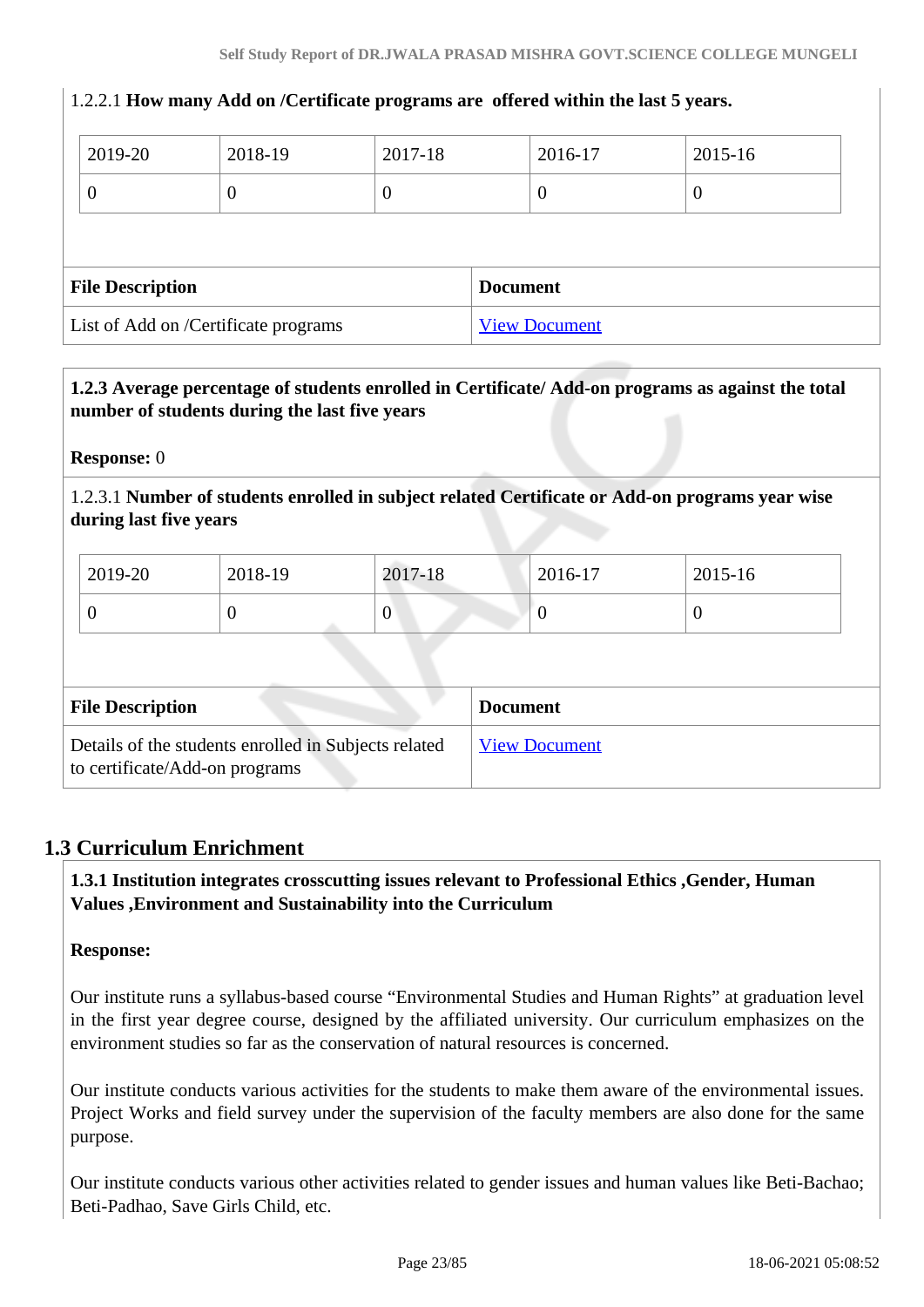Our college conducts Personality Development Programs to promote value-based education and to develop socio-moral values among the students. Our college motivates the students for self-employment.

#### **1.3.2 Average percentage of courses that include experiential learning through project work/field work/internship during last five years**

#### **Response:** 0.41

#### 1.3.2.1 **Number of courses that include experiential learning through project work/field work/internship year-wise during last five years**

| 2019-20 | 2018-19 | 2017-18 | 2016-17 | 2015-16 |
|---------|---------|---------|---------|---------|
|         |         |         | v       | ν       |

| <b>File Description</b>                                                                                                                                                                               | <b>Document</b> |
|-------------------------------------------------------------------------------------------------------------------------------------------------------------------------------------------------------|-----------------|
| MoU's with relevant organizations for these courses, <u>View Document</u><br>if any Average percentage of courses that include<br>experiential learning through project work/field<br>work/internship |                 |

#### **1.3.3 Percentage of students undertaking project work/field work/ internships (Data for the latest completed academic year**

**Response:** 2.89

#### 1.3.3.1 **Number of students undertaking project work/field work / internships**

Response: 17

| <b>File Description</b>                                                                       | <b>Document</b>      |
|-----------------------------------------------------------------------------------------------|----------------------|
| List of programmes and number of students<br>undertaking project work/field work//internships | <b>View Document</b> |

#### **1.4 Feedback System**

 **1.4.1** *Institution obtains feedback on the syllabus and its transaction at the institution from the following stakeholders 1) Students 2)Teachers 3)Employers 4)Alumni* 

**Response:** C. Any 2 of the above

**1.4.2 Feedback process of the Institution may be classified as follows: Options:**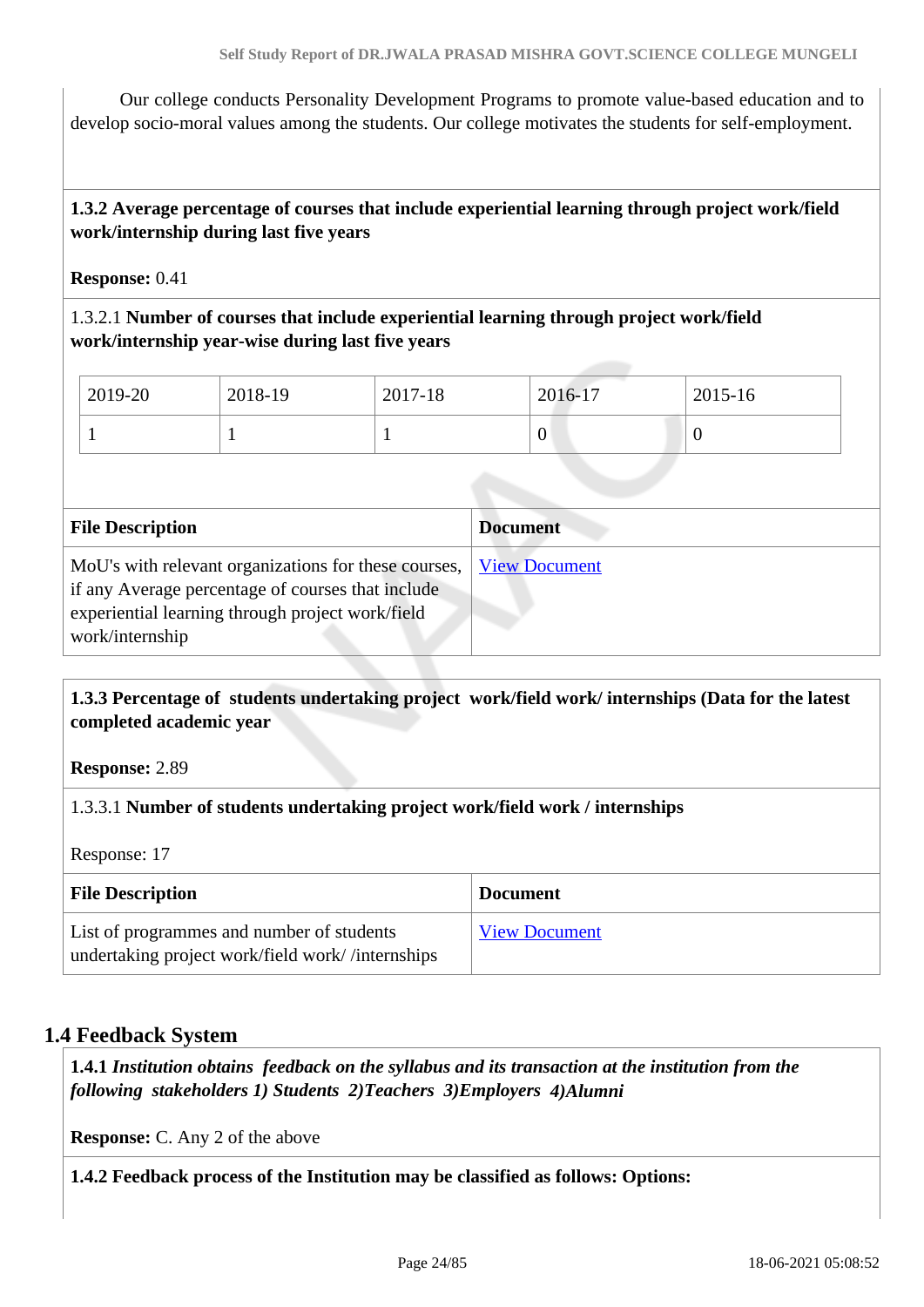- **1.Feedback collected, analysed and action taken and feedback available on website**
- **2.Feedback collected, analysed and action has been taken**
- **3.Feedback collected and analysed**
- **4.Feedback collected**
- **5. Feedback not collected**

**Response:** A. Feedback collected, analysed and action taken and feedback available on website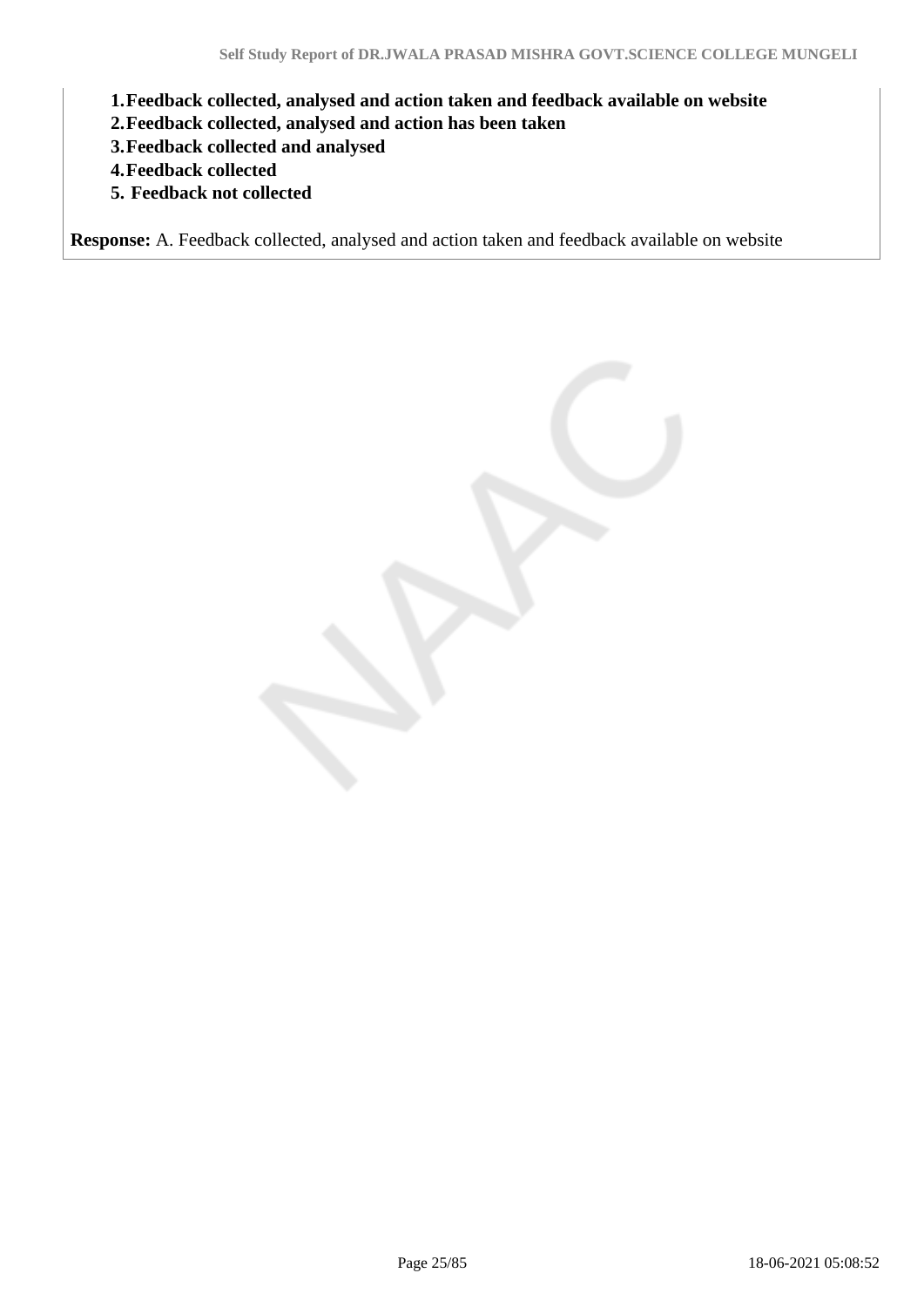### **Criterion 2 - Teaching-learning and Evaluation**

#### **2.1 Student Enrollment and Profile**

| Response: 88.98 |         |                                                                      |         |         |
|-----------------|---------|----------------------------------------------------------------------|---------|---------|
|                 |         | 2.1.1.1 Number of students admitted year-wise during last five years |         |         |
| 2019-20         | 2018-19 | 2017-18                                                              | 2016-17 | 2015-16 |
|                 |         |                                                                      |         |         |
| 302             | 210     | 199                                                                  | 161     | 130     |
|                 |         | 2.1.1.2 Number of sanctioned seats year wise during last five years  |         |         |
| 2019-20         | 2018-19 | 2017-18                                                              | 2016-17 | 2015-16 |

| ----------------                        |                      |
|-----------------------------------------|----------------------|
| Institutional data in prescribed format | View Document        |
| Any additional information              | <b>View Document</b> |

 **2.1.2 Average percentage of seats filled against reserved categories (SC, ST, OBC, Divyangjan, etc. as per applicable reservation policy ) during the last five years ( exclusive of supernumerary seats)**

**Response:** 56.48

2.1.2.1 Number of actual students admitted from the reserved categories year-wise during the last five years

| 2019-20 | 2018-19 | 2017-18 | 2016-17 | 2015-16 |
|---------|---------|---------|---------|---------|
| 211     | 190     | 177     | 149     | 14      |

| <b>File Description</b>                                      | <b>Document</b>      |
|--------------------------------------------------------------|----------------------|
| Average percentage of seats filled against seats<br>reserved | <b>View Document</b> |
| Any additional information                                   | <b>View Document</b> |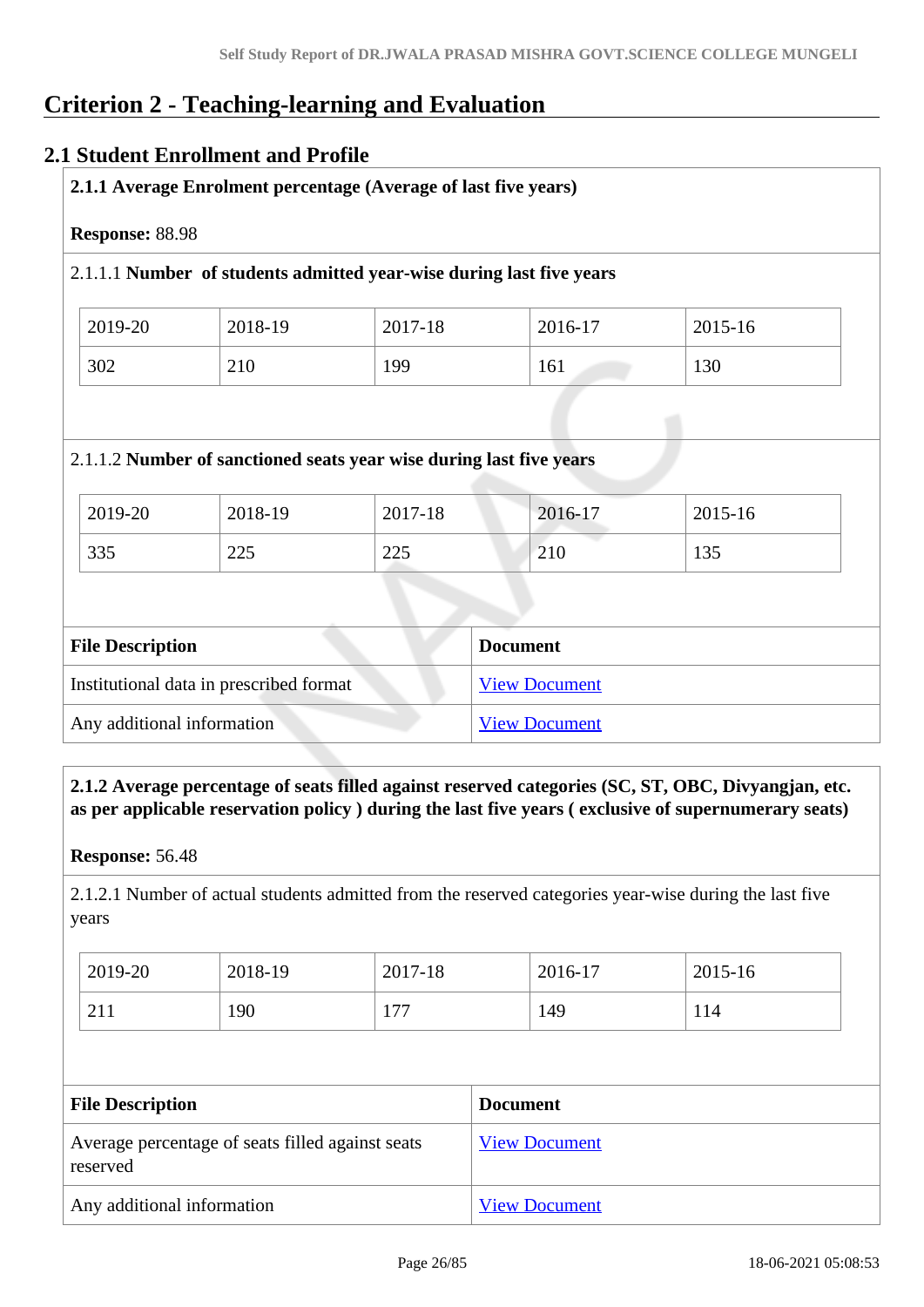#### **2.2 Catering to Student Diversity**

#### **2.2.1 The institution assesses the learning levels of the students and organises special Programmes for advanced learners and slow learners**

#### **Response:**

There are slow learners and fast learners in every field of life. Likewise in our institution also we have both kinds of students. Special attention and programs are very helpful to bring slow learners at par with fast learners.

Academically the slow learner (the Weak Students) means those who could not keep pace with the classroom teaching and need extra attention so as to bring those at par with the rest of the students of the class. People use term slow learners to describe a student who has the ability to learn necessary academic skills but at a rate and depth below the average of the same age. Slow learners, despite having much greater amounts of practice and efforts in learning to reach a 100 percent level of recall forget the learned information more rapidly. Nonetheless, if those slower learners employ good strategies like retrieval practice for learning, they can greatly improve their learning and retention.

The slow learners can be helped by teaching them efficient methods of outlining, note-taking, and memorizing.

Following Special activities are conducted from time to time by our institution for slow Learners:

(i) Individual academic counseling is done by the concerned subject teacher.

(ii) Student helpdesk.

(iii) Student study groups are formed for peer-to-peer learning.

Fast learners are identified by their performance in the University Examination of the previous semester and internal examinations.

Guidelines for identifying advanced Learners (bright students):

- Advanced Learners (bright students) are those students who are ahead in learning and they grasp the contents more quickly and don't need extra attention.
- Advanced learners are identified by their performance in university examinations of the previous semester and internal examinations.

 Following special activities are conducted from time to time by our institution for Advanced Learners as well:

i) Guidelines/counseling for career planning.

ii) Discussion or seminar on the advanced topics.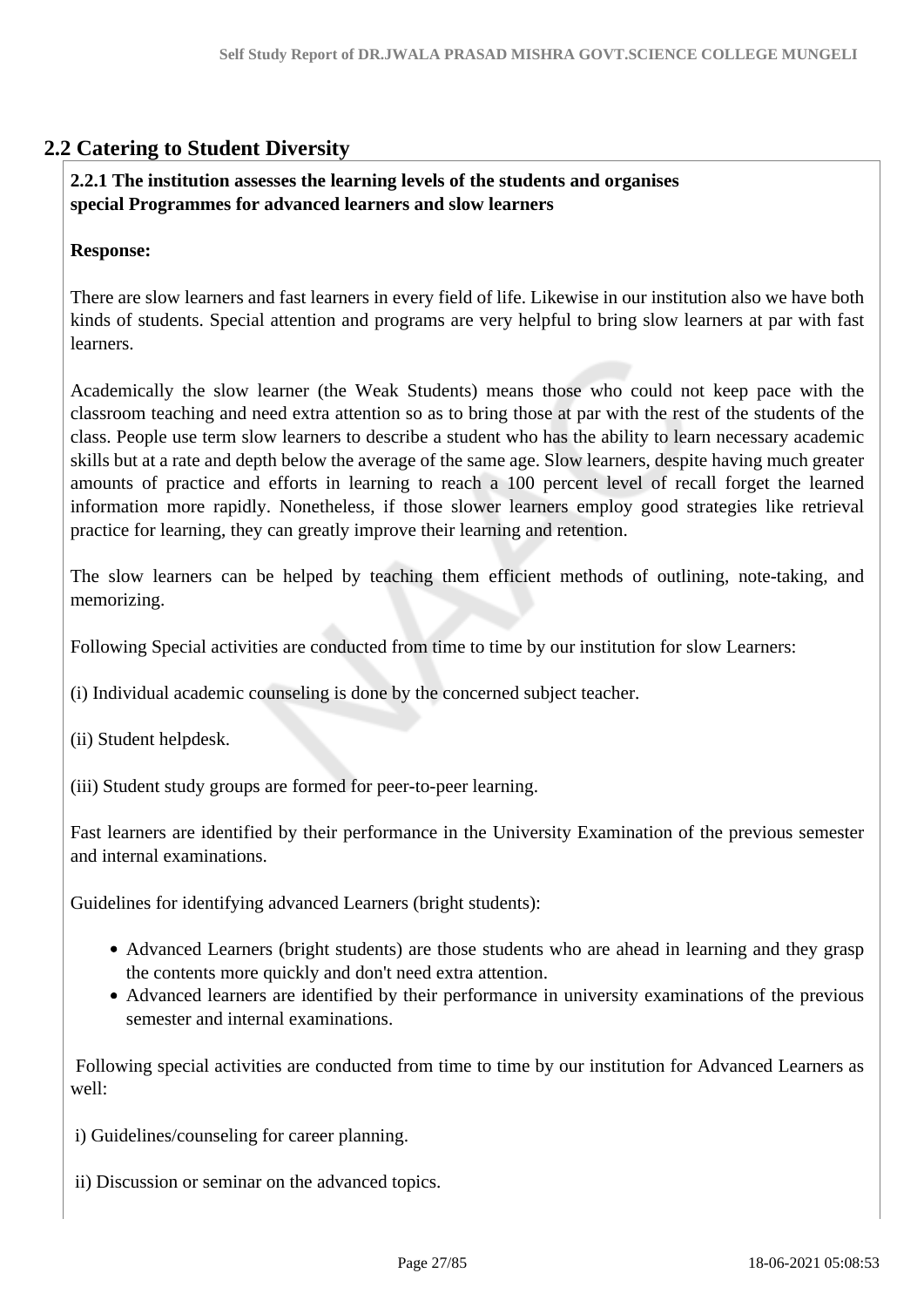iii) We provide Guidelines and encouragement to communicate research papers in conferences/Journals.

 iv) Encourage them to participate in various symposiums like quizzes, poster presentations, Conferences, etc.

| <b>File Description</b>           | <b>Document</b>      |
|-----------------------------------|----------------------|
| Upload any additional information | <b>View Document</b> |

#### **2.2.2 Student- Full time teacher ratio (Data for the latest completed academic year)**

| <b>Response: 84:1</b>      |                      |  |
|----------------------------|----------------------|--|
| <b>File Description</b>    | <b>Document</b>      |  |
| Any additional information | <b>View Document</b> |  |

#### **2.3 Teaching- Learning Process**

 **2.3.1 Student centric methods, such as experiential learning, participative learning and problem solving methodologies are used for enhancing learning experiences**

#### **Response:**

All possible efforts are made to ensure that learning should be more student centric. In our college students have always been the center of our entire academic and co-academic endeavors. Their energy is channelized in the best possible manner through the career counseling cell etc.

All the departments of the college have their own association. Students of the department have their own council and activity society. Teachers and students organizes quizzes; seminars, project work, group discussion, field study, audio-visual teaching, debate, and other activities related to their subjects. Under the experimental learning, teachers encourage the students to make presentations for their seminar papers/project reports, etc.

In order to expose the students and faculty to an advanced level of knowledge and skills, the college takes up some initiatives and organizes seminars. Many lectures are organized by the departments also to update their knowledge.

Students are assigned various creative tasks, such as report writing, poster presentation, etc. The College and department organize different awareness programs like women empowerment, environmental awareness, health consciousness, save water, spiritual awareness, yoga, Swachh bharat abhiyan, selfemployment, etc.

Sports, NSS, Red-Cross Society, cultural society, all the activities in which students take an active part enable students to acquire skills and awareness towards the society. The college provides open access to educational and life-long learning opportunities by inculcating healthy habits like discipline, leadership,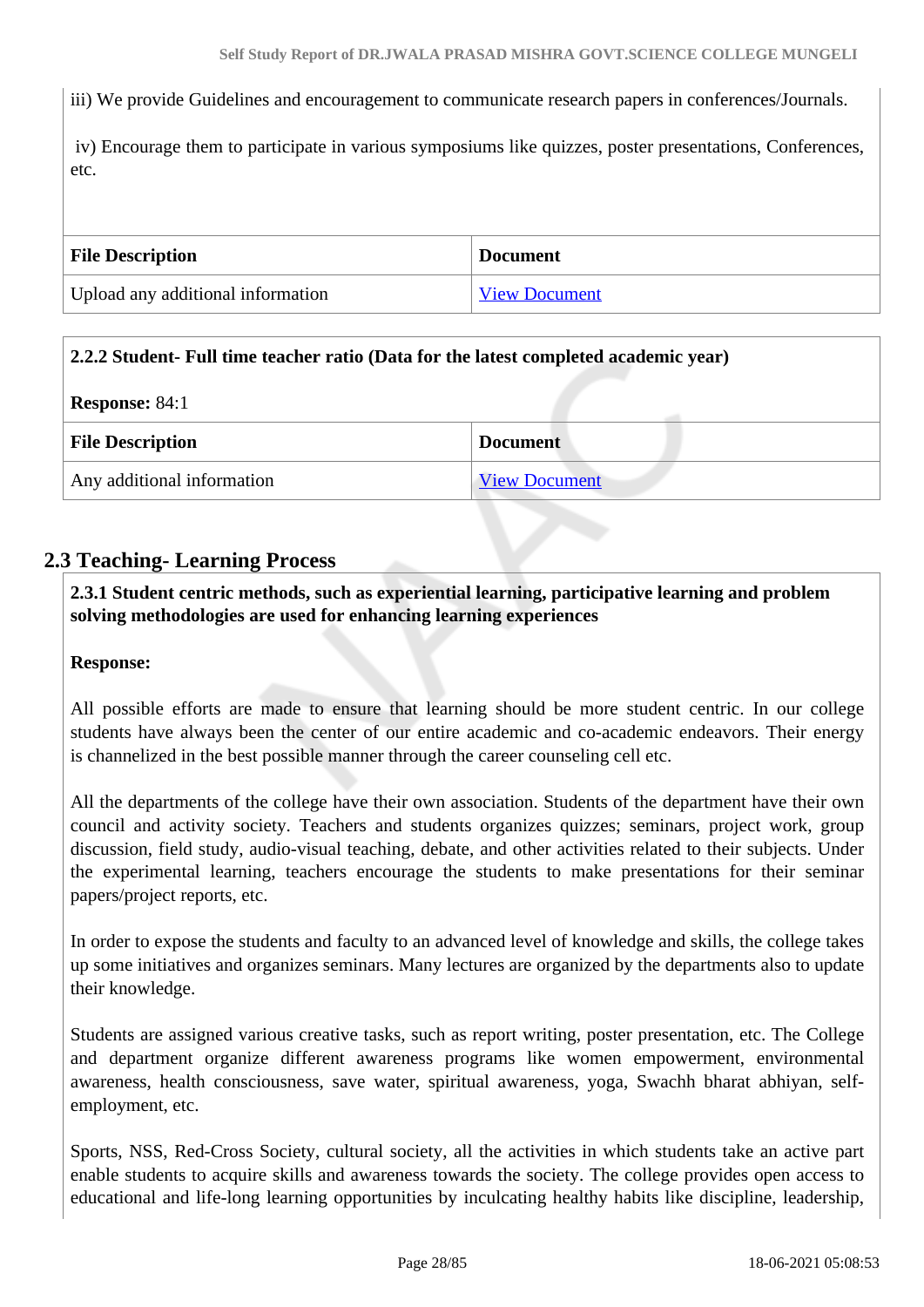etc. They are also encouraged to contribute to the social, cultural, and economic development of our region. Life-long learning is ensured by assigning duties to the students during the functions organized by the college i.e. NSS Camp. This teaches them to honor and ascertain the dignity of labour.

The learning is made student-centric by the use of two languages while teaching, both Hindi and English, as the students are predominantly from Hindi medium schools. This method is useful while explaining difficult concepts and technical aspects. The course is again made students centric by teaching students according to the evaluation format so that they score well in the examinations. The college has a library with online resources which facilitate learning. The college library subscribes to various journals related to different subjects. In addition to books, some magazines are also purchased by the college on regular basis to make us up-to-date. Newspaper and internet are used on daily basis to keep track of the latest advancements in a particular field, college computers and laboratories are equipped with internet.

Postgraduate students are encouraged to use these facilities-

The faculty uses the virtual library for effective teaching.

The faculty can access well-equipped laboratories and libraries.

The faculty can access the computer lab for e-learning resources.

Quiz and questionnaire are formed for the awareness of the students.

| <b>File Description</b>           | <b>Document</b>      |
|-----------------------------------|----------------------|
| Upload any additional information | <b>View Document</b> |

#### **2.3.2 Teachers use ICT enabled tools for effective teaching-learning process.**

#### **Response:**

Implementing ICT in the classroom has enormous benefits; however, implementing ICT in the classroom is not an easy and simple matter. There are many issues that should be resolved. Those issues range from the institutinal culture, finance, and adaptation to the curriculum. Those problems are experienced nationwide. A developing country like ours experiences more barriers for implementing ICT than developed countries. Recently, the development of ICT gradually replacing the traditional teaching pedagogy. Face-to-face classroom interaction is getting replaced by online communication, traditional white or blackboard is getting replaced by the interactive green and whiteboard, and books or printed resources are getting replaced by online resources. It is believed that technology can bring our education sector to a new age. This is because the implementation of ICT in institutions can bring about some potential benefits. However, to obtain those benefits we have to overcome its enormous difficulties. These difficulties may vary from institution to institution, from region to region in our country. In spite of difficulties, we have already headed toward implementing ITC enabled teaching at our institution Dr. Jwala Prasad Mishra Government Science College Mungeli (C.G).

Information & Communications Technology (ICT) enabled teaching methodologies and advanced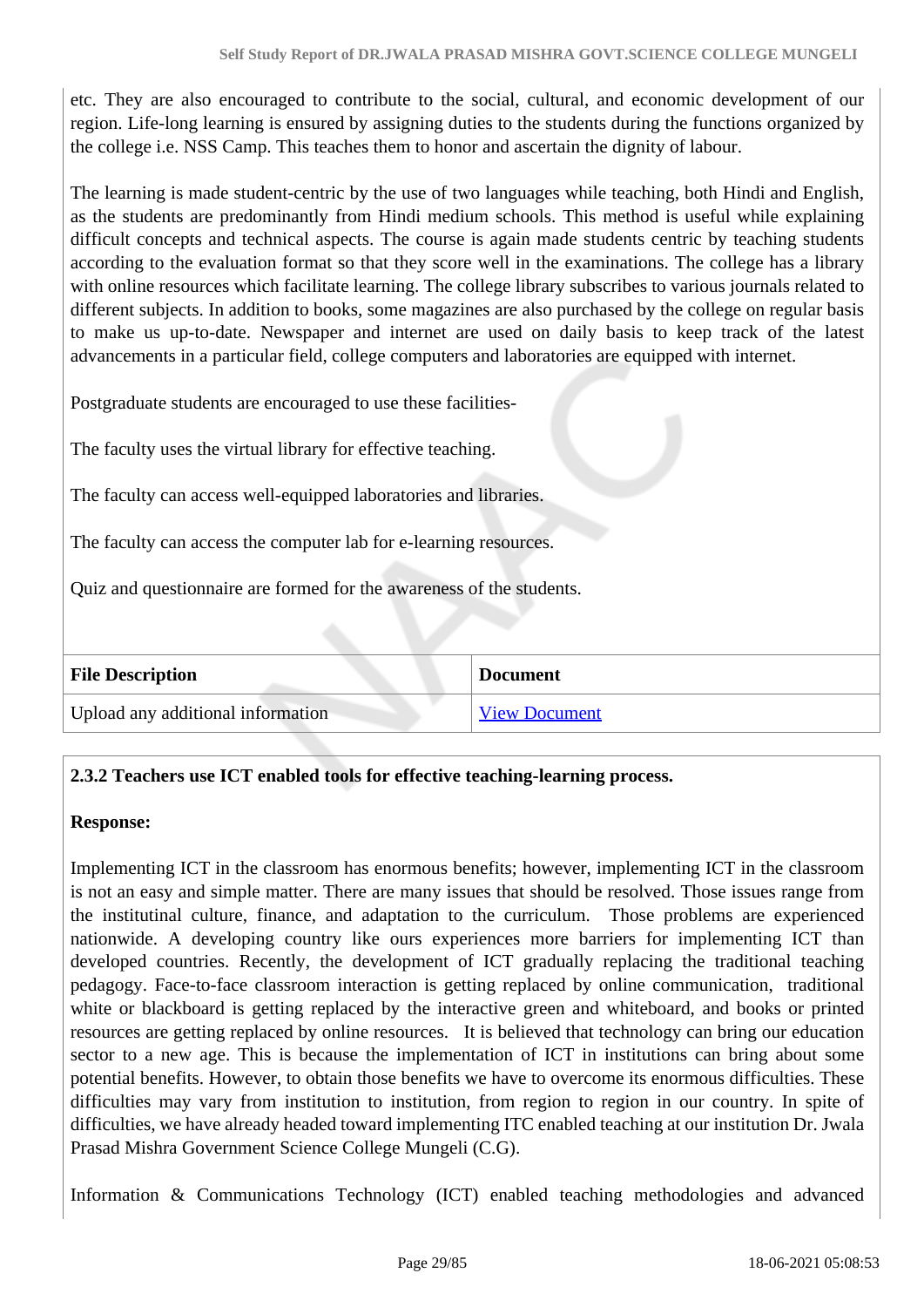technology is being followed by the faculty of our institution.

A smart classroom setup has already been installed at our institution. Now the study is being carried out successfully. The faculty members are effectively utilizing Audio-Visual aids to demonstrate the concepts to the students. Computer simulations allow complex processes to be represented in a more dynamic way and also will allow students to gain a better understanding of complex concepts.

We are already providing online classes to students of all the streams through Google meet, zoom and Teach mint.

Link for the digital library is provided to our students to access its huge resource. A large number of books, journals, e-journals, and e-books are available in the library. The research journals are available online on campus. USB Hard disk containing web and video courses (offline) are accessible to faculty and students from the server installed in the library. These courses are also available on the local Server.

 Seminars are being conducted at the hall by our faculties using ICT-enabled tools like LCD projector, USB Harddisk containing web and offline videos.

Many webinars are being conducted successfully by the efficient faculty of our institution. All the departments conduct seminars, workshops, and lectures on the new developments in the core subjects for effective teaching and learning by the faculty members and students in each semester.

We have a well-managed website in our institution that provides various information and services to all.

| <b>File Description</b>           | <b>Document</b>      |
|-----------------------------------|----------------------|
| Upload any additional information | <b>View Document</b> |

 **2.3.3 Ratio of students to mentor for academic and other related issues (Data for the latest completed academic year )**

**Response:** 84:1

2.3.3.1 Number of mentors

Response: 7

| <b>File Description</b>                                                          | <b>Document</b>      |
|----------------------------------------------------------------------------------|----------------------|
| Upload year wise, number of students enrolled and<br>full time teachers on roll. | <b>View Document</b> |
| mentor/mentee ratio                                                              | <b>View Document</b> |
| Circulars pertaining to assigning mentors to mentees   <u>View Document</u>      |                      |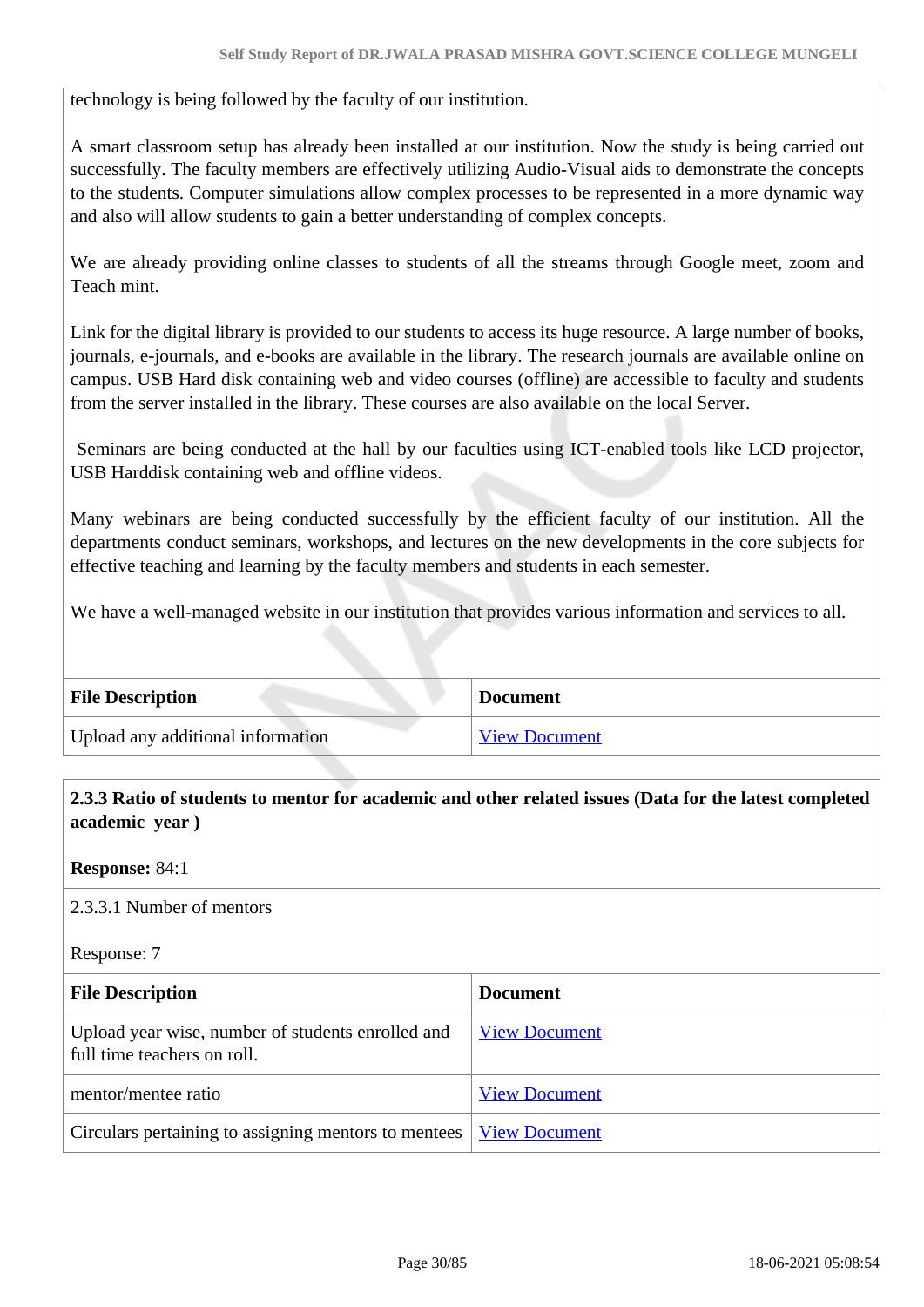#### **2.4 Teacher Profile and Quality**

#### **2.4.1 Average percentage of full time teachers against sanctioned posts during the last five years**

#### **Response:** 53.76

| <b>File Description</b>                                                          | <b>Document</b>      |
|----------------------------------------------------------------------------------|----------------------|
| Year wise full time teachers and sanctioned posts<br>for 5 years (Data Template) | <b>View Document</b> |
| List of the faculty members authenticated by the<br>Head of HEI                  | <b>View Document</b> |
| Any additional information                                                       | <b>View Document</b> |

#### **2.4.2 Average percentage of full time teachers with Ph. D. / D.M. / M.Ch. / D.N.B Superspeciality / D.Sc. / D.Litt. during the last five years (consider only highest degree for count)**

**Response:** 45.71

2.4.2.1 **Number of full time teachers with** *Ph. D. / D.M. / M.Ch. / D.N.B Superspeciality / D.Sc. / D.Litt.* **year wise during the last five years**

| 2019-20  | 2018-19 | 2017-18 | 2016-17  | 2015-16 |
|----------|---------|---------|----------|---------|
| <b>~</b> |         |         | <u>ب</u> |         |

| <b>File Description</b>                                                                                                                                                        | <b>Document</b>      |
|--------------------------------------------------------------------------------------------------------------------------------------------------------------------------------|----------------------|
| List of number of full time teachers with Ph. D.<br>D.M. / M.Ch. / D.N.B Superspeciality / D.Sc. /<br>D. Litt. and number of full time teachers for 5 years<br>(Data Template) | <b>View Document</b> |
| Any additional information                                                                                                                                                     | <b>View Document</b> |

#### **2.4.3 Average teaching experience of full time teachers in the same institution (Data for the latest completed academic year in number of years)**

#### **Response:** 9

#### 2.4.3.1 **Total experience of full-time teachers**

Response: 63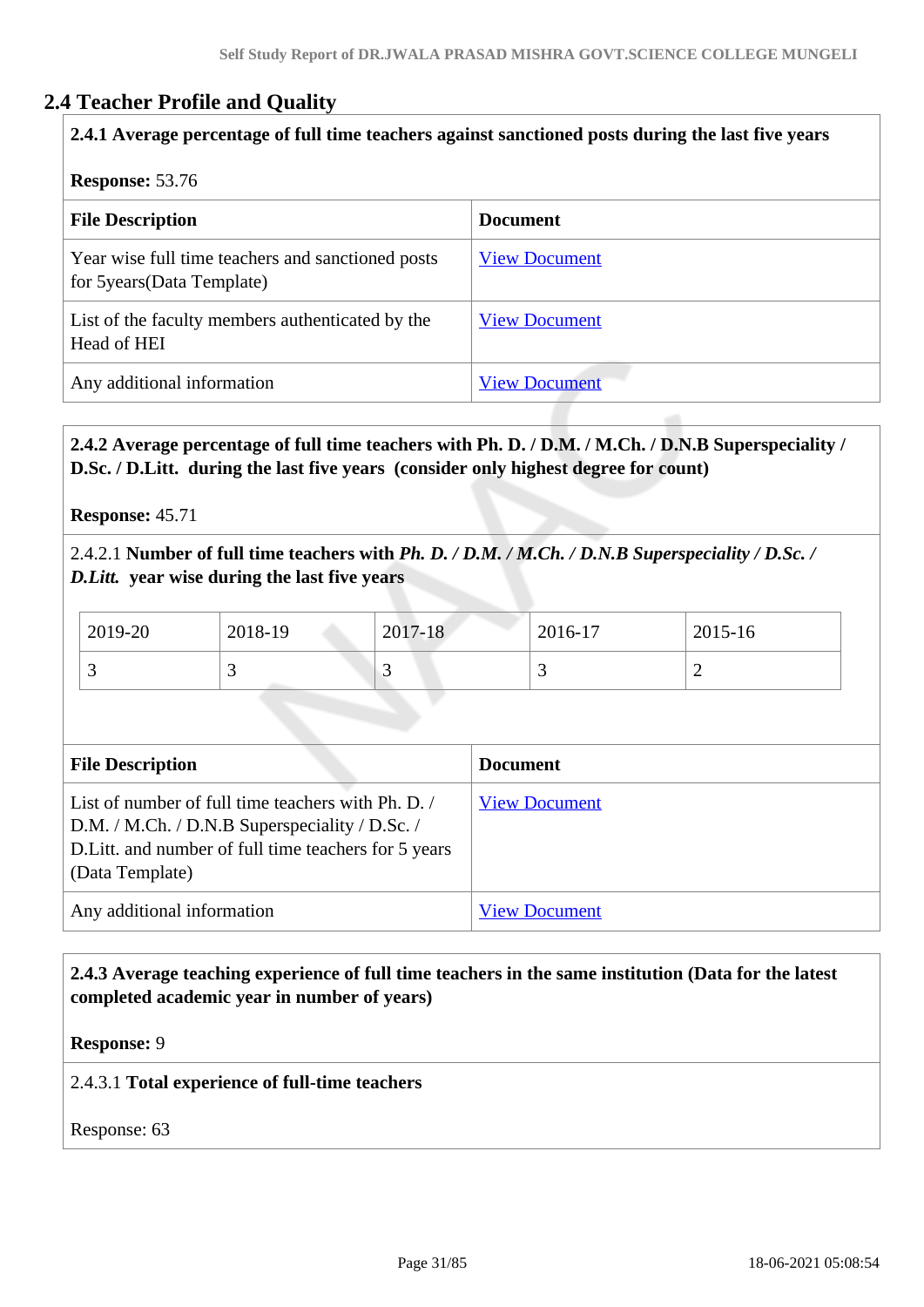| <b>File Description</b>                                                                           | <b>Document</b>      |
|---------------------------------------------------------------------------------------------------|----------------------|
| List of Teachers including their PAN, designation,<br>dept and experience details (Data Template) | <b>View Document</b> |
| Any additional information                                                                        | <b>View Document</b> |

#### **2.5 Evaluation Process and Reforms**

**2.5.1 Mechanism of internal assessment is transparent and robust in terms of frequency and mode**

#### **Response:**

The students are well informed by the Principal/HOD about the internal assessment, question paper patterns, and university examinations. They are also informed regarding the university norms for the award of internal assessment marks and the rules and regulations pertaining to the internal assessment tests and university examinations. The periodic instructions issued by the university are promptly communicated to the students. Such instructions are read in the classrooms and the copy of the same is displayed on the student's notice board.

The academic activity plan and Internal Assessment Examination Schedule are prepared by the university based on the Academic Calendar, the Internal Assessment Examinations are conducted at regular intervals of time. The timetable for the assessment test is prepared by our university and displayed in the Departments Notice Board and also circulated to the students.

- Unit tests are conducted by all teachers at the end of each unit given in the syllabus. The teachers make sure that the pattern of the questions is varying for different units. The examinations are also conducted for practical courses.
- An examination committee is constituted every year to coordinate the internal and external examination activities and also to communicate to the students, teachers, and administrative staff regarding examinations.
- For an effective understanding of the evaluation process, the faculty members give class-wise/ course-wise instructions about unique features of internal/external evaluation of that course.
- Changes in schedules, patterns, methods if any, are immediately notified to the students through notice boards, circulars,s and also through classroom briefing by the concerned subject teachers.

· Internal examination schedule is displayed on notice board in advance. Two internal examinations are held per semester.

· The subject teacher briefs the students in the classroom about their attendance and performance in the internal examinations.

#### **Transparency initiatives at the institute level:**

It is a practice of the college to show internal examination answer books after evaluation to the students in the class for self-evaluation, then sent to the university.

Display all unit test marks within a week after the end of unit tests.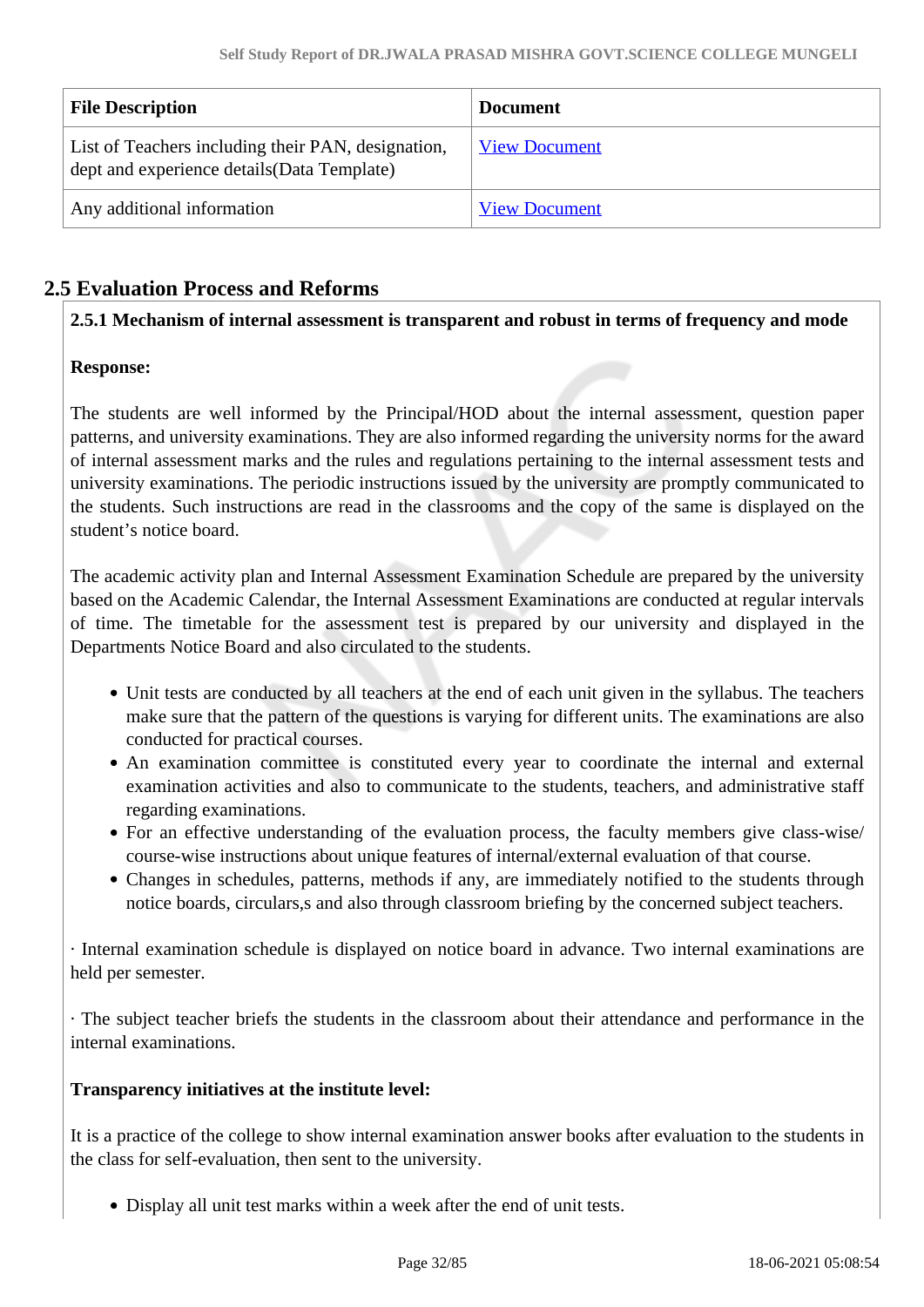- Display term work marks at the end of each semester for student's information
- Solving grievances of students if any.
- Students are free to interact with the teacher to resolve grievances if any, regarding the assessment.
- The syllabus for internal assessment is communicated to students well in advance.
- Question papers are set based on course outcomes and are approved by heads of the department. Scheme and solution are prepared by the faculty on completion of the assessment.
- Staff meetings are conducted periodically to review the evaluation process.
- Two internal examiners are appointed for each subject to evaluate final internal marks.
- At the end of each semester, the Principal verifies the internal marks of all the students.

| <b>File Description</b>    | <b>Document</b>      |
|----------------------------|----------------------|
| Any additional information | <b>View Document</b> |

#### **2.5.2 Mechanism to deal with internal/external examination related grievances is transparent, timebound and efficient**

#### **Response:**

The following transparent, time-bound, and efficient process is adopted to resolve the grievance of students in **internal/external examination.**

- The assessed internal test papers are shown to the students for self-assessment.
- If any student thinks that he has scored below his expectation and he deserves more marks, then the grievances of such students are made clear by showing their performance in the answer sheet. The answer sheet of such a student is assessed minutely by the faculty once again in the presence of the student. Any correction regarding the total of marks or assessment of answer books as identified by students which are found to be worth considering are immediately rectified by the faculty members?
- If the student is still not satisfied with the above transparent process. The intervention of HOD is done; HOD now seeks the help of another course teacher and resolves the grievance.
- The college takes special initiative for resolving group grievances, if any, regarding college assessments.
- The Institute follows an open evaluation system where the student performance is displayed on the notice board and the same is informed to the parents.
- If any student is not satisfied with the marks awarded to him/her he/she may challenge the same by applying to the university through the Principal of his/her college in the prescribed form within the prescribed time from the date of issuance of marks.
- With reference to evaluation, if the student scores fewer marks than expected, he/she can apply for revaluation of his/her answer script after paying the prescribed fee.
- University provides the photocopy of answer sheets to the committee regarding the grievances with reference to evaluation. Committee then gives marks which are final.
- Practical Exams are most important for the science stream. In P.G Examination one internal and one external examiner held the practical exam which adds more transparency and efficiency to the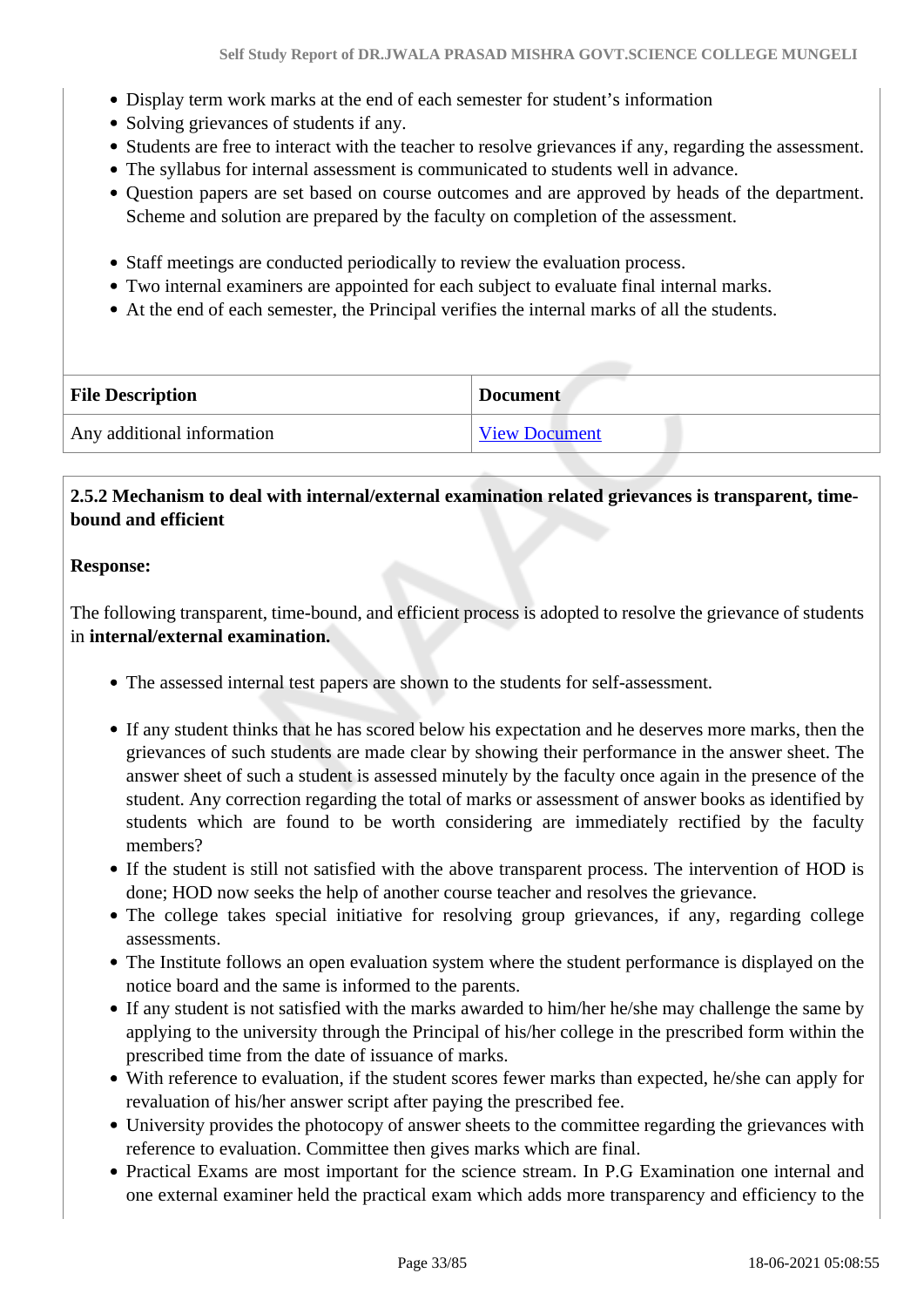examination process.

#### **2.6 Student Performance and Learning Outcomes**

 **2.6.1 Programme and course outcomes for all Programmes offered by the institution are stated and displayed on website and communicated to teachers and students.**

#### **Response:**

The programs offered by the college are uploaded on the college website. The college communicates the program-specific and course-specific objectives and outcomes to students, parents, teachers, and different stakeholders.

For 12th pass-out students, the program and course objectives are communicated through the website and notice board before the commencement of admission. Program-specific and course-specific outcomes are displayed on the website. The teachers also introduce the aspirants to the specific area, they are going to attain knowledge. The teacher of each and every department instructs the students in the classroom about program and course outcome, and also they are told what they are supposed to obtain from it. If any doubt still remains then it is clarified by the teachers.

The subject teachers communicate with the students about the course outcome and program outcomes is the beginning of the session. Course outcomes are mentioned in the printed syllabus and also available on the college website.

| <b>File Description</b>                                    | <b>Document</b>      |
|------------------------------------------------------------|----------------------|
| Upload COs for all Programmes (exemplars from<br>Glossary) | <b>View Document</b> |
| Past link for Additional information                       | <b>View Document</b> |

#### **2.6.2 Attainment of programme outcomes and course outcomes are evaluated by the institution.**

#### **Response:**

The college has been adopting the following methods to evaluate the program outcomes and programspecific outcomes and course and outcomes:-

The college analyzes all the academic results and it is displayed on the website. As a result, all stakeholders are able to know program outcomes and thus possible improvements are made.

The college uses class and unit tests and semester examinations in Post Graduate classes and annual examinations in Under Graduate classes to measure the attainment of program-specific course outcome,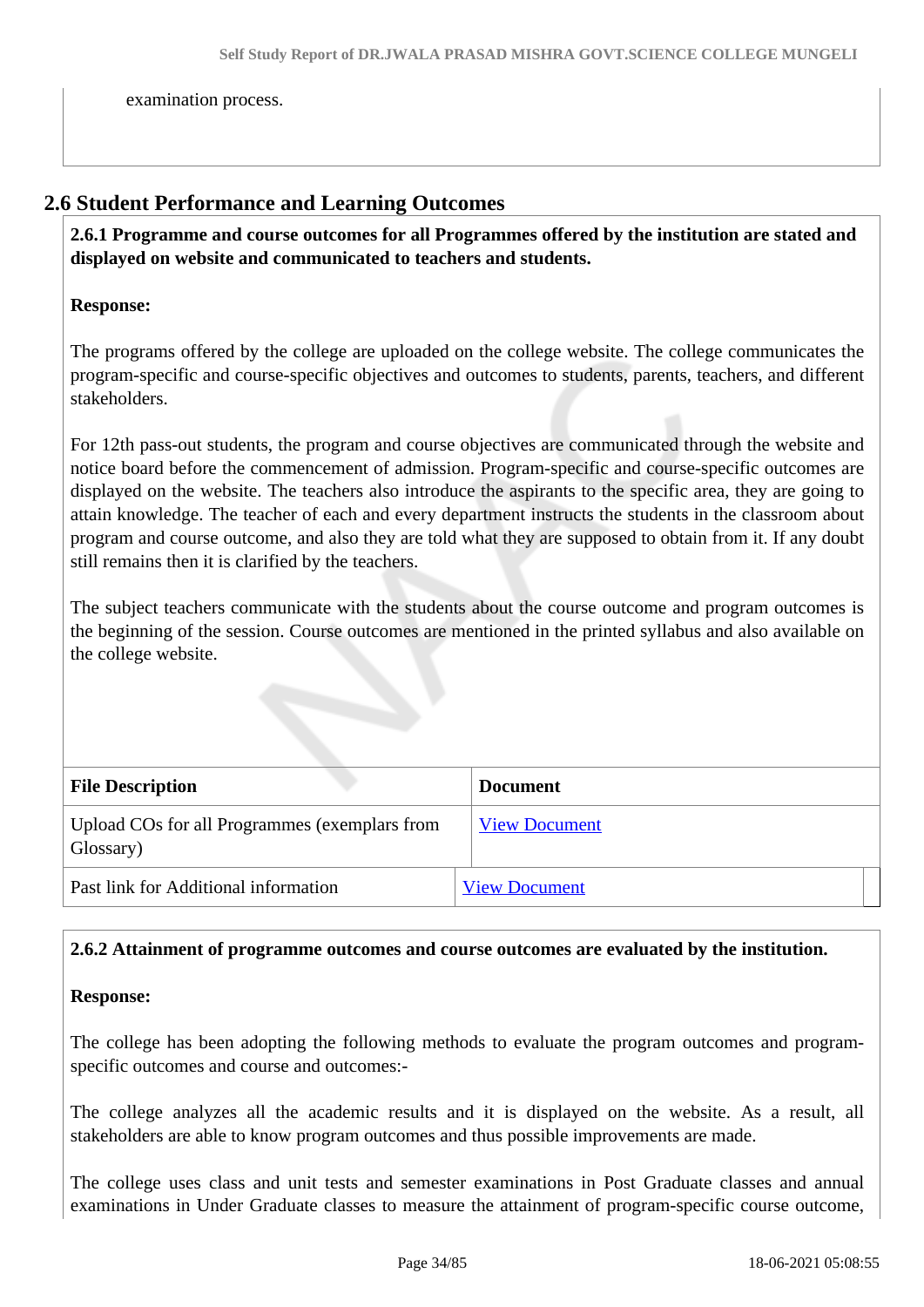Unit tests, pre-final examinations are taken according to the schedule given by the university/department of higher education. The answers books of these tests are shown to the students are made known of their shortcomings in their answers. The answer books of students are valued and marks are given. Finally, the yearly examination conducted by the affiliating university reflects the attainment gained by the students.

Class, unit tests are arranged to boost the confidence of the students in their relevant subjects. After the weaker area is identified, the individual problems are discussed with the respective students. The subjects in which the student seems to lag behind are taken for remedial classes. If the student belongs to the socially or economically deprived class, then he or she is given a scholarship as per the government and institutional policies to enable them to progress in their studies.

 Alumni meetings are organized from time to time to discuss academic as well as campus development and the progress of the students.

| <b>File Description</b>               | <b>Document</b>      |
|---------------------------------------|----------------------|
| Paste link for Additional information | <b>View Document</b> |

#### **2.6.3 Average pass percentage of Students during last five years**

#### **Response:** 94.33

2.6.3.1 **Number of final year students who passed the university examination year-wise during the last five years**

| 2019-20 | $2018 - 19$ | $2017-18$    | 2016-17 | 2015-16  |
|---------|-------------|--------------|---------|----------|
| 184     | $-1$<br>171 | .57<br>1 J J | 102     | $\Omega$ |

2.6.3.2 **Number of final year students who appeared for the university examination year-wise during the last five years**

| 2019-20 | 2018-19 | 2017-18    | 2016-17 | 2015-16 |
|---------|---------|------------|---------|---------|
| 184     | 174     | 211<br>211 | 102     | 98      |

| <b>File Description</b>                                                                                                  | <b>Document</b>      |
|--------------------------------------------------------------------------------------------------------------------------|----------------------|
| Upload list of Programmes and number of students<br>passed and appeared in the final year examination<br>(Data Template) | <b>View Document</b> |
| Upload any additional information                                                                                        | <b>View Document</b> |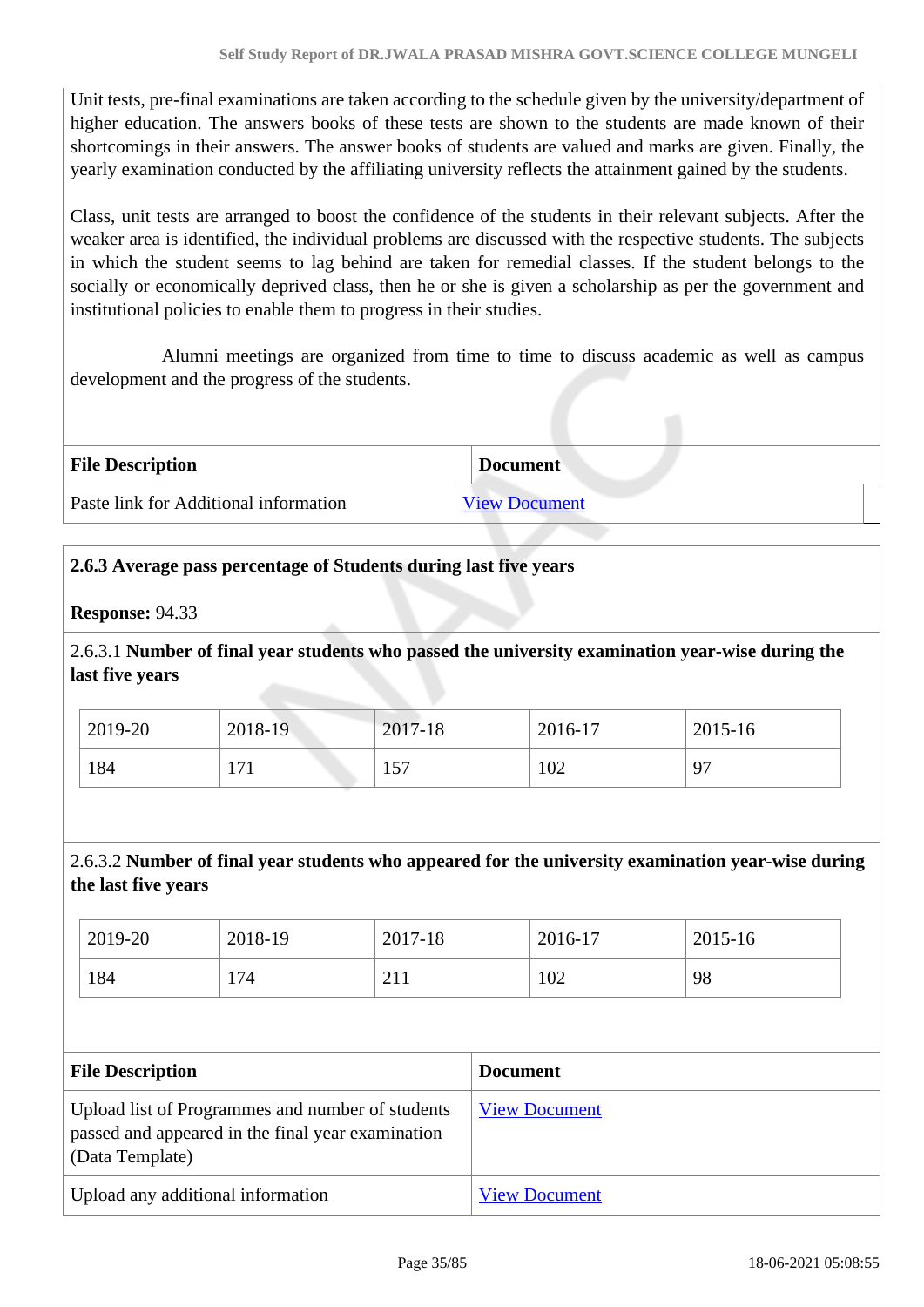### **2.7 Student Satisfaction Survey**

| 2.7.1 Online student satisfaction survey regarding teaching learning process |                      |  |  |
|------------------------------------------------------------------------------|----------------------|--|--|
| <b>Response:</b>                                                             |                      |  |  |
| <b>File Description</b>                                                      | <b>Document</b>      |  |  |
| Upload database of all currently enrolled students<br>(Data Template)        | <b>View Document</b> |  |  |

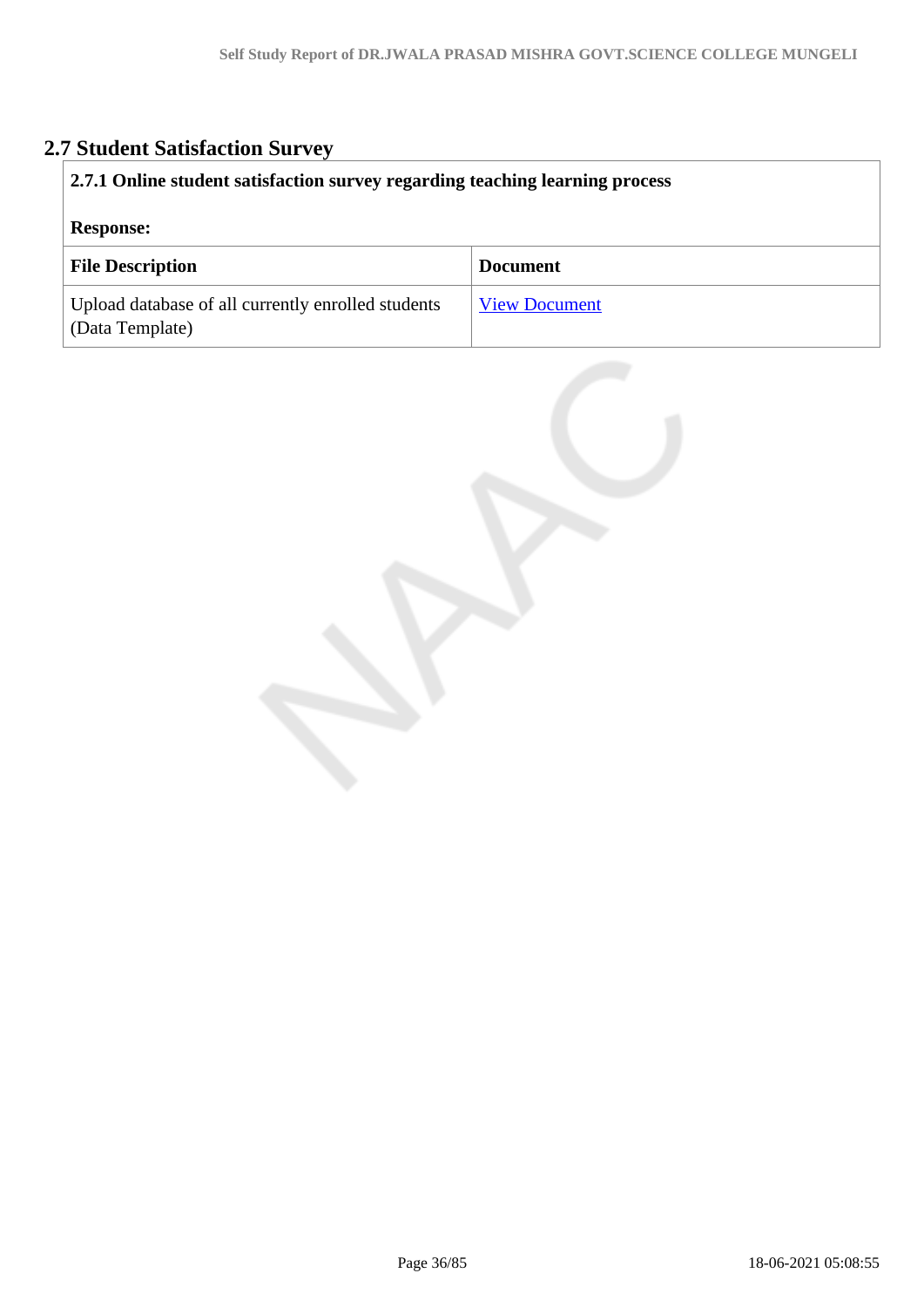# **Criterion 3 - Research, Innovations and Extension**

## **3.1 Resource Mobilization for Research**

 **3.1.1 Grants received from Government and non-governmental agencies for research projects, endowments, Chairs in the institution during the last five years (INR in Lakhs)** 

**Response:** 0

3.1.1.1 **Total Grants from Government and non-governmental agencies for research projects , endowments, Chairs in the institution during the last five years (INR in Lakhs)**

| 2019-20 | 2018-19 | 2017-18 | 2016-17 | $2015 - 16$ |
|---------|---------|---------|---------|-------------|
|         |         |         | v       | ν           |

| <b>File Description</b>                                            | <b>Document</b> |
|--------------------------------------------------------------------|-----------------|
| List of endowments / projects with details of grants View Document |                 |

### **3.1.2 Percentage of teachers recognized as research guides (latest completed academic year)**

### **Response:** 14.29

### 3.1.2.1 **Number of teachers recognized as research guides**

Response: 1

| <b>File Description</b>                 | <b>Document</b>      |
|-----------------------------------------|----------------------|
| Institutional data in prescribed format | <b>View Document</b> |
| Any additional information              | <b>View Document</b> |

## **3.1.3 Percentage of departments having Research projects funded by government and non government agencies during the last five years**

**Response:** 0

3.1.3.1 **Number of departments having Research projects funded by government and nongovernment agencies during the last five years**

| 2019-20 | 2018-19 | 2017-18 | 2016-17 | 2015-16 |
|---------|---------|---------|---------|---------|
|         | ν       | υ       |         | ◡       |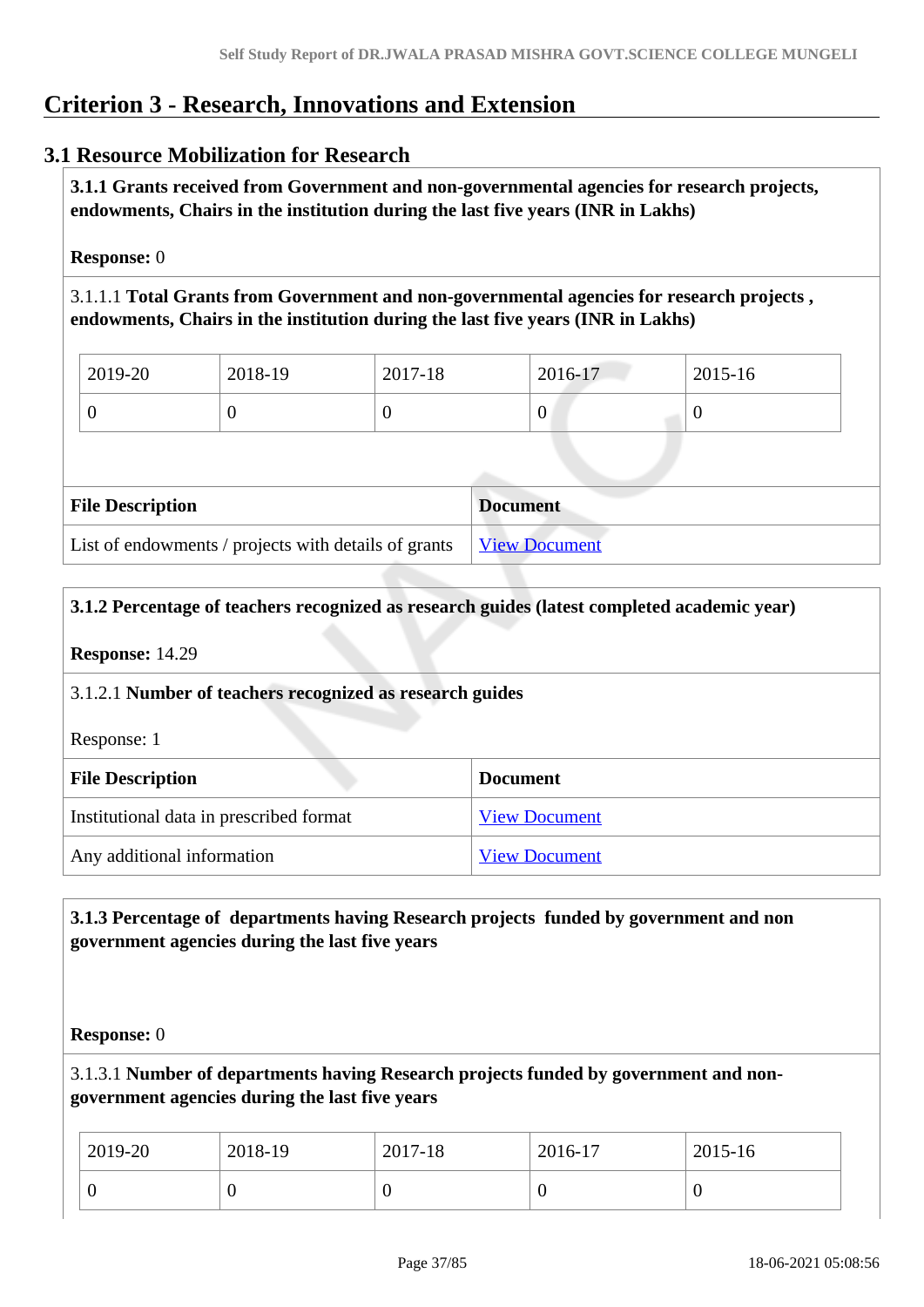|                         | 3.1.3.2 Number of departments offering academic programes |                                               |                 |  |                      |         |  |
|-------------------------|-----------------------------------------------------------|-----------------------------------------------|-----------------|--|----------------------|---------|--|
|                         | 2019-20                                                   | 2018-19                                       | 2017-18         |  | 2016-17              | 2015-16 |  |
|                         | 8                                                         | ⇁                                             | 7               |  |                      |         |  |
|                         |                                                           |                                               |                 |  |                      |         |  |
| <b>File Description</b> |                                                           |                                               | <b>Document</b> |  |                      |         |  |
|                         |                                                           | List of research projects and funding details |                 |  | <b>View Document</b> |         |  |

## **3.2 Innovation Ecosystem**

 **3.2.1 Institution has created an ecosystem for innovations and has initiatives for creation and transfer of knowledge**

## **Response:**

Earlier our college was an undergraduate college. In the year 2016 this college was upgraded to PG College. Now apart from UG classes we teach 5 subjects i.e. Botany, Chemistry, Mathematics, Physics and Zoology post graduate classes.

Our College has research infrastructure like departmental library with the facility of NLIST with internet, we also have adequate laboratory facilities and nessasary apparatus for research. Out of eight teachers three along with Principal are Ph.D. holders. One of the faculty and Principal act as Research supervisor in the affiliating university. Each PG department has Computer in laboratory with Internet. Three teachers of the faculty holding M.Phil.Degree and are registered for Ph.D.

Total no. of Publications by the faculty members are near about 45. They have presented their papers in various international and national conferences. Publications done by the faculty in the journals with ISSN no. Many book chapters written by Dr. C.S. Singh, in ISBN no. books. He has organizes one National seminar and three international and one national webinar.

Department Of Chemistry has organized quiz competitions, seminars and other activities under the banner of Chemical Association.dept. Of Chemistry has organized online quiz competition on" **Yoga and covid-19"**, 181 participants are given certificate.

 In our College various departments have organized webinar in related subjects. Department of chemistry and Zoology jointly organized a webinar on" **Impact of Covid – 19 Pandemic – Environmental Issues",** 837 participants has registered, both the eminent speakers Dr. A.K. Pati, University Vice Chancellor,Gangadhar Mehar University, Amruta Vihar, Sambalur, Odisha and Dr. S.P.Singh , Principal Scientist, CSIR-Institute of Chemical Technology, Hyderabad, delivered wonderful lecture. Department of Botany also organized a webinar on the topic "**Modern Trends in Plant Sciences in Relation to Agriculture**" the speaker Dr.Satyashila Singh .delivered Meaningful lecture on this topic.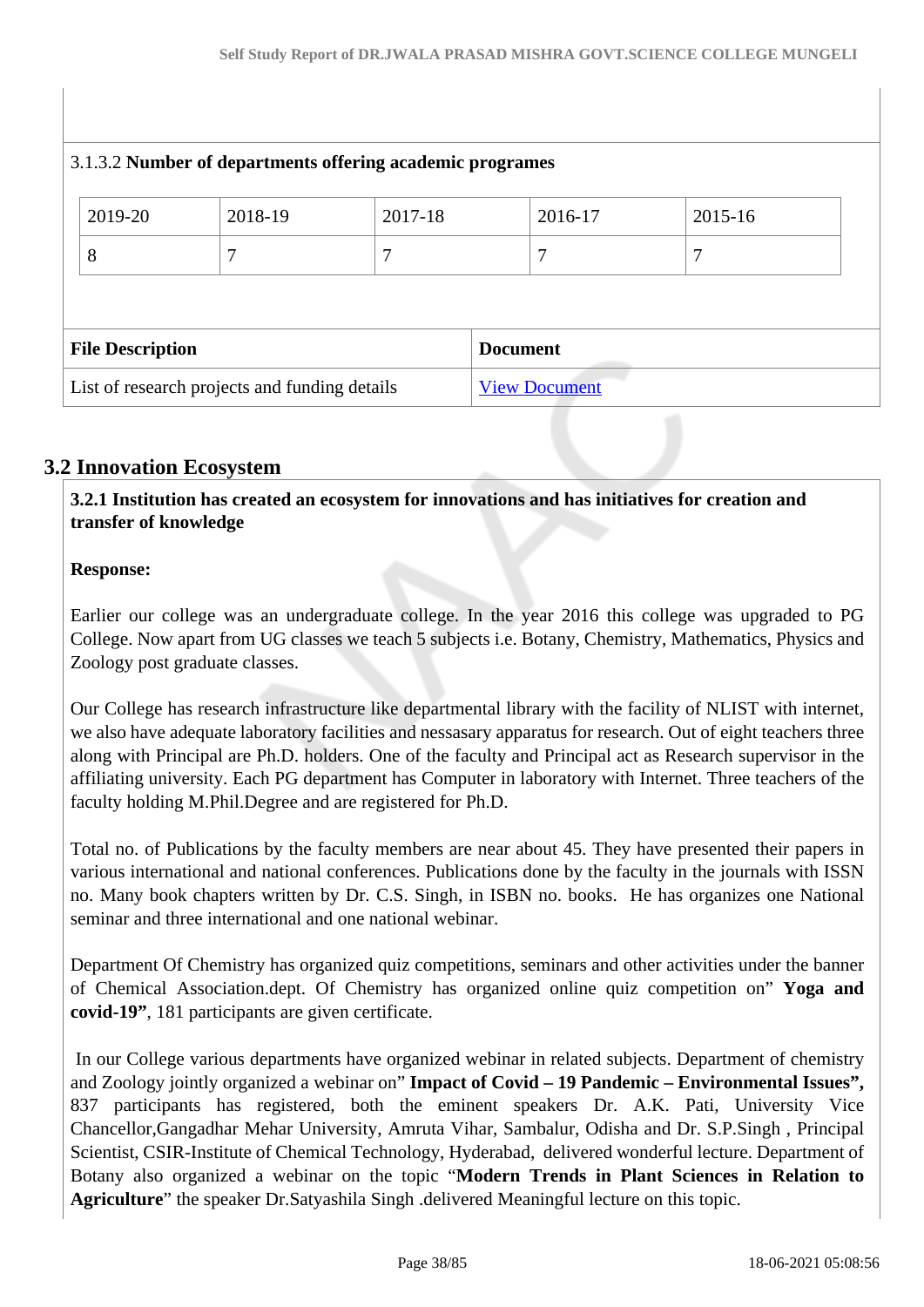Department of Mathematics also organized online quiz competition on "fudgy logic".1320 students participated from all over the Chhattisgarh in this quiz competition

District NSS coordinator also organized online quiz competition during lockdown period, the topic of the quiz was related to yoga and pandemic.

| <b>File Description</b>               | <b>Document</b>      |
|---------------------------------------|----------------------|
| Upload any additional information     | <b>View Document</b> |
| Paste link for additional information | <b>View Document</b> |

## **3.2.2 Number of workshops/seminars conducted on Research Methodology, Intellectual Property Rights (IPR) and entrepreneurship during the last five years**

#### **Response:** 0

3.2.2.1 **Total number of workshops/seminars conducted on Research Methodology, Intellectual Property Rights (IPR) and entrepreneurship year-wise during last five years** 

| 2019-20                                        | 2018-19 | $2017 - 18$    |  | 2016-17              | 2015-16          |  |
|------------------------------------------------|---------|----------------|--|----------------------|------------------|--|
| $\theta$                                       | 0       | $\overline{0}$ |  | $\theta$             | $\boldsymbol{0}$ |  |
|                                                |         |                |  |                      |                  |  |
| <b>File Description</b>                        |         |                |  | <b>Document</b>      |                  |  |
| List of workshops/seminars during last 5 years |         |                |  | <b>View Document</b> |                  |  |

### **3.3 Research Publications and Awards**

**3.3.1 Number of Ph.Ds registered per eligible teacher during the last five years**

#### **Response:** 3

3.3.1.1 **How many Ph.Ds registered per eligible teacher within last five years**

Response: 3

3.3.1.2 **Number of teachers recognized as guides during the last five years**

Response: 1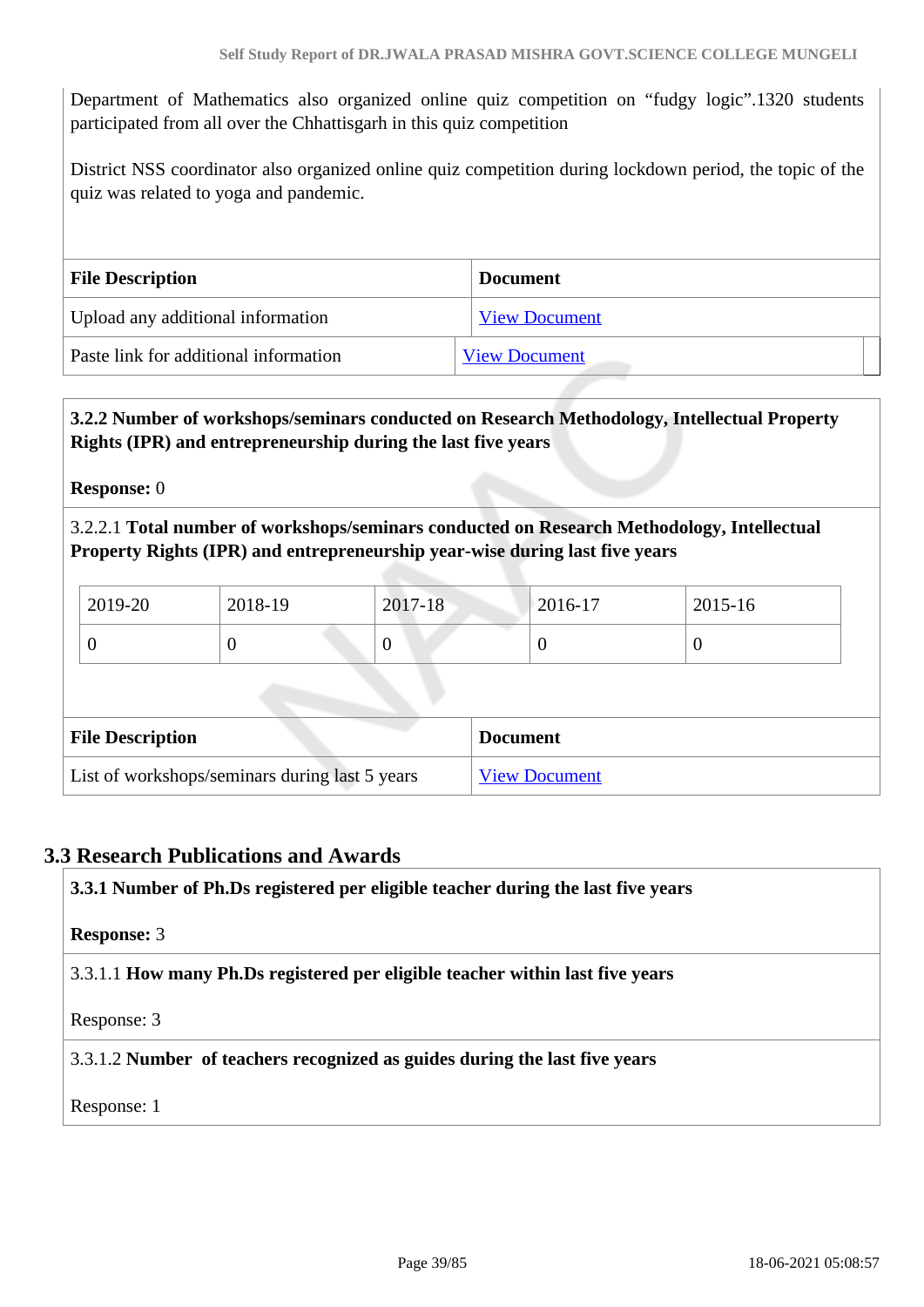| <b>File Description</b>                                                                              | Document             |
|------------------------------------------------------------------------------------------------------|----------------------|
| List of PhD scholars and their details like name of<br>the guide, title of thesis, year of award etc | <b>View Document</b> |
| Any additional information                                                                           | <b>View Document</b> |

## **3.3.2 Number of research papers per teachers in the Journals notified on UGC website during the last five years**

### **Response:** 0

3.3.2.1 **Number of research papers in the Journals notified on UGC website during the last five years.**

| 2019-20 | 2018-19 | 2017-18 | 2016-17     | 2015-16 |
|---------|---------|---------|-------------|---------|
|         | ν       |         | $\mathbf v$ | ν       |

| <b>File Description</b>                                                               | <b>Document</b>      |
|---------------------------------------------------------------------------------------|----------------------|
| List of research papers by title, author, department,<br>name and year of publication | <b>View Document</b> |

 **3.3.3 Number of books and chapters in edited volumes/books published and papers published in national/ international conference proceedings per teacher during last five years**

**Response:** 0.97

3.3.3.1 **Total number of books and chapters in edited volumes/books published and papers in national/ international conference proceedings year-wise during last five years**

| 2019-20                 | 2018-19                                      | 2017-18  |                 | 2016-17              | 2015-16 |  |
|-------------------------|----------------------------------------------|----------|-----------------|----------------------|---------|--|
| $\overline{2}$          | 2                                            | $\theta$ |                 |                      | 1       |  |
|                         |                                              |          |                 |                      |         |  |
| <b>File Description</b> |                                              |          |                 |                      |         |  |
|                         |                                              |          | <b>Document</b> |                      |         |  |
| published               | List books and chapters edited volumes/books |          |                 | <b>View Document</b> |         |  |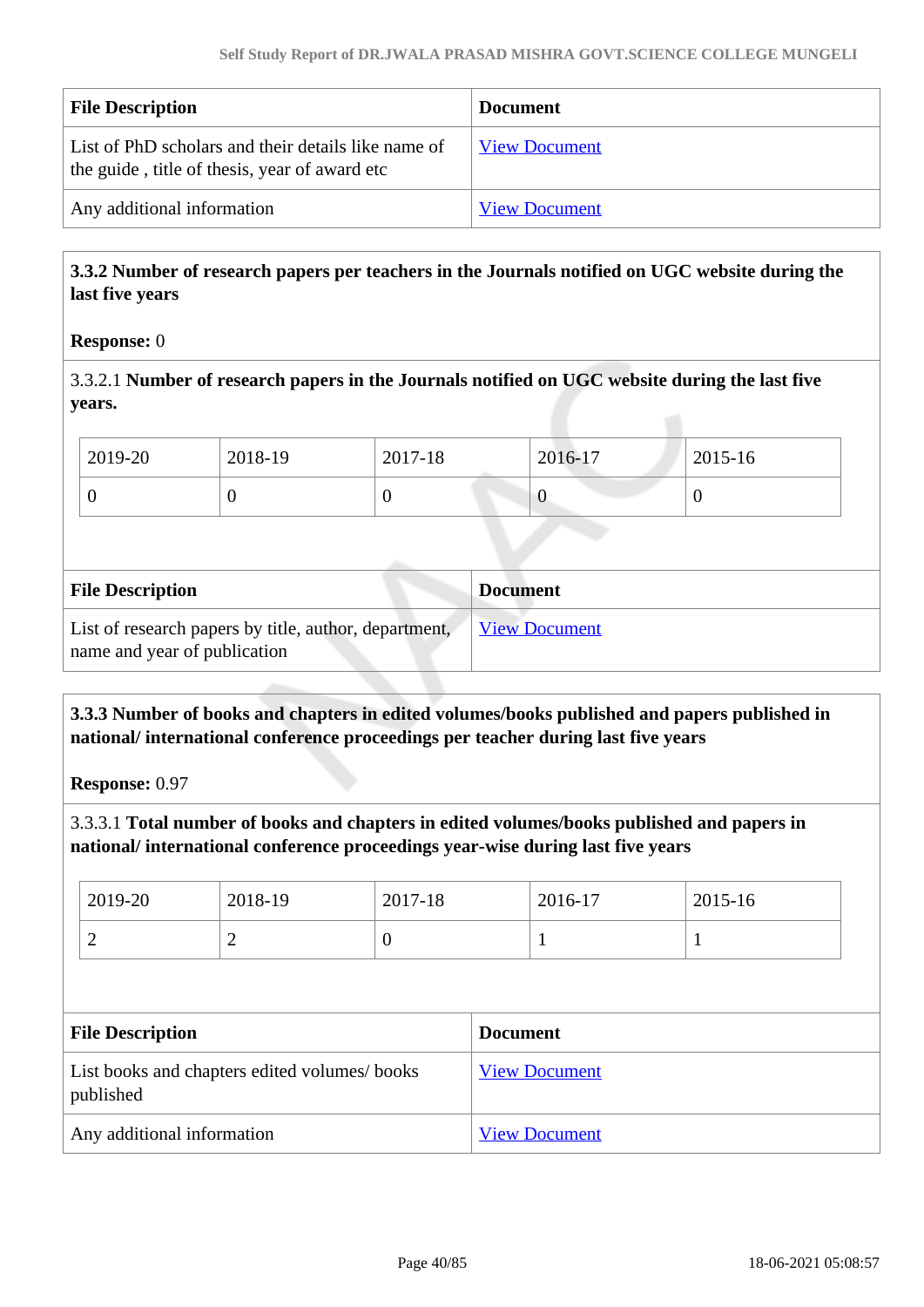## **3.4 Extension Activities**

 **3.4.1 Extension activities are carried out in the neighborhood community, sensitizing students to social issues, for their holistic development, and impact thereof during the last five years.**

### **Response:**

The institute is located in gram panchayat Lilwakapa in Mungeli district. Students belong to the rural area of Mungeli. Incharge professor motivate students to participate in activities of NSS, YRC.

### **Extension Activity**

- Under the banner of NSS students of our college participated in different extension activities like mountaineering and tracking camp organized by other University and state.
- Students of our college have represented the university in different competitions Like rangoli and slogan writing etc.

#### **Outreach program**

Cadets of NSS participate in annual camp every year in different villages in and around Mungeli district. During these camps they organize :-

- Social Service Activities
- Health and Hygiene awareness programme
- Blood Donation Camp,
- Environmental awareness
- Information on Job opportunity
- Plantation
- Swachh Bharat Abhiyan etc.

Through SVEEP program a student is elected as a brand ambassador and educates others about obligations of casting votes during elections. Faculty members have also done their duties during elections as Nodal officer, presiding officer and they were rewarded by the state government.

The institution collaborates with various bodies for the benefit of institution, students, faculty and the local community.

As CGCOST Raipur, PSSO university, Bilaspur, Atal Bihari Vajpayee Vishwavidyalaya Bilaspur, Health Department, Mungeli and Election department ,Mungeli.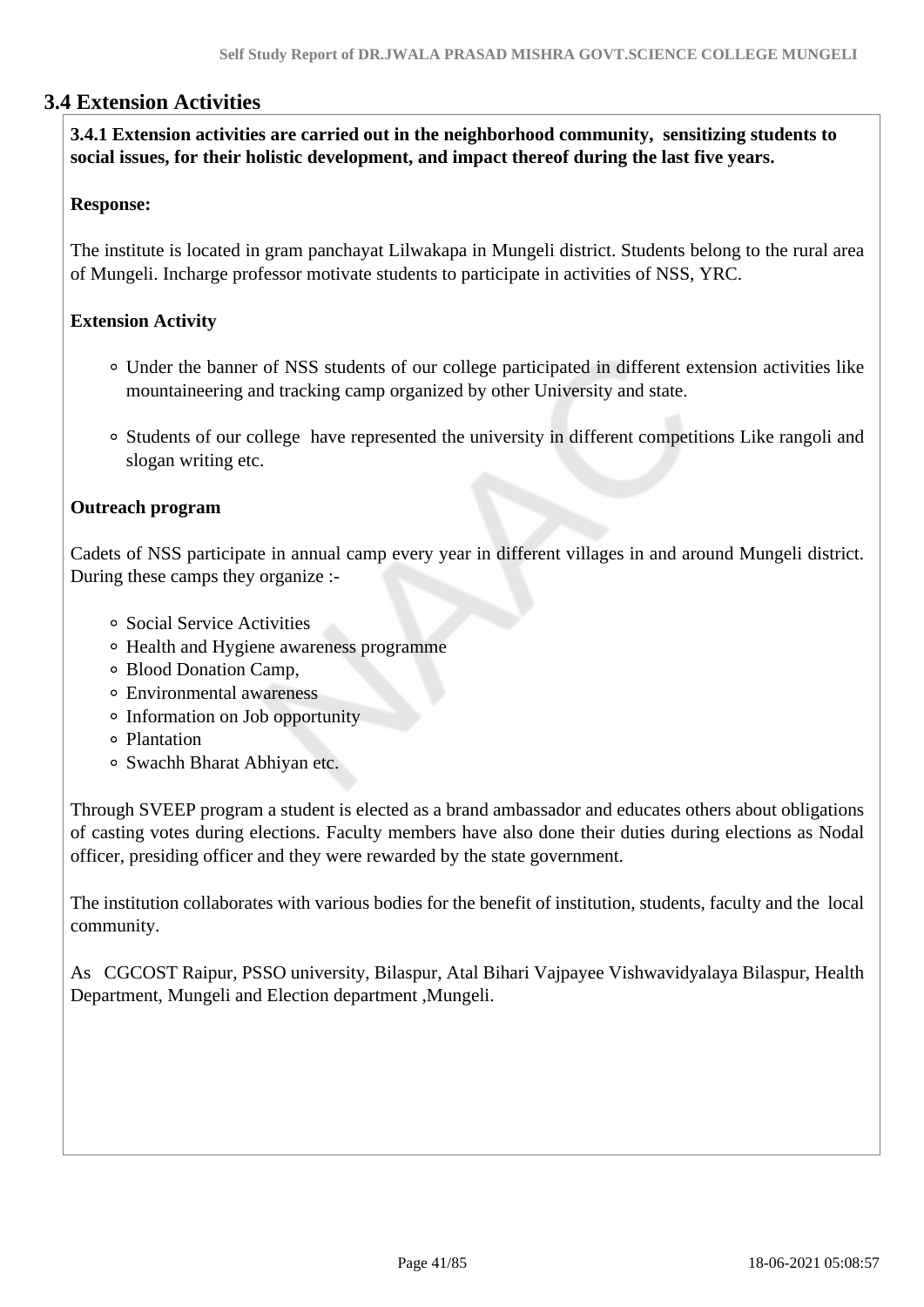| <b>File Description</b>           | <b>Document</b>      |
|-----------------------------------|----------------------|
| Upload any additional information | <b>View Document</b> |

## **3.4.2 Number of awards and recognitions received for extension activities from government/ government recognised bodies during the last five years**

**Response:** 0

3.4.2.1 **Total number of awards and recognition received for extension activities from Government/ Government recognised bodies year-wise during the last five years.**

| 2019-20 | 2018-19 | 2017-18 | 2016-17          | 2015-16 |
|---------|---------|---------|------------------|---------|
|         | U       |         | $\boldsymbol{0}$ |         |

| <b>File Description</b>                                     | <b>Document</b>      |
|-------------------------------------------------------------|----------------------|
| Number of awards for extension activities in last 5<br>year | <b>View Document</b> |

 **3.4.3 Number of extension and outreach programs conducted by the institution through NSS/NCC/Red cross/YRC etc., during the last five years ( including Government initiated programs such as Swachh Bharat, Aids Awareness, Gender Issue, etc. and those organised in collaboration with industry, community and NGOs)**

**Response:** 7

3.4.3.1 **Number of extension and outreached Programmes conducted in collaboration with industry, community and Non- Government Organizations through NSS/ NCC/ Red Cross/ YRC etc., yearwise during the last five years**

| 2019-20                                                                                                          | 2018-19 | 2017-18        |                      | 2016-17        | 2015-16        |
|------------------------------------------------------------------------------------------------------------------|---------|----------------|----------------------|----------------|----------------|
| $\overline{2}$                                                                                                   | 3       | $\overline{2}$ |                      | $\overline{0}$ | $\overline{0}$ |
|                                                                                                                  |         |                |                      |                |                |
| <b>File Description</b>                                                                                          |         |                | <b>Document</b>      |                |                |
| Reports of the event organized                                                                                   |         |                | <b>View Document</b> |                |                |
| Number of extension and outreach Programmes<br>conducted with industry, community etc for the last<br>five years |         |                | <b>View Document</b> |                |                |
| Any additional information                                                                                       |         |                | <b>View Document</b> |                |                |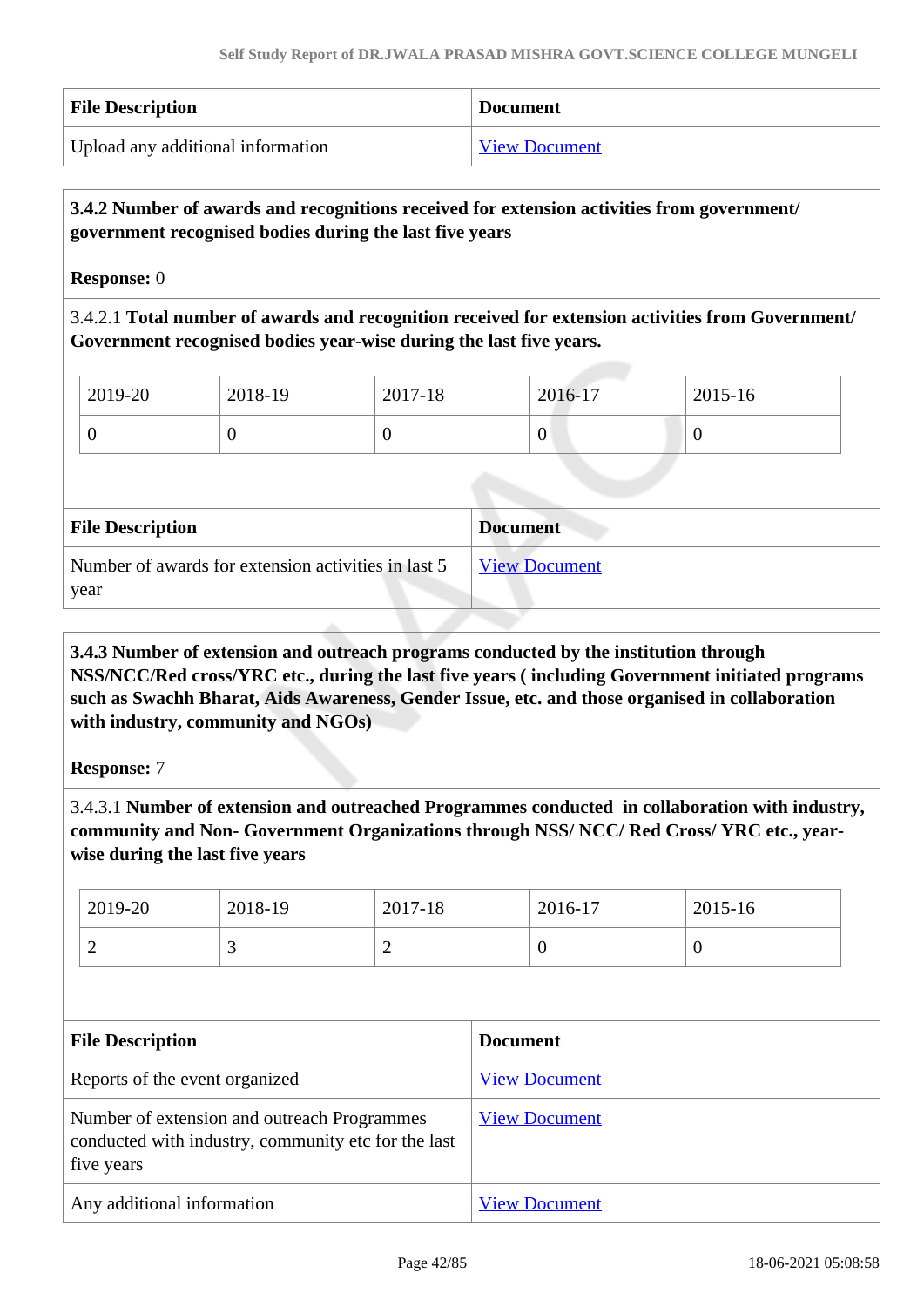**3.4.4 Average percentage of students participating in extension activities at 3.4.3. above during last five years**

#### **Response:** 0.29

3.4.4.1 **Total number of Students participating in extension activities conducted in collaboration with industry, community and Non- Government Organizations such as Swachh Bharat, AIDs awareness, Gender issue etc. year-wise during last five years**

| 2019-20 | 2018-19 | 2017-18 | 2016-17 | 2015-16 |
|---------|---------|---------|---------|---------|
| ∸       | ັ       | -       |         |         |

| <b>File Description</b>                                                                      | <b>Document</b>      |
|----------------------------------------------------------------------------------------------|----------------------|
| Report of the event                                                                          | <b>View Document</b> |
| Average percentage of students participating in<br>extension activities with Govt or NGO etc | <b>View Document</b> |
| Any additional information                                                                   | <b>View Document</b> |

### **3.5 Collaboration**

 **3.5.1 Number of Collaborative activities for research, Faculty exchange, Student exchange/ internship per year**

**Response:** 1

3.5.1.1 **Number of Collaborative activities for research, Faculty exchange, Student exchange/ internship year-wise during the last five years**

|                                                                                                                                    | 2019-20          | 2018-19              | 2017-18              |                      | 2016-17  | 2015-16  |  |
|------------------------------------------------------------------------------------------------------------------------------------|------------------|----------------------|----------------------|----------------------|----------|----------|--|
|                                                                                                                                    | $\boldsymbol{0}$ | $\boldsymbol{0}$     |                      |                      | $\theta$ | $\theta$ |  |
|                                                                                                                                    |                  |                      |                      |                      |          |          |  |
| <b>File Description</b>                                                                                                            |                  |                      | <b>Document</b>      |                      |          |          |  |
| e-copies of related Document                                                                                                       |                  |                      | <b>View Document</b> |                      |          |          |  |
| Details of Collaborative activities with<br>institutions/industries for research, Faculty<br>exchange, Student exchange/internship |                  | <b>View Document</b> |                      |                      |          |          |  |
| Any additional information                                                                                                         |                  |                      |                      | <b>View Document</b> |          |          |  |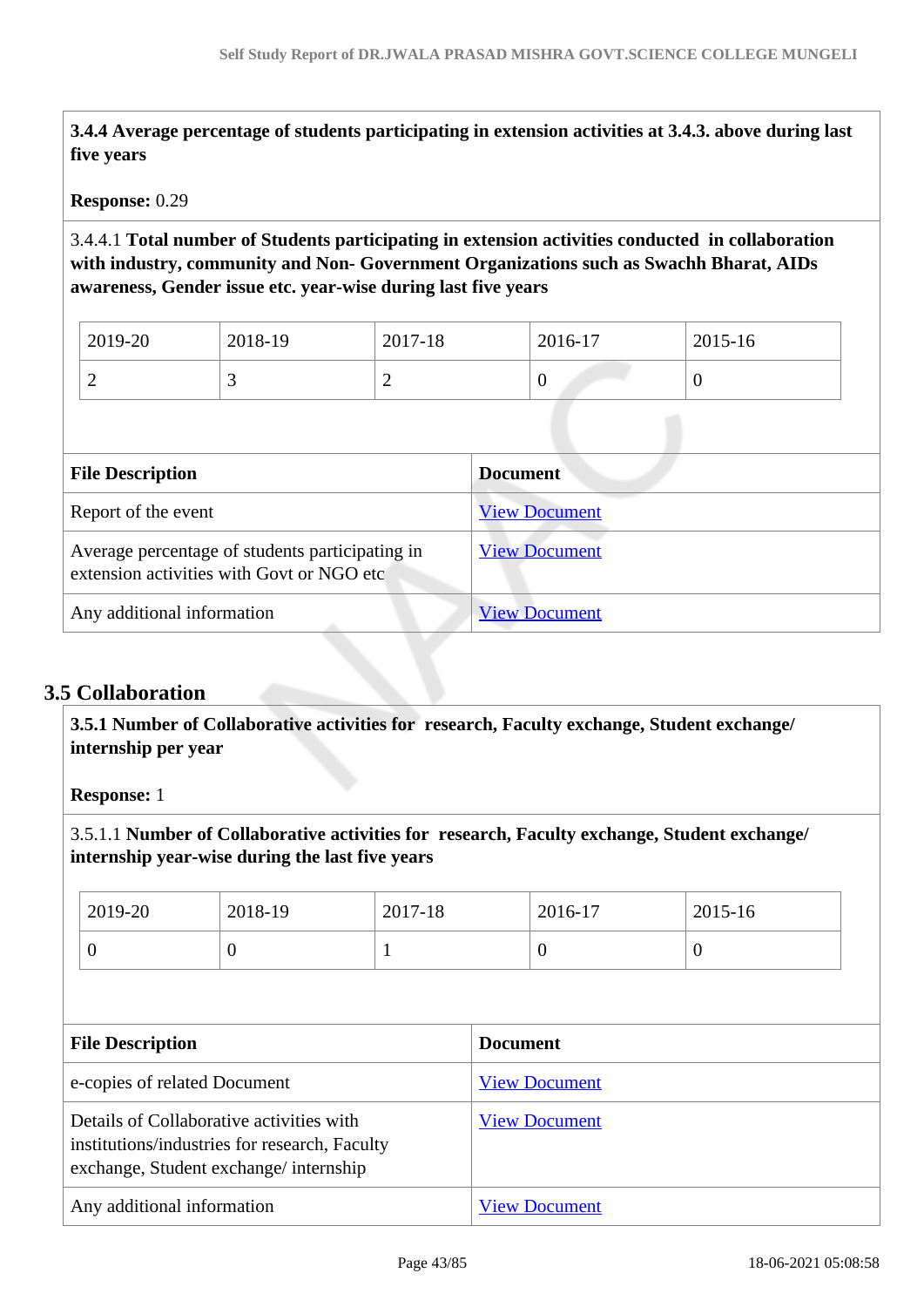**3.5.2 Number of functional MoUs with institutions, other universities, industries, corporate houses etc. during the last five years** 

### **Response:** 2

3.5.2.1 **Number of functional MoUs with Institutions of national, international importance, other universities, industries, corporate houses etc. year-wise during the last five years**

| 2019-20 | 2018-19 | 2017-18 | 2016-17 | $2015 - 16$ |
|---------|---------|---------|---------|-------------|
|         |         | ν       | U       | ν           |

| <b>File Description</b>                                                                                                                     | <b>Document</b>      |
|---------------------------------------------------------------------------------------------------------------------------------------------|----------------------|
| e-Copies of the MoUs with institution/<br>industry/corporate houses                                                                         | <b>View Document</b> |
| Details of functional MoUs with institutions of<br>national, international importance, other universities<br>etc during the last five years | <b>View Document</b> |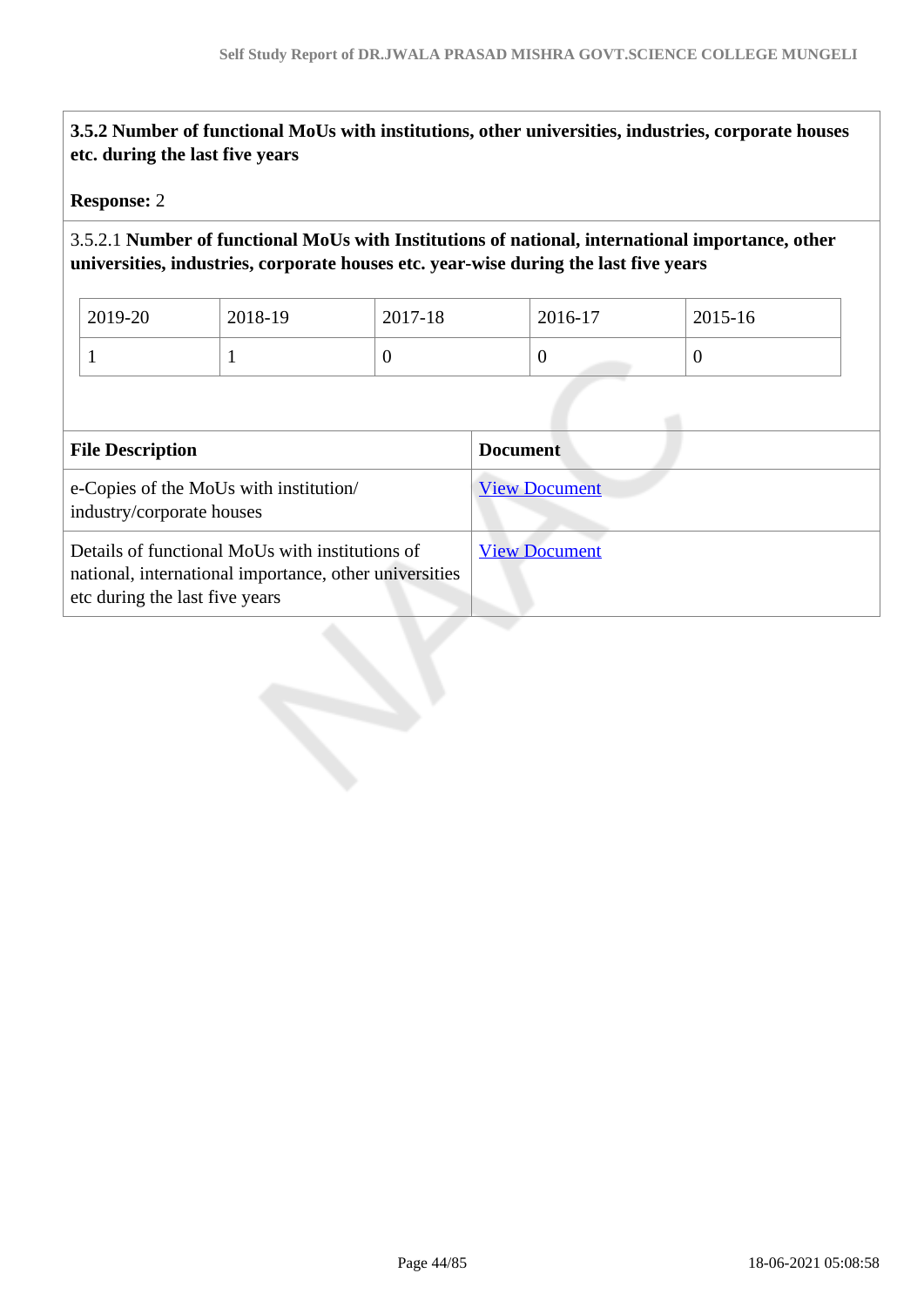# **Criterion 4 - Infrastructure and Learning Resources**

## **4.1 Physical Facilities**

 **4.1.1 The Institution has adequate infrastructure and physical facilities for teaching- learning. viz., classrooms, laboratories, computing equipment etc.** 

### **Response:**

Our institute makes policy for enhancement of infrastructure to facilitate effective teaching and learning different Committees have been formed by the principal as Building Committee, Purchase Committee, Janbhagidari Committee, IQAC and Academic Council etc. These committees are headed by senior professors with office members. Committees are monitored by head of the college. The college is situated on the Nawagarh road Mungeli. It is well connected through public transport. College building is surrounded with surveillance of CCTV cameras.

Our college provide following facilities with the best environment of teaching and learning-

**Number of Classrooms**: 12 spacious and well ventilated classrooms with adequate furniture, fans and light.

Staff room: Each subject has its own department.

## **Administrative Office:**

| - Principal room        |                | 01 with AC and LCD T.V./CCTV Display   |
|-------------------------|----------------|----------------------------------------|
| - Office                | $\ddot{\cdot}$ | 01                                     |
| - Aided Office          | $\ddot{\cdot}$ | 01                                     |
| - Exam control rooms:   |                | 01                                     |
| - IQAC Room             | $\ddot{\cdot}$ | 01                                     |
| Library -               |                |                                        |
| - Librarian room        | $\ddot{\cdot}$ | 01                                     |
| - Library room (Stack): |                | 01                                     |
| - Reading room          | $\ddot{\cdot}$ | 01                                     |
| - Conference Hall       | $\mathbb{R}^2$ | 01 with AC and Audio-Visual equipment. |
| - Open stage            | ÷              | 01                                     |
| Laboratories -          |                |                                        |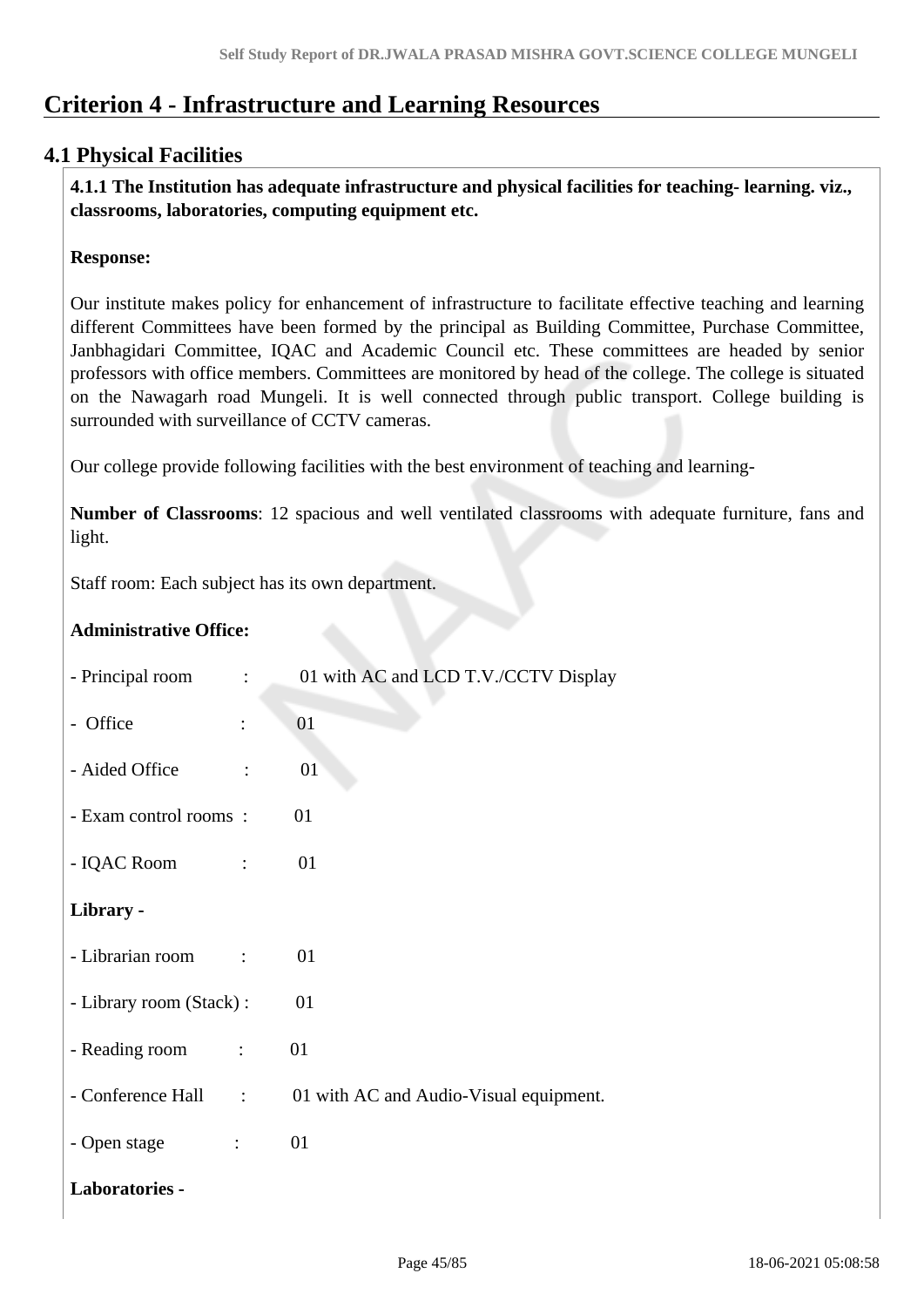| - Computer Labs                                                                              | $\ddot{\cdot}$ | 02 (BCA-01, Physics-01)                                                     |                                                                                  |  |
|----------------------------------------------------------------------------------------------|----------------|-----------------------------------------------------------------------------|----------------------------------------------------------------------------------|--|
| - Laboratories                                                                               | $\ddot{\cdot}$ |                                                                             | 06 (Botany-01, Chemsitary-02, Physics-02, Zoology-01)                            |  |
| - Sports Department :<br>Carom etc.                                                          |                |                                                                             | Separate spacious and ventilated room, Indoor games facility for Chess and       |  |
| - Outdoor game<br>Cricket.                                                                   |                |                                                                             | Separate open ground in campus premises for Badminton, Volleyball and            |  |
| <b>Additional Amenities-</b>                                                                 |                |                                                                             |                                                                                  |  |
| - NSS/Redcross                                                                               | $\ddot{\cdot}$ |                                                                             | 01 separate room for NSS and Red Cross activities.                               |  |
| - Health Care Centre :                                                                       |                |                                                                             | District Hospital Mungeli Govt. Health Care Centre.                              |  |
| - Girls common room :                                                                        |                | 01                                                                          |                                                                                  |  |
| - Wash room                                                                                  | $\ddot{\cdot}$ |                                                                             | Each building has separate washrooms for girls and boys.                         |  |
|                                                                                              |                |                                                                             | - Pt. Sunderlal Sharma Open University Exams and Study Center: One separate room |  |
| - Drinking Water                                                                             | $\ddot{\cdot}$ | Water cooler with RO facility available in college building                 |                                                                                  |  |
| - Bore wells                                                                                 | $\ddot{\cdot}$ | 01                                                                          |                                                                                  |  |
| - Overhead tank                                                                              |                | 04                                                                          |                                                                                  |  |
| -Power supply                                                                                |                | Separate connection of electricity.                                         |                                                                                  |  |
| Parking facility<br>four wheelers.                                                           |                |                                                                             | Cycle Stand with sufficient Parking Zone Available for two wheelers and          |  |
| Printing facility<br>Copy) printer.                                                          |                | Office, IQAC, physics, library has a separate multifunctional (Print, Scan, |                                                                                  |  |
| Garden<br>Proposed site in front of old building.                                            |                |                                                                             |                                                                                  |  |
| Ramp Facilities are available for differently abled students and staffs in the new Building. |                |                                                                             |                                                                                  |  |
| <b>File Description</b>                                                                      |                |                                                                             | <b>Document</b>                                                                  |  |
| Upload any additional information                                                            |                |                                                                             | <b>View Document</b>                                                             |  |
| Paste link for additional information                                                        |                |                                                                             | <b>View Document</b>                                                             |  |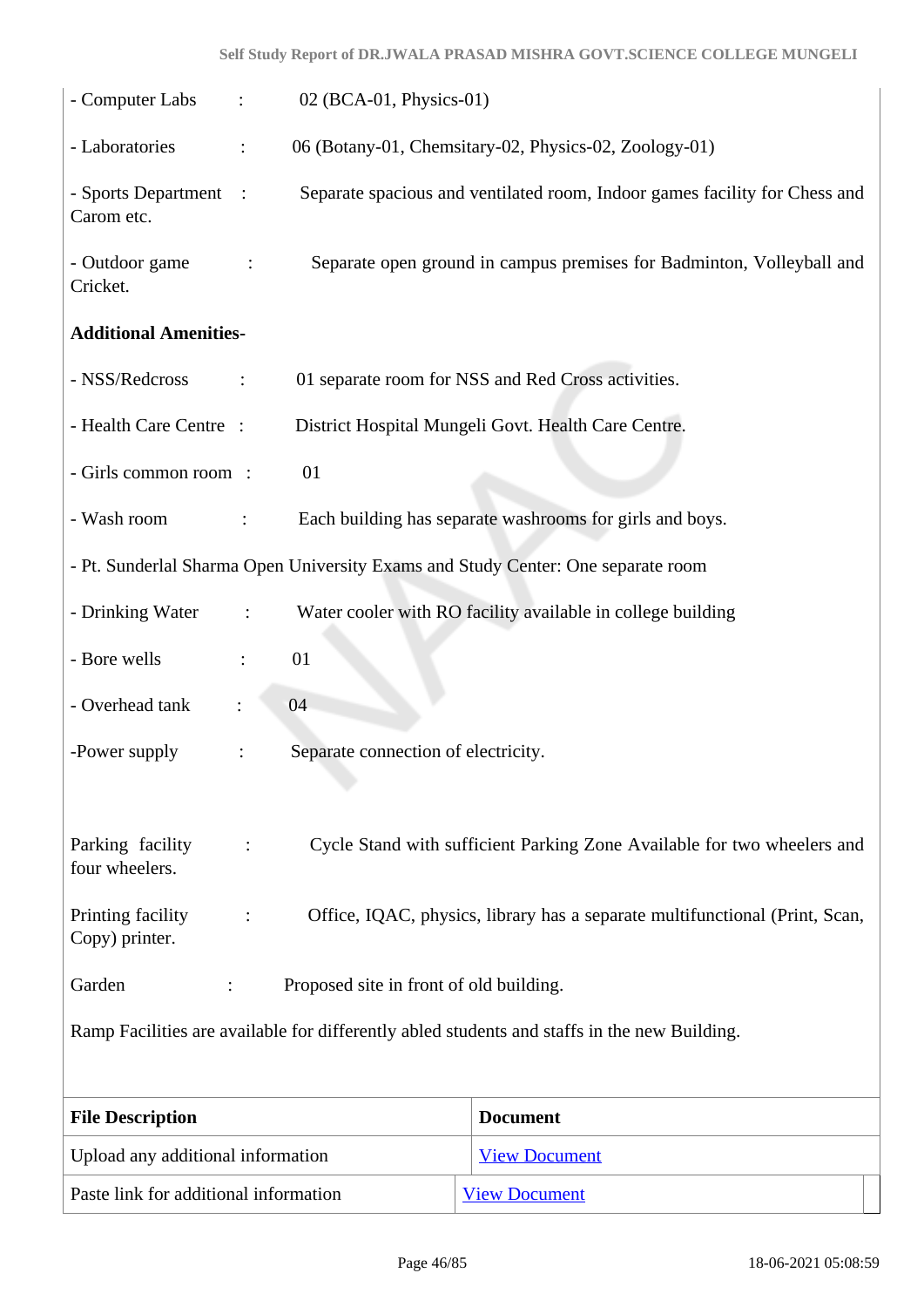**4.1.2 The Institution has adequate facilities for cultural activities, sports, games (indoor, outdoor), gymnasium, yoga centre etc.** 

### **Response:**

Special facilities are made available on the campus to promote interest in cultural and sports events-

### **Cultural activities:**

- Our College organizes social gathering and prize distribution function every year according to govt. academic calendar. College provides certificates prizes and medals to Winners of the cultural, sports and other cultural and literary competitions. For this purpose college used pandal and stage.
- College has purchased musical instruments for NSS unit for annual camp.
- Students of college participates in youth festival in different competitions as Dance, Play and folk dancing and singing ,

#### **Sports:**

- The college promotes and encourages students to participate in sports activities.
- Sports events are organized by the Sports Department. Outdoor and indoor sports facility is available in campus.
- $\circ$  Indoor games chess & carom outdoor sports- athletics, badminton, cricket etc.
- Various Inter College Competitions and District Level Competitions organized in the college ,
- Student participated in various Division and State Level Competitions.
- Manage separate hall for yoga day.

| <b>File Description</b>           | <b>Document</b>      |
|-----------------------------------|----------------------|
| Upload any additional information | <b>View Document</b> |

## **4.1.3 Percentage of classrooms and seminar halls with ICT- enabled facilities such as smart class, LMS, etc.** *(Data for the latest completed academic year)*

**Response:** 45.45

4.1.3.1 Number of classrooms and seminar halls with ICT facilities

Response: 5

| <b>File Description</b>                                                                      | <b>Document</b>      |
|----------------------------------------------------------------------------------------------|----------------------|
| Upload Number of classrooms and seminar halls<br>with ICT enabled facilities (Data Template) | <b>View Document</b> |
| Paste link for additional information                                                        | <b>View Document</b> |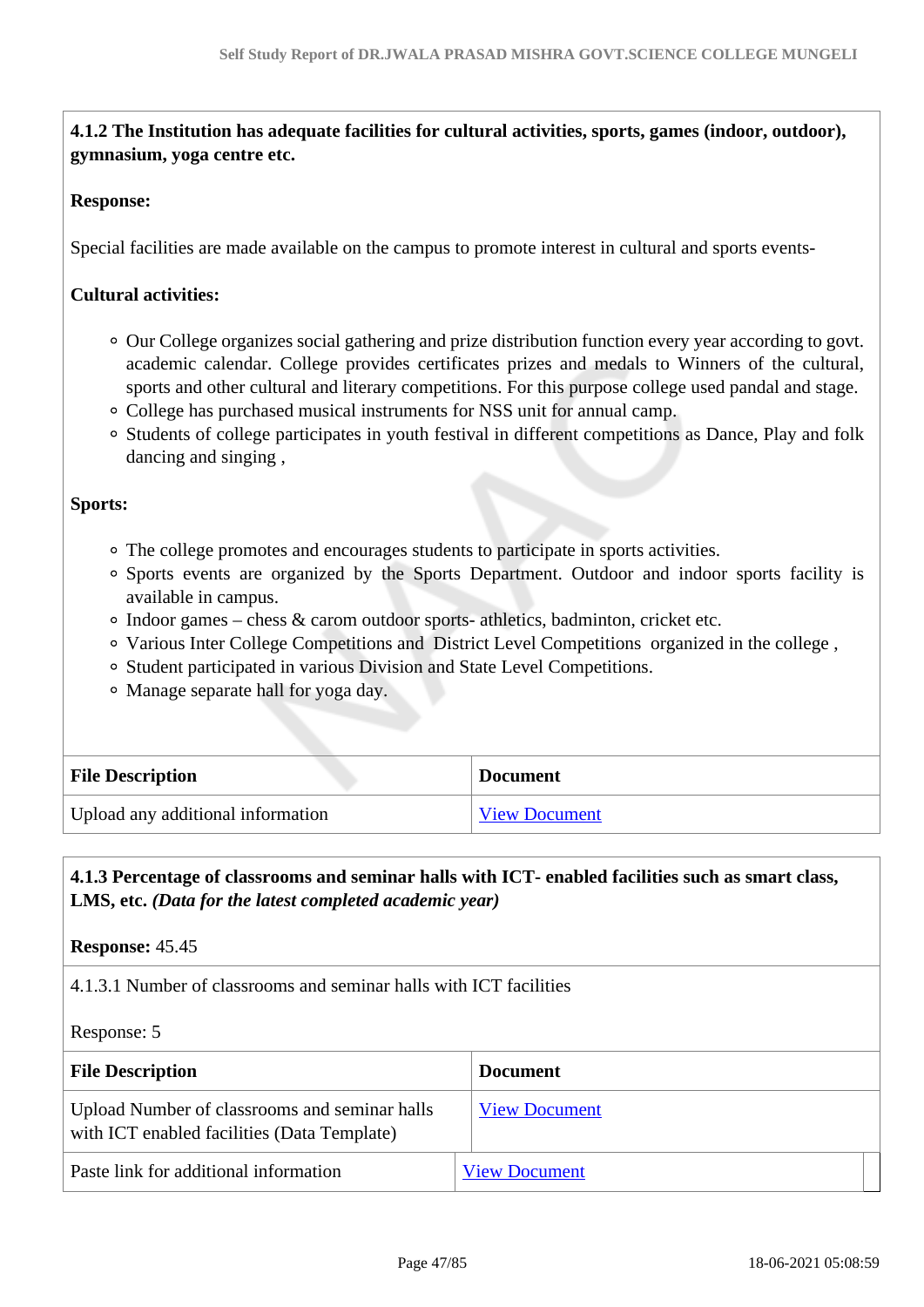| Response: 27.83      |          |           |                |                                                                                                  |
|----------------------|----------|-----------|----------------|--------------------------------------------------------------------------------------------------|
| years (INR in lakhs) |          |           |                | 4.1.4.1 Expenditure for infrastructure augmentation, excluding salary year-wise during last five |
| 2019-20              | 2018-19  | 2017-18   | 2016-17        | $2015 - 16$                                                                                      |
| $\theta$             | $\Omega$ | 115.01425 | $\overline{0}$ | 24.98575                                                                                         |
|                      |          |           |                |                                                                                                  |

## **4.2 Library as a Learning Resource**

## **4.2.1 Library is automated using Integrated Library Management System (ILMS)**

### **Response:**

The College library has a collection of more than 16500 books of related to science subject which full fill the needs of students and teachers. Presently reading room is attached with library where students can study various books, magazines, newspapers etc. The automation of library is need of present era but it costs too much. Due to lack of sufficient fund the college has decided to automate library using KOHA which is free and open source software. Library is partially automated with the leading library management software KOHA ILMS. It provides user friendly interface for searching resources available in the library. The library has Web-OPAC which provides remote access (only intranet) to its resources within the college campus.

### KOHA ILMS Software

| Name of the ILMS software | $\cdot$ .     | <b>KOHA</b>         |
|---------------------------|---------------|---------------------|
| Nature of automation      | $2 - 1$       | Partially automated |
| Version                   | $\mathcal{L}$ | <b>UBUNTU-12.04</b> |
| <b>Year of Automation</b> |               | 2016                |

The library has a subscription of N-List (National Library and information services Infrastructure for Scholarly Contents) for e-journals and e-books. N-List provides accessibility of more than 6,000+ ejournals, more than 1,64,300+ e-books and 6,00,000 e-books through NDL. It provides full-text access of ebooks and e-journals. Our college library is also a member of NDL which has a collection of more than 6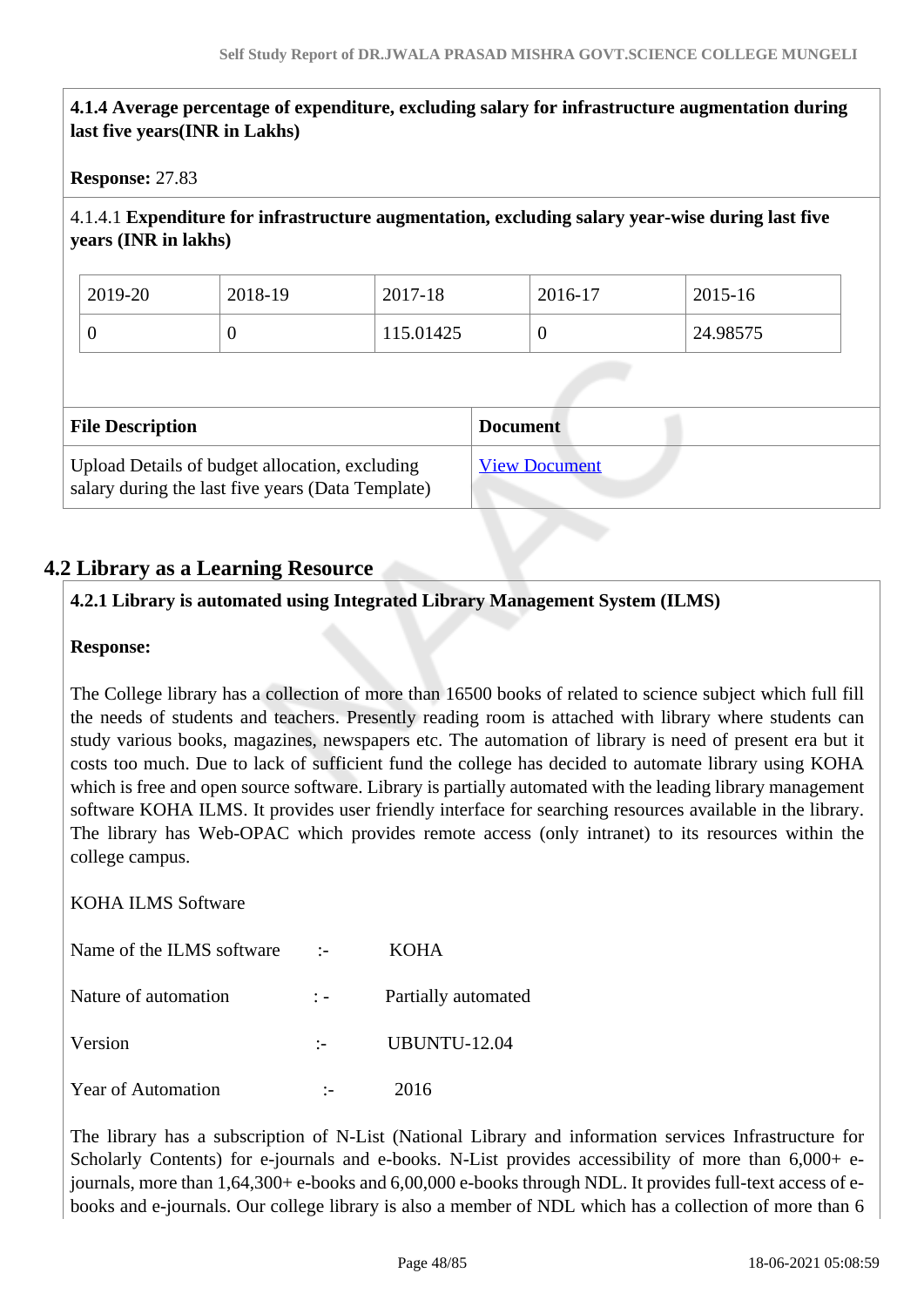lakh e-books.

Our college library has made a digital repository of question papers, syllabus, e-books etc. The college conducts library stock verification at the end of every year and identifies the books for weeding out because of uselessness in syllabus or physical damage. These books are removed from library collection after approval of competent authority. Every year new books are added for it the fund is given by the government.

| <b>File Description</b>               | <b>Document</b>      |  |
|---------------------------------------|----------------------|--|
| Upload any additional information     | <b>View Document</b> |  |
| Paste link for Additional Information | <b>View Document</b> |  |

|                                        | 4.2.2 The institution has subscription for the following e-resources |
|----------------------------------------|----------------------------------------------------------------------|
| 1.e-journals<br>2.e-ShodhSindhu        |                                                                      |
| 3. Shodhganga Membership               |                                                                      |
| 4.e-books<br><b>5. Databases</b>       |                                                                      |
| <b>6. Remote access to e-resources</b> |                                                                      |
|                                        |                                                                      |
| <b>Response:</b> C. Any 2 of the above |                                                                      |
| <b>File Description</b>                | <b>Document</b>                                                      |

## **4.2.3 Average annual expenditure for purchase of books/e-books and subscription to journals/ejournals during the last five years (INR in Lakhs)**

**Response:** 1.66

4.2.3.1 **Annual expenditure of purchase of books/e-books and subscription to journals/e- journals year wise during last five years (INR in Lakhs)**

| 2019-20 | 2018-19 | 2017-18 | 2016-17 | 2015-16 |
|---------|---------|---------|---------|---------|
| 0.73100 | 1.9269  | 2.29192 | 2.54158 | 0.80218 |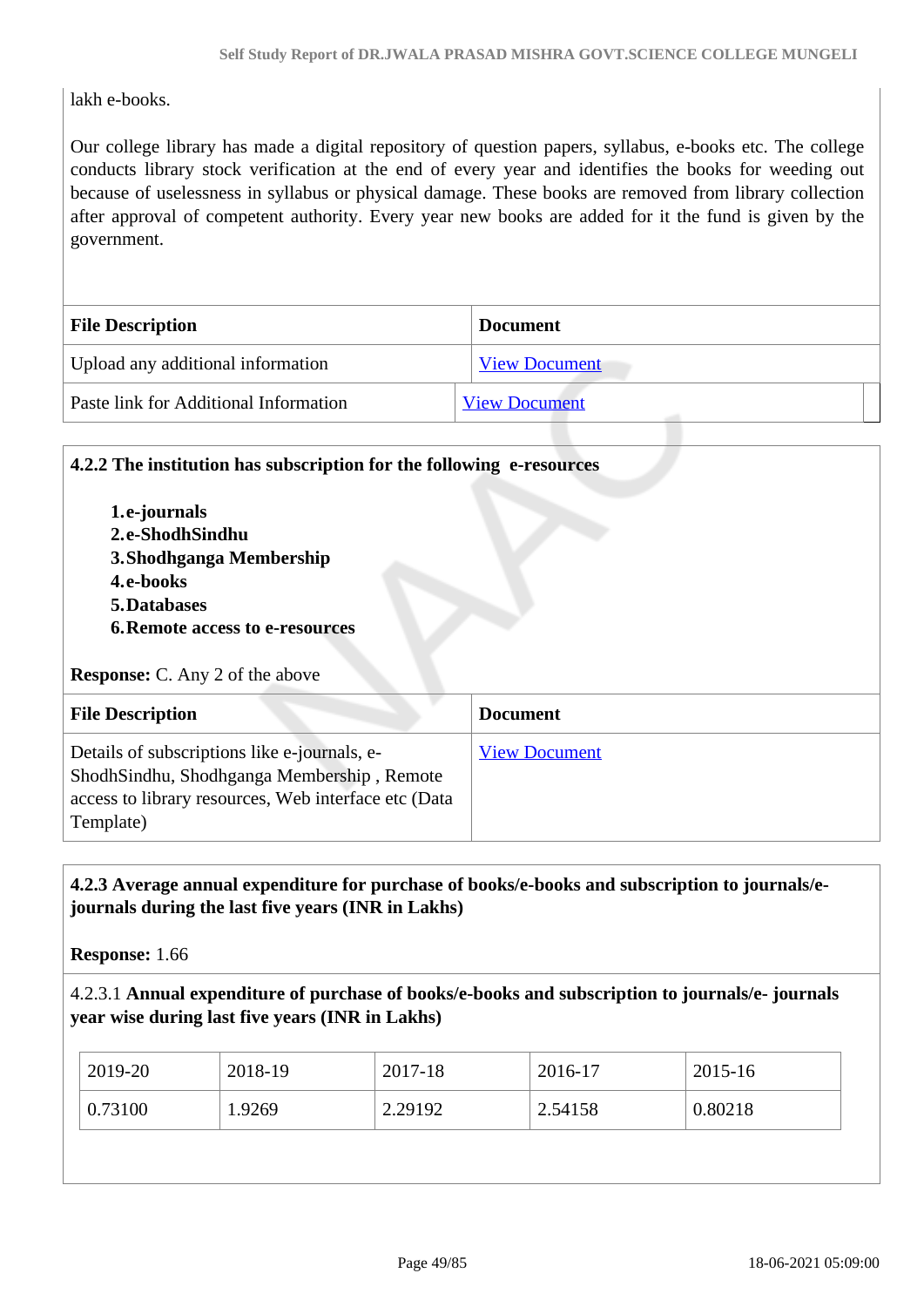| <b>File Description</b>                                                                                                               | Document             |
|---------------------------------------------------------------------------------------------------------------------------------------|----------------------|
| Details of annual expenditure for purchase of<br>books/e-books and journals/e- journals during the<br>last five years (Data Template) | <b>View Document</b> |
| Any additional information                                                                                                            | <b>View Document</b> |

## **4.2.4 Percentage per day usage of library by teachers and students ( foot falls and login data for online access) during the last completed academic year**

## **Response:** 4.7

4.2.4.1 Number of teachers and students using library per day over last one year

Response: 28

## **4.3 IT Infrastructure**

## **4.3.1 Institution frequently updates its IT facilities including Wi-Fi**

## **Response:**

Our college makes policy to upgrade IT facilities. Our college run Graduate and post graduate programs (physics, chemistry, zoology, botany & mathematics). Wi-Fi facilities are available in dept. of physics, zoology, and botany in old building and conference hall and computer lab in new building. Our college provides the facilities for students and faculty like computer, smart board, power point presentation, audio visual sound system and podium. The state govt. provides free mobiles for college students under sanchaarkranti yojna. College uploads the new information and activities time to time on college websites. We have systematic computer lab for BCA programs for students. This program attracts new students. The college has separate broad band LAN facilities. Some details are given below:

1. All faculties facilitate to prepare computer aided teaching learning materials.

2. Faculty members utilize the internet facilities and provides e-notes to the students to improve teaching learning process.

3. e-library facility is available for faculty members and students can also go through the useful websites and prepare the teaching materials.

4. For the maintenance of computers, internet and Wi-Fi networking annual maintenance contract is given to some computer enterprises. Need based budget provide for updating and maintaining the computers.

5. Professors in-charge looks after the maintenance of the following works:

- a. IT facilities
- b. Internet and websites.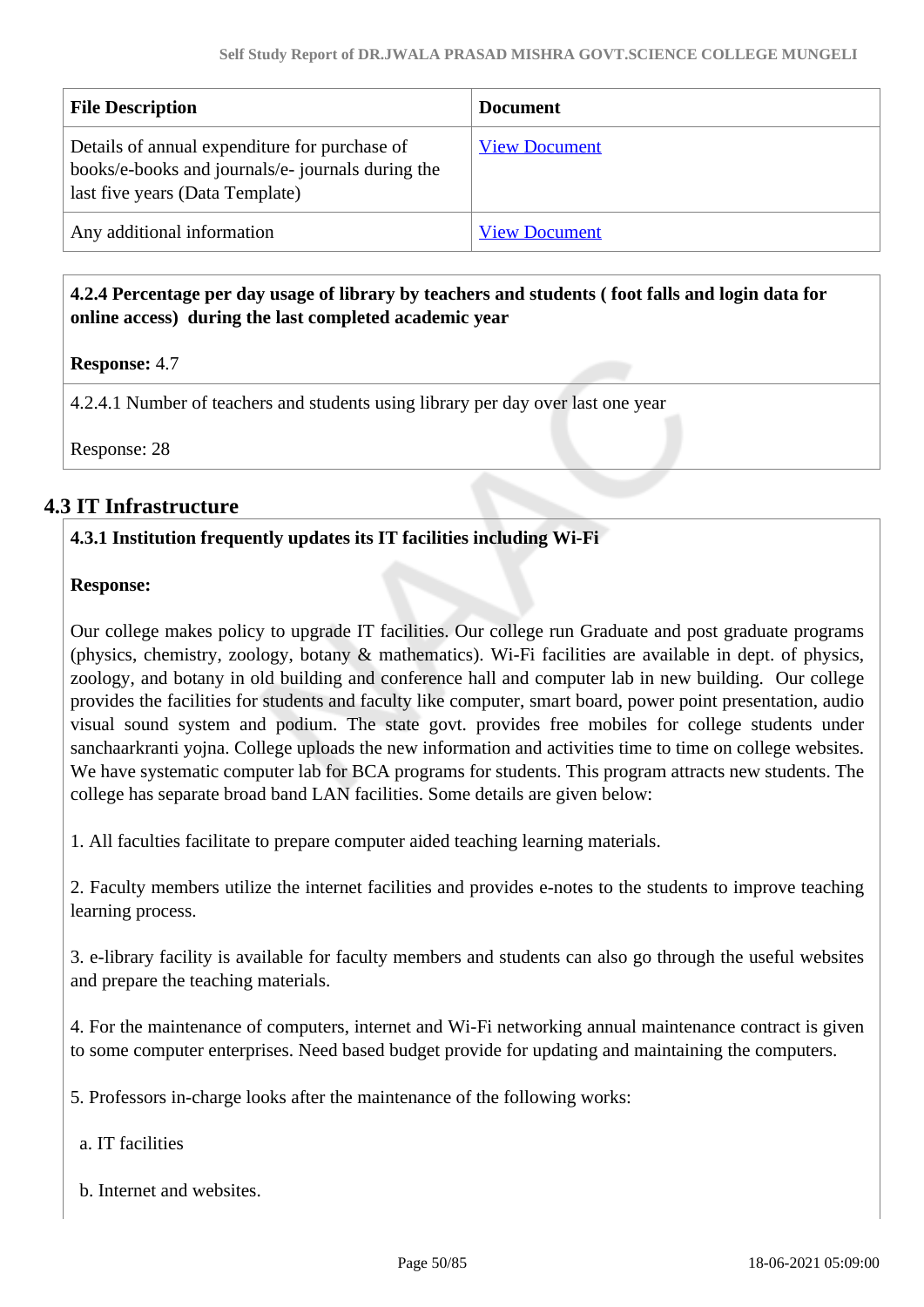d. Computer and printers.

e. CCTV camera.

| <b>File Description</b>           | <b>Document</b>      |
|-----------------------------------|----------------------|
| Upload any additional information | <b>View Document</b> |

### **4.3.2 Student - Computer ratio (Data for the latest completed academic year)**

**Response:** 20:1

| <b>File Description</b>    | <b>Document</b>      |
|----------------------------|----------------------|
| $Student$ – computer ratio | <b>View Document</b> |

| 4.3.3 Bandwidth of internet connection in the Institution                   |                      |  |
|-----------------------------------------------------------------------------|----------------------|--|
| <b>Response:</b> A. ?50 MBPS                                                |                      |  |
| <b>File Description</b>                                                     | <b>Document</b>      |  |
| Upload any additional Information                                           | <b>View Document</b> |  |
| Details of available bandwidth of internet<br>connection in the Institution | <b>View Document</b> |  |

## **4.4 Maintenance of Campus Infrastructure**

 **4.4.1 Average percentage of expenditure incurred on maintenance of infrastructure (physical and academic support facilities) excluding salary component during the last five years(INR in Lakhs)**

**Response:** 4.74

4.4.1.1 **Expenditure incurred on maintenance of infrastructure (physical facilities and academic support facilities) excluding salary component year-wise during the last five years (INR in lakhs)**

| 2019-20 | 2018-19 | 2017-18 | 2016-17 | 2015-16 |
|---------|---------|---------|---------|---------|
| 1.61097 | 0.30744 | .10597  | 2.57353 | 1.85911 |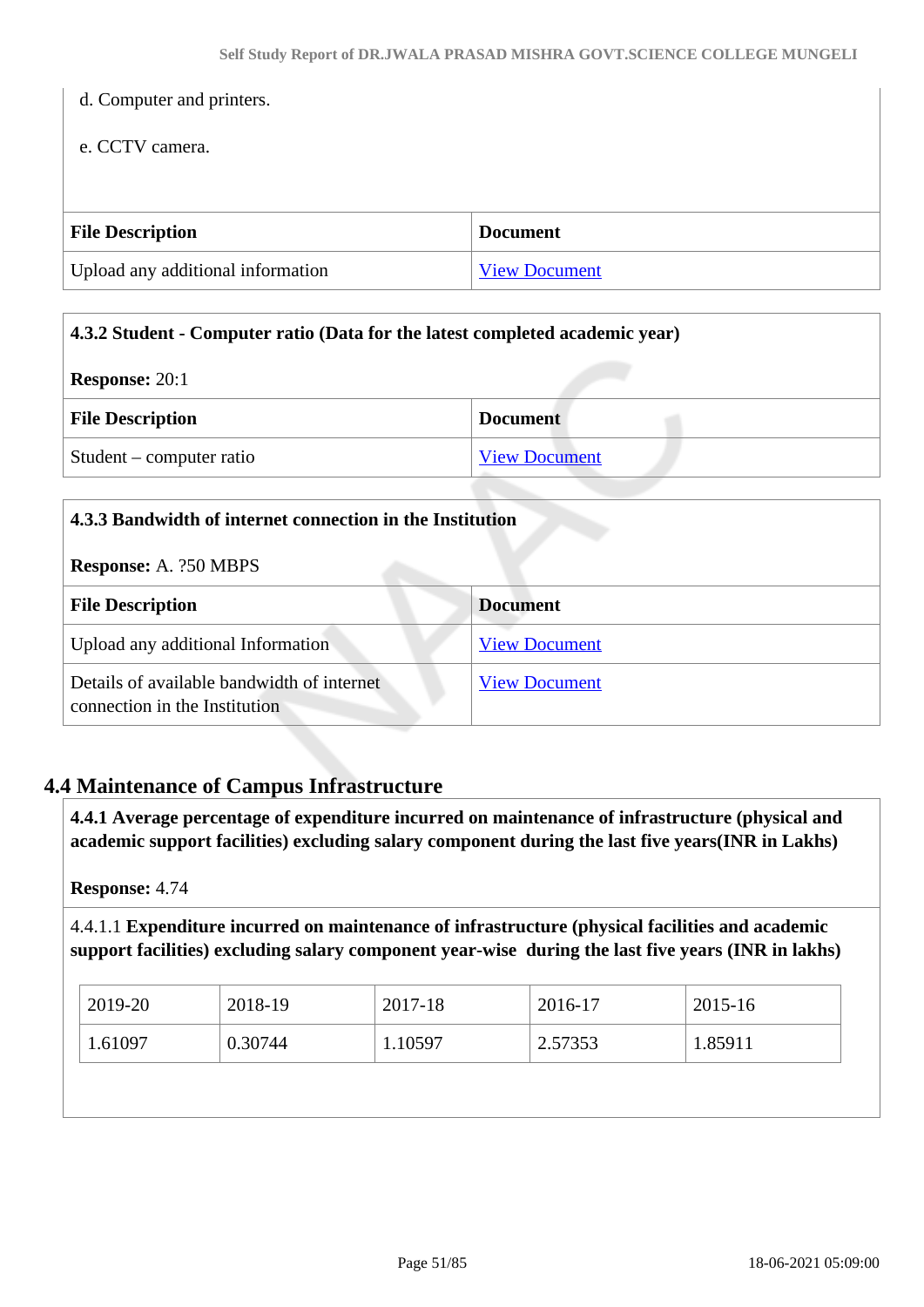| <b>File Description</b>                                                                                                     | <b>Document</b>      |
|-----------------------------------------------------------------------------------------------------------------------------|----------------------|
| Details about assigned budget and expenditure on<br>physical facilities and academic support facilities<br>(Data Templates) | <b>View Document</b> |

 **4.4.2 There are established systems and procedures for maintaining and utilizing physical, academic and support facilities - laboratory, library, sports complex, computers, classrooms etc.**

### **Response:**

Our institute is governed by the state govt. so Public Welfare Department ( PWD) is authorized for maintenance of the infrastructure facilities. Our institute makes policy for enhancement and maintenance of the infrastructure, for this different Committees are formed by the principal, such as

- Maintenance Committee,
- Purchase Committee,
- Janbhagidari Committee.
- Advisory Committee
- Stock verification Committee

Above committees chalk out procedure for maintaining and utilizing physical, academic and supporting facilities – classrooms, laboratory, library, sports etc.

The head of institute, principal supervises the overall maintenance of the campus and summons staff council meeting for necessary action. Committees are headed by senior professor to look after the maintenance of the following works.

### 1.PWD

- 2.Water supply and drinking water
- 3.Furniture
- 4.Websites
- 5.Internet
- 6.Computers and printers
- 7.CCTV camera
- 8.Cycle stand
- 9.Clean campus etc.

To monitor the library related functions and maintenance principal appoints an advisory committee.

Stock verification committee verifies stock annually in each and every department then purchase committee gives the estimate in and according to the need of the college.

| <b>File Description</b>           | <b>Document</b>      |
|-----------------------------------|----------------------|
| Upload any additional information | <b>View Document</b> |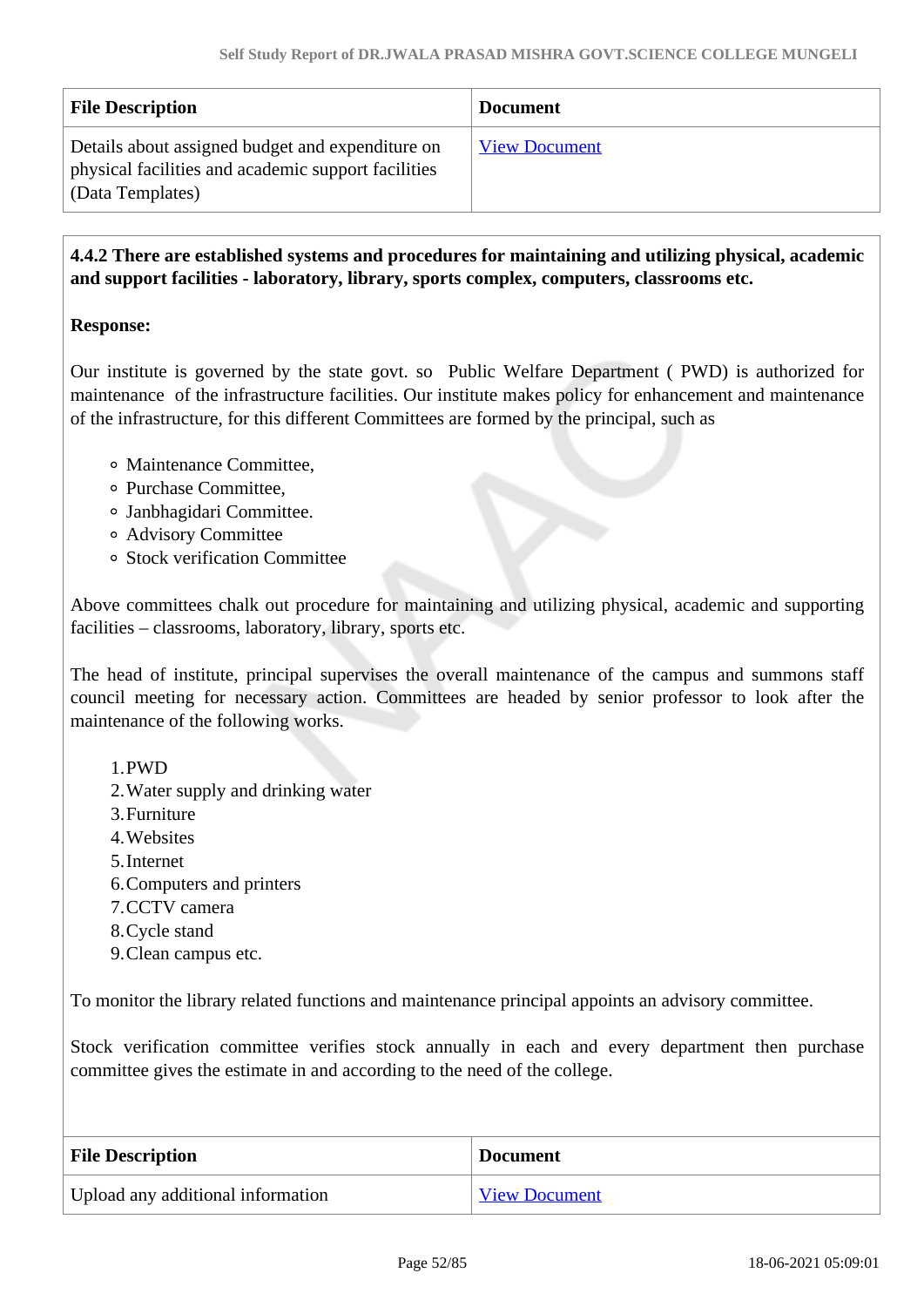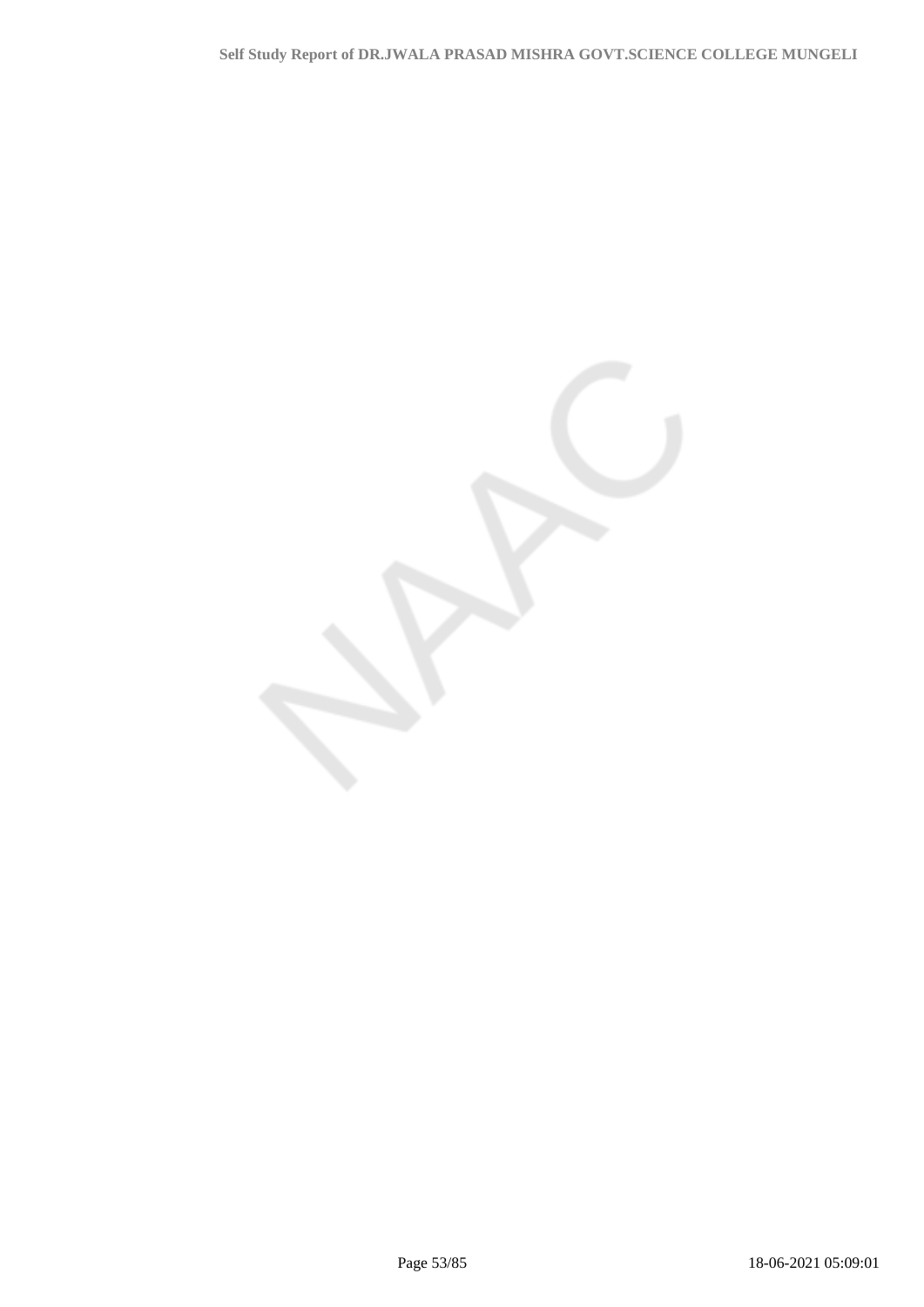# **Criterion 5 - Student Support and Progression**

## **5.1 Student Support**

 **5.1.1 Average percentage of students benefited by scholarships and freeships provided by the Government during last five years** 

**Response:** 80.11

5.1.1.1 **Number of students benefited by scholarships and freeships provided by the Government year-wise during last five years**

| 2019-20 | 2018-19 | 2017-18 | 2016-17 | 2015-16 |
|---------|---------|---------|---------|---------|
| 461     | 375     | 358     | 298     | 259     |

| <b>File Description</b>                                                                                                                                                                 | <b>Document</b>      |
|-----------------------------------------------------------------------------------------------------------------------------------------------------------------------------------------|----------------------|
| upload self attested letter with the list of students<br>sanctioned scholarship                                                                                                         | <b>View Document</b> |
| Upload any additional information Average<br>percentage of students benefited by scholarships and<br>freeships provided by the Government during the<br>last five years (Data Template) | <b>View Document</b> |

## **5.1.2 Average percentage of students benefitted by scholarships, freeships etc. provided by the institution / non- government agencies during the last five years**

**Response:** 0

5.1.2.1 **Total number of students benefited by scholarships, freeships, etc provided by the institution / non- government agencies year-wise during last five years**

| 2019-20 | 2018-19 | 2017-18 | 2016-17 | $2015 - 16$ |
|---------|---------|---------|---------|-------------|
|         | ν       | υ       |         | v           |

| <b>File Description</b>                                                                                                                 | <b>Document</b>      |
|-----------------------------------------------------------------------------------------------------------------------------------------|----------------------|
| Number of students benefited by scholarships and<br>free ships institution / non-government agencies in<br>last 5 years (Date Template) | <b>View Document</b> |

**5.1.3 Capacity building and skills enhancement initiatives taken by the institution include the**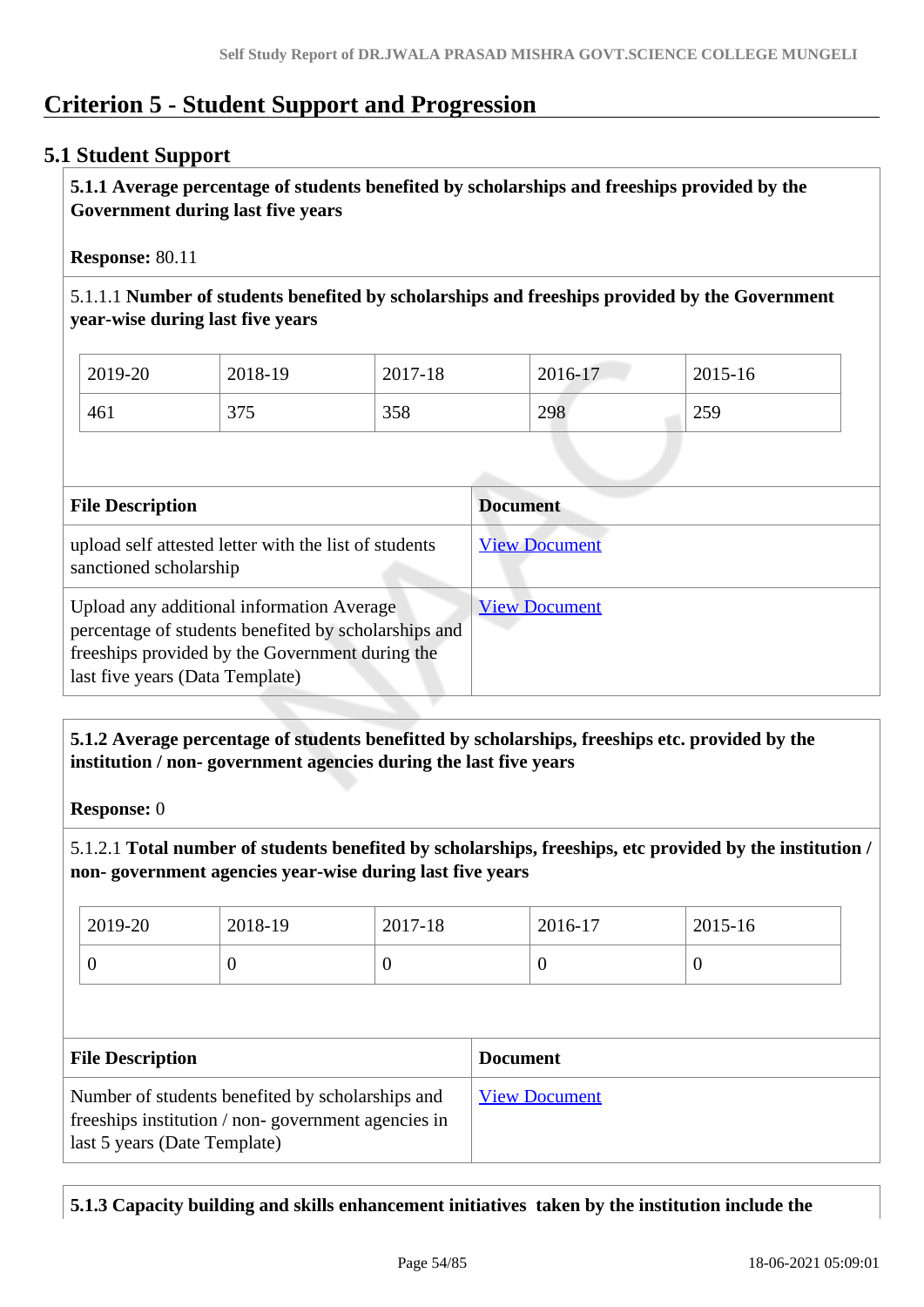### **following**

- **1.Soft skills**
- **2.Language and communication skills**
- **3.Life skills (Yoga, physical fitness, health and hygiene)**
- **4.ICT/computing skills**

**Response:** D. 1 of the above

| <b>File Description</b>                                                              | <b>Document</b>      |
|--------------------------------------------------------------------------------------|----------------------|
| Details of capability building and skills<br>enhancement initiatives (Data Template) | <b>View Document</b> |
| Any additional information                                                           | <b>View Document</b> |
| Link to Institutional website                                                        | <b>View Document</b> |

## **5.1.4 Average percentage of students benefitted by guidance for competitive examinations and career counselling offered by the Institution during the last five years**

**Response:** 8.01

5.1.4.1 **Number of students benefitted by guidance for competitive examinations and career counselling offered by the institution year wise during last five years**

| 2019-20 | 2018-19 | 2017-18        | 2016-17 | 2015-16 |
|---------|---------|----------------|---------|---------|
| 102     | 109     | $\overline{0}$ |         |         |

| <b>File Description</b>                                                                                                       | <b>Document</b>      |
|-------------------------------------------------------------------------------------------------------------------------------|----------------------|
| Number of students benefited by guidance for<br>competitive examinations and career counselling<br>during the last five years | <b>View Document</b> |

 **5.1.5 The Institution has a transparent mechanism for timely redressal of student grievances including sexual harassment and ragging cases**

- **1.Implementation of guidelines of statutory/regulatory bodies**
- **2.Organisation wide awareness and undertakings on policies with zero tolerance**
- **3.Mechanisms for submission of online/offline students' grievances**
- **4.Timely redressal of the grievances through appropriate committees**

**Response:** A. All of the above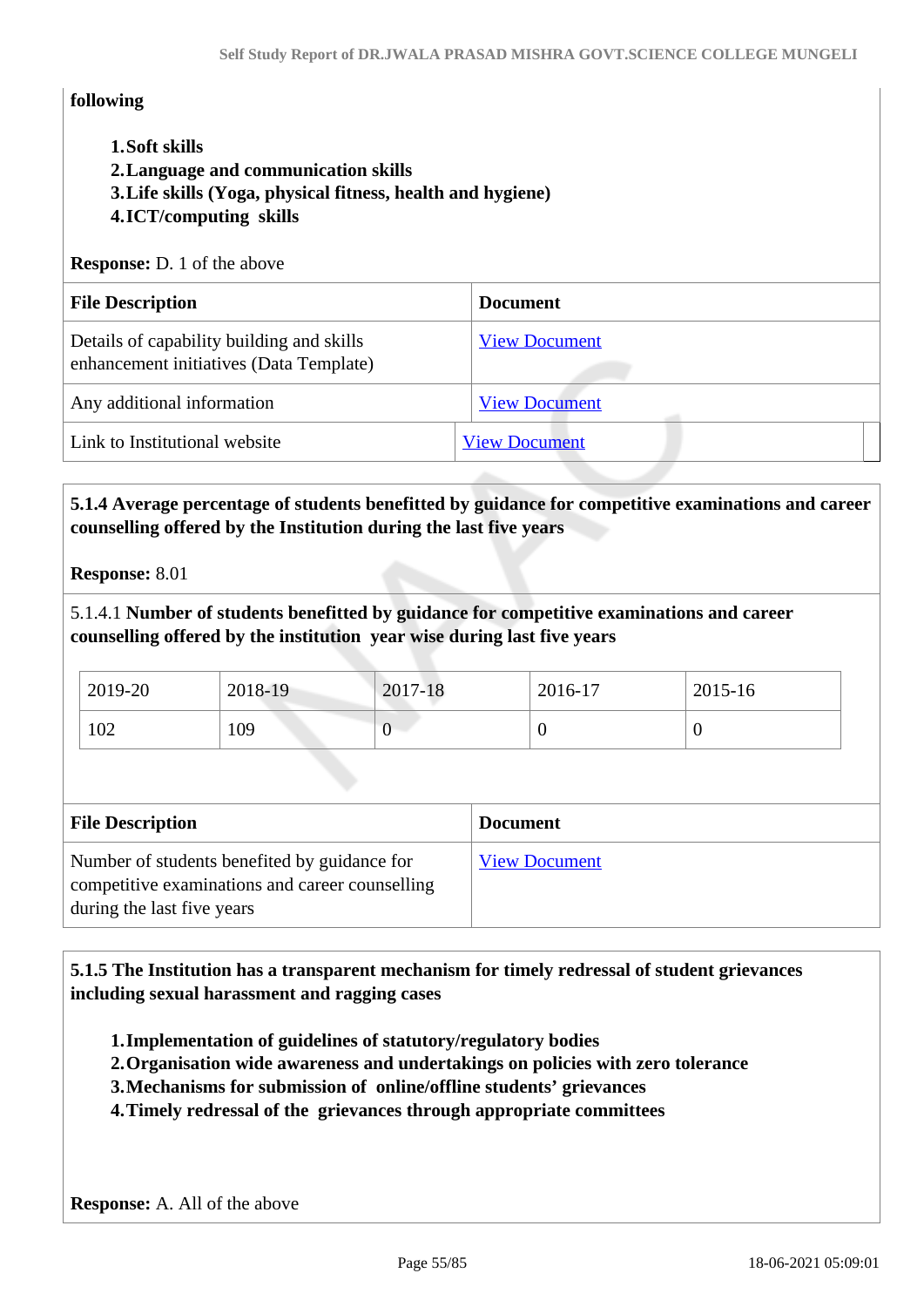| <b>File Description</b>                                                                                                            | <b>Document</b>      |
|------------------------------------------------------------------------------------------------------------------------------------|----------------------|
| Upload any additional information                                                                                                  | <b>View Document</b> |
| Minutes of the meetings of student redressal<br>committee, prevention of sexual harassment<br>committee and Anti Ragging committee | <b>View Document</b> |
| Details of student grievances including sexual<br>harassment and ragging cases                                                     | <b>View Document</b> |

## **5.2 Student Progression**

**5.2.1 Average percentage of placement of outgoing students during the last five years**

**Response:** 0

5.2.1.1 **Number of outgoing students placed year - wise during the last five years.**

| 2019-20 | 2018-19 | 2017-18 | 2016-17 | 2015-16 |
|---------|---------|---------|---------|---------|
|         |         | v       |         |         |

| <b>File Description</b>                                                    | <b>Document</b>      |
|----------------------------------------------------------------------------|----------------------|
| Details of student placement during the last five<br>years (Data Template) | <b>View Document</b> |

### **5.2.2 Average percentage of students progressing to higher education during the last five years**

**Response:** 55.98

### 5.2.2.1 **Number of outgoing student progression to higher education during last five years**

Response: 103

| <b>File Description</b>                                               | <b>Document</b>      |
|-----------------------------------------------------------------------|----------------------|
| Details of student progression to higher education<br>(Data Template) | <b>View Document</b> |

## **5.2.3 Average percentage of students qualifying in state/national/ international level examinations during the last five years (eg: IIT-JAM/CLAT/ NET/SLET/GATE/ GMAT/CAT/GRE/ TOEFL/ Civil Services/State government examinations, etc.)**

**Response:** 60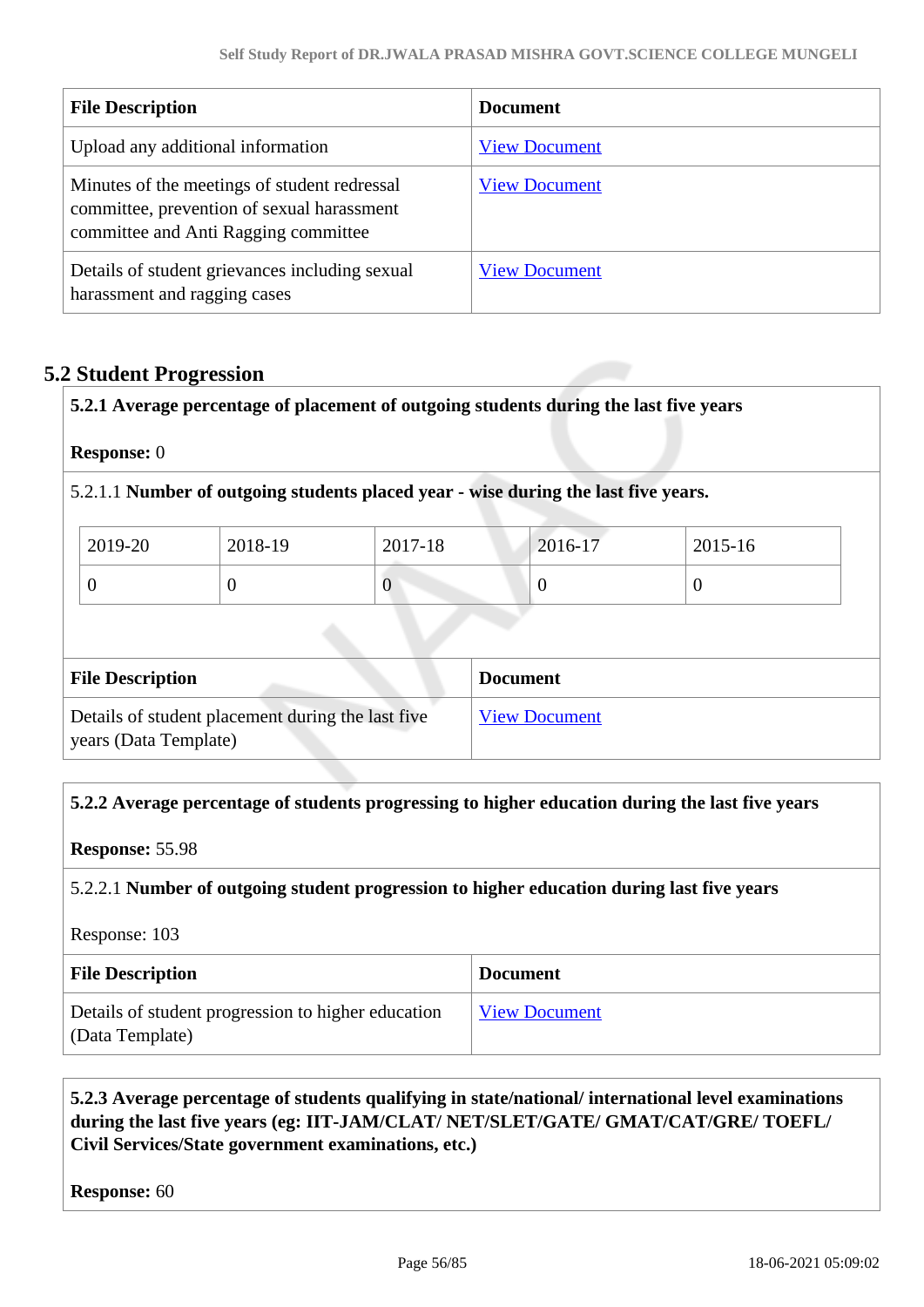## 5.2.3.1 **Number of students qualifying in state/ national/ international level examinations (eg: IIT/JAM/ NET/ SLET/ GATE/ GMAT/CAT/GRE/ TOEFL/ Civil Services/ State government examinations***, etc.)***) year-wise during last five years**

| 2019-20 | 2018-19 | 2017-18 | 2016-17 | 2015-16 |
|---------|---------|---------|---------|---------|
|         |         | ∼       | ◡       |         |

5.2.3.2 **Number of students appearing in state/ national/ international level examinations (eg: JAM/CLAT/NET/ SLET/ GATE/ GMAT/CAT,GRE/ TOFEL/ Civil Services/ State government examinations) year-wise during last five years**

| 2019-20 | 2018-19 | 2017-18 | 2016-17 | 2015-16 |
|---------|---------|---------|---------|---------|
|         |         | -       | ν       |         |

| <b>File Description</b>                                                                                                            | <b>Document</b>      |
|------------------------------------------------------------------------------------------------------------------------------------|----------------------|
| Number of students qualifying in state/national/<br>international level examinations during the last five<br>years (Data Template) | <b>View Document</b> |

## **5.3 Student Participation and Activities**

 **5.3.1 Number of awards/medals won by students for outstanding performance in sports/cultural activities at inter-university/state/national / international level (award for a team event should be counted as one) during the last five years.**

### **Response:** 7

5.3.1.1 **Number of awards/medals for outstanding performance in sports/cultural activities at university/state/national / international level (award for a team event should be counted as one) yearwise during the last five years.**

| 2019-20 | 2018-19 | 2017-18 | 2016-17 | 2015-16 |
|---------|---------|---------|---------|---------|
| ∼       | -       |         | ∼       | υ       |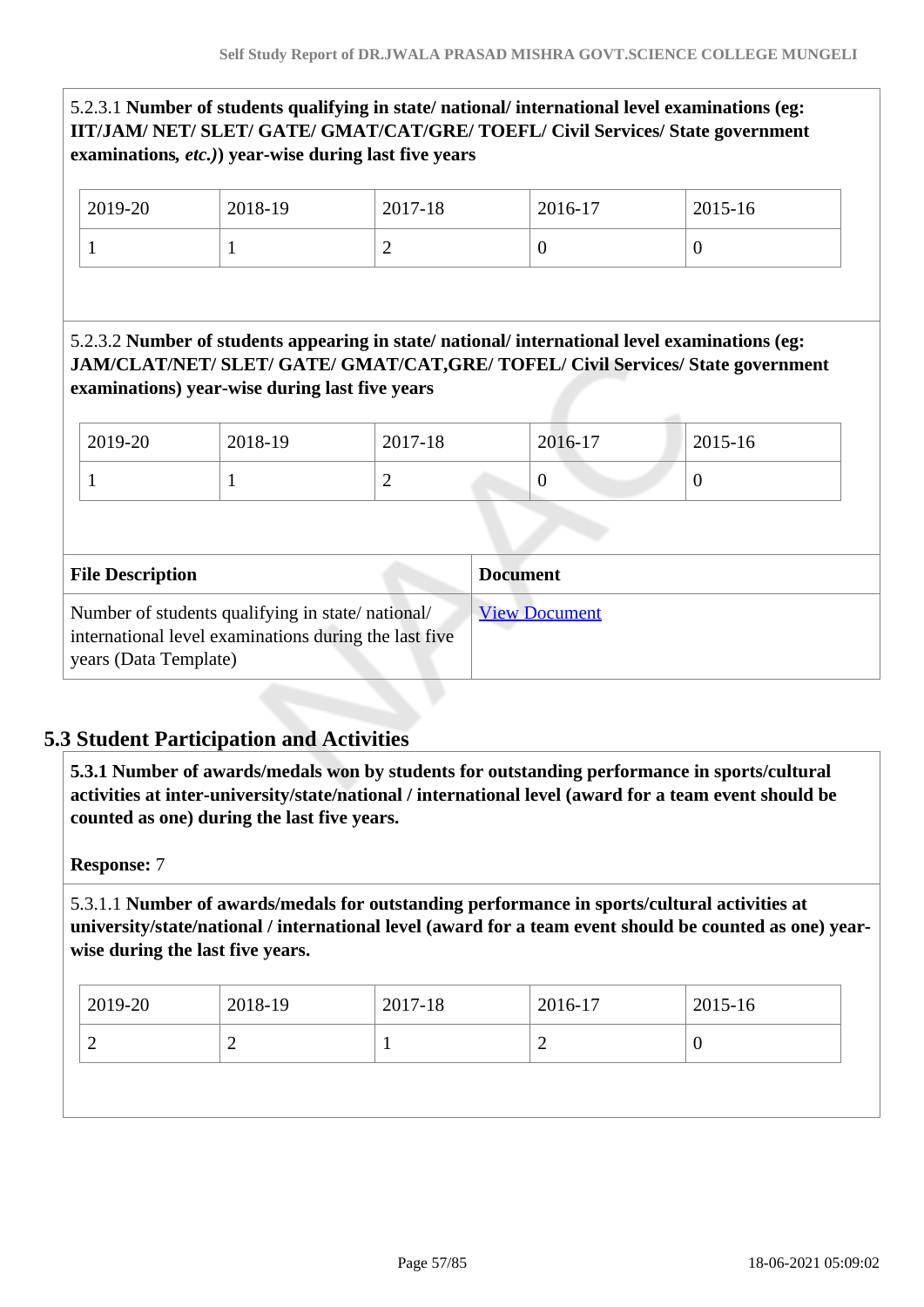| <b>File Description</b>                                                                                                                                                | <b>Document</b>      |
|------------------------------------------------------------------------------------------------------------------------------------------------------------------------|----------------------|
| Number of awards/medals for outstanding<br>performance in sports/cultural activities at<br>university/state/ national/international level during<br>the last five year | <b>View Document</b> |
| e-copies of award letters and certificates                                                                                                                             | <b>View Document</b> |

 **5.3.2 Institution facilitates students' representation and engagement in various administrative, cocurricular and extracurricular activities following duly established processes and norms (student council, students representation on various bodies)** 

**Response:** 

## **Students' Union**

Students' Union constitution of students' union works as a chain between college administration and students. It provides a platform to the creativity of the students. It also helps the college administration in its smooth functioning. The office bearers of students' union play very important role in Organising Annual Function and other activities of college. The office bearers of students' union comprise of President, Vice President, Secretary and Joint Secretary.

Representatives of ST & PWD students were also included in Executive council. Meritorious students were nominated as the class representatives for the respective classes. Apart from these, Cultural committee, Social Service Committee, Science Club, Sports Committee, Gender Issue Committee was also constituted. All these committees played very creative roles in organisation of Independence Day, Republic Day, Youth Day, Science Day, International Day of Yoga and various literary and cultural activities of the college.

## **5.3.3 Average number of sports and cultural events/competitions in which students of the Institution participated during last five years (organised by the institution/other institutions)**

## **Response:** 74

## 5.3.3.1 **Number of sports and cultural events/competitions in which students of the Institution participated year-wise during last five years**

| 2019-20 | 2018-19 | 2017-18 | 2016-17 | $2015 - 16$ |
|---------|---------|---------|---------|-------------|
| 82      | 85      | 56      | 84      | 63          |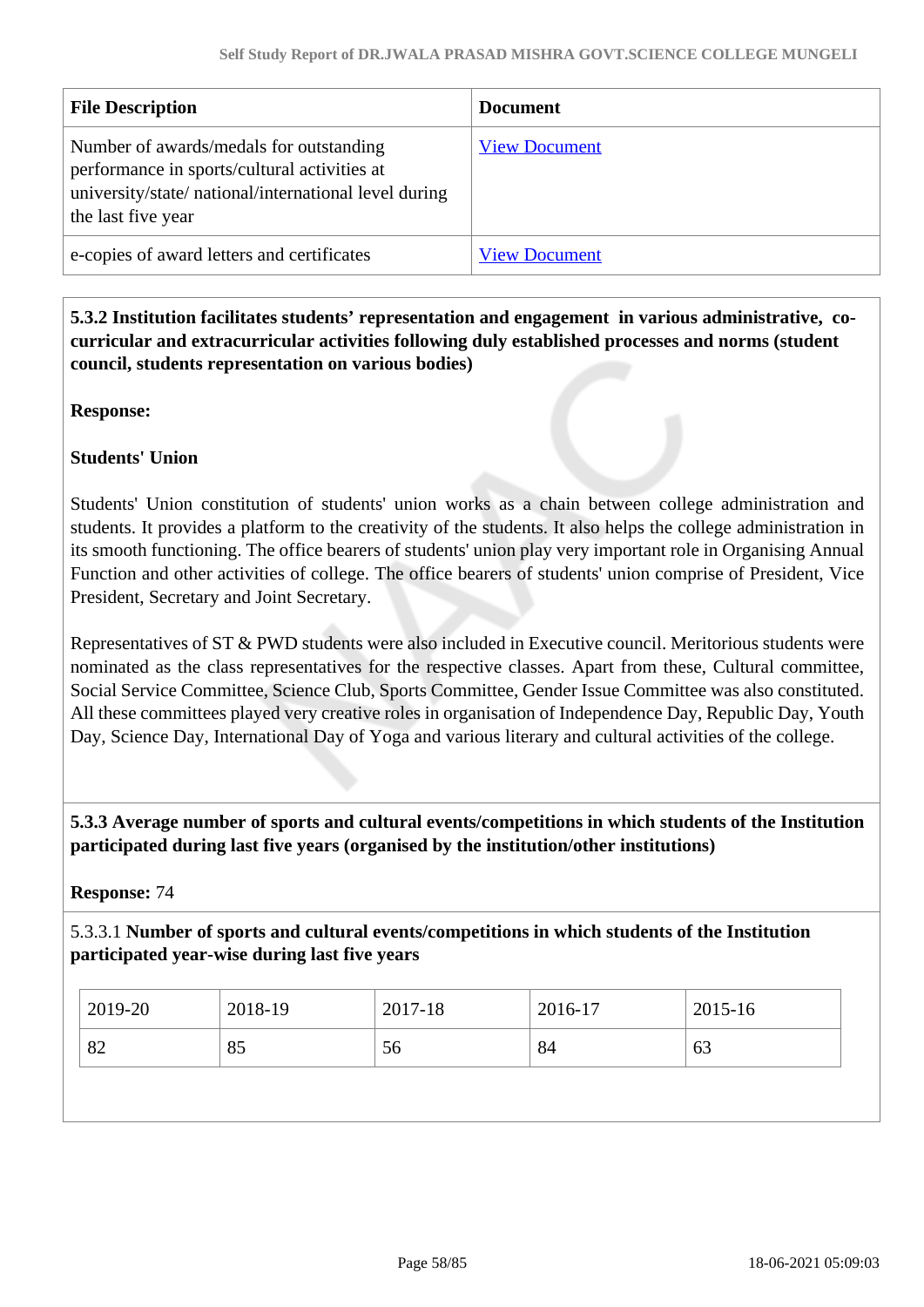| <b>File Description</b>                                                                                                                                                                              | <b>Document</b>      |
|------------------------------------------------------------------------------------------------------------------------------------------------------------------------------------------------------|----------------------|
| Upload any additional information                                                                                                                                                                    | <b>View Document</b> |
| Report of the event                                                                                                                                                                                  | <b>View Document</b> |
| Number of sports and cultural events/competitions<br>in which students of the Institution participated<br>during last five years (organised by the<br>institution/other institutions (Data Template) | <b>View Document</b> |

## **5.4 Alumni Engagement**

 **5.4.1 There is a registered Alumni Association that contributes significantly to the development of the institution through financial and/or other support services**

**Response:** 

### **Alumni Association**

Alumni Association has been constituted in the college.The followings are the office bearers of the Alumni Association of college-

- 1. President : Mr. Dileep Dewangan (Assistant Professor)
- 2. Vice President : Mr. Atri Pratap Singh (Teacher)
- 3. Secretary : Mr.Rajoo Nirmalakar (Research Scholar)
- 4. Joint Secretary : Mr. Mantram Sapre (Vetenary Officer)
- 5. Treasurer: Mr. Chandra Kamal Upadhyay (Teacher)

6. Executive Members : Mr. Sunil Upadhyay, Mr. Jitendra Gupta, Mr. Mohan Dewangan, Mr. Gajpal Singh, Mr. Avanish Tiwari, Mr. Birbal Sonakar.

### **Meeting of alumni association-**

1. The meeting of alumni (Ex Students) was held on 5 Sep.2020 and they were given information about the various activities of the association.

2. In a meeting on 8 Sep 2020, Alumni Association of college was constituted and its office bearers were nominated.

The registration of alumni association is not yet done and it is under process.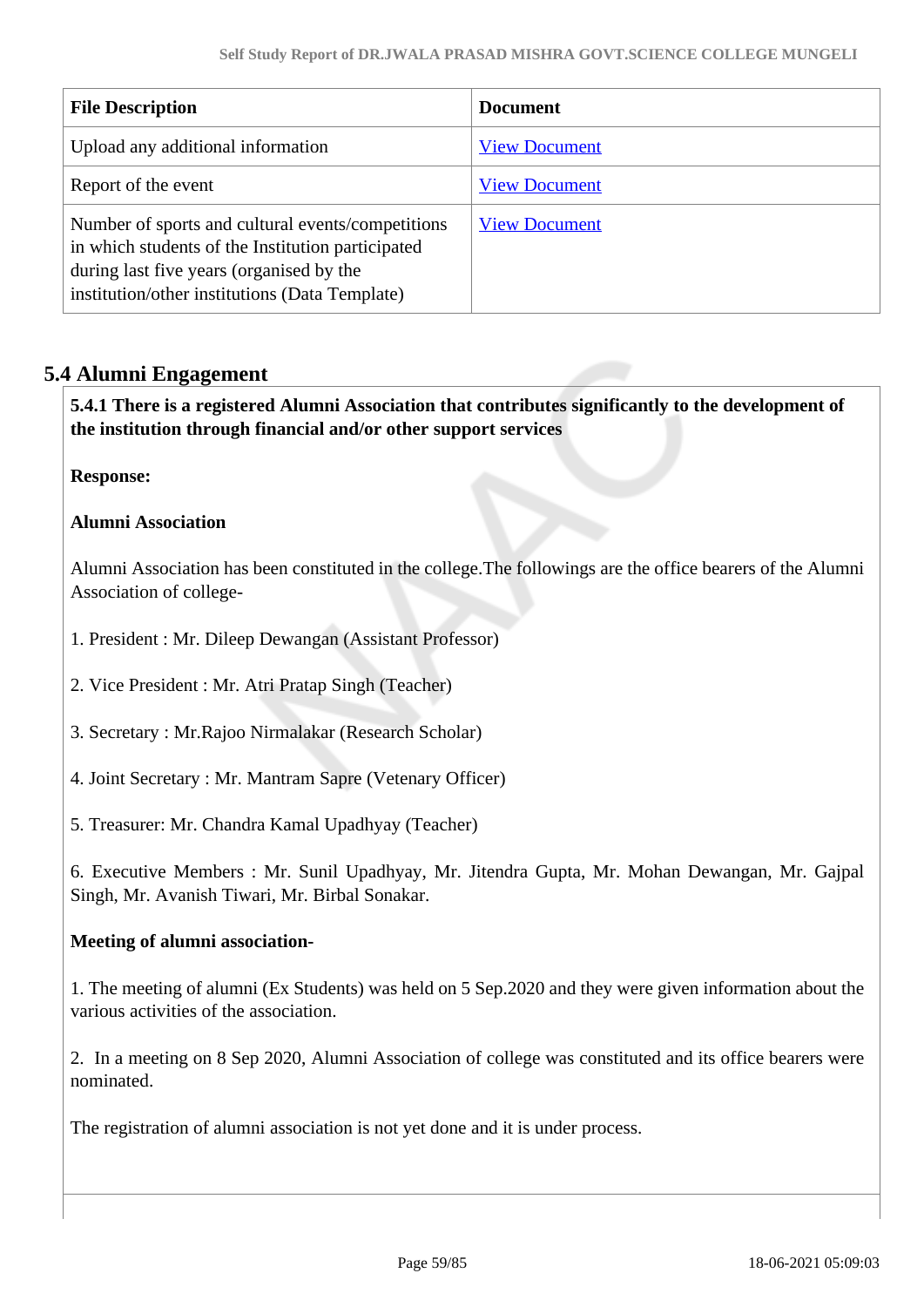## **5.4.2 Alumni contribution during the last five years (INR in lakhs)**

**Response:** E. <1 Lakhs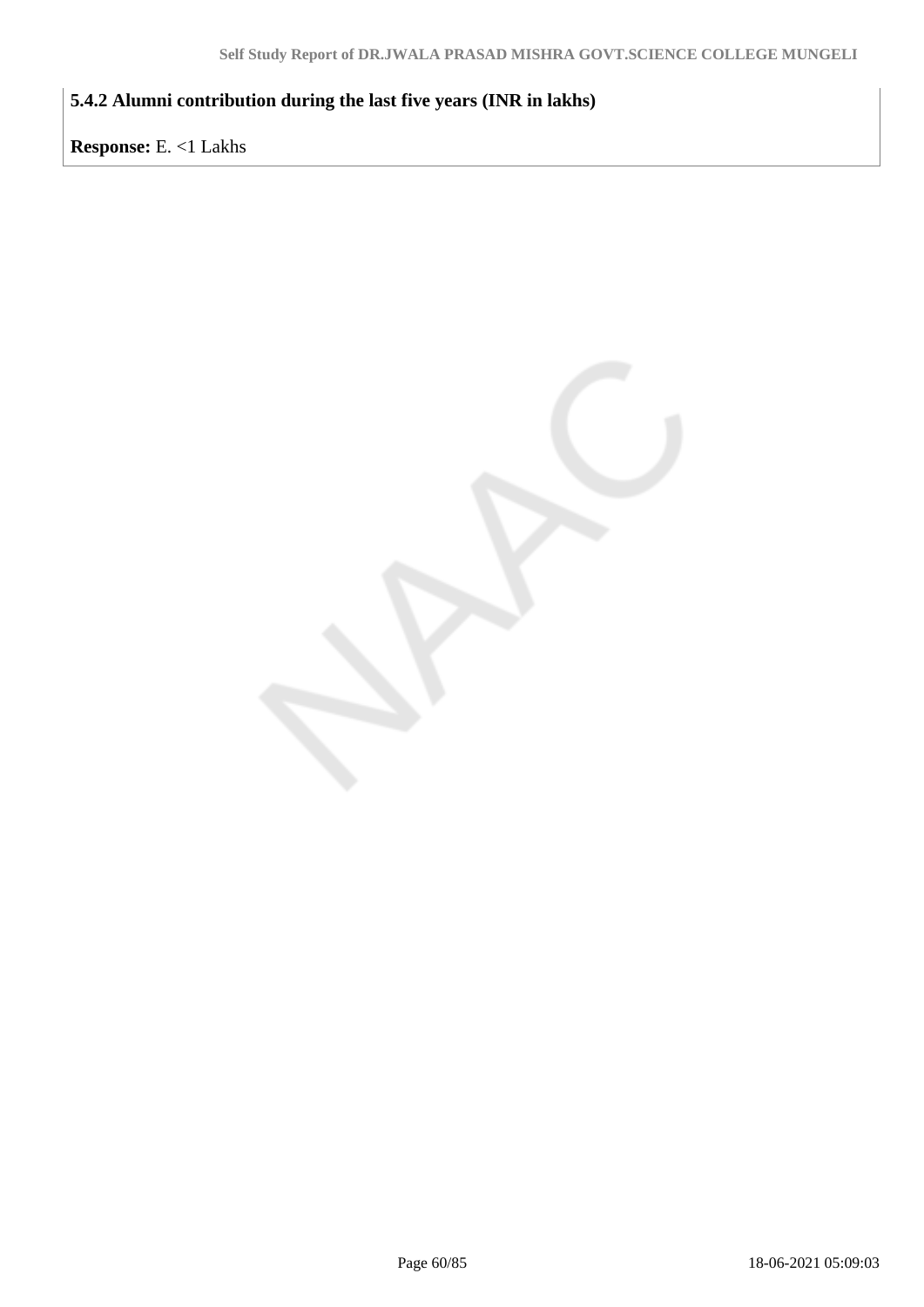# **Criterion 6 - Governance, Leadership and Management**

## **6.1 Institutional Vision and Leadership**

 **6.1.1 The governance of the institution is reflective of and in tune with the vision and mission of the institution**

**Response:** 

**Vision**

"To show the path towards the divine blessings "VISHVAKALYANAYA VIGYANAM" through the pursuit of science and instil in the students the values of self-discipline, respectful countenance and a positive attitude, and lead them to a new horizon of knowledge to foster a spirit to make good teachers, good researchers, scientists and technologists to reach the zenith of intellectual achievement and personal growth to the ultimate drive of human society and beyond."

### **Mission**

- Human welfare should be the ultimate goal of science because, in the end, we will not be the inhabitants of the same world whose actions affect our next generation.
- To provide an opportunity for a qualitative education to the students so that they can play a positive constructive role in an educated society.
- To make aware, the students of the society who are economically and academically backwards, the significance and worth of higher education. To ensure that higher education is available to all, and the backward class of society gets equal opportunity.
- In this scientific age, to inculcate a scientific understanding and to produce skilled personalities in this region to serve mankind.
- Providing an environment to the stakeholders to strengthen self-confidence, feeling of equality and embark an attitude of research where men and women play a vital role in a welfare society filled with knowledge.
- All the activities of the college will be focused on inspiring the students for building a society where the right to equality and dignity of the personality is observed.

The vision of the institution is anticipated by the personalities of the Mungeli region with the **"VISHVAKALYANAYA VIGYANAM"** inscribed in the college logo, displayed in the college prospectus, application forms and other documents, printed and published by the college.

The department of Higher education, Govt. of Chhattisgarh; ensures systematic management, development, implementation and continuous improvement of the institute. Principal plays a key role along with the heads of the departments and faculty members in framing various policies and principles for proper academic, administrative and financial management of the institution. The leads to systematic development of the institution following the norms and regulation of the Government.

The governance of the institution is done with the constitution of various committees. These committees help in the proper management and administration of the college. The committees ensure imparting quality education and gives suggestions for the improvement of quality parameters in the Institution. These decision making policies and strategy, helps to achieve the Vision, Mission, Goals and Objectives of the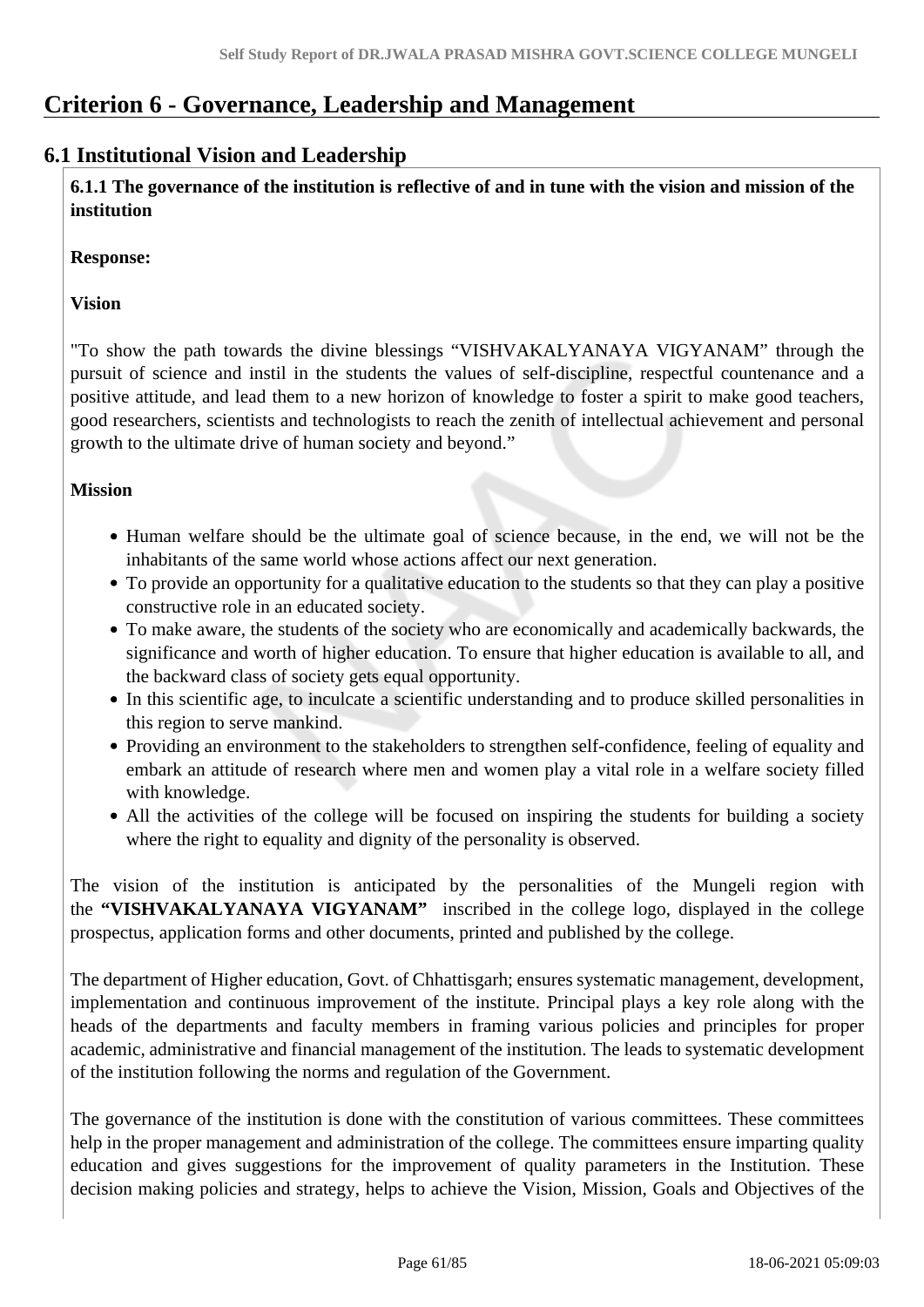## institution.

Students are actively involved in all the extracurricular activities. Various student organizations like NSS, Sports, Career Guidance and Placement Cell are conducive to leadership enhancement.

The institutional bodies IQAC, RUSA, Career advancement cell and other committees works effectively. Various committees are monitored by the Principal. The Committees implement their duties by conducting various programs at the same time, when committees are implementing their programs regular interactions take place with the stake holders also.

| <b>File Description</b>               | <b>Document</b>      |
|---------------------------------------|----------------------|
| Paste link for additional information | <b>View Document</b> |

## **6.1.2 The effective leadership is visible in various institutional practices such as decentralization and participative management**

#### **Response:**

The Institute has a well defined structure for strategic planning and overall management of resources. The Institute has prepared its own set of Strategic Plans to fulfill academic development of the institute, extracurricular activities, sports, culture and defined targets for the utilization of infrastructural facilities of the institute. These targets have been set with extensive consultation with all stakeholders, staff, faculty, and alumni.

The College is run as per the academic calendar provided by higher education department and the affiliated university. Principal conducts regular meetings with the departmental heads, conveners of different committees and student council to discuss the policies and plans and their ways of implementation. The institution adopts various modes to monitor and evaluate different policies and plans for effective implementation and improvement regularly. Feedbacks are taken regularly from all the stakeholders manually and online for further improvement which is analyzed by IQAC. This also helps in the qualitative improvements of the institution.

The institution has following Perspective/Strategic plan:

- To open B. Sc computer Science and, PGDCA courses.
- To open Add on course in chemistry and physics department.
- To equip all the classes with ICT facilities and establishment of smart class rooms.
- To develop fully Wi-Fi campus with advanced computer laboratories for students and faculty.
- Up gradation of science laboratories.
- Establishment of fully automated library and also departmental library for PG programme.
- To make well developed counseling cell, Placement Cell and career guidance cell.
- To enhance research activity in various department of the college.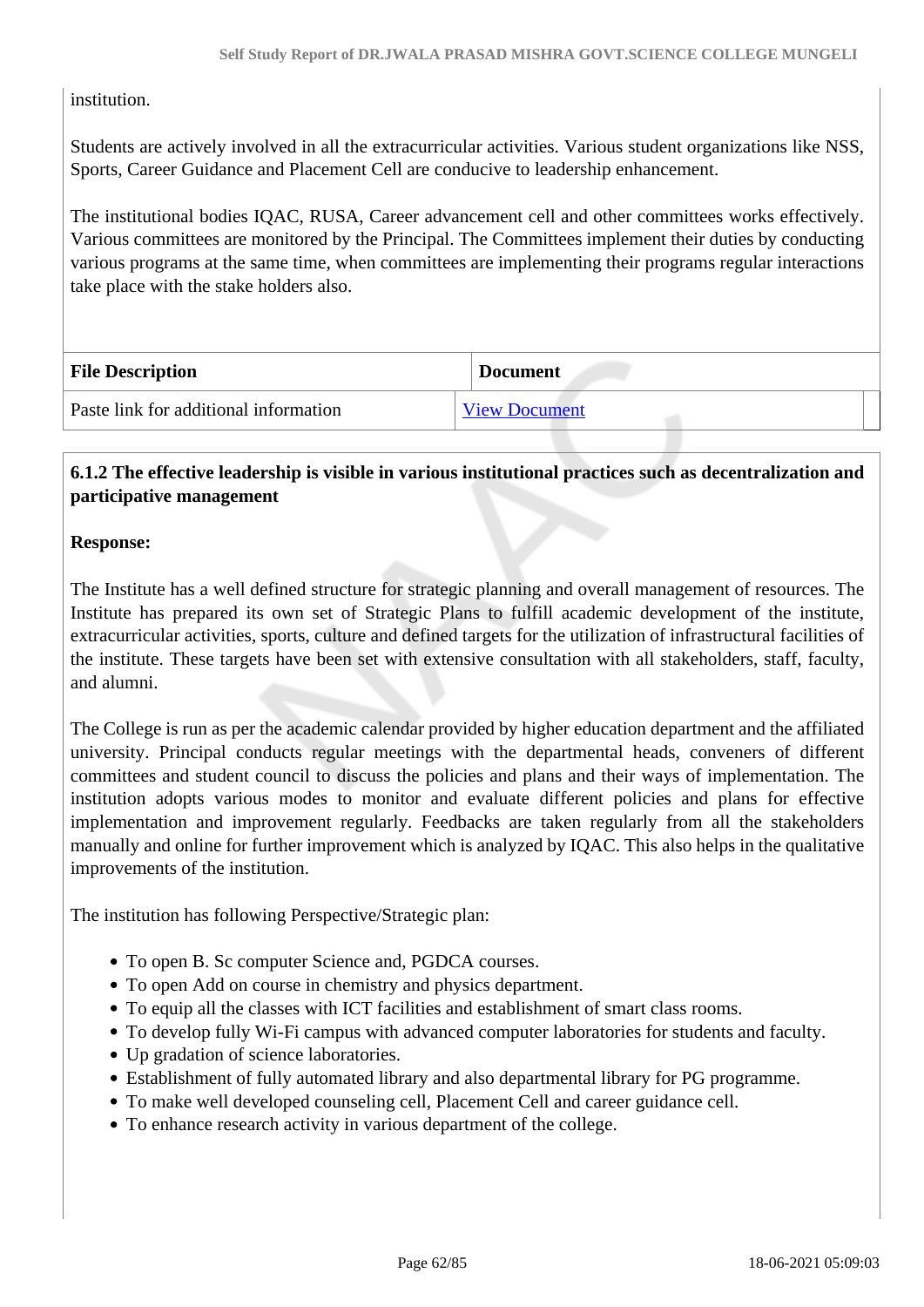| <b>File Description</b>           | <b>Document</b>      |
|-----------------------------------|----------------------|
| Upload any additional information | <b>View Document</b> |

## **6.2 Strategy Development and Deployment**

## **6.2.1 The institutional Strategic / Perspective plan is effectively deployed**

## **Response:**

The Institute has a well defined structure for strategic planning and overall management of resources. The Institute has prepared its own set of Strategic Plans to fulfill academic development of the institute, extracurricular activities, sports, culture and defined targets for the utilization of infrastructural facilities of the institute. These targets have been set with extensive consultation with all stakeholders, staff, faculty, and alumni.

The College is run as per the academic calendar provided by higher education department and the affiliated university. Principal conducts regular meetings with the departmental heads, conveners of different committees and student council to discuss the policies and plans and their ways of implementation. The institution adopts various modes to monitor and evaluate different policies and plans for effective implementation and improvement regularly. Feedbacks are taken regularly from all the stakeholders manually and online for further improvement which is analyzed by IQAC. This also helps in the qualitative improvements of the institution.

The institution has following Perspective/Strategic plan:

- To open B. Sc computer Science and, PGDCA courses.
- To open Add on course in chemistry and physics department.
- To equip all the classes with ICT facilities and establishment of smart class rooms.
- To develop fully Wi-Fi campus with advanced computer laboratories for students and faculty.
- Up gradation of science laboratories.
- Establishment of fully automated library and also departmental library for PG programme.
- To make well developed counseling cell, Placement Cell and career guidance cell.
- To enhance research activity in various department of the college.

 **6.2.2 The functioning of the institutional bodies is effective and efficient as visible from policies, administrative setup, appointment and service rules, procedures, etc.**

**Response:** 

**1. Organizational Structure**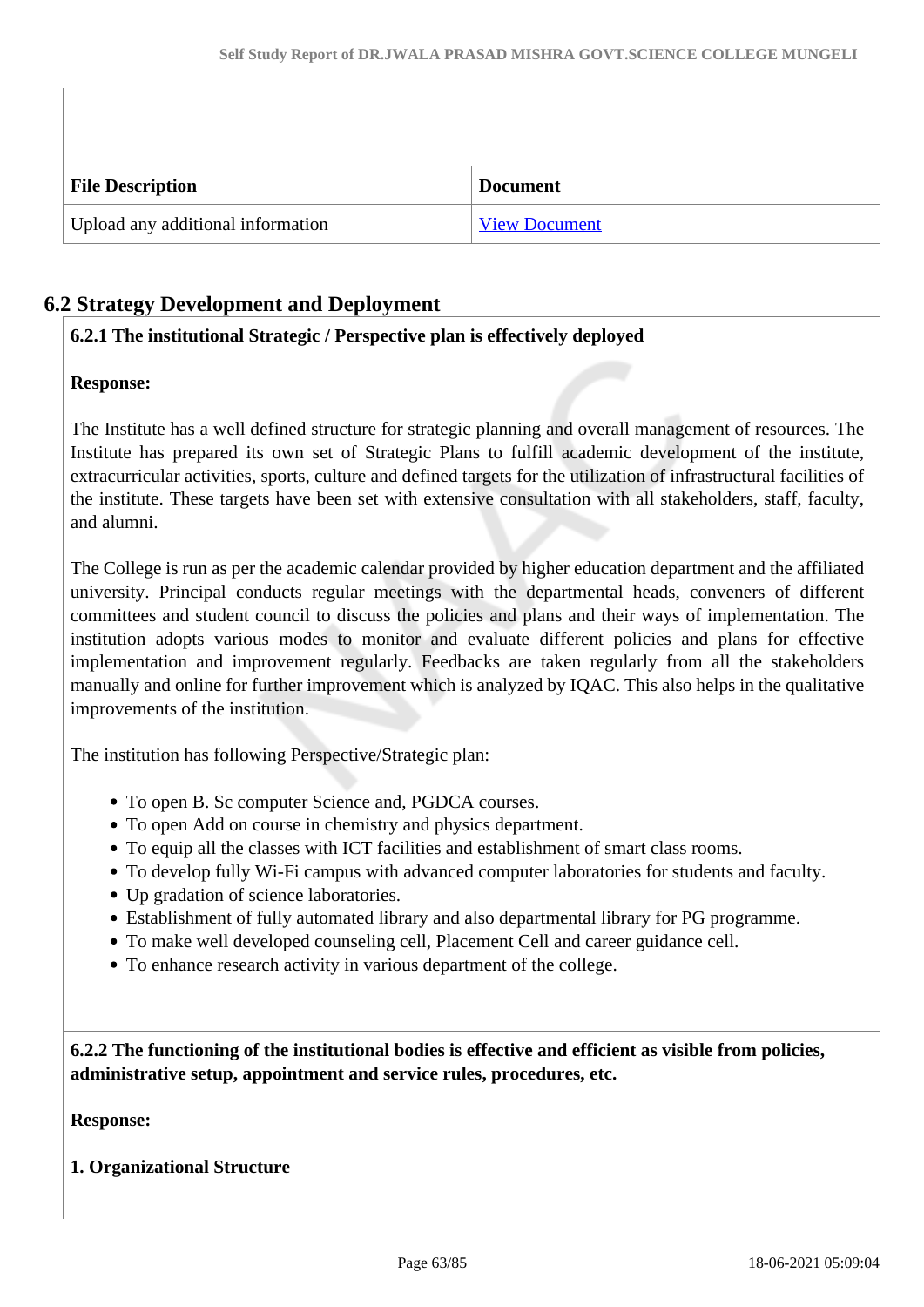Administrative Head – Principal

Teaching Staff – Professors, Assistant Professors, Guest Lectures

Non-Teaching Staff- Librarian, Assistant Grade-II,III, Book Lifter, Watchman, Peon, Sweeper.

Technical Staff – Laboratory Technician and Laboratory Attendant

#### **2. Recruitment Procedure**

Recruitment of teaching, non-teaching and technical staff are done by the government through different exam agencies such PSC (Public Service Commission), Professional Exam Board (VYAPAM) and Departmental Recruitment Exam.

#### **3. Promotion**

Promotion procedure is determined by the Higher Education Department of Chhattisgarh Government.

### **4. Grievance Redressal Mechanism –**

Grievance Redressal committee which resolves grievance of stakeholder of the college. Apart from this there is a "State Administrative Tribunal" at state level which resolves the grievances of the employees and students. At college level there are two committee named women Grievance Redressal Committee for women related problem and Grievance Redressal Cell for students and staff.

| <b>File Description</b>               | <b>Document</b>      |
|---------------------------------------|----------------------|
|                                       |                      |
| Paste link for additional information | <b>View Document</b> |

#### **6.2.3 Implementation of e-governance in areas of operation**

- **1.Administration**
- **2.Finance and Accounts**
- **3.Student Admission and Support**
- **4.Examination**

#### **Response:** A. All of the above

| <b>File Description</b>                                                                | <b>Document</b>      |
|----------------------------------------------------------------------------------------|----------------------|
| Screen shots of user interfaces                                                        | <b>View Document</b> |
| Details of implementation of e-governance in areas<br>of operation, Administration etc | <b>View Document</b> |

## **6.3 Faculty Empowerment Strategies**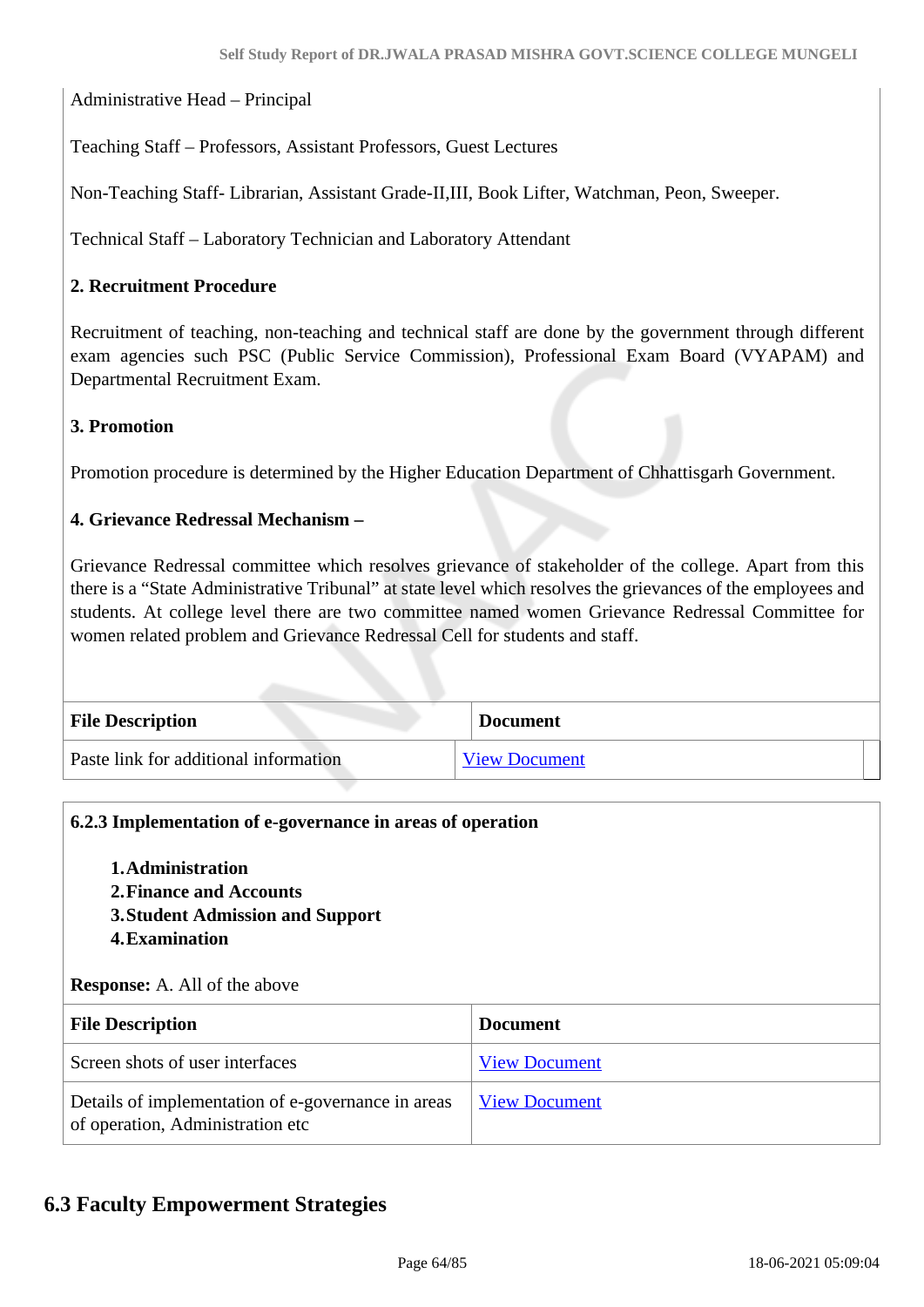### **6.3.1 The institution has effective welfare measures for teaching and non-teaching staff**

#### **Response:**

The welfare measures for the teaching and non-teaching staff are decided by the Government followed by the UGC Norms .These measures are governed by the regulations and policies of the Government and it is modified from time to time. The institution has following welfare measures for teaching and Non -teaching staff as per the state government policy.

### **1) Welfare Schemes for Teaching Staff:**

**Incentives for Higher Studies:** In order to keep pace with the latest trends in technology and industry**,** the Institute encourages the teachers by providing Special Leave/Study Leaves to pursue Project/Doctoral/Post-Doctoral research.

**Empowering teachers with personal computation facility:** The Institute provides Desktops and Wi-Fi facilities to every department and encourages them to use modern teaching aids.

Faculty members are encouraged to participate in Orientation Programmes /Refresher

Courses/Seminars /Workshops.

### **2) General Welfare Schemes for all staff:**

- The Institute provides various leaves to facilitate all its employees as per the govt policy.
- The employees are entitled to Dearness allowance and House Rent Allowance as per the policy of the govt.
- All employees are eligible for Gratuity after completion of continuous service of minimum 5 years and are governed by the Gratuity Act in force.
- Family benefit scheme for regular employees of college in case of accident or demise of the employee holding the post.
- Group insurance Scheme (GIS), GPF and NPS for all the employee who falls under its eligibility criteria.
- Employee can avail the facility of partial withdrawal from their GPF/CPF accounts in case of urgent family needs like marriage purpose, education of children, construction of house in emergency.
- Medical reimbursement facility as per government rules.
- Festival advance scheme non- teaching staff.
- Liveries for class IV staff of the college as per government rules.
- Maternity leave of 6 month for female employees along with child care leave having children up to the age of 18 years and also Paternity leave of 15days for male employees as state Government policy.
- Disability allowance is given to the disabled employee as per government policy.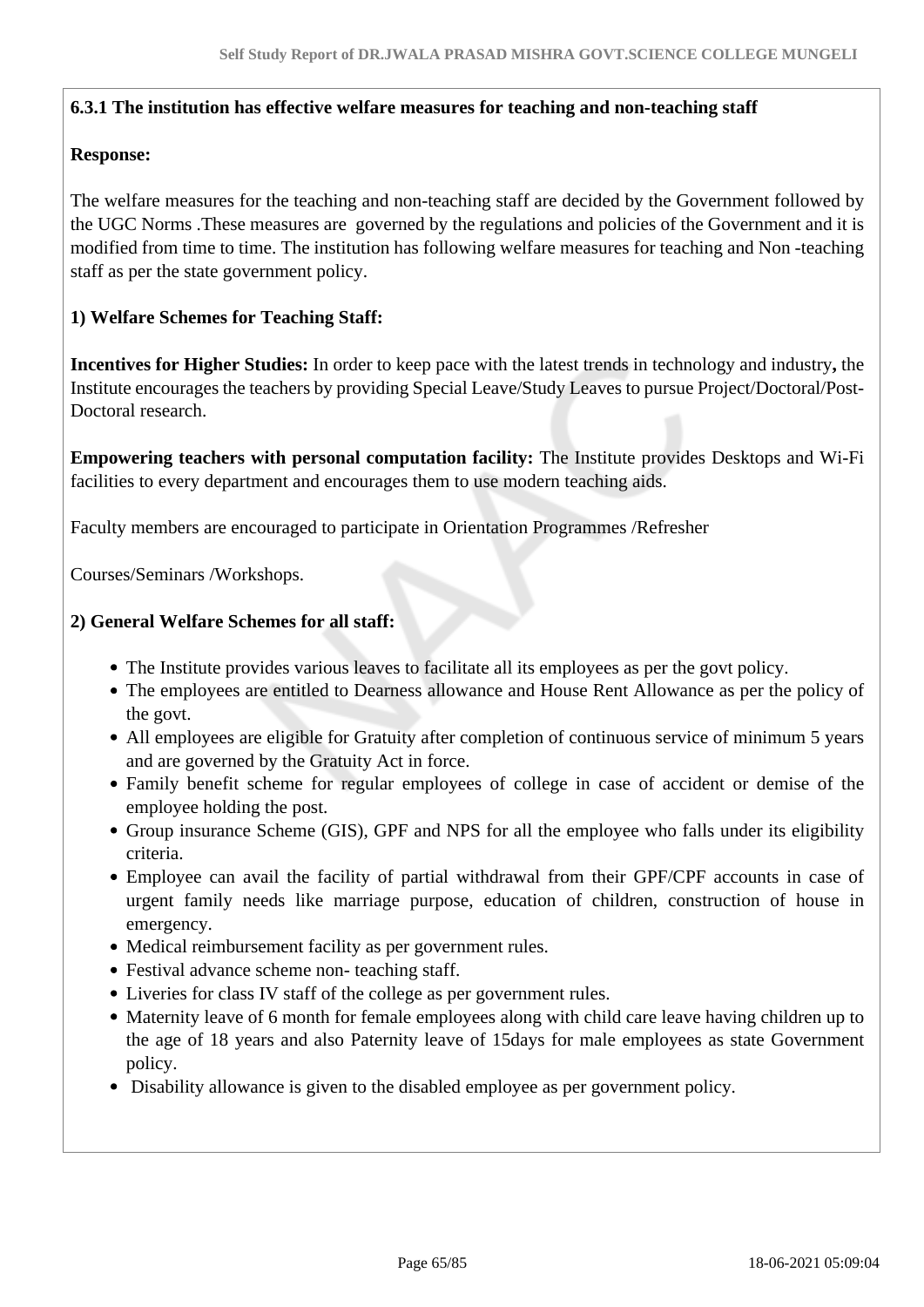| <b>File Description</b>           | <b>Document</b>      |
|-----------------------------------|----------------------|
| Upload any additional information | <b>View Document</b> |

## **6.3.2 Average percentage of teachers provided with financial support to attend conferences/workshops and towards membership fee of professional bodies during the last five years**

**Response:** 0

6.3.2.1 **Number of teachers provided with financial support to attend conferences/workshops and towards membership fee of professional bodies year wise during the last five years**

| 2019-20 | 2018-19 | 2017-18 | 2016-17 | 2015-16 |
|---------|---------|---------|---------|---------|
|         | ν       |         | v       | ν       |

| <b>File Description</b>                                                                                                  | <b>Document</b>      |
|--------------------------------------------------------------------------------------------------------------------------|----------------------|
| Details of teachers provided with financial support<br>to attend conference, workshops etc during the last<br>five years | <b>View Document</b> |

 **6.3.3 Average number of professional development /administrative training programs organized by the institution for teaching and non teaching staff during the last five years**

**Response:** 0

6.3.3.1 **Total number of professional development /administrative training Programmes organized by the institution for teaching and non teaching staff year-wise during the last five years**

|                         | 2019-20                                                                                                                                        | 2018-19  | 2017-18         |  | 2016-17              | 2015-16  |
|-------------------------|------------------------------------------------------------------------------------------------------------------------------------------------|----------|-----------------|--|----------------------|----------|
|                         | $\theta$                                                                                                                                       | $\theta$ | $\theta$        |  | $\theta$             | $\theta$ |
|                         |                                                                                                                                                |          |                 |  |                      |          |
| <b>File Description</b> |                                                                                                                                                |          | <b>Document</b> |  |                      |          |
|                         | Details of professional development / administrative<br>training Programmes organized by the University<br>for teaching and non teaching staff |          |                 |  | <b>View Document</b> |          |

 **6.3.4 Average percentage of teachers undergoing online/ face-to-face Faculty Development Programmes (FDP)during the last five years (Professional Development Programmes, Orientation / Induction Programmes, Refresher Course, Short Term Course ).**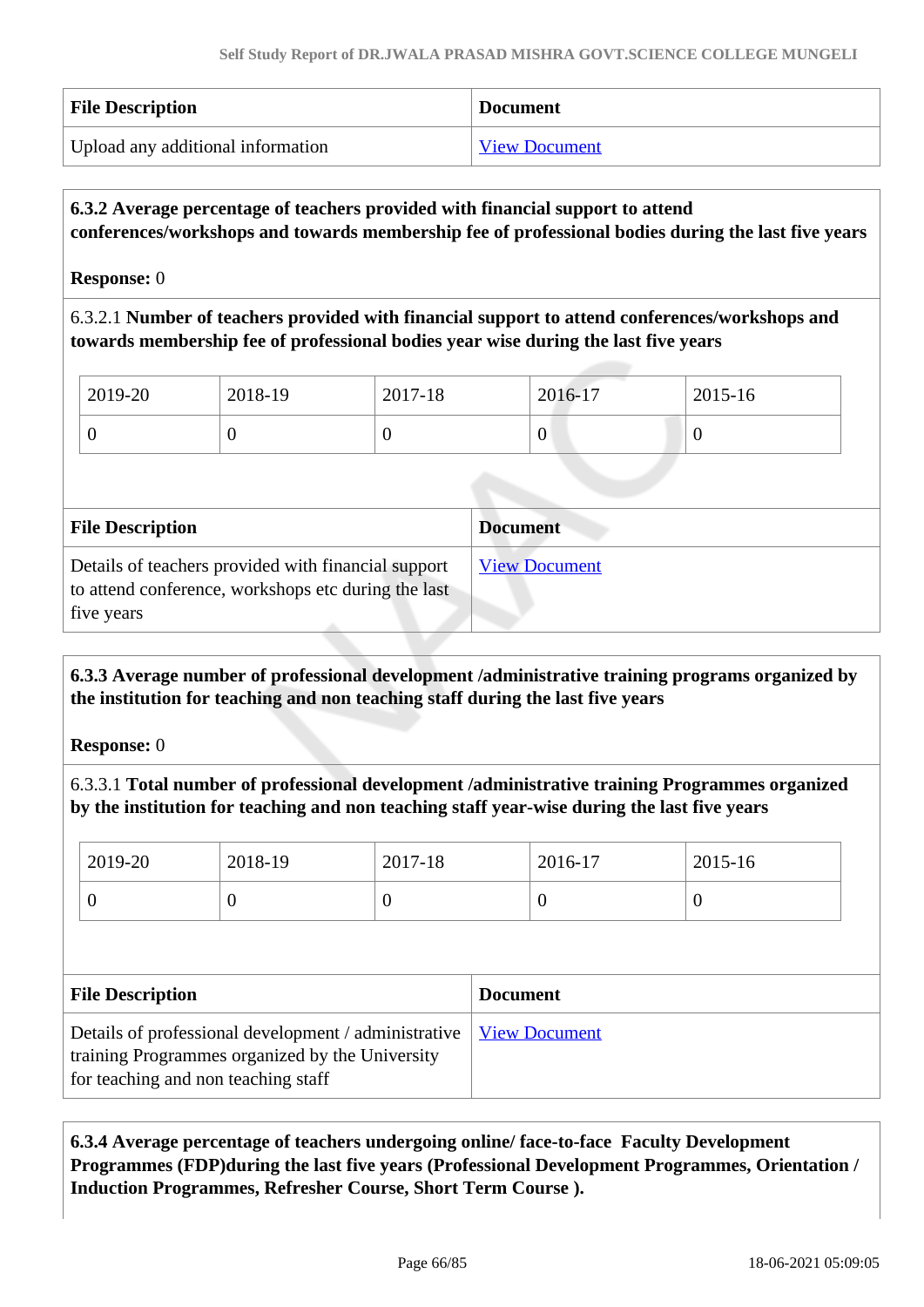## **Response:** 27.43

## 6.3.4.1 **Total number of teachers attending professional development Programmes viz., Orientation / Induction Programme, Refresher Course, Short Term Course year-wise during the last five years**

|                                                                                                 | 2019-20 | 2018-19        | 2017-18         |                      | 2016-17 | 2015-16 |
|-------------------------------------------------------------------------------------------------|---------|----------------|-----------------|----------------------|---------|---------|
|                                                                                                 | 2       | $\overline{2}$ | $\Omega$        |                      | 3       |         |
|                                                                                                 |         |                |                 |                      |         |         |
| <b>File Description</b>                                                                         |         |                | <b>Document</b> |                      |         |         |
| Reports of the Human Resource Development<br>Centres (UGC ASC or other relevant centers)        |         |                |                 | <b>View Document</b> |         |         |
| Details of teachers attending professional<br>development programmes during the last five years |         |                |                 | <b>View Document</b> |         |         |

## **6.3.5 Institutions Performance Appraisal System for teaching and non-teaching staff**

#### **Response:**

The college facilitates the professional growth and enrichment of the staff by implementing an effective Performance Appraisal System. This system is maintained with the objective of improving academic and administrative standards. It functions in the following ways

### **Teacher Performance Record (TPR)**

All teachers have to submit the duly filled Performa of the Performance Based Appraisal System (PBAS) at the end of the academic year .The principal submits a Confidential Report of teachers and non-teaching staff with his opinion to Commissioner, Department of higher Education for further action on an annual basis. Faculty members are also evaluated on the basis of various responsibilities entrusted on them as extracurricular and extension activities.

### **Staff Evaluation by HOD**

Heads of the departments prepare a confidential report about lab technician and lab attendant in a prescribed format to the principal to mark his opinion and submit to Commissioner, Department of higher education for further action on an annual basis.

#### **Peer Evaluation**

IQAC designs Peer Evaluation to provide feedback to peers about their academic performance. Peer Evaluation helps faculty members to improve their teaching. It is a collaborative process in which the faculty works closely with a colleague or group of colleagues to discuss his or her teaching. It provides the teacher within sights into his/her academic contribution.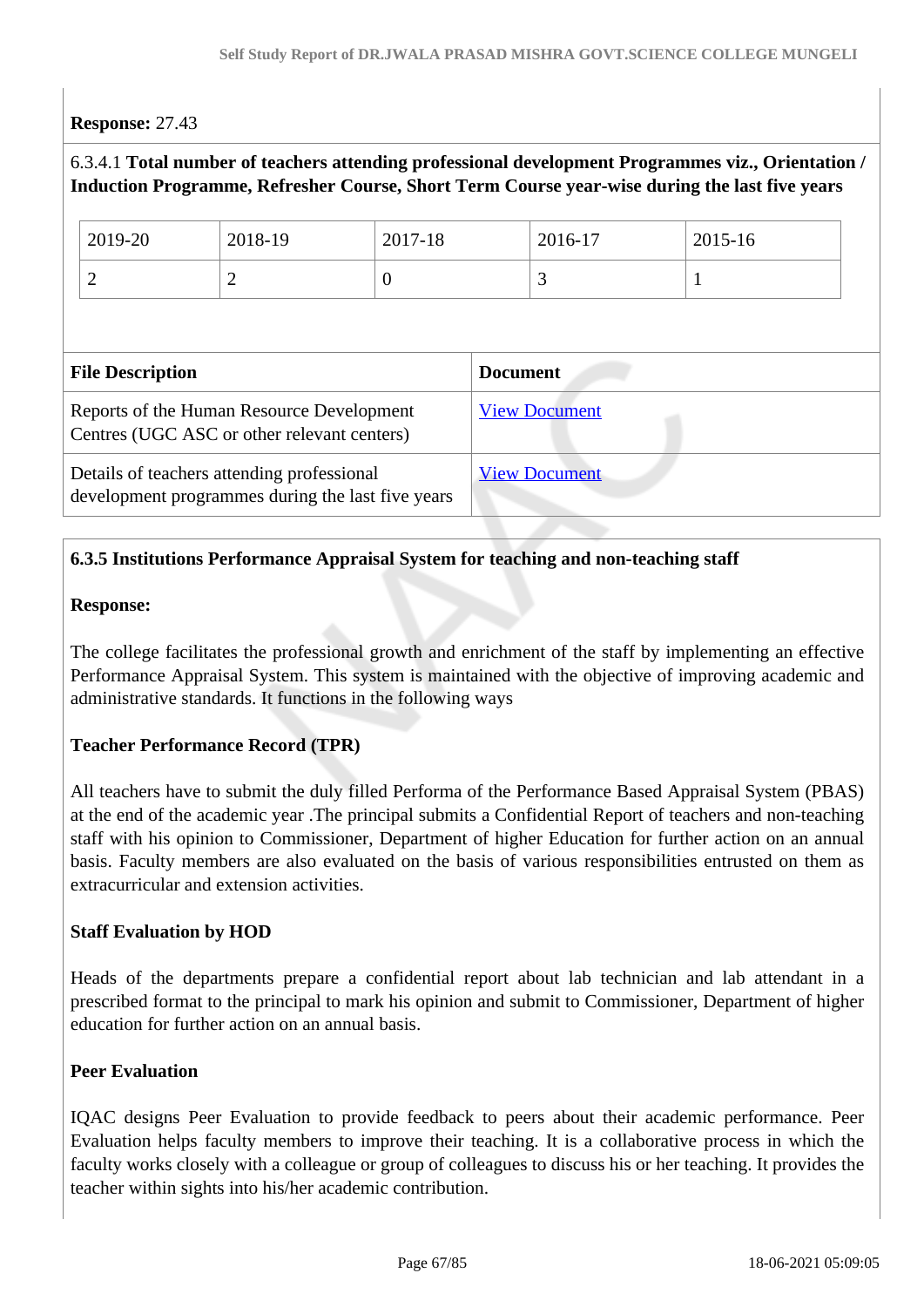## **Faculty evaluation by the students**

IQAC monitors the feedback mechanism in the college. In each semester the students can evaluate their teachers online on the basis of their performance. The students can assess the teachers on the following criteria: accessibility to teacher, classroom management, communication skills, and fairness in internal assessment, ability to inspire and motivation, interaction of the teacher, punctuality and regularity, effective completion of syllabus in time, subject knowledge and the use of ICT in teaching learning process. The IQAC does feedback evaluation and suggests corrective measures to teachers.

### **Non-teaching Evaluation by Students**

 The Students also get opportunity to rate the performance of non-teaching staff while conducting survey on the institutional performance. The principal monitors the performance of non-teaching staff and gives them continuous feedback. In a given format the teachers and the students evaluate the non-teaching staff regularly.

## **6.4 Financial Management and Resource Mobilization**

## **6.4.1 Institution conducts internal and external financial audits regularly**

### **Response:**

In the financial matter the college is subservient to the rules of the government. The institution conducts both internal and external audit regularly. Internal Audit committee is formulated by the Head of the institute which conducts audit of financial records as Cash-books related to UGC RUSA, Janbhagidari, IQAC, Govt./ Non-government Accounts along with the vouchers. Apart from this the committee also audits the entries of dispatch register and stock register.

Regarding external audit of state government fund utilization there is a mechanism of departmental audit which is done by the department of Higher education and the officials of Accountant General Office. The last government audit was done in period 2010 to August 2020.

## **6.4.2 Funds / Grants received from non-government bodies, individuals, philanthropers during the last five years (not covered in Criterion III)**

### **Response:** 0

6.4.2.1 Total Grants received from non-government bodies, individuals, Philanthropers year wise during the last five years (INR in Lakhs)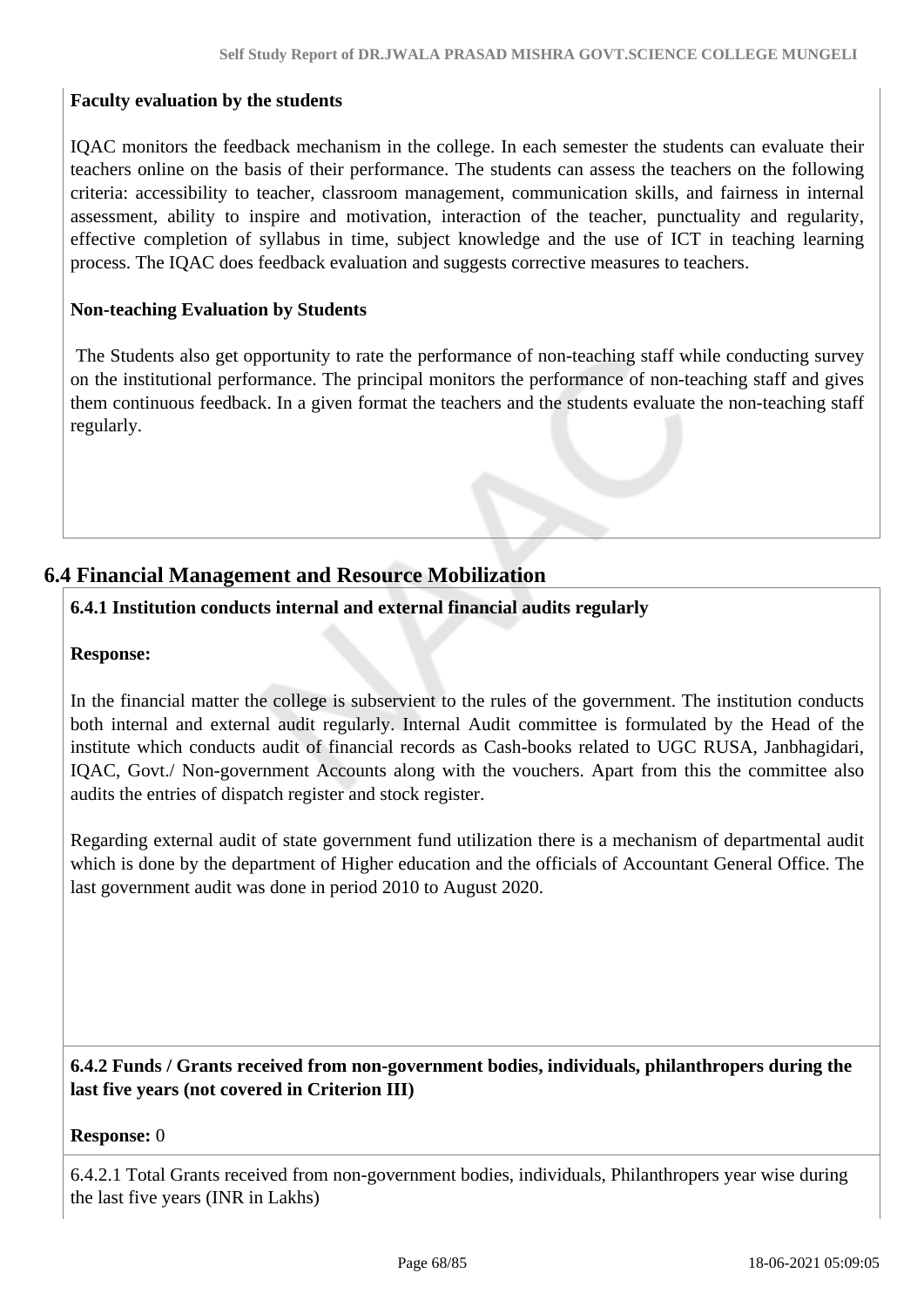| 2019-20                                                                                                                             | 2018-19        | 2017-18          |  | 2016-17              | 2015-16          |  |
|-------------------------------------------------------------------------------------------------------------------------------------|----------------|------------------|--|----------------------|------------------|--|
| $\theta$                                                                                                                            | $\overline{0}$ | $\boldsymbol{0}$ |  | $\Omega$             | $\boldsymbol{0}$ |  |
| <b>File Description</b>                                                                                                             |                |                  |  | <b>Document</b>      |                  |  |
| Details of Funds / Grants received from of the non-<br>government bodies, individuals, Philanthropers<br>during the last five years |                |                  |  | <b>View Document</b> |                  |  |

### **6.4.3 Institutional strategies for mobilisation of funds and the optimal utilisation of resources**

### **Response:**

The College has a well-functioning mechanism for mobilization of funds and optimum utilisation of resources. The various committees constituted by the Principal, have the responsibility for assessing, planning, implementing and supervising the fundraising activities of the college. The committee evaluates the requirements of the departments and other forums for the allocation of funds. The budgetary provision for academic and administrative activities is planned at the beginning of financial year by the various committees, Purchase Committee and Library Advisory Committee to formulate strategies for fund mobilisation and its optimal utilisation.

The major sources of funds for the college are from the following avenues:

### **Central Government Funds**

- $\bullet$  UGC
- Scholarships

### **State Government Funds**

- RUSA
- State government
- fund for NSS
- Scholarships

### **Non-Government Funds**

Development fee collected from the students (Janbhagidari fund).

Funds available from the central government sources are used for developmental activities, academic resources such as books and journals and infrastructure development which includes labs, equipment, sports facilities, etc.

The allotments received from the state government are also under special heads and they are spent for the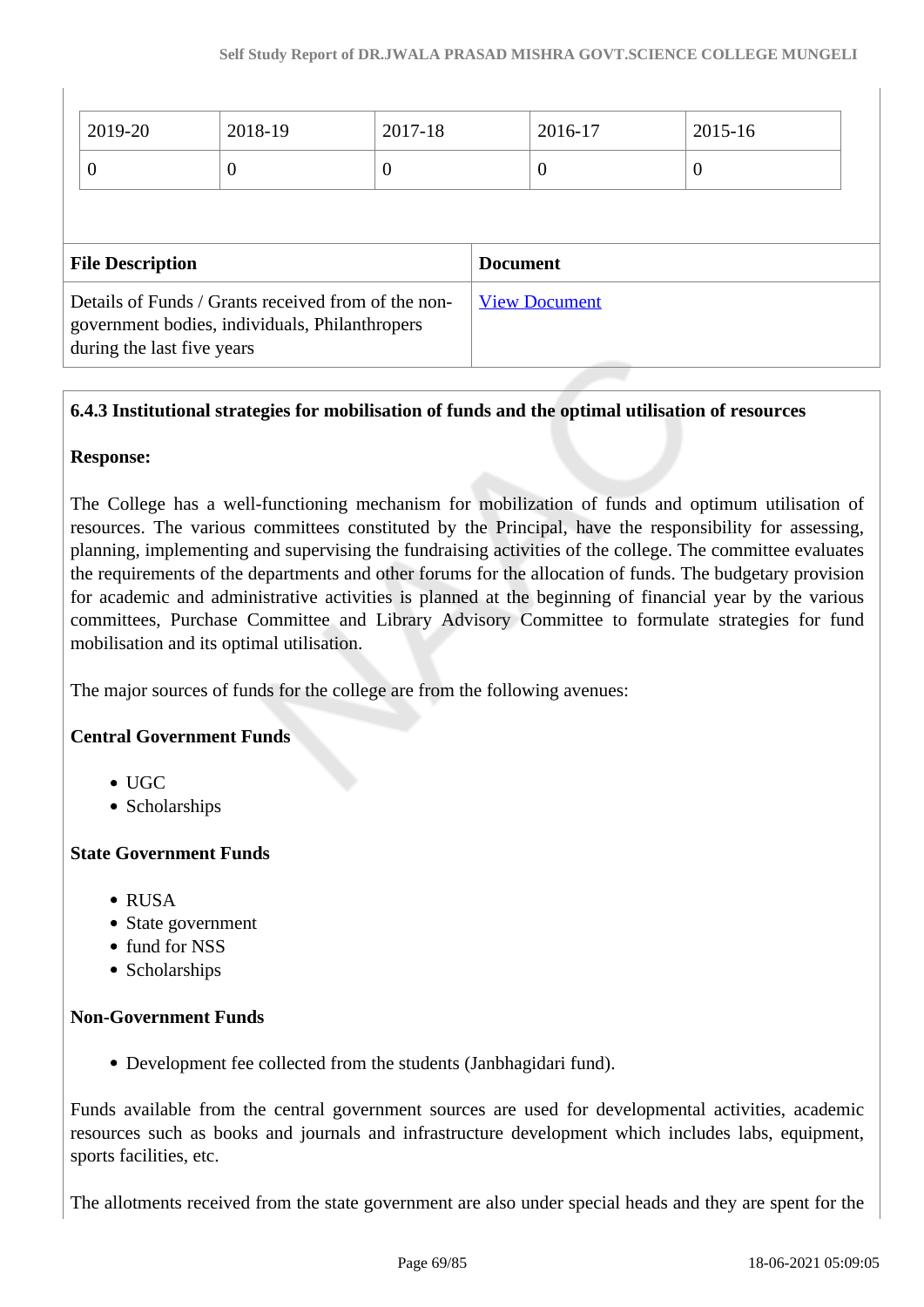purposes they are meant. These funds are made use for the various needs that come up from time to time. Scholarship amount is directly transferred to beneficiaries' students account through online banking by central and state Government. In addition to this there is corpus of fund collected from the students who gets admission in the college. This fund also known as Janbhagidari fund. This amount has been used for miscellaneous needs of college like library development, installation of Fire extinguisher, CCTV camera, maintenance of washroom etc. College has shortage of staff therefore hiring of staffs done by janbhagidari samati and their salary is provided from janbhagidari fund.

Optimal utilisation of available resources is ensured to cater the needs of the stakeholders. The Departments and other forums are intimated about the approval of their budget and are required to maintain proper accounts and reports of expenditure. At the end of the financial year internal and external auditing is conducted to ensure utilisation and proper accounting of the funds availed. Accounts are maintained by the Head Accountant and the Principal is accountable for all the financial transactions.

## **6.5 Internal Quality Assurance System**

 **6.5.1 Internal Quality Assurance Cell (IQAC) has contributed significantly for institutionalizing the quality assurance strategies and processes**

## **Response:**

The Internal Quality Assurance Cell (IQAC) is established in the institute to maintain and enhance the quality of education. The IQAC plays a pivotal role in the enhancement and sustainability of quality in the teaching learing programe of the institute. The major initiatives include:

- Evaluating curricular and co-curricular activities,
- Implementing quality initiatives, including ICT facilities to improve the quality of teaching learning programe.
- Various activities and health checkup camps have been organized through Red Cross and NSS unit of the college, under the guidance of IQAC.
- Ensuring stakeholders participation.
- Feedback of all stakeholders has been analyzed and necessary actions were taken.
- Introducing best practices.
- Organising workshops and seminars.
- Under the "career counseling and guidance cell" the classes for competitive examinations have been started and classes are taken as per the determined scheduled.
- The proposal for new courses has been submitted to the department of higher education.
- Monitoring the extension and outreach programmes of the departments of the college.

 **6.5.2 The institution reviews its teaching learning process, structures & methodologies of operations and learning outcomes at periodic intervals through IQAC set up as per norms and recorded the incremental improvement in various activities ( For first cycle - Incremental improvements made for the preceding five years with regard to quality For second and subsequent cycles - Incremental improvements made for the preceding five years with regard to quality and post accreditation quality initiatives )**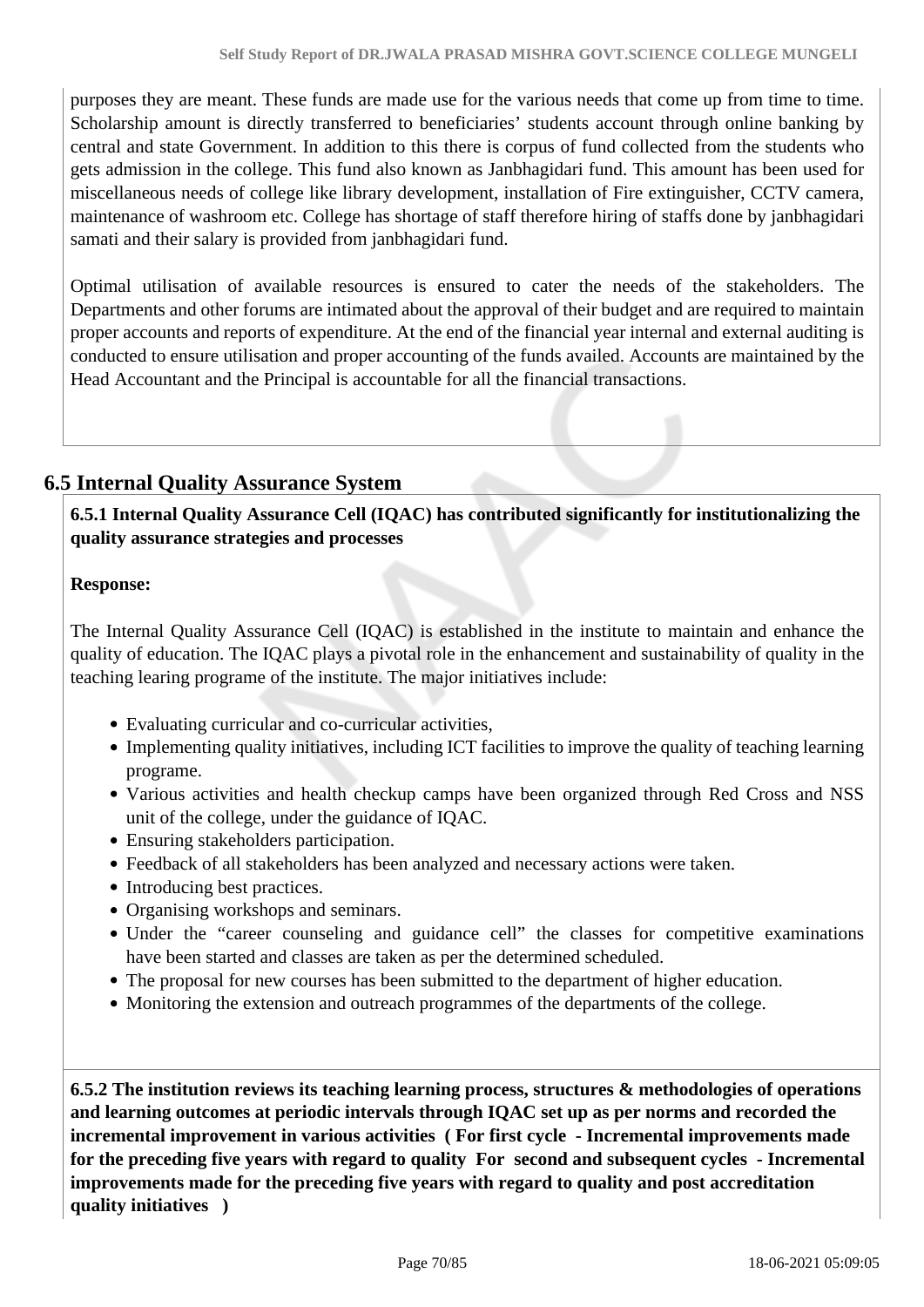## **Response:**

## **IQAC Teaching Learning Review Mechanism**

IQAC monitors IT enabled, outcome based, student centric and holistic methodologies for teaching learning process.

- At the beginning of the academic year, IQAC collects academic plans of all department and monitors its effective implementation throughout the year.
- Teacher Performance Record is devised by the IOAC for continuous self-appraisal system to keep track of the performance of the faculty.
- IQAC insists on the Mapping of program outcomes, program specific outcomes and course outcomes at beginning of a Program/Course. These gives a positive direction towards the methodologies to be adopted in teaching and evaluation.
- IQAC ensures proper conduct of internal examinations, transparent mechanism for evaluation and uploading of marks in the university portal.
- IQAC has a practice of comprehensive semester wise result analysis to pin point strengths and weaknesses of different departments.
- IQAC has devised a mechanism for 360 degree feedback on curriculum.
- Curriculum feedback is also taken from teachers and students.

### **IQAC Institutional Review Mechanism**

- IQAC conducts Annual Academic and Administrative Audit every year.
- IQAC and the management evaluate the performance of non-teaching staff.
- IQAC encourages Peer Evaluation of teachers.
- Green Audit and Energy Audit are in regular practice in the campus.

### **IQAC Evaluation of Learning Outcomes**

- Principal of the college has been forming a committee from 2017 to introduce Outcome Based Education (OBE) in the college to collect feedback from students and the IQAC committee takes action on the report of this committee. This initiative was resorted when the university introduced new curriculum for graduate and post graguate programmes.
- All department prepares Programme Specific Outcomes (PSOs) and Programme Outcomes (POs) on the basis of learning objectives mentioned in the university syllabus.
- The IQAC has made PSOs, POs and COs part of the course file.
- At the end of the semester, the IQAC committee assesses the compliance of departments with the parameters of OBE.

#### **6.5.3 Quality assurance initiatives of the institution include:**

- **1.Regular meeting of Internal Quality Assurance Cell (IQAC); Feedback collected, analysed and used for improvements**
- **2.Collaborative quality intitiatives with other institution(s)**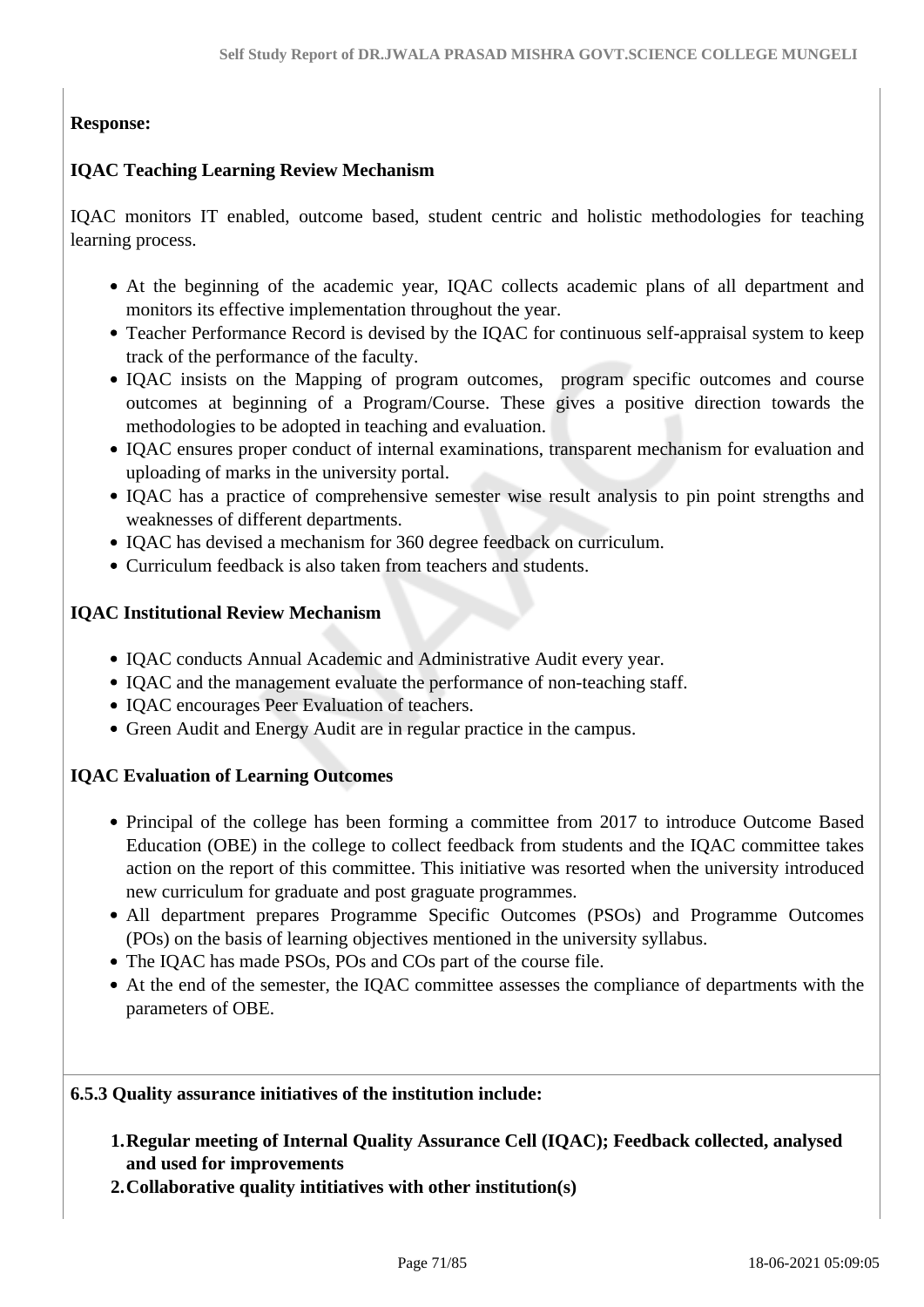## **3.Participation in NIRF**

**4.any other quality audit recognized by state, national or international agencies (ISO Certification, NBA)**

**Response:** D. 1 of the above

| <b>File Description</b>                                                                    | <b>Document</b> |
|--------------------------------------------------------------------------------------------|-----------------|
| Upload details of Quality assurance initiatives of the <u>View Document</u><br>institution |                 |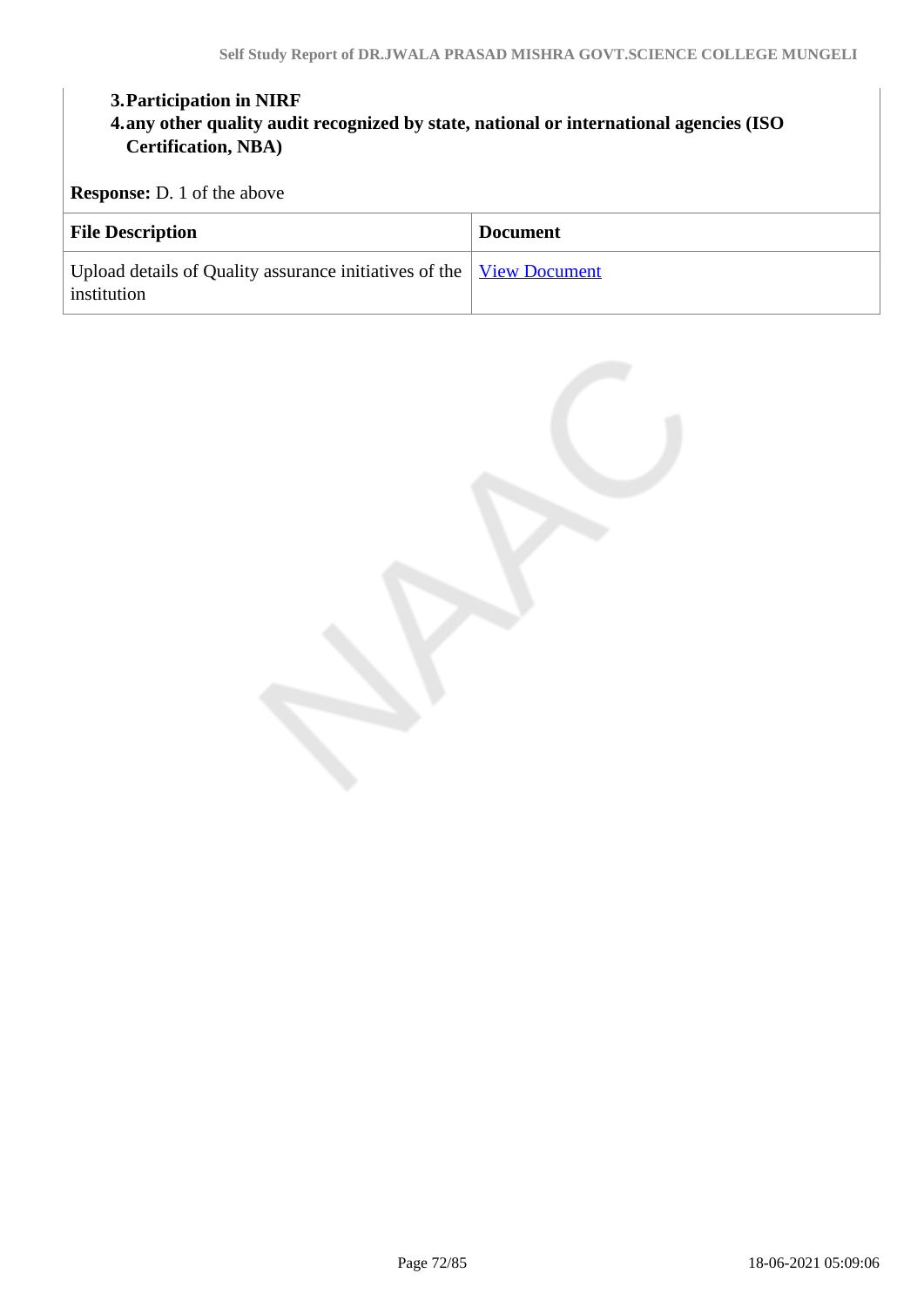# **Criterion 7 - Institutional Values and Best Practices**

## **7.1 Institutional Values and Social Responsibilities**

 **7.1.1 Measures initiated by the Institution for the promotion of gender equity during the last five years.**

#### **Response:**

The safety of girls at the campus must be the top priority of every college. Providing a safe and supportive campus community is a challenge for college and our college is very successful in this matter.

Dr. Jwla Prasad Mishra Government Science College Mungeli provides a comprehensive range of security surveillance within the premises.

We run gender awareness programs, dialogue, and action. Students are regularly informed about sexual assault and its prevention, so they become more aware and alert and do not hesitate in taking preventive and safety actions.

We have especially organized a program on 'good touch and bad touch' so that girls should also aware of it and educate another girl child near them.

 The College has a girl's common room with adequate facilities. To develop awareness about hygiene the institution has installed an electric sanitary napkin vending machine equipped with a destroyer, in the female washroom.

 According to UGC guidelines "Women anti-Harassment Cell" has been formed at the college to resolve all issues and complaints related to women. We have provided an online complaint system. A senior lady professor works as a patron for girls in the college.

| <b>File Description</b>                                                                                                                                                                             | <b>Document</b>      |
|-----------------------------------------------------------------------------------------------------------------------------------------------------------------------------------------------------|----------------------|
| Link for specific facilities provided for women in<br>terms of: a. Safety and security b. Counselling c.<br>Common Rooms d. Day care center for young<br>children e. Any other relevant information | <b>View Document</b> |
| Link for annual gender sensitization action plan                                                                                                                                                    | <b>View Document</b> |

 **7.1.2 The Institution has facilities for alternate sources of energy and energy conservation measures** 

- **1.Solar energy**
- **2.Biogas plant**
- **3.Wheeling to the Grid**
- **4.Sensor-based energy conservation**
- **5.Use of LED bulbs/ power efficient equipment**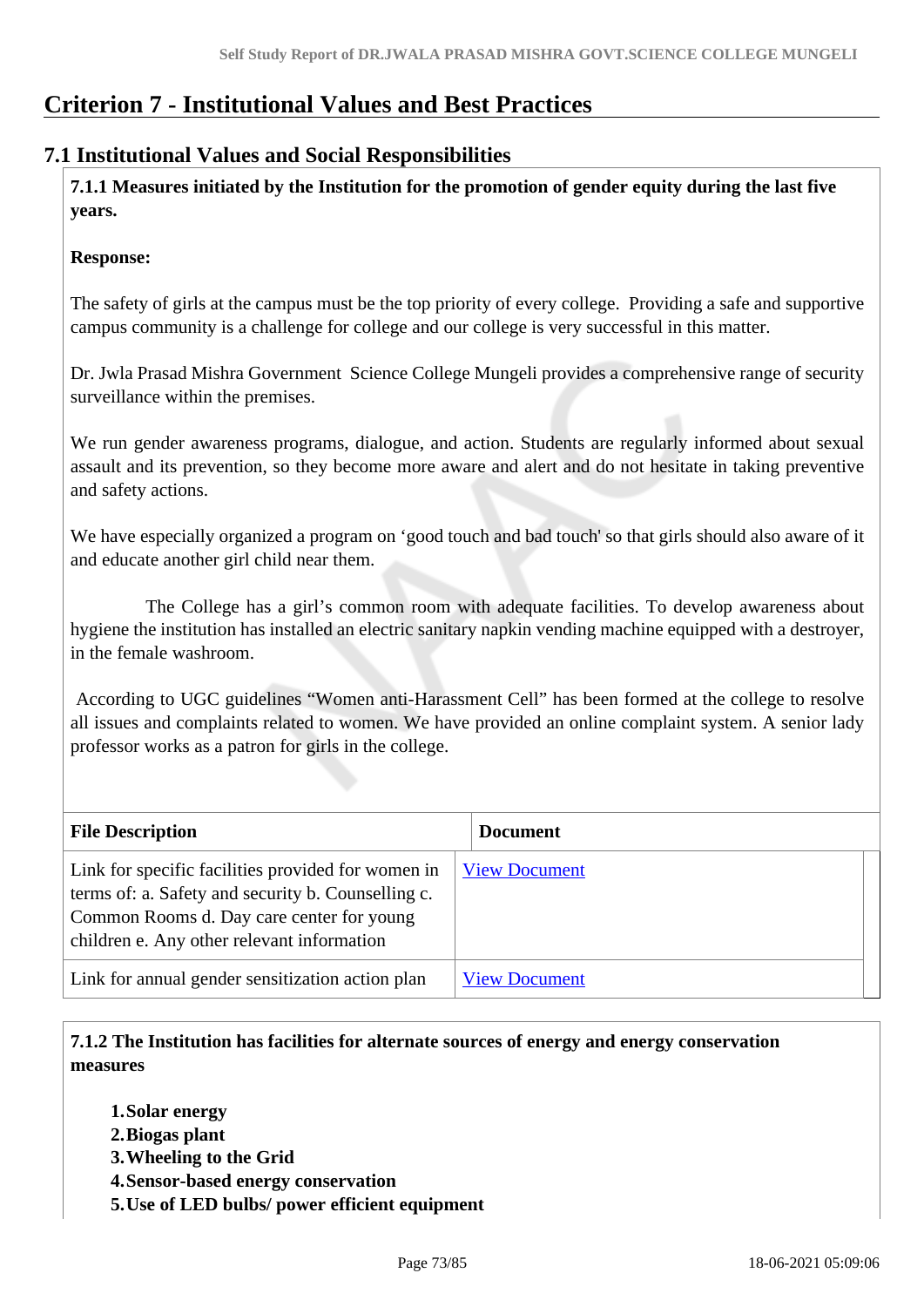| <b>Response:</b> D. 1 of the above |                      |
|------------------------------------|----------------------|
| <b>File Description</b>            | <b>Document</b>      |
| <b>Geotagged Photographs</b>       | <b>View Document</b> |
| Any other relevant information     | <b>View Document</b> |

## **7.1.3 Describe the facilities in the Institution for the management of the following types of degradable and non-degradable waste (within 500 words)**

- **Solid waste management**
- **Liquid waste management**
- **Biomedical waste management**
- **E-waste management**
- **Waste recycling system**
- **Hazardous chemicals and radioactive waste management**

#### **Response:**

#### **Solid waste management**

Solid wastes are collected in a container at the college campus and the next day the municipal corporation takes out these solid wastes from the college to the dumping yard of Nagar Palika Nigam.

#### **Liquid waste management:**

The wastewater from ROs, is collected in a separate tank or drum and used for cleaning the floor and watering the plants.

#### **E-Waste Management**

We have put a separate bin in the college where everyone can drop their waste electronic kinds of stuff which is dumped in a pit, sometimes these wastes are sent for recycling.

#### **Waste recycling System**

The broken and little damaged wooden, as well as iron and steel furniture, are always repaired and used in the college.

#### **Hazardous Waste- Management**

The Liquid waste from the laboratory is collected in a container and being poured into a pit and covered with an RCC slab at the corner of the college campus where no animal and children can reach.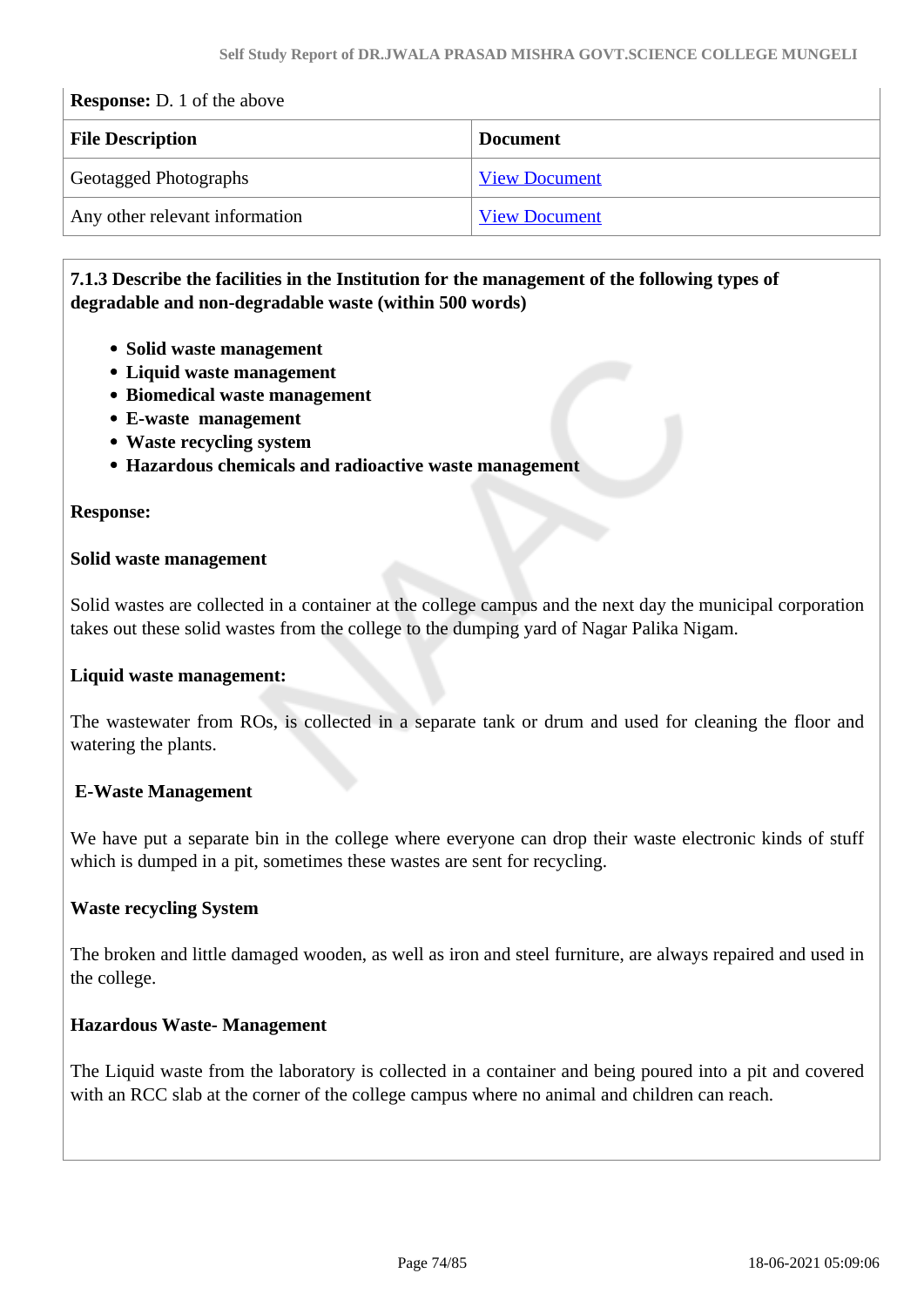| <b>File Description</b>        | <b>Document</b>      |
|--------------------------------|----------------------|
| Any other relevant information | <b>View Document</b> |

| 7.1.4 Water conservation facilities available in the Institution:                                                             |                      |  |
|-------------------------------------------------------------------------------------------------------------------------------|----------------------|--|
| 1. Rain water harvesting                                                                                                      |                      |  |
| 2. Borewell /Open well recharge                                                                                               |                      |  |
| 3. Construction of tanks and bunds                                                                                            |                      |  |
| 4. Waste water recycling                                                                                                      |                      |  |
| 5. Maintenance of water bodies and distribution system in the campus                                                          |                      |  |
|                                                                                                                               |                      |  |
| <b>Response:</b> E. None of the above                                                                                         |                      |  |
| 7.1.5 Green campus initiatives include:<br>1. Restricted entry of automobiles<br>2. Use of Bicycles/ Battery powered vehicles |                      |  |
| 3. Pedestrian Friendly pathways<br><b>4. Ban on use of Plastic</b>                                                            |                      |  |
| 5.landscaping with trees and plants                                                                                           |                      |  |
|                                                                                                                               |                      |  |
| <b>Response:</b> C. 2 of the above                                                                                            |                      |  |
| <b>File Description</b>                                                                                                       | <b>Document</b>      |  |
| Geotagged photos / videos of the facilities                                                                                   | <b>View Document</b> |  |
| Any other relevant documents                                                                                                  | <b>View Document</b> |  |
|                                                                                                                               |                      |  |

 **7.1.6 Quality audits on environment and energy regularly undertaken by the Institution and any awards received for such green campus initiatives:**

- **1.Green audit**
- **2.Energy audit**
- **3.Environment audit**
- **4.Clean and green campus recognitions / awards**
- **5.Beyond the campus environmental promotion activities**

**Response:** C. 2 of the above

| <b>File Description</b>                                                      | <b>Document</b>      |
|------------------------------------------------------------------------------|----------------------|
| Reports on environment and energy audits<br>submitted by the auditing agency | <b>View Document</b> |

**7.1.7 The Institution has disabled-friendly, barrier free environment**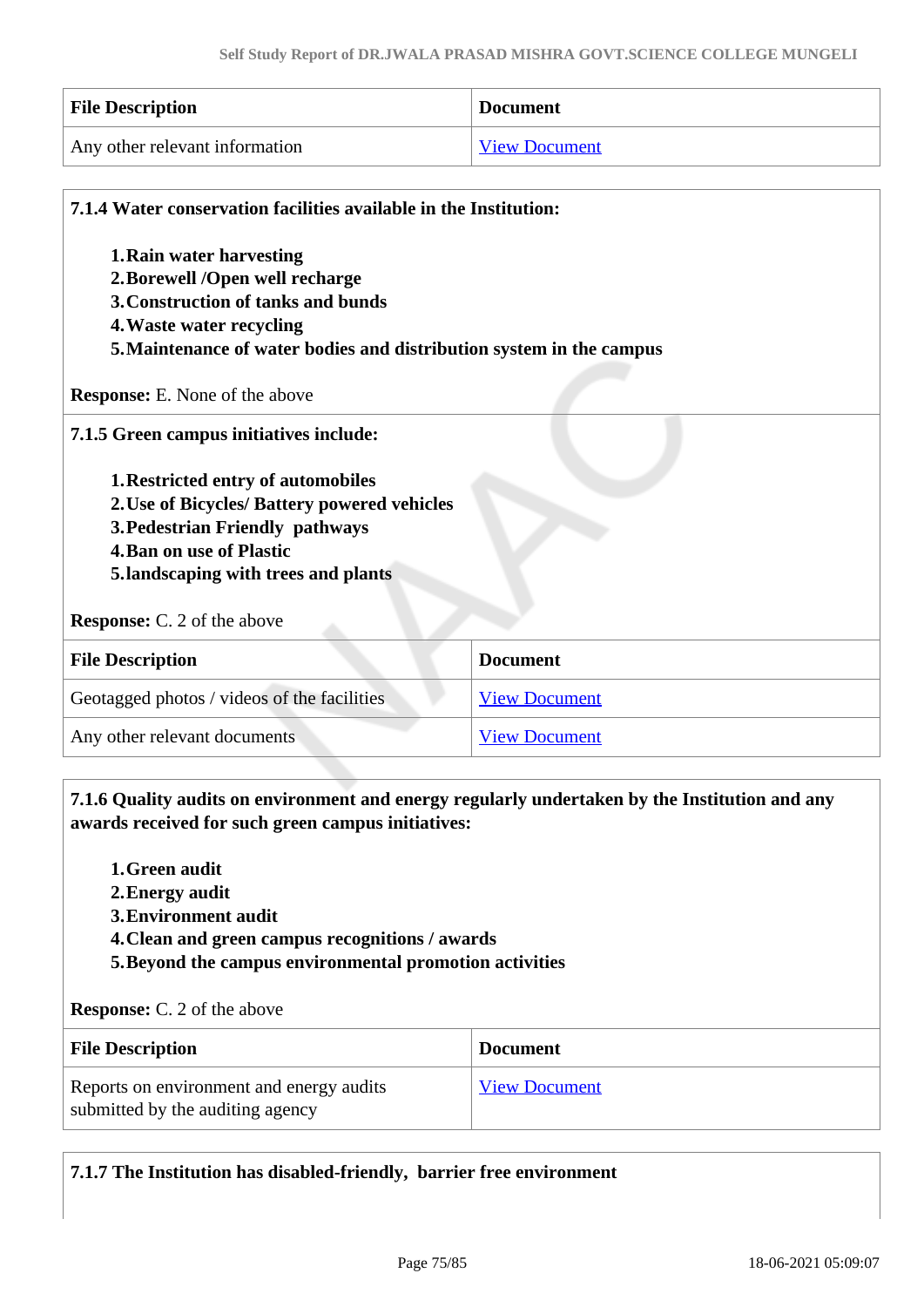- **1.Built environment with ramps/lifts for easy access to classrooms.**
- **2.Disabled-friendly washrooms**
- **3.Signage including tactile path, lights, display boards and signposts**
- **4.Assistive technology and facilities for persons with disabilities ( Divyangjan) accessible website, screen-reading software, mechanized equipment**
- **5.Provision for enquiry and information : Human assistance, reader, scribe, soft copies of reading material, screen reading**

**Response:** D.1 of the above

| <b>File Description</b>                          | <b>Document</b>      |
|--------------------------------------------------|----------------------|
| Geotagged photographs / videos of the facilities | <b>View Document</b> |
| Any other relevant information                   | <b>View Document</b> |

## **7.1.8 Describe the Institutional efforts/initiatives in providing an inclusive environment i.e., tolerance and harmony towards cultural, regional, linguistic, communal socioeconomic and other diversities (within 500 words).**

## **Response:**

In session 2017-18 across the state voting awareness campaign was conducted under the direction of the election commission. In respect to this program zone level, the SVEEP program was conducted under the guidance of Mr. N. K. Purle sir. The students of our college made a necessary effort to train self-help groups to improve their livelihood by making pickles, papads, and other useful and profitable products. To fulfill the motto of self-help groups they should be trained as much as possible. The students of our college also aware self-help group about social evils and also to avoid their bad habits like smoking, consumption of alcohol, and use of tobacco.

In session 2018-19, 7days camp was conducted by the institute's NSS unit in gram Panchayat Chakarbhatha a village's health checkup program was done by the health group of doctors of the district hospital Mungeli.

During the Covid-19 pandemic, different social activities were carried out by the students of our institution organization under this program in session 2019 -20.

Migrant labourers coming from different states and places were helped to reach quarantine centers. They were also served foods and other daily needs which helped a little to get out from the panic situation among the laborer class. The students also helped to deliver the luggage and stuff of the labourer in their respective places.

Students of the institute had taken part to aware people from covid-19 and how to protect themselves from this invariable pandemic and also spread precautionary majors among people, and promoted use of mask and sanitizers.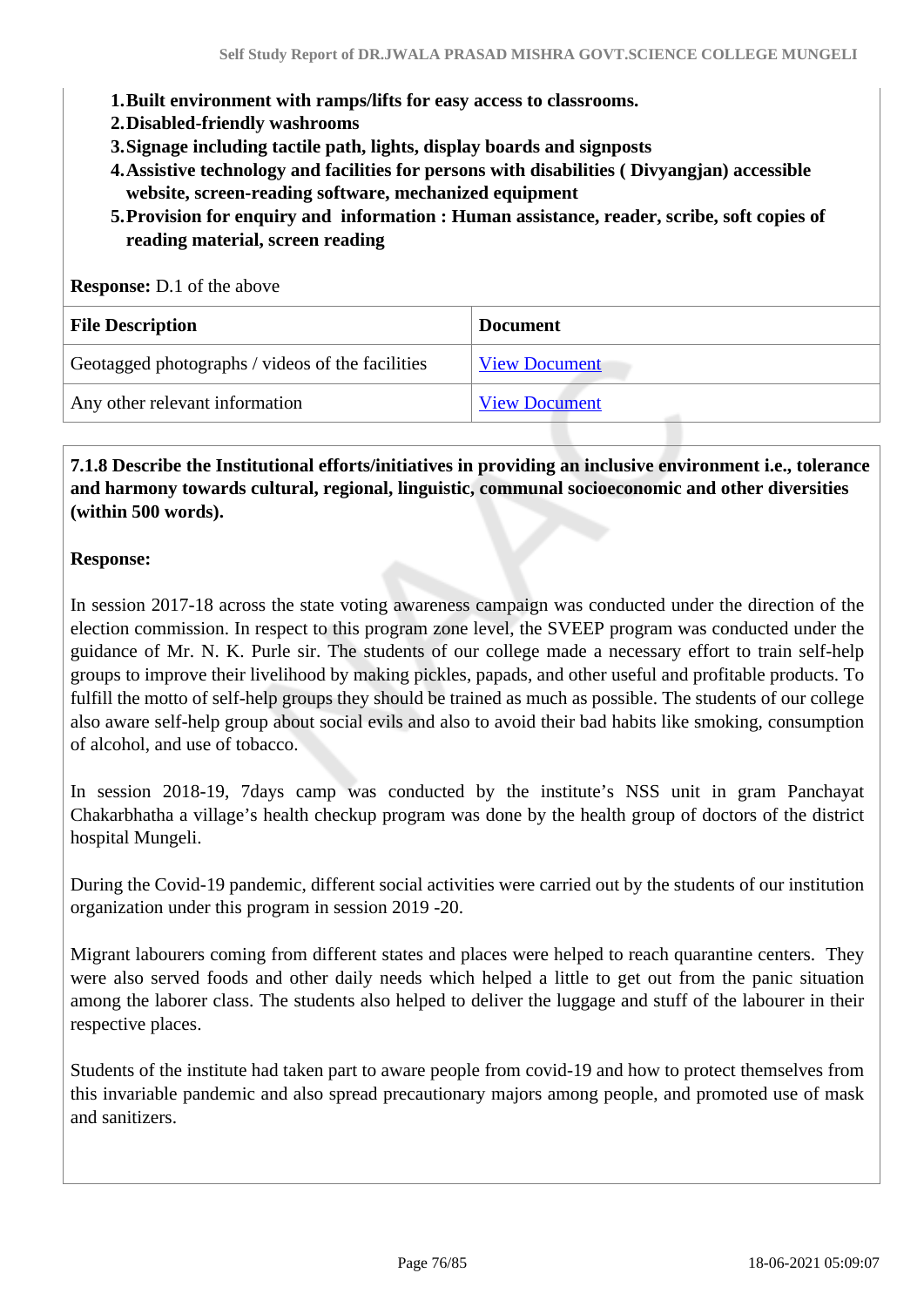| <b>File Description</b>                                                                                                                         | <b>Document</b>      |
|-------------------------------------------------------------------------------------------------------------------------------------------------|----------------------|
| Link for supporting documents on the information<br>provided (as reflected in the administrative and<br>academic activities of the Institution) | <b>View Document</b> |

## **7.1.9 Sensitization of students and employees of the Institution to the constitutional obligations: values, rights, duties and responsibilities of citizens (within 500 words).**

## **Response:**

Our college organizes various activities to sensitize students and employees about the constitutional obligation, Values, Rights, Duties, and responsibilities of the citizens of India. Constitution Day is celebrated on 26th November every year. This program starts with The Preamble reading of our constitution followed by a lecture on the sensitization of the constitution. Students are encouraged to participate in activities like essay competitions on related themes. On 26th Nov 2019, Constitution Day was celebrated at our college. A lecture was delivered on this occasion by Dr. Ashok Kumar Gupta Professor of Govt. S. N. G. College Mungeli. Dr. Gupta narrated the fundamental rights, Duties, Values, and responsibilities of citizens as stated in the Constitution of India.

India, as a country, includes individuals with different backgrounds viz., cultural, social, economic, linguistic, and ethnic diversities governed and guided by the Constitution. Dr. Gupta aroused enthusiasm among the students to remember the struggle for freedom and also aroused a feeling of respect for the National Flag and National Anthem.

Republic day is celebrated on 26th Jan Every year by organizing activities highlighting the importance and value of the Indian Constitution.

| <b>File Description</b>                                                                                            | <b>Document</b>      |
|--------------------------------------------------------------------------------------------------------------------|----------------------|
| Link for any other relevant information                                                                            | <b>View Document</b> |
| Link for details of activities that inculcate values<br>necessary to render students in to responsible<br>citizens | <b>View Document</b> |

 **7.1.10 The Institution has a prescribed code of conduct for students, teachers, administrators and other staff and conducts periodic programmes in this regard.** 

- **1.The Code of Conduct is displayed on the website**
- **2.There is a committee to monitor adherence to the Code of Conduct**
- **3.Institution organizes professional ethics programmes for students, teachers, administrators and other staff**
- **4.Annual awareness programmes on Code of Conduct are organized**

**Response:** C. 2 of the above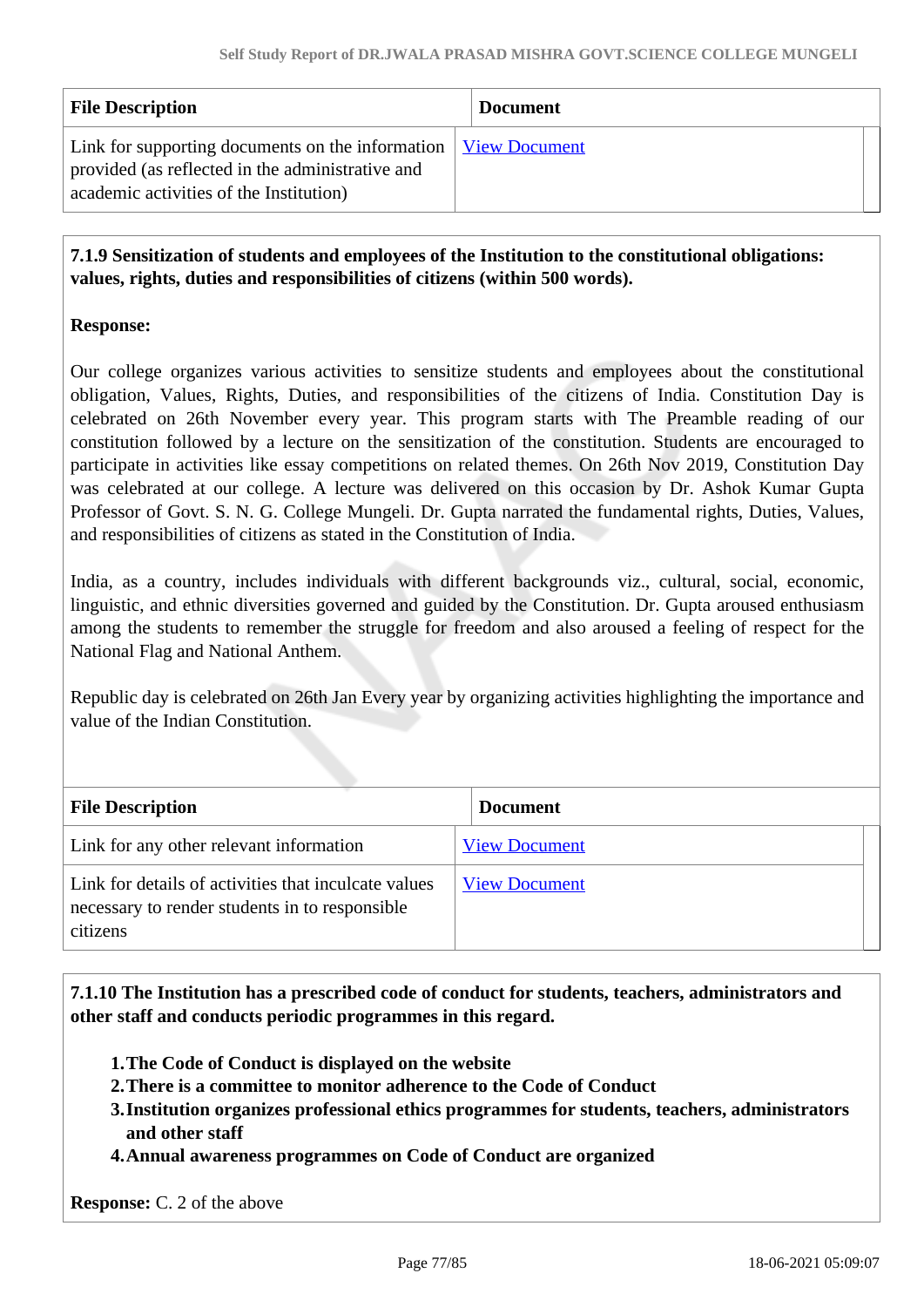| <b>File Description</b>                                                                                                                                                                   | <b>Document</b>      |
|-------------------------------------------------------------------------------------------------------------------------------------------------------------------------------------------|----------------------|
| Details of the monitoring committee composition<br>and minutes of the committee meeting number of<br>programmes organized reports on the various<br>programs etc in support of the claims | <b>View Document</b> |
| Code of ethics policy document                                                                                                                                                            | <b>View Document</b> |

## **7.1.11 Institution celebrates / organizes national and international commemorative days, events and festivals (within 500 words).**

## **Response:**

Our college believes in celebrating events and festivals and makes it an integral part of learning and building a strong cultural belief among the student. Our college is dedicated to promote ethics and values amongst students and faculty and organize National festivals and birth/death anniversaries of the great Indian personalities. We celebrate 20th august Sadbhawna Diwas (birth anniversary of Rajiv Gandhi), 5th September teacher's day, 2nd October Swachhata Diwas (birth anniversary of Gandhiji) along with 8th march International women's day and 21st June International Yoga Diwas, etc. at our College. Every year Independence Day and republic day is celebrated in a traditional manner.

As our college is Science College we organize some scientific activities too. We celebrate National Mathematics Day on 22nd December, Science Day on 28th February.

Republic day is celebrated on 26th Jan Every year by organizing activities highlighting the importance and value of the Indian Constitution.

We do a flag-hoisting ceremony and a "constitution awareness program" on this day. We remember our duties towards our nation.

15th August Independence Day is celebrated every year the ceremony of flag hosting is being done by the principal of our college. We remember the freedom fighter and their sacrifices on this occasion.

| <b>File Description</b>                                                                        | <b>Document</b>      |
|------------------------------------------------------------------------------------------------|----------------------|
| Link for any other relevant information                                                        | <b>View Document</b> |
| Link for Annual report of the celebrations and<br>commemorative events for the last five years | <b>View Document</b> |

## **7.2 Best Practices**

**7.2.1 Describe two best practices successfully implemented by the Institution as per NAAC format**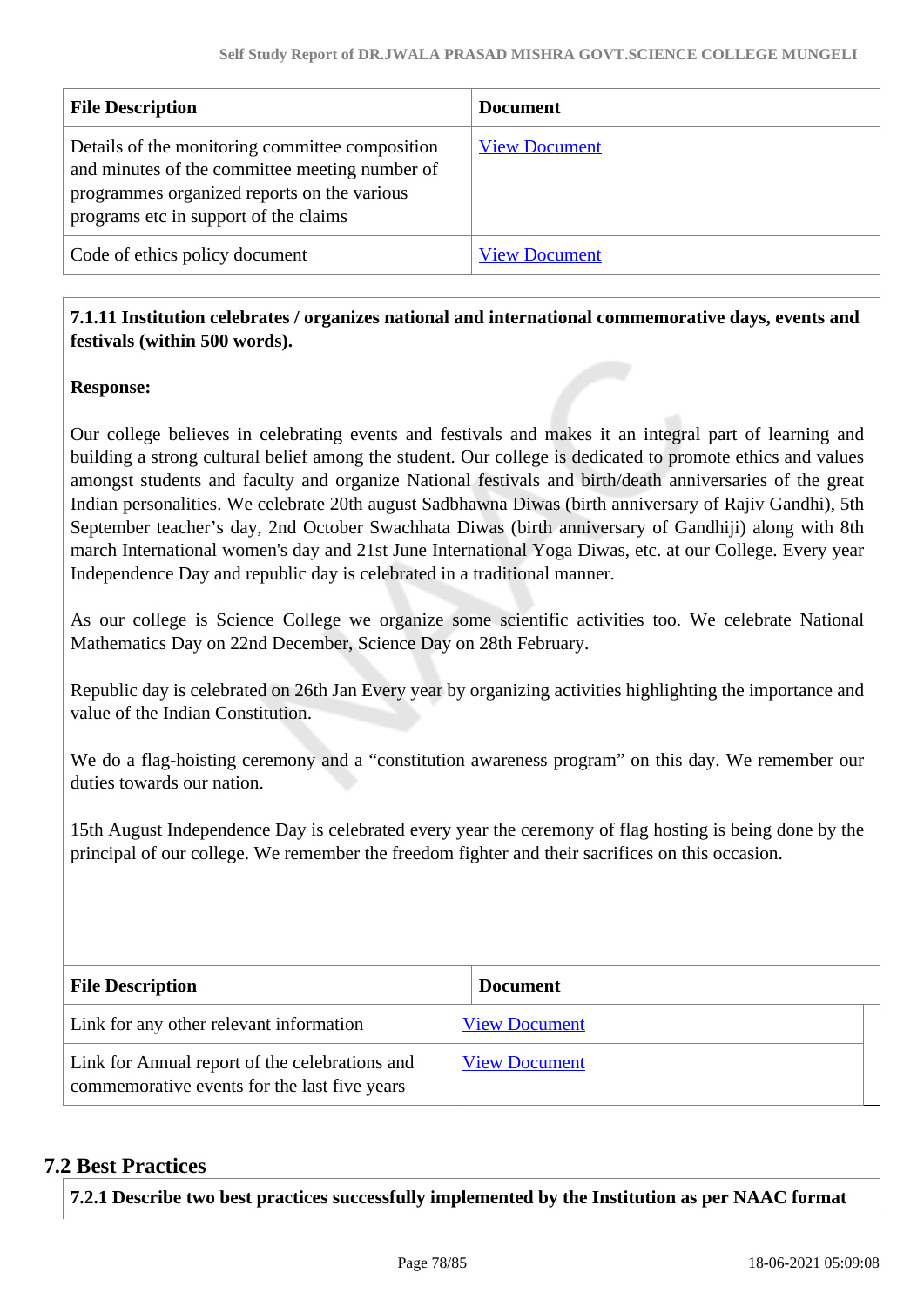## **provided in the Manual.**

**Response:** 

## **Practice – I**

**Title of the Practice: -** Use of ICT in Academy and administration.

**The objective of the Practice:** Computer technology is leading to more accurate sizing and rating method for process equipment. Nowadays computer technology plays a very vital role in our daily life as well as in the education system. If we think about education, it is a must to enhance competencies in technology and learning.

Our college Dr. Jwala Prasad Mishra govt. science College Mungeli is also designing a constructive education program on computer technology such as to improve academic activities, which are web-based. To increase the official teamwork, as well as an effective education system, the college has an adequate resource which is used for many purposes for the betterment of the college dignity as well as quality educational activities.

**The Context:-** In our college, students come from various socio-economic backgrounds, most of the students belong to poor family backgrounds, so it is not easy to implement this type of activity on the basis of technology.

However, the college manages information communication technology (ICT) for the teaching and learning process. College uses their resources to develop learning expenses, to develop an aptitude for analytical and practical purposes to fulfill the requirement.

## **The Practice:-**

- 1.The College has a facility of computers with LCD projector and equipped room for conducting lecture and conference.
- 2.The College has a smart classroom that is a unique and powerful methodology of learning.
- 3.The college provides an online e-library i.e. INFLIBNET to the student and fulfills their requirement to learn e-book, e-magazine, journals, e-newspapers, e-articles, etc.
- 4.The college has 35 computers with internet facilities for the academic activities of teachers and students.
- 5.The college has 5 projectors, two computer labs for the teaching-learning process by students and college faculties.
- 6.Our college uses different software and website for education such as NPTEL. The students access the various educational websites for preparation of different competitive examinations and academic-based learning.
- 7.With proper technical instructions of computer faculty, students get benefited to fulfill their requirements.
- 8.Our college administration has planned to secure the data stored in computers and also has planned to pay attention to the browser warning system for Facebook, Twitter, Google, YouTube, and other social network sites which are integral parts of our daily use. We also provide security to avoid misuse of the college web page.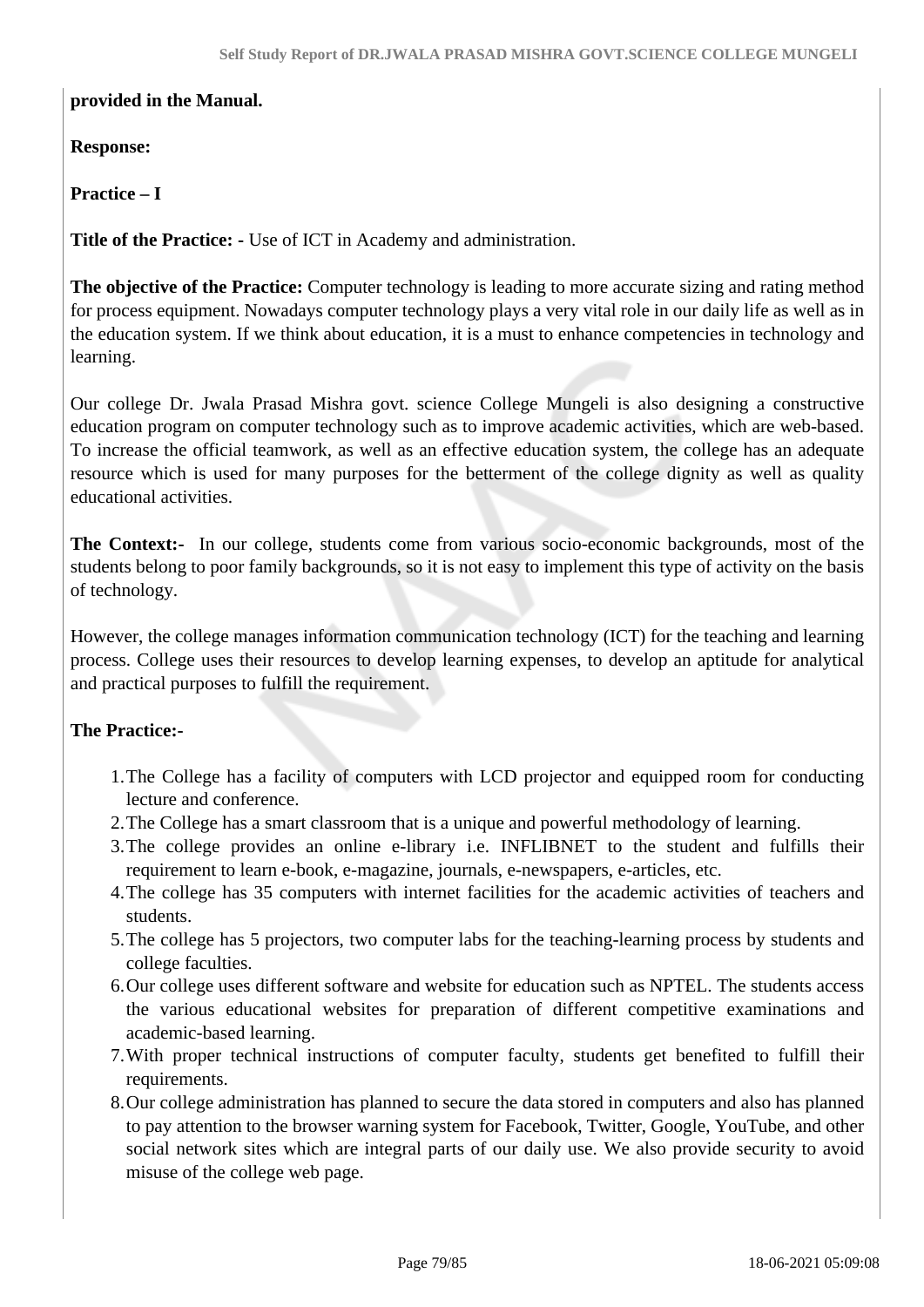## **Evidence of success:-**

There is one smart classroom for students. By the use of a smart classroom and its effective learning system the students enable to enhance their confidence, as a result, their academic performance is increasing day by day.

- 1.Teachers are using ICT facilities for the preparation and presentation of lectures.
- 2.By the use of an online e-library facility, the students and the faculties can get their study materials quickly.
- 3.The discipline committee makes surveillance of all academic activities through CCTV cameras and takes action faster.
- 4.Computer technologies have fulfilled the dream of students even after having a shortage of resources.

#### **Problems Encountered and Resources Required:-**

- 1.Sometimes a technical problem occurs like low-speed internet.
- 2.The major problem we get is a lack of genuine software.
- 3.We provide learning facilities to the students at college but they don't have any equipment at their home, which affects the learning efficiency. We have only one smart classroom which is not adequate.
- 4.Unavailability of expert technical staff and proper training skills causes a lack of motivation from both teacher and student side to use ICT. We also face a lack of the latest ICT modules and equipment.

## **Practice – II**

**Title of the Practice: -** Awareness about Health and Hygiene.

**The objective of the Practice:** Health is Wealth means good health is the real treasure. A healthy life enables one to remain positive and face all life challenges. The Dr. Jwala Prasad Mishra Government Science College Mungeli is located in such an area, where most of the students belong to middle and poorclass families. They sometimes seem not much care for health and hygiene. They might be caused by malnutrition & normal hygiene; they have a lack of awareness.

Our college is very conscious about the overall health of the students and constituted Youth Red cross society and some other health-related programs for students to fulfill the objective.

## **The Context:-**

Health is defined by World Health Organization (WHO) as, a "State of complete physical, mental, and social well-being, and not merely the absence of disease or infirmity."

Our college has been taking some very useful  $\&$  necessary action on health  $\&$  hygiene related to students as well as surrounding locality with the help of medical officers from district hospital Mungeli and other sources.

Moreover, the college organized a program about Handwashing and Sanitizing in the college. Our college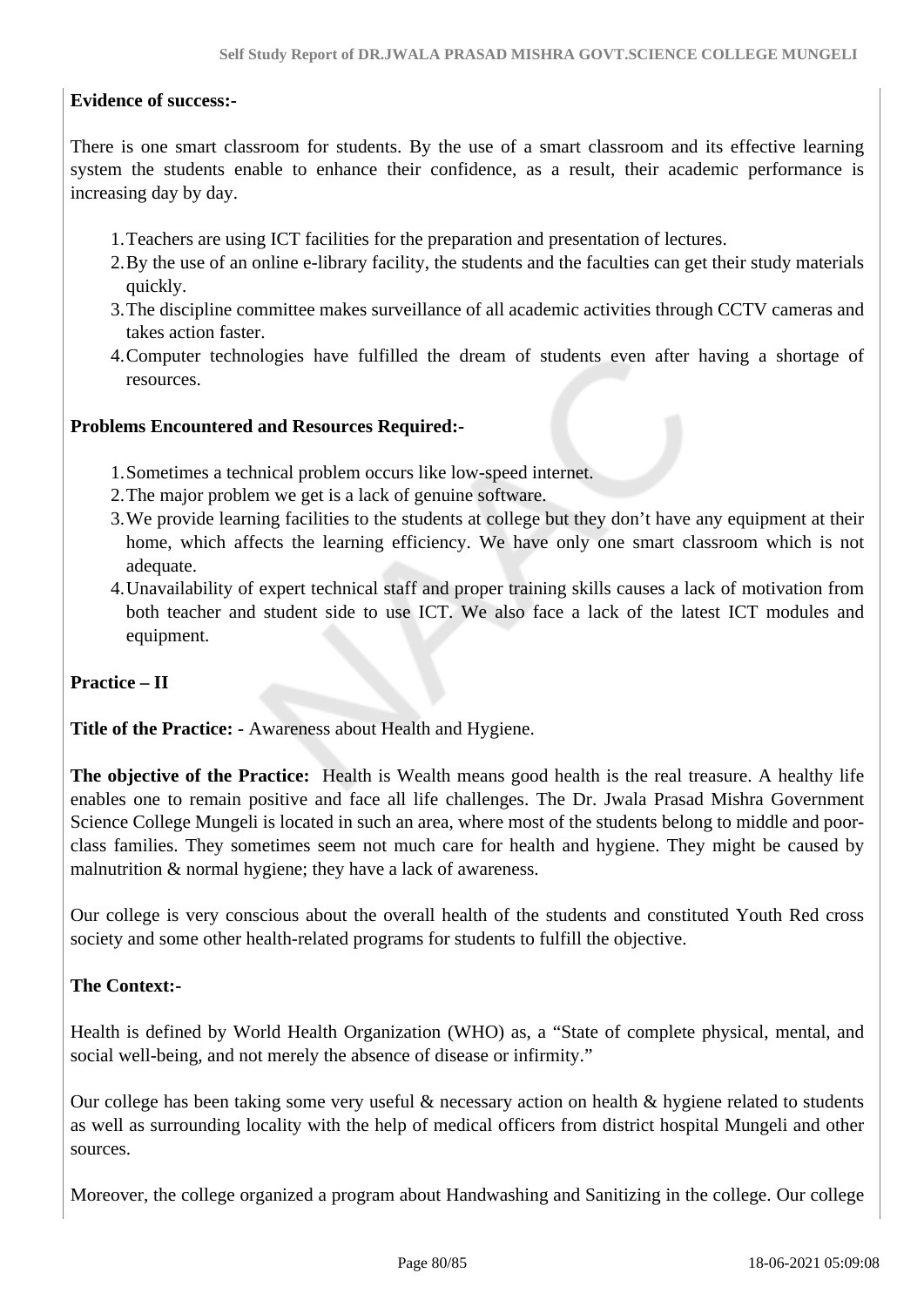is determined to make overall health maintenance of the students.

## **The Practice:-**

- 1.Our maximum students are from villages and have agriculture background and they do laborious work at the field that's why they are fit and have a good immune system. In addition to this our sports teacher informs them about exclusive exercises and Yoga too for a more strong and active body.
- 2.For physical health, we instruct the students about the few dedicated efforts, including regular exercises and consumption of a lot of water. Water regulates all our body processes.
- 3.The students also suggested not to consume junk food all the time not smoke or drink as it has serious harmful consequences and try to take adequate sleep regularly instead of using the phone.
- 4.For mental health, we have a view **"me time"** it suggests the students, as well as the teachers, have their timekeeping apart from the day. The **"me time"** helps to reduce stress and feel calm in mind so that a person can perform better.
- 5.Dedicated counseling and mentoring by the teachers also help boost confidence and provides moral and psychological support to the students.
- 6.For social health, we organize social gatherings, debates, and many more activities so that the students can broaden their attitudes. Moreover, when a person is friendly and attends social gatherings, he will definitely have good social health. The students maintain their social health by effectively communicate well with others.
- 7.To sharpen the brain of the students, games like Chess, puzzles, and more are being played in the college.

#### **Evidence of success:-**

- 1.We provide a platform for students a free and regular checkup, getting free medicine from government hospitals. Our college is spreading health-conscious awareness to the college students and also in the villages nearby the college.
- 2.The college organized a hemoglobin and eye test program in December 2015.
- 3.The college organized a health camp on 04.01.2019 at village Chakarbhatha by the effort of the NSS program officer. Many villagers benefited from free health checkups and medicines.
- 4.Health camp again organized at village Karupan on dated 11.08.2020.
- 5.College not only organized health awareness program in college only but also planned and implemented it to out of the college, such as Health awareness program organized nearby new bus stand Mungeli.
- 6.NSS students teach the villagers, how to keep clean their surroundings and water sources. Our colleges also try to provide bleaching powder to villagers to keep their surroundings clean.
- 7.During covid-19 the pandemic days, the college worked on noticeable activities for health and hygiene such as convincing people to use sanitizer and masks. Our college organized one-day training for self-help groups to make masks at their home.
- 8.In Yoga Diwas, Pranayam, Kapalbhanti, Anulom-Vilom and Yogasanas were done.
- 9.Students who are facing health problems and from the poor family background are getting treated.
- 10.Awareness about some complex diseases like AIDS, TV & Hepatitis, etc.
- 11.Our college runs a continuous awareness program as a result we get the whole community in the college to be highly hygiene conscious. The students and the teachers make efforts to keep the campus clean and green and whenever any deviation is observed it is immediately attended. Our students are hygiene representatives and applying these practices in nearby villages and localities.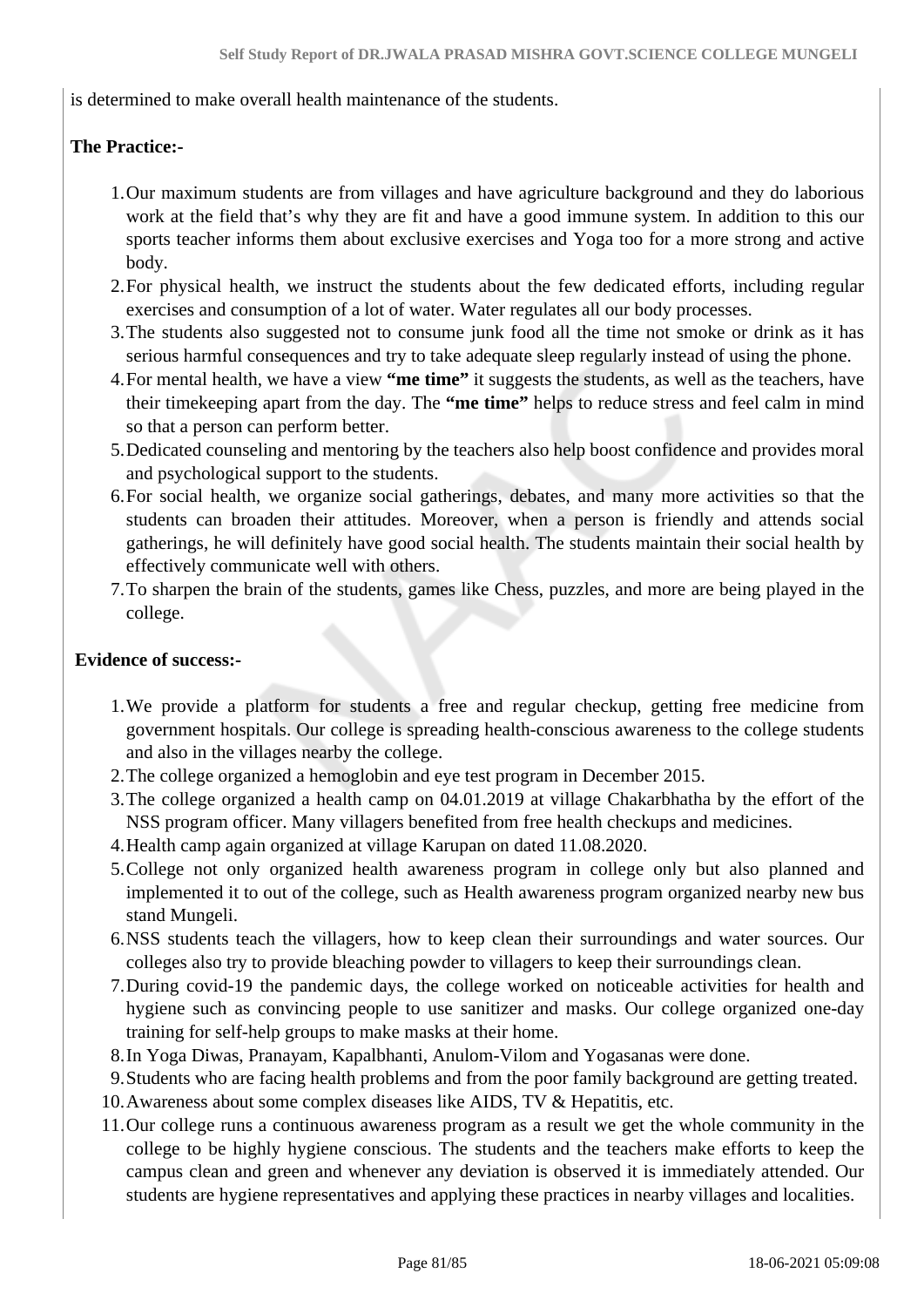12.Our college has a setup of RO plant for drinking water, neat and clean toilets, waste management, etc. have always been motivating for the students to follow suit.

## **Problems Encountered and Resources Required:-**

- 1.As this region has a rural and poor background, so it is a very difficult task to aware people due to lack of education. We worked at ground level and faced many problems such as the people didn't agree to follow advice.
- 2.The College tries to make health checkup programs with medical officers but due to the lack of availability of Doctors, we face many problems.
- 3.Sometimes we also face the problems of unavailability of medicines and first aids in the college.
- 4.We consider mental illnesses taboo.
- 5.Sometimes it is difficult for the students to take part in all such activities with full enthusiasm.

| <b>File Description</b>                                  | <b>Document</b>      |
|----------------------------------------------------------|----------------------|
| Link for Best practices in the Institutional web<br>site | <b>View Document</b> |
| Link for any other relevant information                  | <b>View Document</b> |

## **7.3 Institutional Distinctiveness**

 **7.3.1 Portray the performance of the Institution in one area distinctive to its priority and thrust within 1000 words**

## **Response:**

The triumph of science is seen everywhere in life. According to Bertrand Russel, science has changed the face of the earth and the world has changed more during the last 150 years than during 4000 years prior to that.

The control over science for the welfare of mankind will only come when there will be the thought of '**VISHVAKALYANAYA'** in the mind.

As the great dramatist of English Shakespeare has said;

**"There is nothing either good or bad,**

## **But the thinking makes it so."**

The personalities behind the motto that led Mungeli to open the science college with such motto, and their vision to show the path towards the blessings of science to instill in the students of Mungeli were great. **"VISHVAKALYANAYA VIGYANAM"** The quote signifies how we can use science in its fullest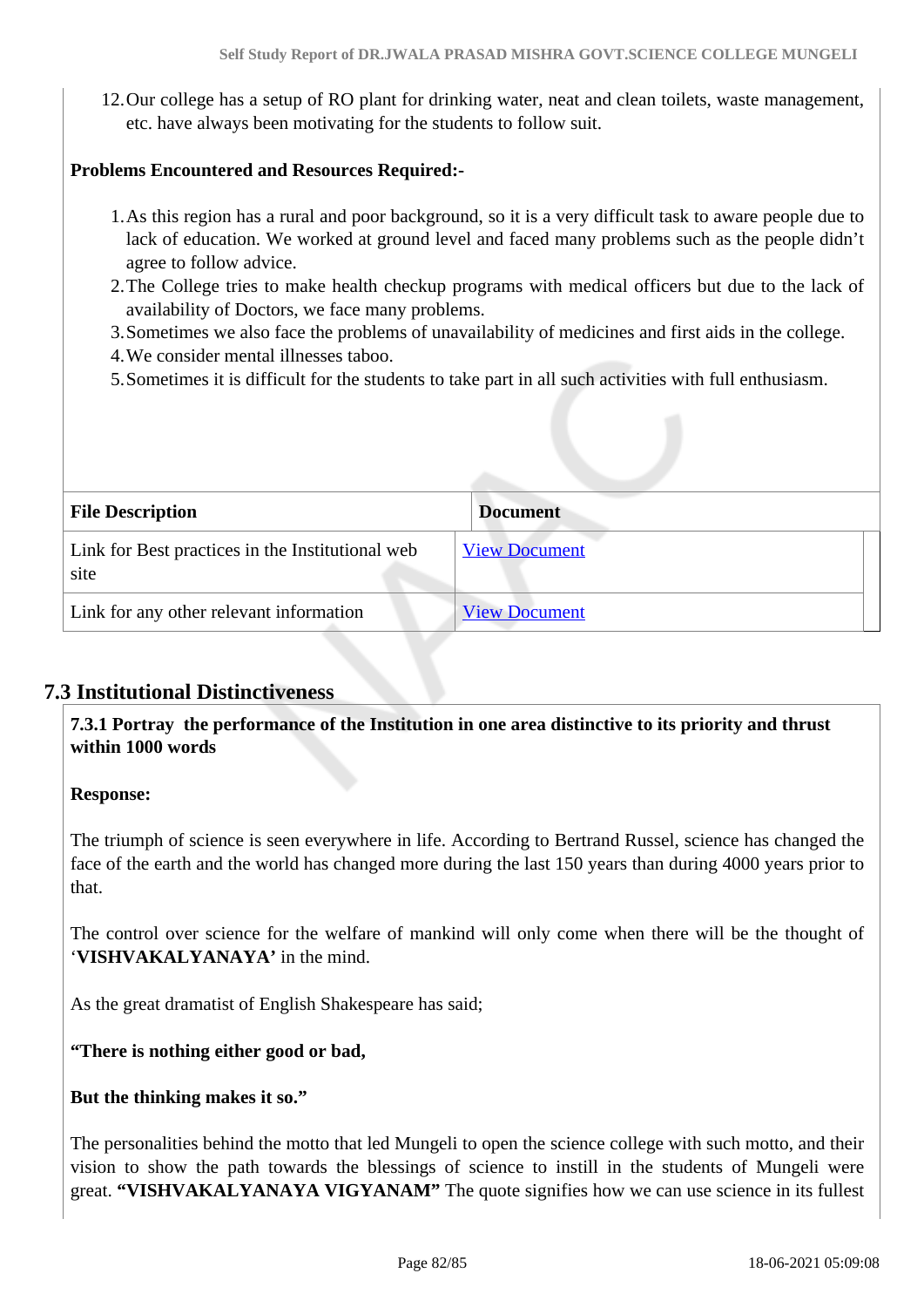form for the welfare of the whole world.

 Our college has forwarded the mission and the vision of the motto **"VISHVAKALYANAYA VIGYANAM"** in our society always like it;

- 1.Human welfare should be the ultimate goal of science because in the end we will not inhabitants of the same world whose actions affect our fellow human beings.
- 2.To provide an opportunity for a qualitative education to the students so that they can play a positive constructive role in an educated society.
- 3.To make aware, the students of the society who are economically and academically backward, about the significance and worth of higher education. To ensure that higher education is available to all, and the backward class of the society gets equal opportunity.
- 4.In the scientific age, to inculcate a scientific understanding and to produce skilled personalities in this region to serve mankind.
- 5.To give such an environment to the young students and strengthen their self-confidence, feeling of equality and embark an attitude of research in their personality.
- 6.To use education for the continuous upliftment of its stakeholders (beneficiaries) where men and women play a vital role in a welfare society filled with knowledge.
- 7.All the activities of the college will be focused on inspiring the students for building a society where the right to equality and dignity of the personality is observed.

 Our college works to improve quality education, co-curriculum, and extra curriculum activities. The result of our college improves year by year which indicates adequate progress of our college. The post-graduation courses are running in our college in the subjects like Physics, Chemistry, Botany, zoology, Mathematics simultaneously a professional course like B.C.A.is also running in the college.

The college has made its own system to provide education through both online and offline modes. Our college faculty uses ICT tools in their teaching to enhance the understanding and learning of students.

There are more than 16500 books in the college library and the college has its own e-library software.

The library has an N-List facility for the use of students and faculty.

## **Success story;**

- 1.Our college is the only college in the district, where Postgraduate courses in science are being run.
- 2.At the time of establishment, there were only 09 students and now it has increased up to 700 students.
- 3.A newer stream such as B.C.A. is offered in the college.
- 4.Some of the students got success in National and state-level Eligibility test and got better private and govt. job.
- 5.The students of our college get a position in the merit list of the university and also get Gold medals.
- 6.The NSS volunteers get the opportunity to take part in state and national level camps. We have the maximum number of students who got 'C' certificates in the year 2019-20.

The college has proposed to start a P.G.D.C.A. and B.Sc. Computer science courses in the coming years.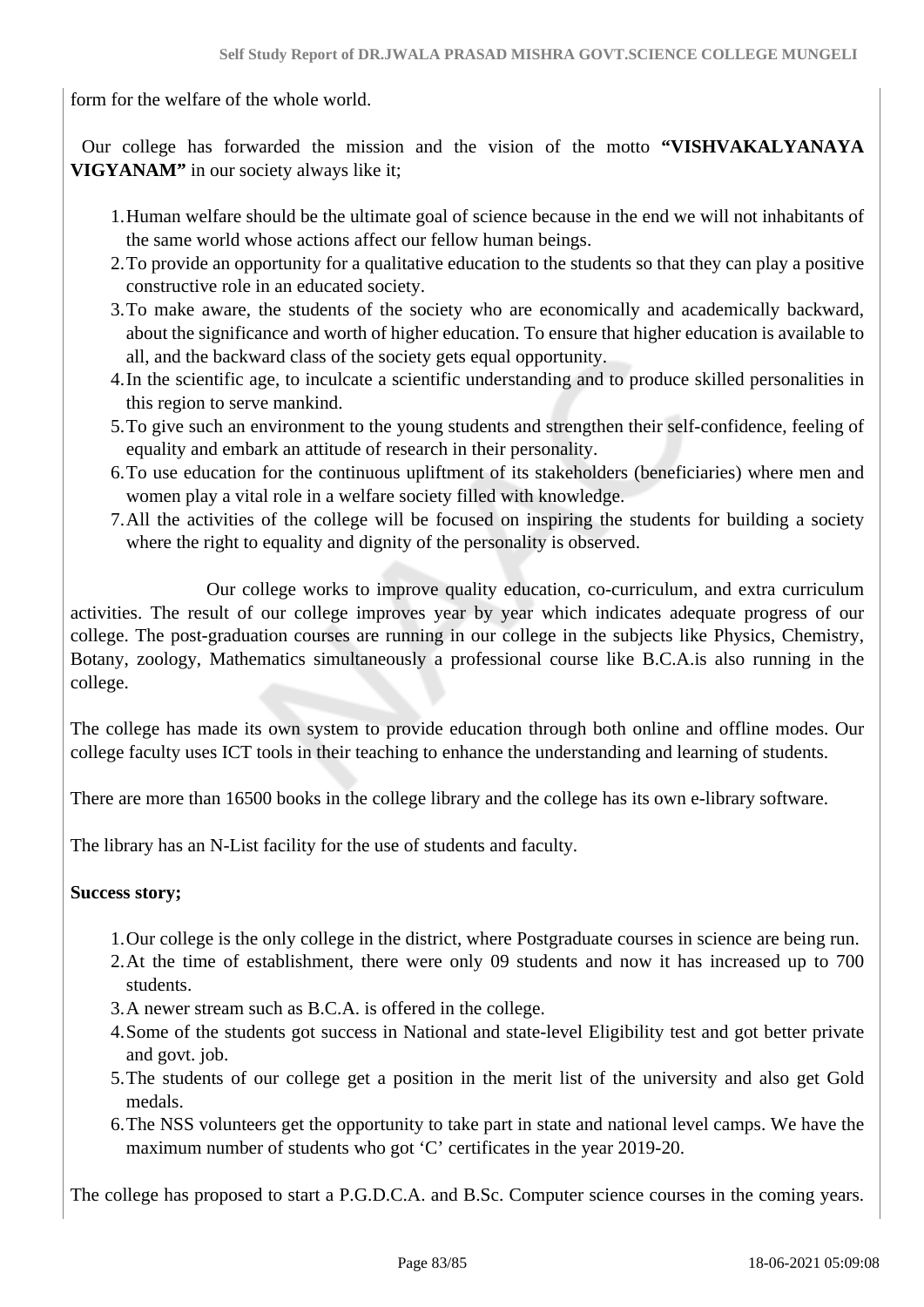Our college is the lead college of Mungeli district.

**'**

We endeavor to give higher education a new form by linking it to meaningful livelihood and social commitments so that the students of this college can lead a traditional education to modern perspectives. Our students got a position in the university and get gold medals. Our Ex. students have been serving in many prestigious positions.

The name of the college in the year of the establishment was Government Science College, Mungeli.

In the year 2003, the government of Chhattisgarh changed the name of the college after the great freedom fighter of Mungeli, 'Dr. Jwala Prasad Mishra and became 'Dr. Jwala Prasad Mishra govt. Science College' by a memo no. F / 73-1 / 16/2003/38 Raipur dated 29.08.2003.

The college has been completed its 33 years of being of high quality and constantly moving forward in higher education. The college has expanded its resources in the right direction to the maximum with the invaluable support of the Jan Bhagidari Committee. Apart from this, we have an active unit of the National Service Scheme functioning in the college. The sports department has established many records in the college.

Overall development of students is a priority of our college staff and administration. Much effort has been made to create a better education environment in the college. The college is a science college and is taught science and its uses towards welfare to mankind, as our ancestors envisioned science for **"VISHVAKALYANAYA VIGYANAM"** will not only make the students well educated, learned and also good human beings.

**'SCIENCE IS THE KEY WHICH UNLOCKS FOR MANKIND THE STOREHOUSE OF NATURE.**

| <b>File Description</b>                                  | <b>Document</b>      |
|----------------------------------------------------------|----------------------|
| Link for any other relevant information                  | <b>View Document</b> |
| Link for appropriate web in the Institutional<br>website | <b>View Document</b> |